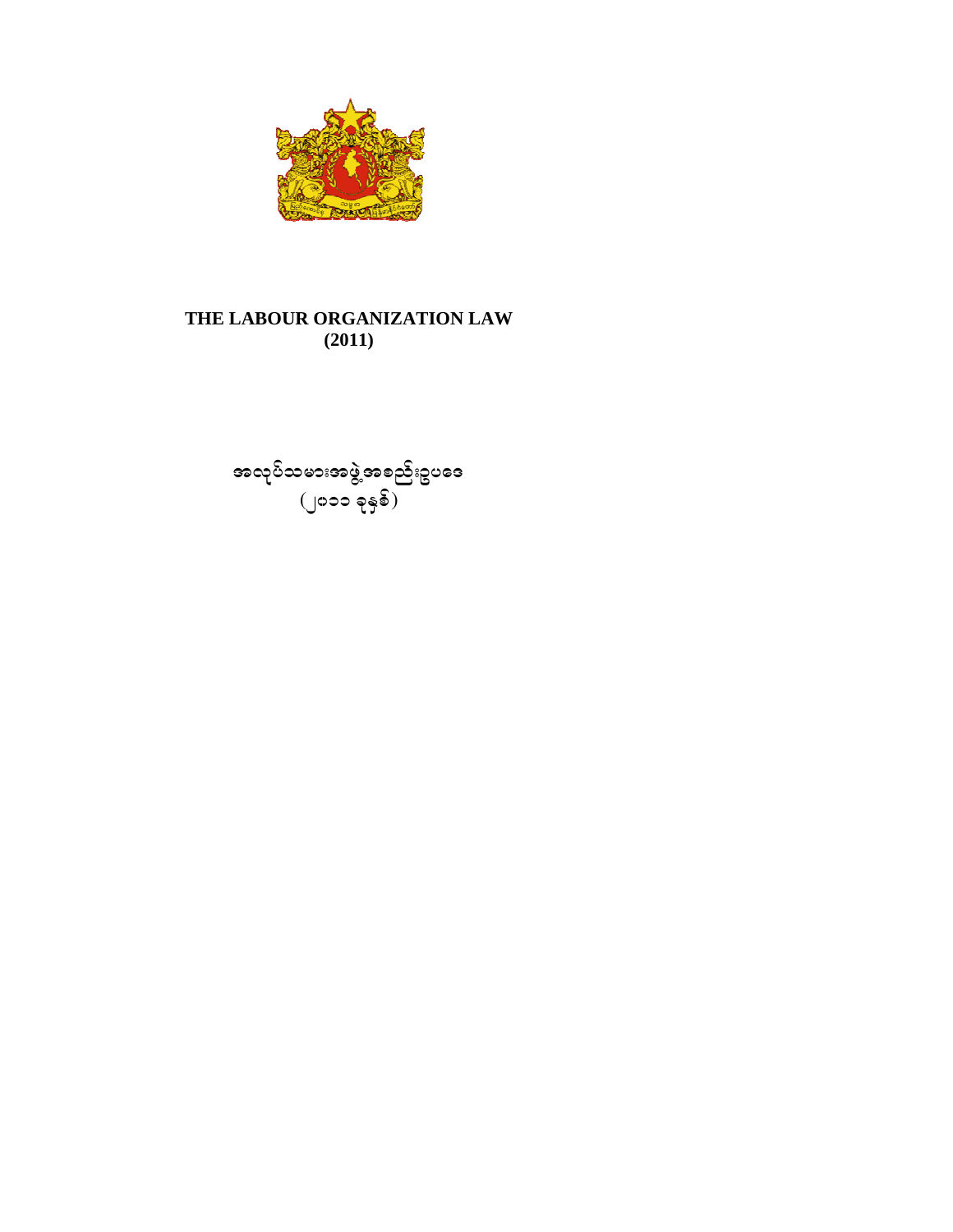## **Contents**

| No. | <b>Particular</b>                                                            | Page           |
|-----|------------------------------------------------------------------------------|----------------|
|     | <b>The Labour Organization Law</b>                                           |                |
| 1.  | Chapter I<br>Title, Enforcement and Definition                               | $\mathbf{1}$   |
| 2.  | Chapter II<br>Establishment of the Labour Organizations                      | $\overline{4}$ |
| 3.  | Chapter III<br>Registration                                                  | 7              |
| 4.  | Chapter IV<br>Functions and Duties of the Executive Committee                | 9              |
| 5.  | Chapter V<br>Rights and Responsibilities of the Labour<br>Organization       | 10             |
| 6.  | Chapter VI<br>Establishing and Expending of Fund                             | 11             |
| 7.  | Chapter VII<br>Duties of Employer                                            | 12             |
| 8.  | Chapter VIII<br>Duties and Powers of the Chief Registrar                     | 13             |
| 9.  | Chapter IX<br>Application relating to the Decision of the Chief<br>Registrar | 14             |
| 10. | Chapter X<br>Duties and Powers of the Township Registrar                     | 15             |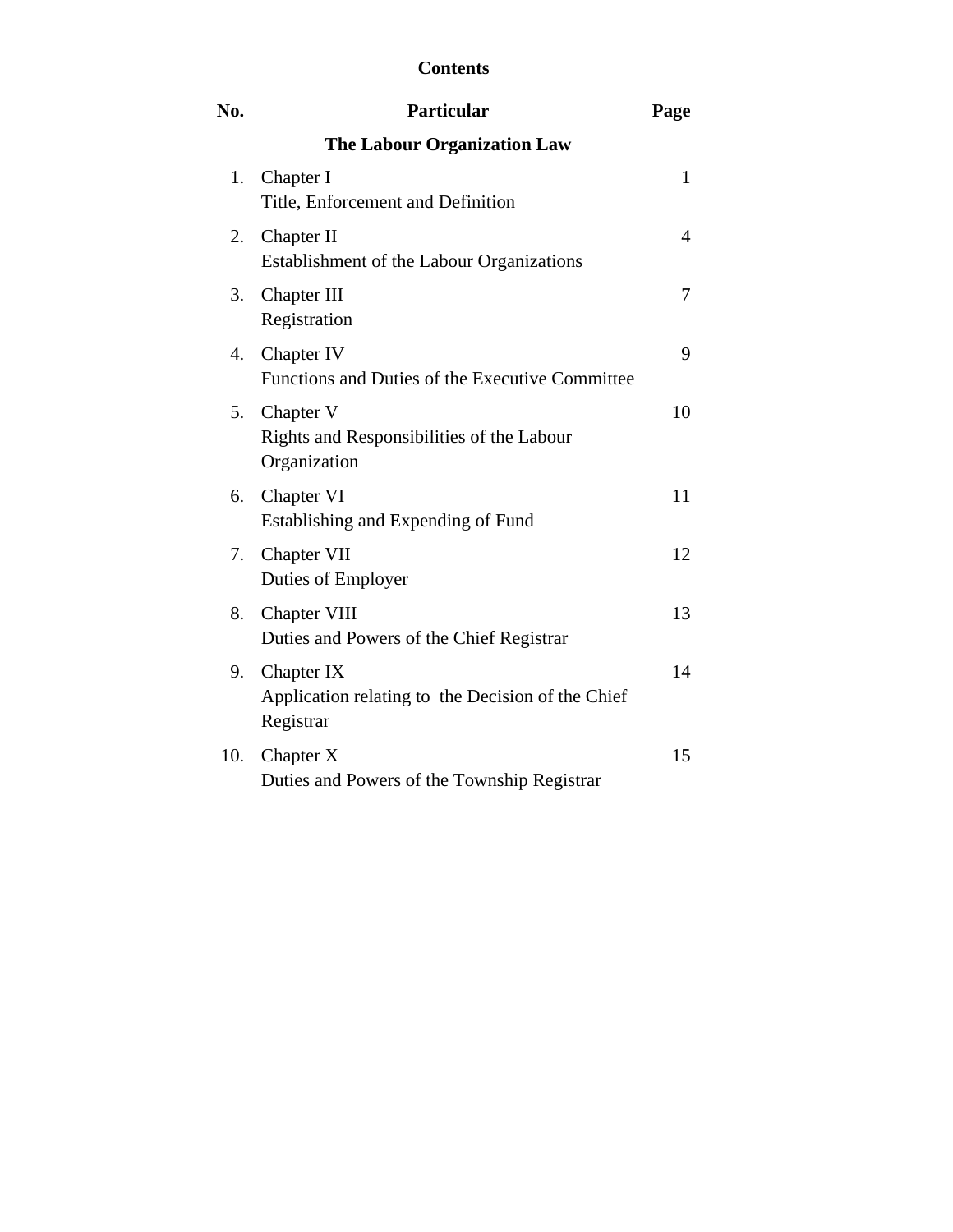## မာတိကာ

| စဉ်         | အကြောင်းအရာ                                                                          | စာမျက်နှာ      |
|-------------|--------------------------------------------------------------------------------------|----------------|
|             | အလုပ်သမားအဖွဲ့အစည်းဥပဒေ                                                              |                |
| ۱C          | အခန်း(၁)<br>အမည်၊ စတင်အာဏာတည်ခြင်းနှင့် အဓိပ္ပာယ်ဖော်ပြချက်                          | ၁              |
|             | ၂။ အခန်း(၂)<br>အလုပ်သမားအဖွဲ့အစည်းများ ဖွဲ့စည်းခြင်း                                 | 9              |
|             | ၃။ အခန်း (၃)<br>မှတ်ပုံတင်ခြင် <mark>း</mark>                                        | $\overline{c}$ |
|             | ၄။ အခန်း (၄)<br>အလုပ်အမှုဆောင်အဖွဲ့၏ လုပ်ငန်းတာဝန်မ <mark>ျား</mark>                 | ၉              |
|             | ၅။ အခန်း (၅)<br>အလုပ်သမားအဖွဲ့အစည်း၏ အခွင့်အရေးနှင့် တာဝန်များ                       | ၁၀             |
|             | ၆။ အခန်း (၆)<br>ရန်ပုံငွေထူထောင်ခြင်းနှင့် သုံးစွဲခြင်း                              | ၁၁             |
|             | ၇။ အခန်း (၇)<br>အလုပ်ရှင်၏တာဝန်များ                                                  | ၁၂             |
| ၈။          | အခန်း(၈)<br>မှတ်ပုံတင်အရာရှိချုပ် <mark>င</mark> ်္ခ၊ တာဝန်နှင့် လုပ်ပိုင်ခွင့်များ  | ၁၃             |
|             | ၉။ အခန်း(၉)<br>မှတ်ပုံတင်အရာရှိချုပ်၏ ဆုံးဖြတ်ချက်နှင့် စပ်လျဥ်း၍<br>လျှောက်ထားခြင်း | рc             |
| <b>IIOC</b> | အခန်း(၁၀)<br>မြို့နယ်မှတ်ပုံတင်အရာရှိ၏ တာဝန်နှင့် လုပ်ပိုင်ခွင့်မျာ <mark>း</mark>   | ၁၅             |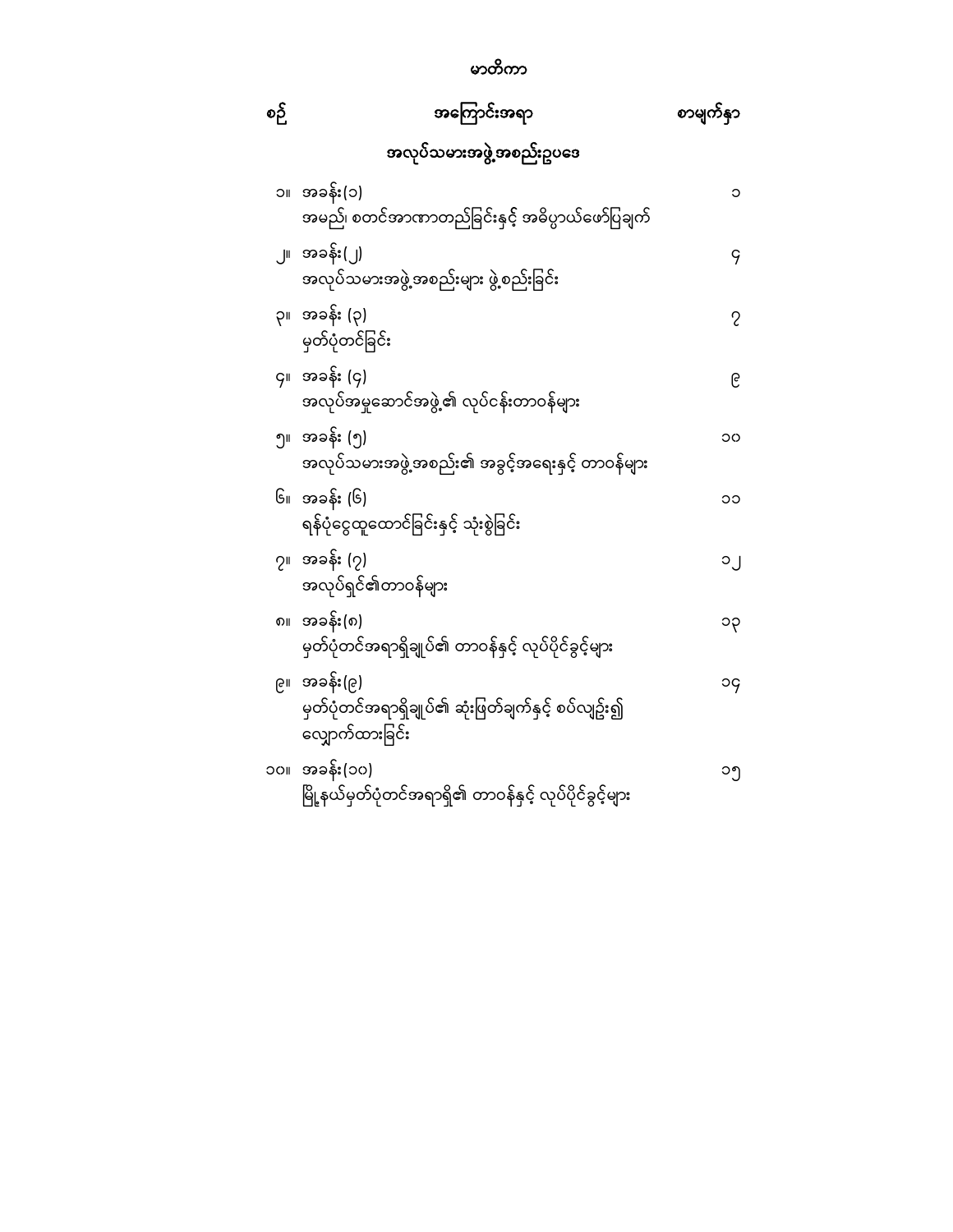| No. | <b>Particular</b>                   | Page |
|-----|-------------------------------------|------|
| 11. | Chapter XI<br>Lock-out and Strike   | 16   |
| 12. | <b>Chapter XII</b><br>Prohibitions  | 18   |
| 13. | <b>Chapter XIII</b><br>Penalties    | 20   |
| 14. | <b>Chapter XIV</b><br>Miscellaneous | 21   |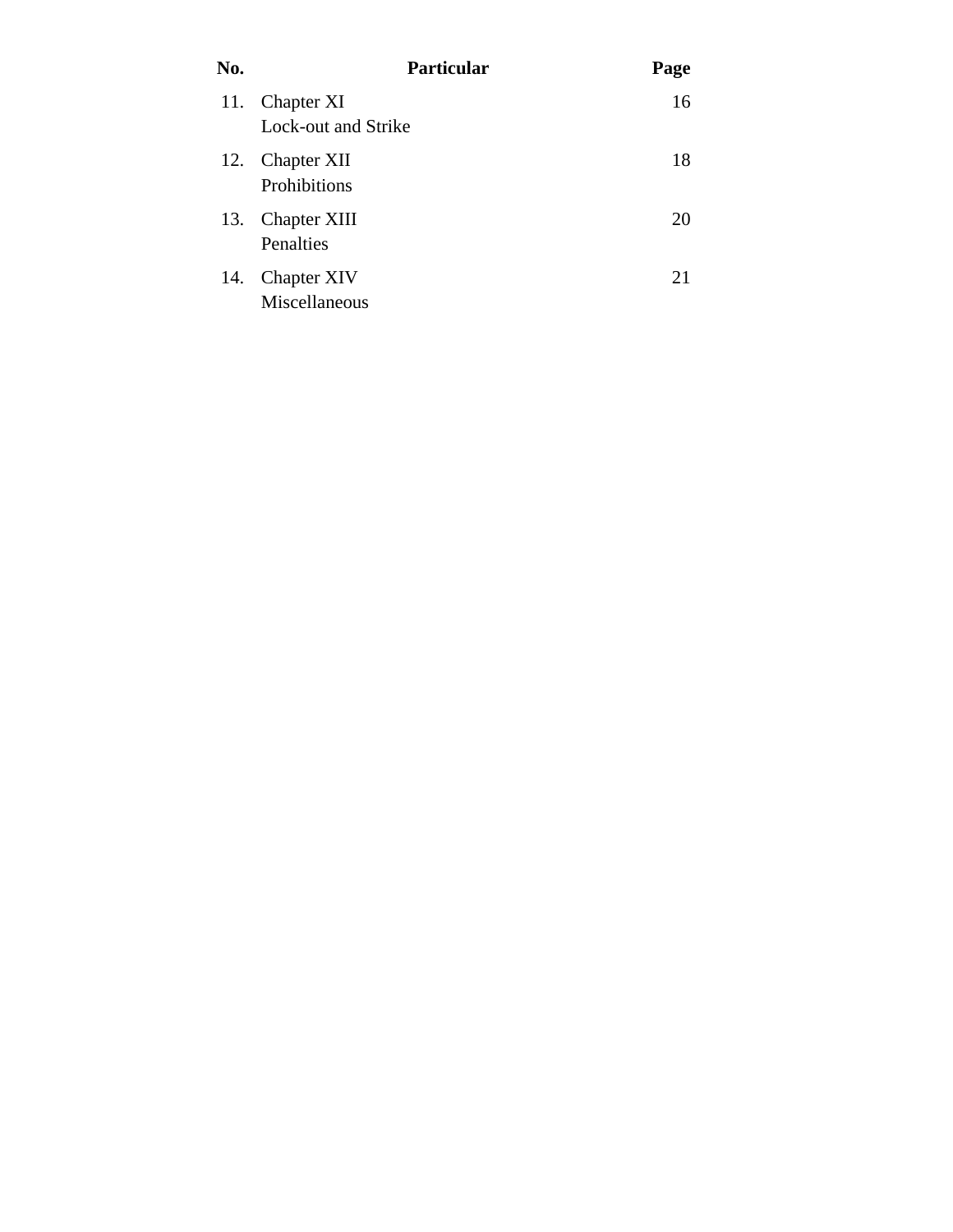| စဉ် | အကြောင်းအရာ                          | စာမျက်နှာ |
|-----|--------------------------------------|-----------|
|     | ၁၁။ အခန်း(၁၁)                        | ၁၆        |
|     | အလုပ်ပိတ်ခြင်းနှင့် သပိတ်မှောက်ခြင်း |           |
|     | ၁၂။ အခန်း(၁၂)                        | ၁၈        |
|     | တားမြစ်ချက်များ                      |           |
|     | ၁၃။ အခန်း(၁၃)                        | ၂ဝ        |
|     | ပြစ်ဒဏ်များ                          |           |
|     | ၁၄။ အခန်း(၁၄)                        | ္၂၁       |
|     | အထွေထွေ                              |           |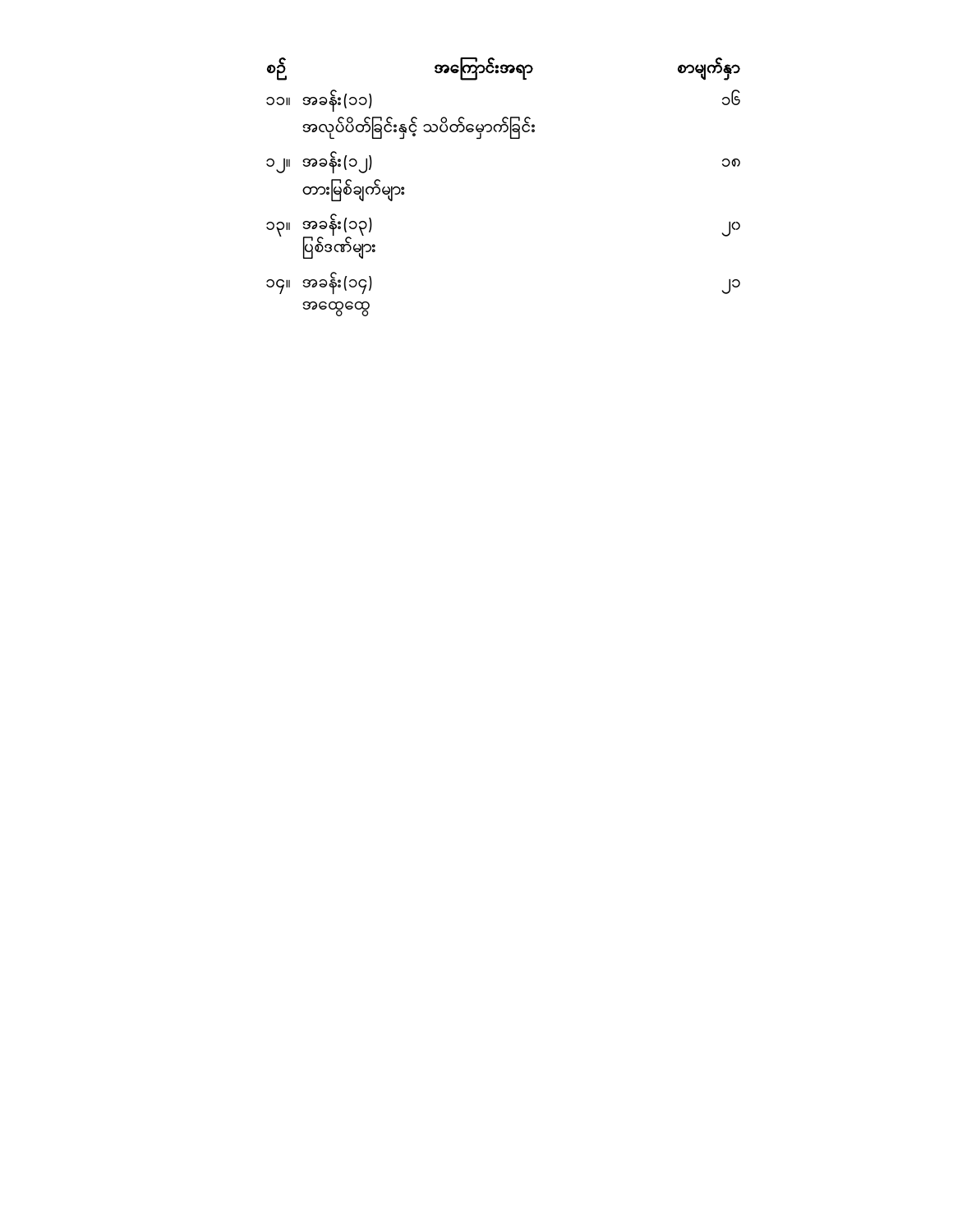| စဉ် | အကြောင်းအရာ                                                                                                                                       | စာမျက်နှာ |
|-----|---------------------------------------------------------------------------------------------------------------------------------------------------|-----------|
|     | အလုပ်သမားအဖွဲ့အစည်းနည်းဥပဒေများ                                                                                                                   |           |
| JС  | အခန်း(၁)<br>အမည်နှင့် အဓိပ္ပာယ်ဖော်ပြချက်                                                                                                         | JJ        |
|     | ၂။ အခန်း(၂)<br>အလုပ်သမားအဖွဲ့အစည်းများဖွဲ့စည်းခြင်း                                                                                               | JJ        |
| ΙÇ  | အခန်း(၃)<br>အလုပ်သမားအဖွဲ့အစည်း၏ ဖွဲ့စည်းပုံစည်းမျဥ်းရေးဆွဲခြင်း                                                                                  | ၂၇        |
|     | ၄။ အခန်း (၄)<br>မှတ်ပုံတင်ခြင်း                                                                                                                   | ၂၈        |
|     | ၅။ အခန်း (၅)<br>အလုပ်သမားအဖွဲ့အစည်း၏ အခွင့်အရေးနှင့် တာဝန်များ                                                                                    | ၃၄        |
|     | ၆။ အခန်း (၆)<br>အလုပ်ရှင်အဖွဲ့အစည်းများ                                                                                                           | ၃၆        |
|     | ၇။ အခန်း (၇)<br>အလုပ်သမား အဖွဲ့အစည်းများ၏ အလံ၊ ဆိုင်းဘုတ်၊<br>ကိုယ်ပိုင်တံဆိပ်၊ ရုံးလုပ်ငန်းနှင့် အစည်းအဝေးကျင်းပခြင်း<br>ဆိုင်ရာ သတ်မှတ်ချက်များ | 92        |
| ၈။  | အခန်း (၈)<br>အထွေထွေ                                                                                                                              | ၃၈        |
| ၉။  | ပုံစံ (၁)<br>အလုပ်သမားအဖွဲ့အစည်းမှတ်ပုံတင်ရန် လျှောက်လွှာ                                                                                         | 90        |
|     | ၁၀။ ပုံစံ (၂)<br>အခြေခံအလုပ်သမားအဖွဲ့ အစည်း ဖွဲ့စည်းခြင်းဆိုင်ရာ<br>အချက်အလက်များ                                                                 | 9J        |
| ၁၁။ | ပုံစံ (၃)<br>မြို့နယ်/တိုင်းဒေသကြီး သို့မဟုတ် ပြည်နယ်အလုပ်သမား<br>အဖွဲ့အစည်း ဖွဲ့စည်းခြင်းဆိုင်ရာ အချက်အလက်များ                                   | ၄၃        |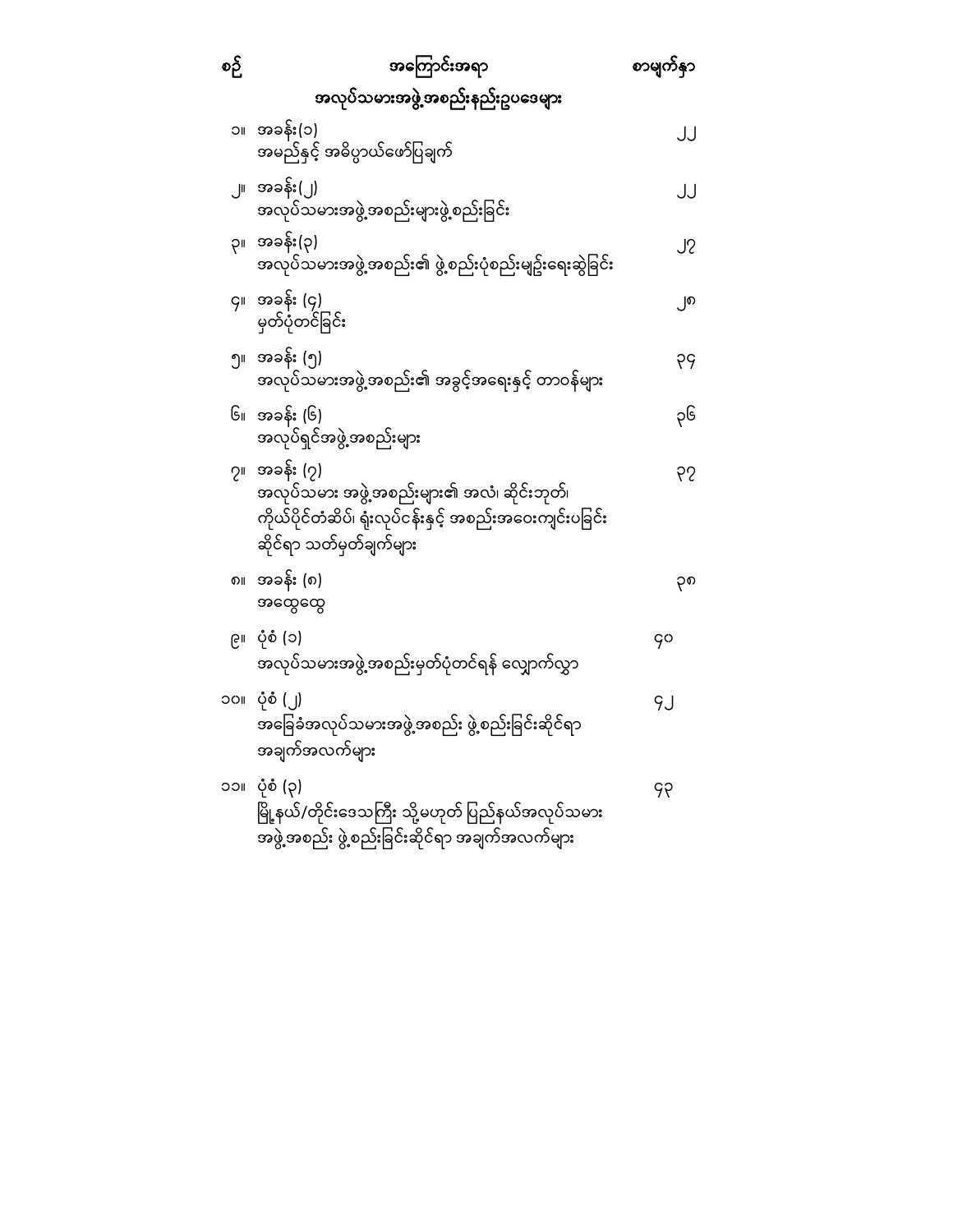| စဉ် | <b>အကြောင်းအရာ</b>                                                                                        | စာမျက်နှာ |
|-----|-----------------------------------------------------------------------------------------------------------|-----------|
| ၁၂။ | ပုံစံ (၄)<br>ဖွဲ့စည်းပုံစည်းမျဉ်းကို အလုပ်အမှုဆောင်အဖွဲ့ဝင်များက<br>သဘောတူကြောင်း လက်မှတ်ရေးထိုးချက်ပုံစံ | 99        |
|     | ၁၃။ ပုံစံ (၅-က)<br>အလုပ်သမားအဖွဲ့ ချုပ် ဖွဲ့စည်းခြင်းဆိုင်ရာ အချက်<br>အလက်များ                            | ၄၅        |
|     | ၁၄။ ပုံစံ (၅-ခ)<br>မြန်မာနိုင်ငံလုံးဆိုင်ရာ အလုပ်သမားရေးရာအဖွဲ့ ဖွဲ့စည်း<br>ခြင်းဆိုင်ရာ အချက်အလက်များ    | ç၆        |
|     | ၁၅။ ပုံစံ (၆)<br>အလုပ်သမားအဖွဲ့အစည်းအဖြစ် မှတ်ပုံတင်ပေးရန်<br>လျှောက်လွှာကို လက်ခံရရှိကြောင်းပြေစာ        | 92        |
|     | ၁၆။ ပုံစံ (၇)<br>အလုပ်သမားအဖွဲ့အစည်းအဖြစ် အသိအမှတ်ပြုလက်မှတ်                                              | ၄၈        |
| ၁၇။ | ပုံစံ (၈)<br>မှတ်ပုံတင်ရန် ငြင်းပယ်ကြောင်း အကြောင်းကြားစာ                                                 | ၄၉        |
|     | ၁၈။ ပုံစံ (၉)<br>မှတ်ပုံတင်ရန် ငြင်းပယ်ကြောင်း အကြောင်းကြားစာ                                             | ၅၀        |
| ၁၉။ | ပုံစံ (၁၀)<br>အလုပ်သမားအဖွဲ့အစည်းအဖြစ် မှတ်ပုံတင်ထားခြင်းကို<br>ပယ်ဖျက်ပေးရန်တင်ပြချက <mark>်</mark>      | ၅၁        |
| ၂၀။ | ပုံစံ (၁၁)<br>မှတ်ပုံတင်ထားခြင်းမှ ပယ်ဖျက်ကြောင်းအကြောင်းကြားစာ                                           | ຶງປ       |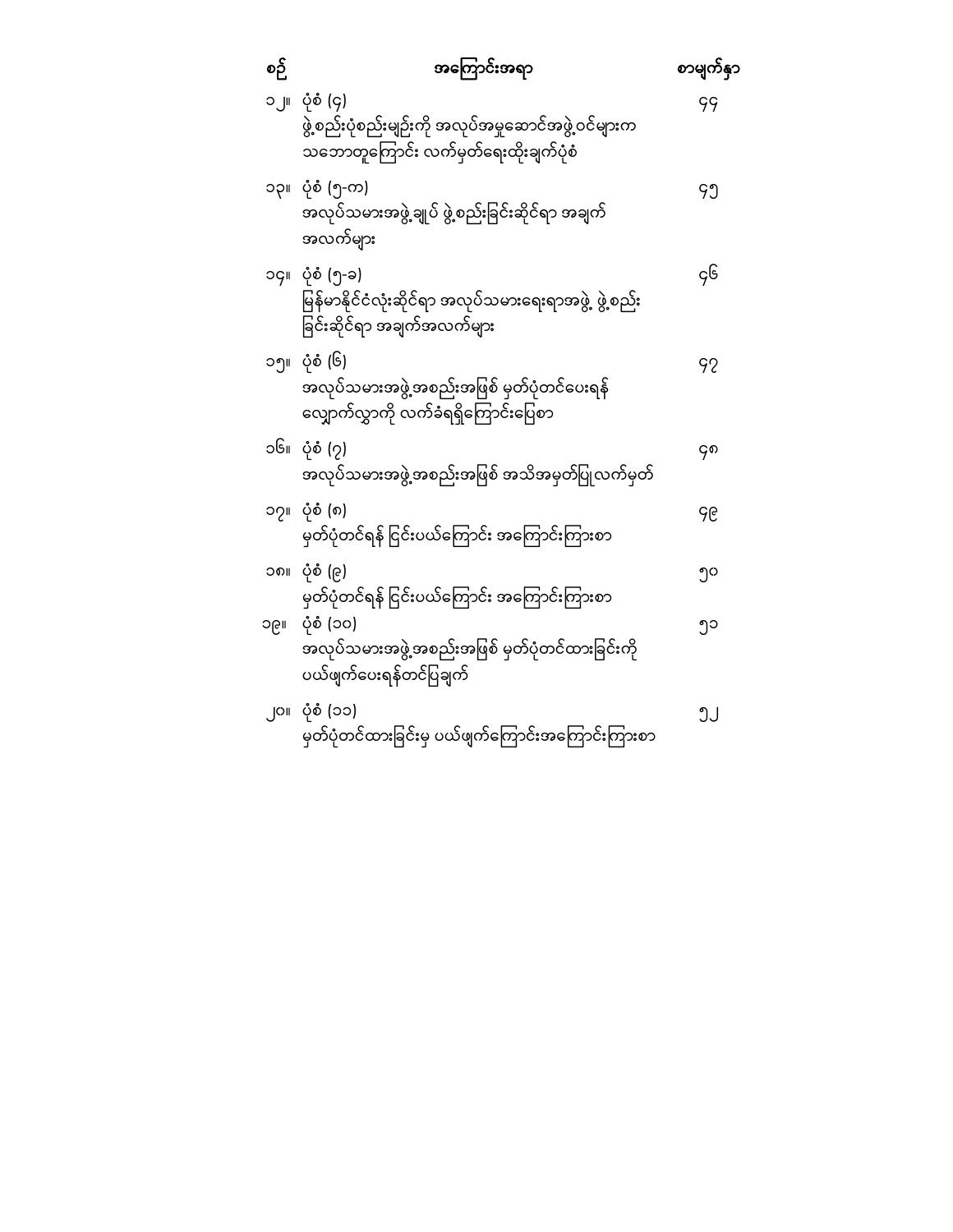| စဉ် | အကြောင်းအရာ                                                       | စာမျက်နှာ |
|-----|-------------------------------------------------------------------|-----------|
|     | ၂၁။ ပုံစံ (၁၂)<br>အလုပ်သမားအဖွဲ့အစည်း တစ်ဖွဲ့ချင်းမှတ်တမ်း        | ၅၃        |
|     | ၂၂။ ပုံစံ (၁၃)<br>အလုပ်ပိတ်မည်ဖြစ်ကြောင်း ကြိုတင်အကြောင်းကြားစာ   | ၅၆        |
|     | ၂၃။ ပုံစံ (၁၄)<br>သပိတ်မှောက်မည်ဖြစ်ကြောင်း ကြိုတင်အကြောင်းကြားစာ | ງ?        |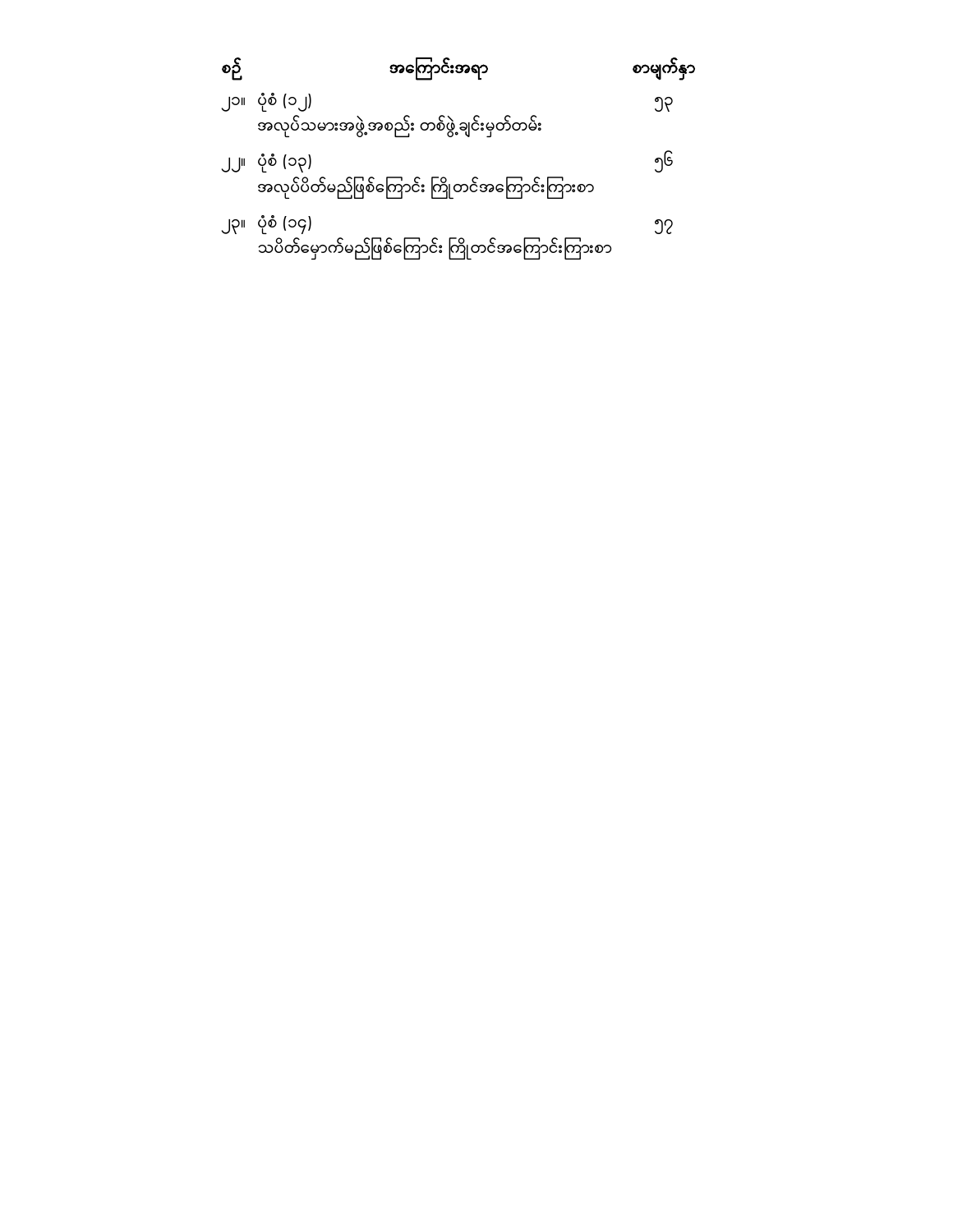**The Republic of the Union of Myanmar Pyidaungsu Hluttaw The Labour Organization Law (2011)**

> ပြည်ထောင်စုသမ္မတမြန်မာနိုင်ငံတော် ပြည်ထောင်စုလွှတ်တော် အလုပ်သမားအဖွဲ့အစည်းဥပေဒ (၂၀၁၁ ခုနှစ်)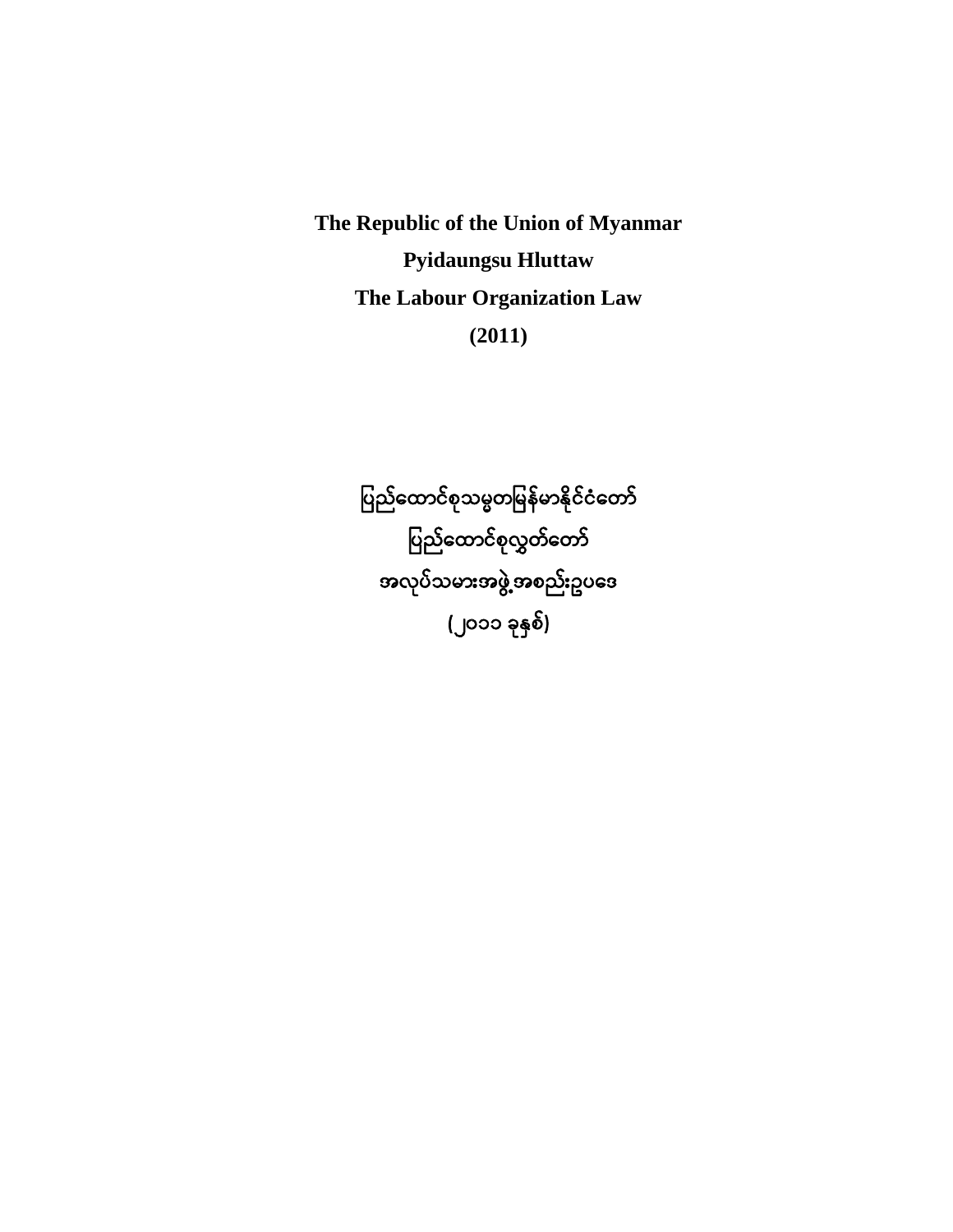## The Republic of the Union of Myanmar Pyidaungsu Hluttaw **The Labour Organization Law**  (The Pyidaungsu Hluttaw Law No. 7) The 14<sup>th</sup> Waxing day of Thadinkyut 1373, M.E.  $(11<sup>th</sup> October, 2011)$

#### **Preamble**

 The Pyidaungsu Hluttaw hereby enacts this Law, in accord with section 24 of the Constitution of the Republic of the Union of Myanmar, to protect the rights of the workers, to have good relations among the workers or between the employer and the worker, and to enable to form and carry out the labour organizations systematically and independently.

## **Chapter I Title, Enforcement and Definition**

- 1. (a) This Law shall be called **the Labour Organization Law**.
	- (b) This Law shall come into force on the date prescribed by notification by the President.

2. The expressions contained in this Law shall have the meanings given hereunder:

> (a) **Worker** means a person who relies on his labour to engage in economic activity or to generate a livelihood, including a daily wage earner, temporary worker, worker engaged in agriculture, domestic worker, government employee and apprentice, but does not include the Defence Services personnel, member of the Myanmar Police Force or member of the armed organizations under the control of the Defence Services.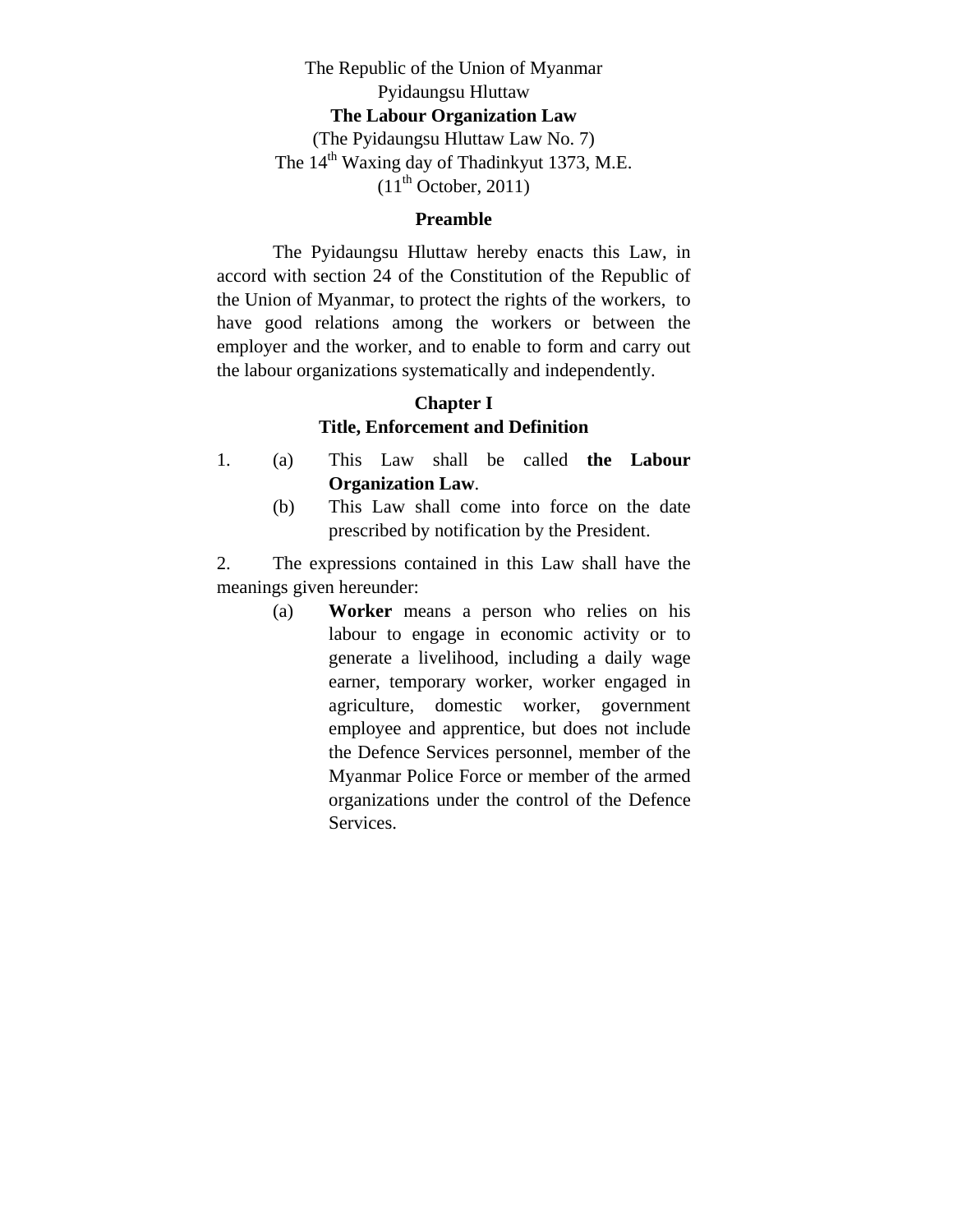ပြည်ထောင်စုသမ္မတမြန်မာနိုင်ငံတော် ပြည်ထောင်စုလွှတ်တော် အလုပ်သမားအဖွဲ့အစည်းဥပေဒ (ပြည်ထောင်စုလွှတ်တော် ဥပဒေအမှတ် ၇။) ၁၃၇၃ ခုနှစ်၊ သီတင်းကျွတ်လဆန်း ၁၄ ရက် (၂၀၁၁ ခုနှစ်၊ ေအာက်တိုဘာလ ၁၁ ရက်)

# နိဒါန်း

ပြည်ထောင်စုသမ္မတမြန်မာနိုင်ငံတော် ဖွဲ့စည်းပုံအခြေခံဥပဒေ ပုဒ်မ ၂၄ နှင့်အညီ အလုပ်သမားများ၏အခွင့်အေရးများကို ကာကွယ်ေစာင့်ေရှာက် ရန်လည်းကောင်း၊ အလုပ်သမားအချင်းချင်းအကြား၊ အလုပ်ရှင်နှင့် အလုပ် သမားအကြား ဆက်ဆံရေးကောင်းမွန်စေရန်လည်းကောင်း၊ အလုပ်သမားအဖွဲ့ အစည်းများကို စနစ်တကျနှင့် လွတ်လပ်စွာ ဖွဲ့စည်းဆောင်ရွက်နိုင်ရန်လည်း ကောင်း ပြည်ထောင်စုလွှတ်တော်သည် ဤဥပဒေကို ပြဋ္ဌာန်းလိုက်သည်။

## အခန်း(၁) အမည်၊ စတင်အာဏာတည်ခြင်းနှင့် အဓိပ္ပာယ်ဖော်ပြချက်

- 
- ၁။ (က) ဤဥပဒေကို **အလုပ်သမားအဖွဲ့အစည်း** ဥပဒေဟု ခေါ်တွင် ေစရမည်။
	- (ခ) ဤဥပဒေသည် နိုင်ငံတော်သမ္မတက အမိန့်ကြော်ငြာစာဖြင့် သတ်မှတ်သည့်ေန့ရက်တွင် စတင်အာဏာတည်ရမည်။

ဤဥပဒေတွင်ပါရှိသော အောက်ပါစကားရပ်များသည် ဖော်ပြပါ အတိုင်း အဓိပ္ပာယ်သက်ေရာက်ေစရမည် -

> (က) အလုပ်သမား ဆိုသည်မှာ ေန့စားအလုပ်သမား၊ ယာယီ အလုပ်သမား၊ စိုက်ပျိုးေရး အလုပ်သမား၊ အိမ်အကူအလုပ် သမား၊ အစိုးရဝန်ထမ်း၊ အလုပ်သင်တို့အပါအဝင်စီးပွားေရး လုပ်ငန်းတစ်ခုတွင်ဖြစ်စေ၊ အသက်မွေးဝမ်းကျောင်းအတွက် ဖြစ်စေ မိမိ၏လုပ်အားအပေါ် အားကိုးအားထားပြုလုပ်ကိုင် နေသူကိုဆိုသည်။ ယင်းစကားရပ်၌ တပ်မတော်သား၊ မြန်မာ နိုင်ငံရဲတပ်ဖွဲ့ဝင် သို့မဟုတ် တပ်မတော်၏ကွပ်ကဲမှုအောက် ရှိလက်နက်ကိုင်အဖွဲ့အစည်းဝင်တို့ မပါဝင်။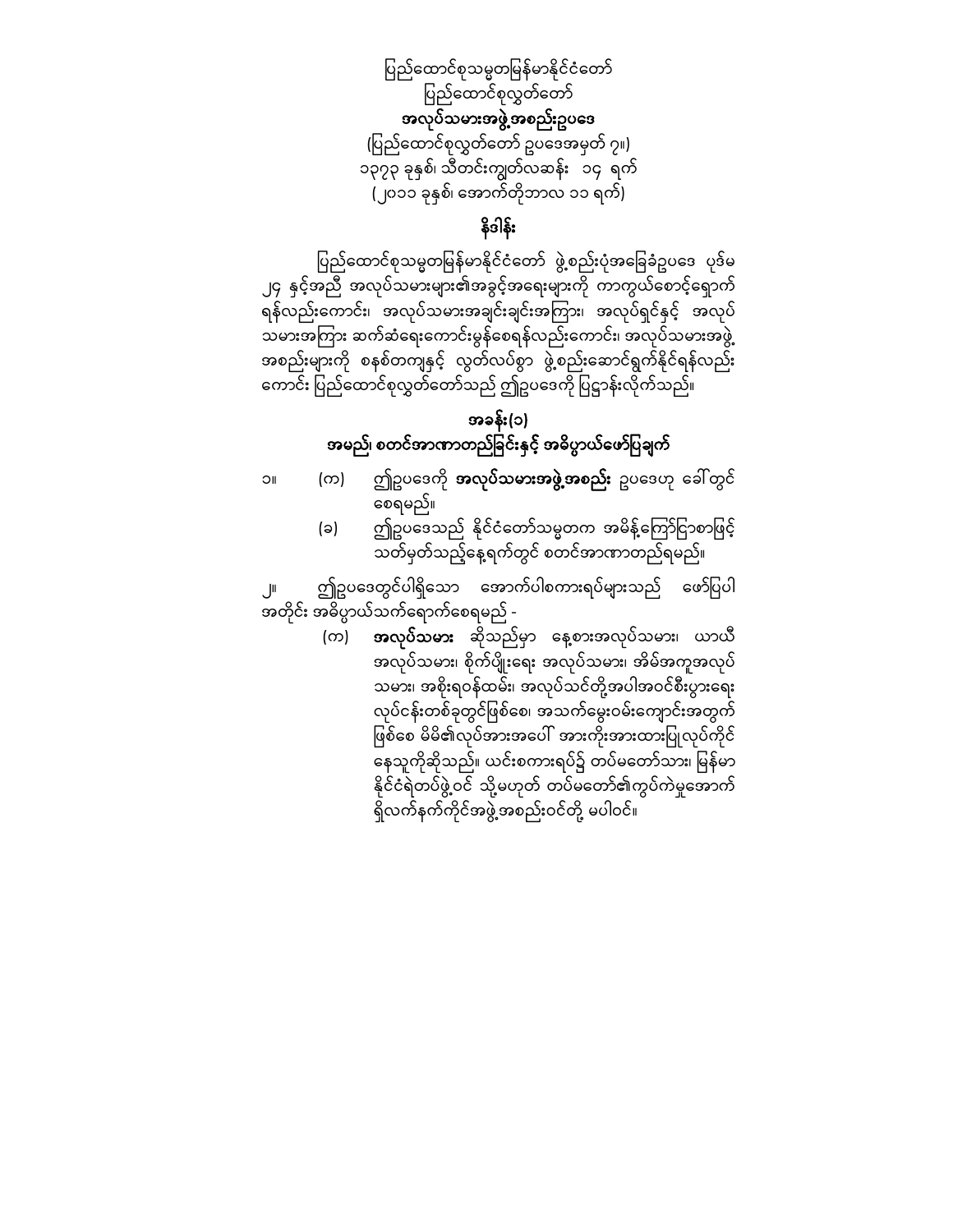(b) **Employer** means a person who carries out by hiring one or more worker on wages of mutual consent in any trade under the relevant employment agreement, including a person who manages, supervises and administers directly or indirectly and is responsible to pay wages to the worker. This expressions include the legal managerial agent of the employer.

- (c) **Trade or activity** means the State-owned or private-owned factory, workshop, establishment and their production business, construction business, renovation business, industry, transportation business, service business or any other vocational works in the Republic of the Union of Myanmar. This expression also includes Government departments and organizations.
- (d) **Utility service** includes public utility services and non-public utility services.
- (e) **Public utility service** means the following businesses:
	- (i) transportation business;
	- (ii) port business and port cargo handling business;
	- (iii) postal, telex or fax business;
	- (iv) business relating to information and communication technology;
	- (v) petroleum or petroleum products distribution business for the public;
	- (vi) night soil disposal or sanitation business;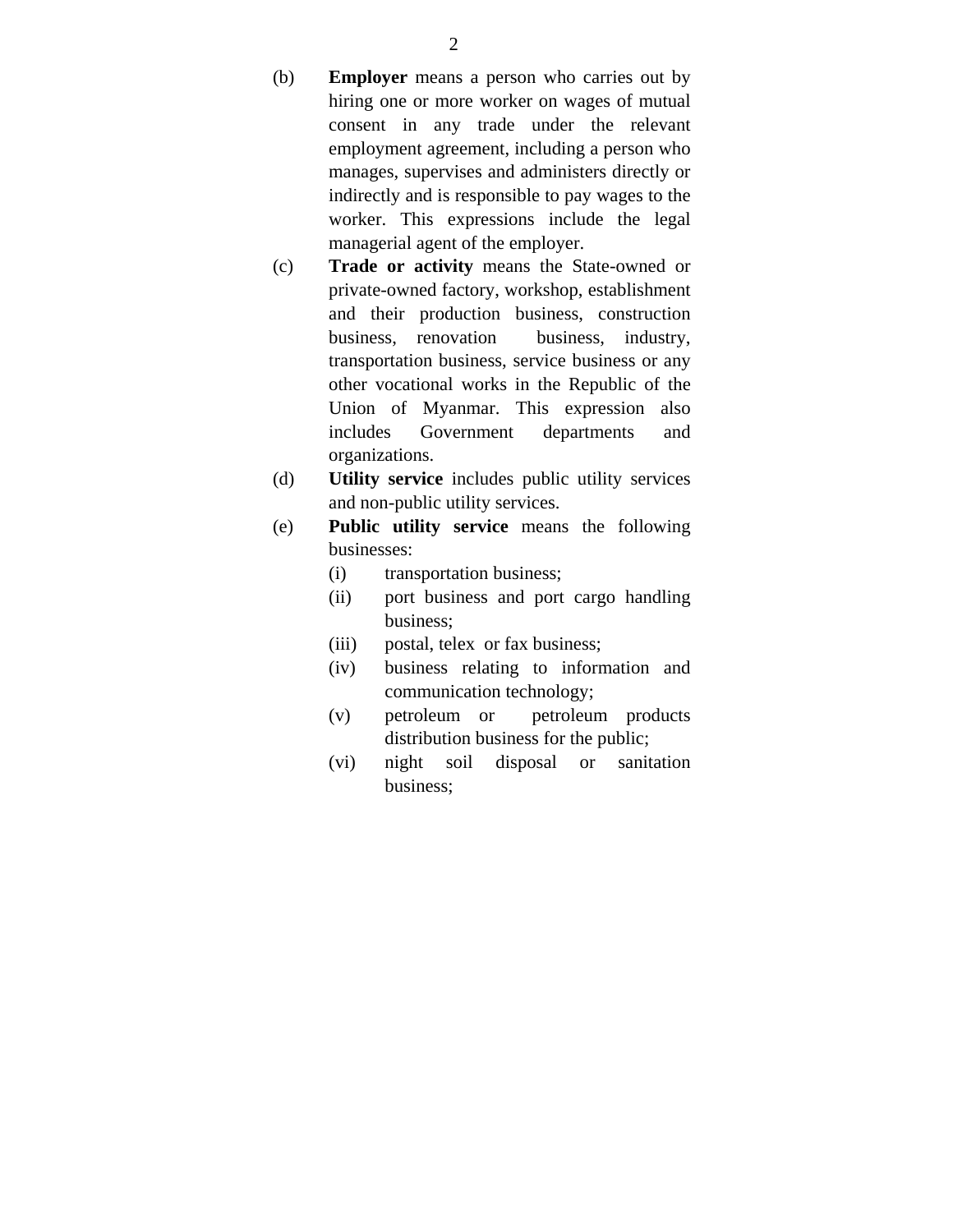- (ခ) **အလုပ်ရှင်** ဆိုသည်မှာ လုပ်ငန်းတစ်ခုခုတွင် အလုပ်အကိုင် ဆိုင်ရာ သဘောတူညီချက်အရ နှစ်ဦးနှစ်ဖက်သဘောတူညီ သော အခကြေးငွေဖြင့် အလုပ်သမား တစ်ဦးကိုဖြစ်စေ၊ အများကိုဖြစ်စေ ငှားရမ်းလုပ်ကိုင်၍ တိုက်ရိုက်သော်လည်း ေကာင်း၊ သွယ်ဝိုက်၍ ေသာ်လည်းေကာင်း စီမံကွပ်ကဲ အုပ်ချုပ်ပြီး အလုပ်သမားကို လုပ်ခပေးရန် တာဝန်ရှိသူကို ဆိုသည်။ ယင်းစကားရပ်များတွင် အလုပ်ရ ှင်၏ တရားဝင် စီမံခန့်ခွဲမှုဆိုင ်ရာ ကိုယ်စားလှယ်လည်း အကျုံးဝင်သည်။
- (ဂ) လု**ပ်ငန်း သို့မဟုတ် လုပ်ဆောင်မှု** ဆိုသည်မှာ ပြည်ထောင်စု သမ္မတမြန်မာနိုင်ငံတော်အတွင်းရှိ နိုင်ငံပိုင် သို့မဟုတ် ပုဂ္ဂလိက စက်ရုံ၊ အလုပ်ရုံ၊ အလုပ်ဌာနများနှင့် ယင်းတို့၏ ထုတ်လုပ်မှုလုပ်ငန်း၊ ဆောက်လုပ်မှုလုပ်ငန်း၊ ပြုပြင်ပြောင်း လဲမှုလုပ်ငန်း၊ စက်မှုလက်မှုလုပ်ငန်း၊ သယ်ယူပို့ေဆာင်မှု လုပ်ငန်း၊ ဝန်ဆောင်မှုလုပ်ငန်း သို့မဟုတ် အခြားအသက် မွေးဝမ်းကျောင်း အလုပ်တစ်ခုခုကိုဆိုသည်။ ယင်းစကားရပ် တွင် အစိုးရဌာနနှင့် အစိုးရ အဖွဲ့အစည်းများလည်း ပါဝင် သည်။
- (ဃ) **ဝန်ဆောင်မှုလုပ်ငန်း** ဆိုရာတွင် အများပြည်သူဆိုင်ရာ ဝန်ဆောင်မှုလုပ်ငန်းနှင့် အများပြည်သူနှင့် သက်ဆိုင်ခြင်း မရှိသည့် ဝန်ေဆာင်မှုလုပ်ငန်းများပါဝင်သည်။
- (င) **အများပြည်သူဆိုင်ရာ ဝန်ဆောင်မှုလုပ်ငန်း** ဆိုသည်မှာ ေအာက်ေဖာ်ပြ ပါ လုပ်ငန်းများကိုဆိုသည် -
	- (၁) သယ်ယူပို့ဆောင်ရေးလုပ်ငန်း၊
	- (၂) ဆိပ်ကမ်း လုပ်ငန်းနှင့် ဆိပ်ကမ်း ကုန်တင်ကုန်ချ လုပ်ငန်း၊
	- (၃) စာတိုက်၊ တဲလက်စ် သို့မဟုတ် ဖက်(စ်)လုပ်ငန်း၊
	- (၄) သတင်း အချက်အလက်နှင့် ဆက်သွယ်ေရးနည်း ပညာဆိုင်ရာလုပ်ငန်း၊
	- (၅) အများပြ ည်သူတို့အတွက် ေရနံ သို့မဟုတ် ေရနံ ထွက်ပစ္စည်းဖြန့်ဖြူးသည့်လုပ်ငန်း၊
	- (၆) အညစ်အေကြ းသိမ်းဆည်းေရး သို့မဟုတ် ကျန်းမာ သန့်ရှင်းေရးလုပ်ငန်း၊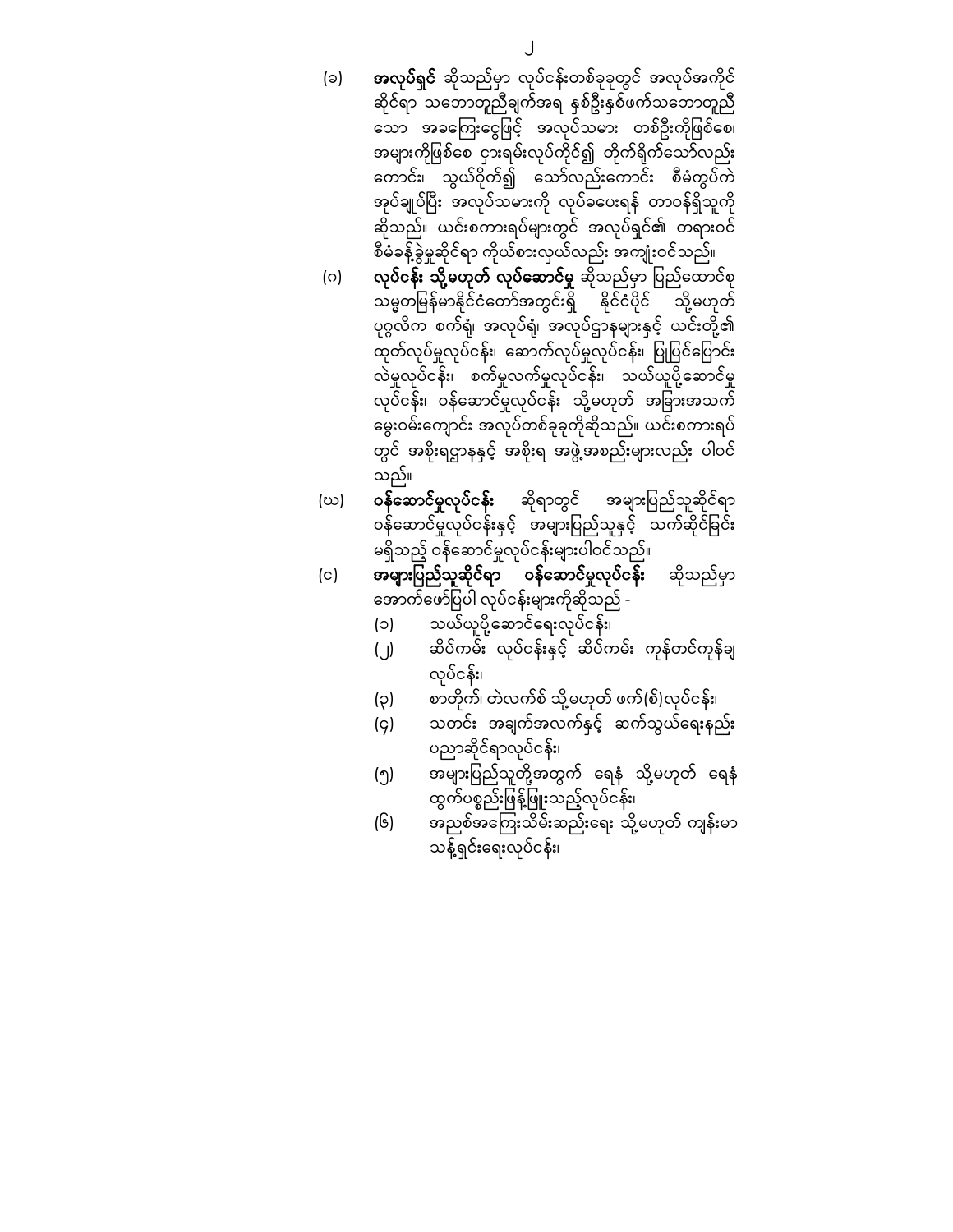- (vii) business of production, transmission and distribution of electricity or fuel energy to the public;
- (viii) business of public financial service;
- (ix) business which is stipulated by the Union Government as the public utility service, from time to time.
- (f) **Lock-out** means the temporary closing of the work place of any trade, suspension of work or refusal by the employer to allow the workers at the work site to continue to work in consequence of the situation of any dispute of the employer and workers which remains in dispute.
- (g) **Strike** means collective action taken by decision of some or all workers resulting in a suspension of work, a refusal to work or to continue to work, or a slow-down or other collective actions that are designed to limit production or services relating to social or occupational matters in any dispute. This expression does not include workers' exercise of their right to remove themselves, having reasonable justification to believe that the work situation presents a sudden and serious danger to their life or health.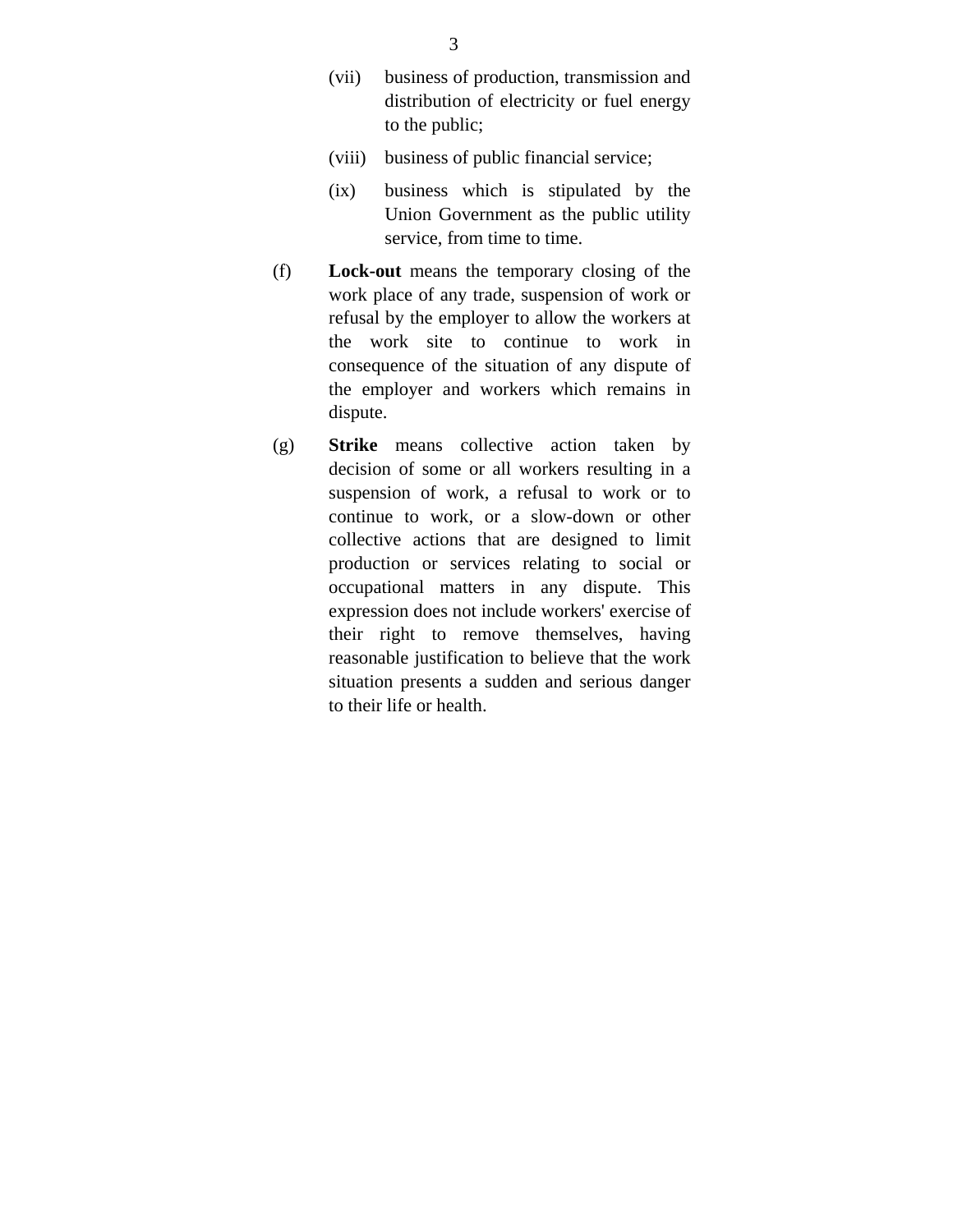- (၇) အများ ပြည်သူတို့အား လျှပ်စစ် ဓာတ်အား သို့မဟုတ် ေလာင်စာစွမ်းအင် ထုတ်လုပ်ပို့လွှတ် ဖြန့်ဖြူးသည့်လုပ်ငန်း၊
- (၈) အများ ပြည်သူဆိုင်ရာ ငွေကြေး ဝန်ဆောင်မှု လုပ်ငန်း၊
- (၉) ပြည်ထောင်စု အစိုးရက အများပြည်သူဆိုင်ရာ ဝန်ေဆာင်မှုလုပ်ငန်းဟု အခါအားေလျာ်စွာ သတ် မှတ်သည့်လုပ်ငန်း။
- (စ) **အလုပ်ပိတ်ခြင်း** ဆိုသည်မှာ အလုပ်ရှင်၊ အလုပ်သမား အငြင်းပွားမှုတစ်ခုခုတွင် ညှိနိူင်း၍ မရနိုင်သည့် အခြေ အနေ၌ အလုပ်ရှင်က လုပ်ငန်းတစ်ခုခု၏ အလုပ်လုပ်သော နေရာကို ယာယီပိတ်ခြင်း၊ အလုပ်ကိုခေတ္တရပ်ဆိုင်းထားခြင်း သို့မဟုတ် အလုပ်ခွင်ရှိ အလုပ်သမားများအား ဆက်လက် အလုပ်လုပ်ခွင့်မပြုခြင်းကိုဆိုသည်။
- (ဆ) သ**ပိတ်မှောက်ခြင်း** ဆိုသည်မှာ အလုပ်ရှင်နှင့်အလုပ်သမား အငြင်းပွားမှုတစ်ခုခုတွင် ညှိနိုင်း၍မရနိုင်သည့် အခြေအနေ ၌ လူမှုရေး သို့မဟုတ် အလုပ်အကိုင်ဆိုင်ရာကိစ္စများနှင့် စပ်လျဉ်း၍ အလုပ်သမားအချို့ကဖြစ်စေ၊ အားလုံးကဖြစ်စေ ဆုံးဖြတ်၍ အလုပ်ရပ်ဆိုင်းခြင်း၊ အလုပ်လုပ်ကိုင်ရန်ဖြစ်စေ၊ အလုပ်ဆက်လက် လုပ်ကိုင်ရန်ဖြစ်စေ ငြင်းဆန်ခြင်း၊ အလုပ် နောင့်နှေးစေရန် ပြုလုပ်ခြင်း သို့မဟုတ် အလုပ်သမား အများစု သဘောတူညီမှုဖြင့် ထုတ်လုပ်မှုကိုဖြစ်စေ၊ ဝန် ေဆာင်မှုကိုဖြ စ်ေစ ထိခိုက်ကျဆင်းေစသည် ့စုေပါင်းလုပ် ေဆာင်ခြ င်းကိုဆိုသည်။ ယင်းစကားရပ်တွင် အလုပ်သမား များ၏အသက် သို့မဟုတ် ကျန်းမာေရးအေပါ် ရုတ်တရက် ပြင်းထန်စွာ အန္တရာယ်ကျရောက်မည်ဟု ယုတ္တိတန်စွာ ယုံ ကြည်သည့်အကြောင်းကြောင့် လုပ်ငန်းခွင်မှ ထွက်ခွာသွား နိုင်သော ယင်းတို့၏အခွင့်အရေးကို ကျင့်သုံးခြင်းမပါဝင်။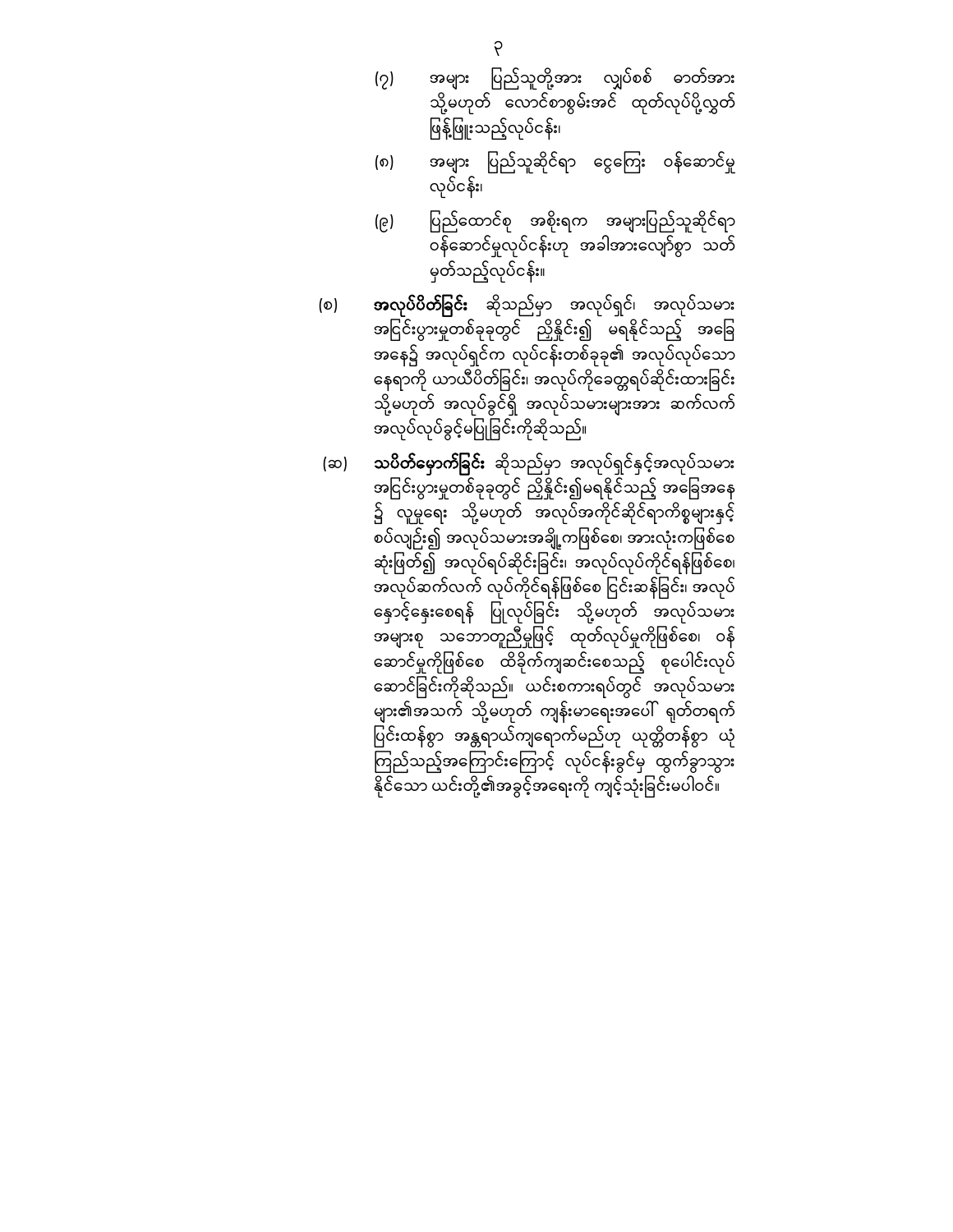- (h) **Labour Organization** means the Basic Labour Organization, Township Labour Organization, Region or State Labour Organization, Labour Federation and Myanmar Labour Confederation formed under this Law.
- (i) **Executive Committee** means the executive committee of the respective labour organization.
- (j) **Conciliation Body** means the Township Conciliation Body formed under the Trade Dispute Act.
- (k) **Fund** means a fund established in a labour organization under this Law.

### **Chapter II Establishment of the Labour Organizations**

3. Every worker, who has attained the age prescribed in respective existing law to work in any trade or activity shall have the right to:

- (a) join as a member in a labour organization and to resign from a labour organization according to their own desire;
- (b) join as a member only in a labour organization formed according to the category of trade or activity relating to them.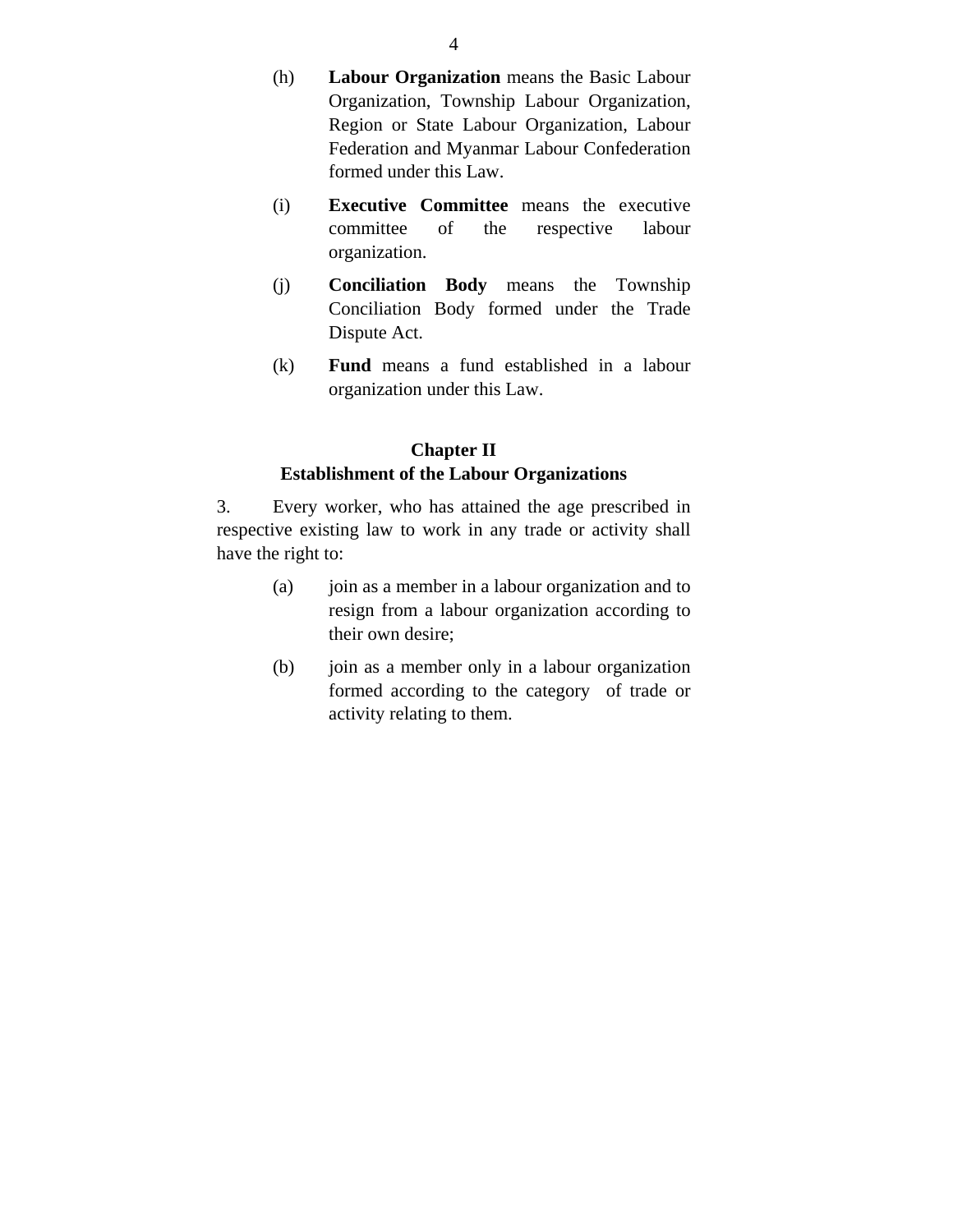- (ဇ) အလုပ်သမားအဖွဲ့အစည်း ဆိုသည်မှာ ဤဥပေဒအရ ဖွဲ့စည်းသော အခြေခံ အလုပ်သမားအဖွဲ့အစည်း၊ မြို့နယ် အလုပ်သမားအဖွဲ့အစည်း၊ တိုင်းဒေသကြီး သို့မဟုတ် ြ ည်နယ် ပ အလုပ်သမားအဖွဲ့အစည်း၊ အလုပ်သမားအဖွဲ့ချုပ် နှင့် မြန်မာနိုင်ငံလုံးဆိုင်ရာ အလုပ်သမားရေးရာအဖွဲ့ တို့ကို ဆိုသည်။
- (ဈ) **အလုပ်အမှုဆောင်အဖွဲ့** ဆိုသည်မှာ အလုပ်သမားအဖွဲ့ အစည်းအသီးသီး၏ အလုပ်အမှုေဆာင်အဖွဲ့ကိုဆိုသည်။
- (ည) **ညှိနိုင်းဖျန်ဖြေရေးအဖွဲ့** ဆိုသည်မှာ ဝါဏိဇ္ဇပဋိပက္ခ အက်ဥပေဒအရ ဖွဲ့စည်းေသာ ြ ို့နယ်ညှိနိှုင်းဖျန်ေဖ မ ြ ေရး အဖွဲ့ကိုဆိုသည်။
- (ဋ) ရ**န်ပုံငွေ** ဆိုသည်မှာ အလုပ်သမားအဖွဲ့အစည်းတစ်ခုတွင် ဤဥပေဒအရ တည်ေထာင်ေသာ ရန်ပုံေင ွကို ဆိုသည်။

# အခန်း(၂) အလုပ်သမားအဖွဲ့အစည်းများ ဖွဲ့စည်းခြင်း

၃။ လုပ်ငန်း သို့မဟုတ် လုပ်ဆောင်မှုတစ်ခုခုရှိ အလုပ်လုပ်ရန် ပြဋ္ဌာန်း ်<br>ထားသော တည်ဆဲဥပဒေအသီးသီးရှိ သတ်မှတ်ထားသော အသက်အရွယ် ရှိသည့် အလုပ်သမားတိုင်းသည် -

- (က) ပောင်းတို့၏ ဆန္ဒအလျောက် အလုပ်သမားအဖွဲ့အစည်းတွင် အဖွဲ့ဝင်အဖြစ် ပါဝင်ခွင့်နှင့် အလုပ်သမား အဖွဲ့အစည်းမှ နှုတ်ထွက်ခွင် ့ရှိသည်။
- (ခ) မိမိတို့နှင့် သက်ဆိုင်သည့် လုပ်ငန်း သို့မဟုတ် လုပ်ဆောင်မှု အမျိုးအစားအလိုက် ဖွဲ့စည်းထားသည့် အလုပ်သမားအဖွဲ့ အစည်း တစ်ခုတည်းတွင်သာ အဖွဲ့ဝင်အဖြစ် ပါဝင်ခွင့် ရှိသည်။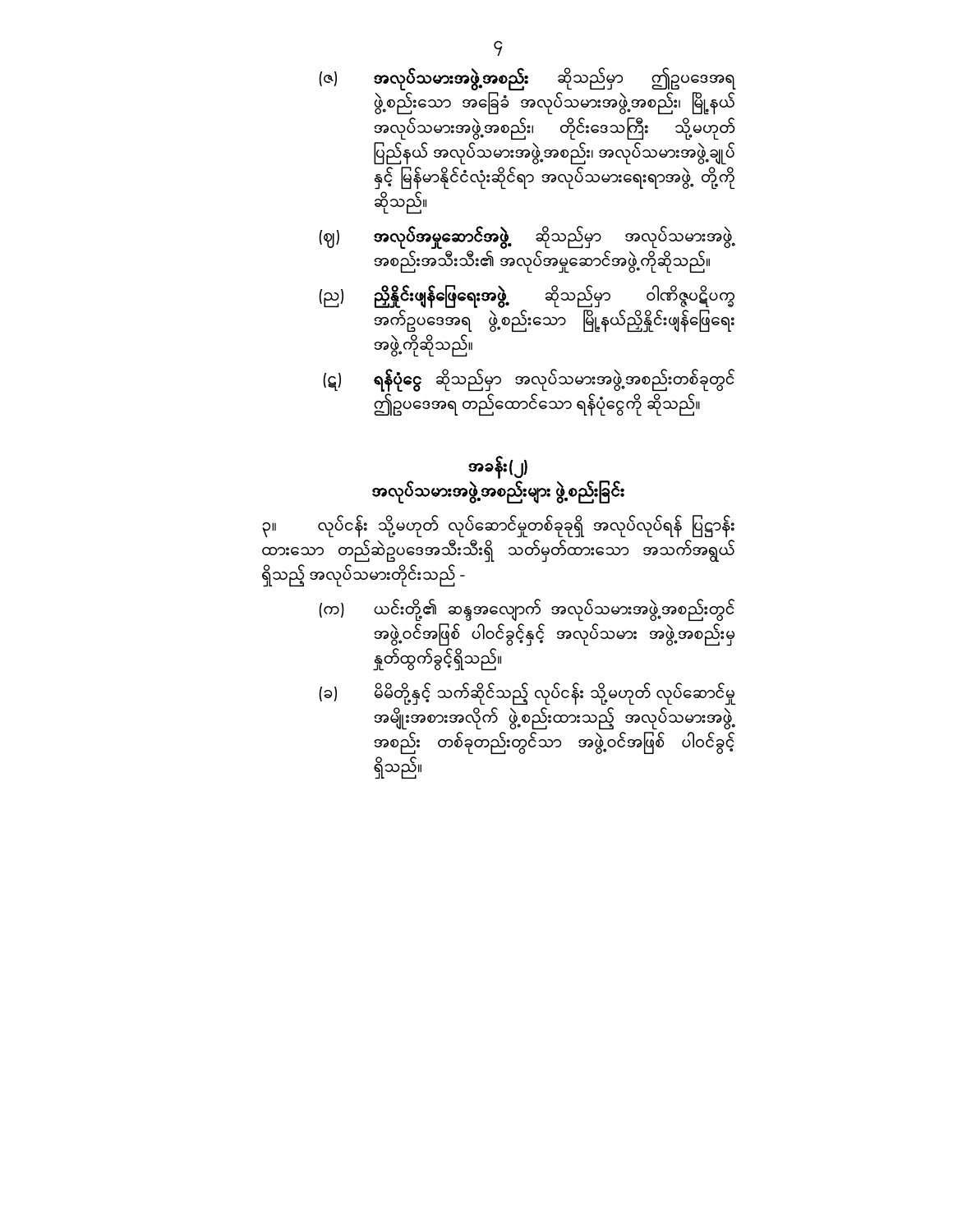4. In forming the various levels of labour organization to enable to carry out the interest of the workers and employers:

- (a) (i) Basic Labour Organizations may be formed by a minimum number of 30 workers working in the relevant trade or activity according to the category of trade or activity. If it is a trade or activity having less than 30 workers, it may form so jointly with any other trade of the same nature;
	- (ii) In so forming, it shall be recommended by not less than 10 percent of all workers of the relevant trade or activity;
- (b) Township Labour Organizations may be formed if it is recommended by not less than 10 percent of all Basic Labour Organizations in the relevant township according to the category of trade or activity;
- (c) Region or State Labour Organizations may be formed if it is recommended by not less than 10 percent of all Township Labour Organizations in the relevant Region or State according to the category of trade or activity;
- (d) Labour Federation may be formed if it is recommended by not less than 10 percent of all Region or State Labour Organizations according to the category of trade or activity;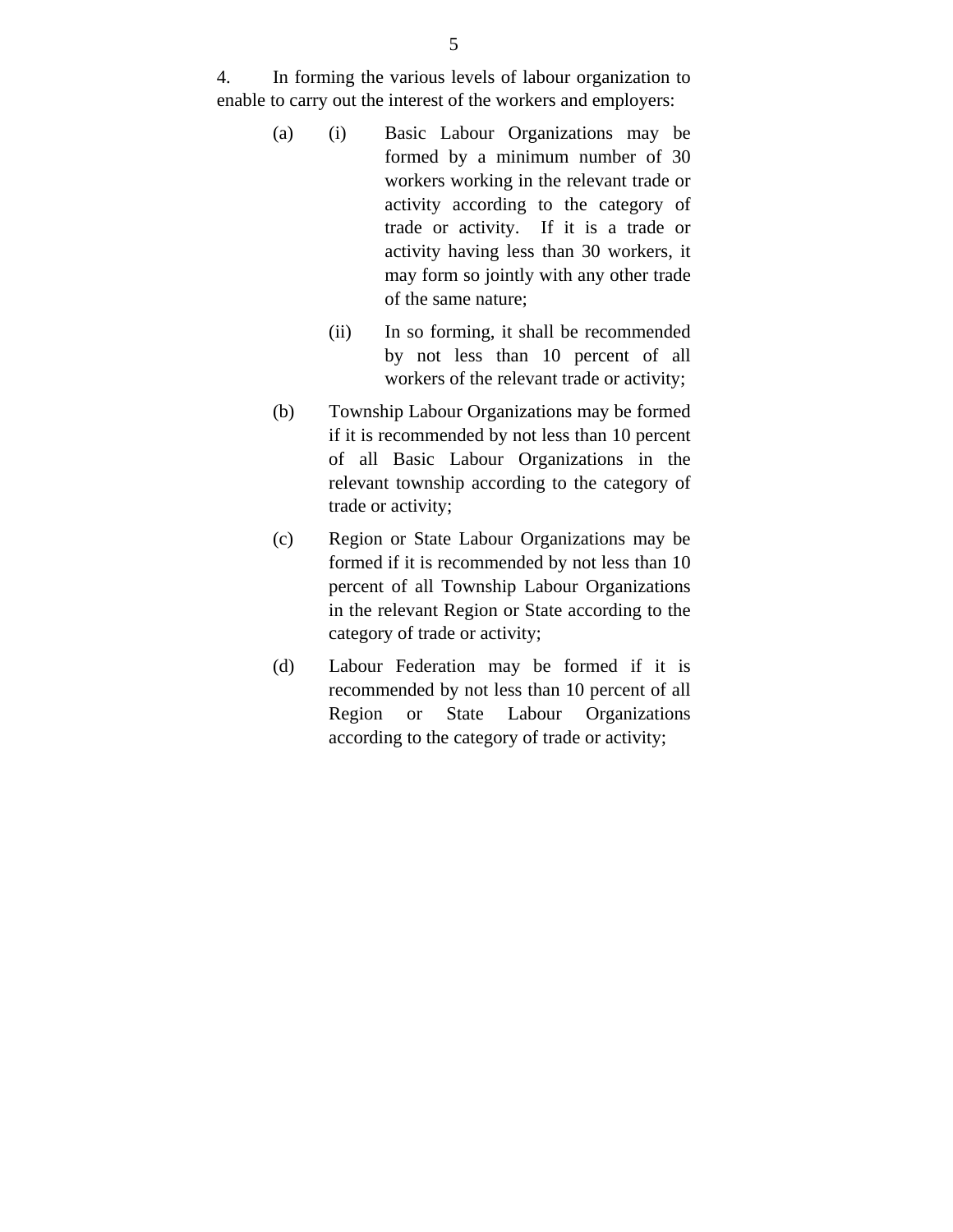၄။ အလုပ်သမားများနှင့် အလုပ်ရှင်များ၏ အကျိုးကို ေဆာင်ရွက်နိုင ်ရန် အလို့ငှာ အလုပ်သမားအဖွဲ့အစည်းအဆင့်ဆင့်ကို ဖွဲ့စည်းရာတွင် -

- (က) (၁) အေခြ ခံအလုပ်သမား အဖွဲ့အစည်းကို လုပ်ငန်း သို့မဟုတ် လုပ်ဆောင်မှု အမျိုးအစားအလိုက် သက်ဆိုင်ရာ လုပ်ငန်းတွင် အလုပ်လုပ်ကိုင်ေန သည့် အလုပ်သမား အနည်းဆုံးဦးရေ ၃၀ ဖြင့် ဖွဲ့စည်းနိုင်သည်။ အလုပ်သမားဦးေရ ၃၀ ေအာက် ရှိသော လုပ်ငန်း သို့မဟုတ် လုပ်ဆောင်မှုဖြစ်ပါက လုပ်ငန်း သဘောသဘာဝ တူညီသော အခြား လုပ်ငန်း သို့မဟုတ် လုပ်ဆောင်မှု တစ်ခုခုနှင့် ပူးေပါင်းဖွဲ့စည်းနိုင်သည်။
	- (၂) ယင်းသို့ဖွဲ့စည်းရာတွင် သက်ဆိုင်ရာ လုပ်ငန်း သို့မဟုတ် လုပ်ေဆာင်မှုရှိ စုစုေပါင်း အလုပ်သမား များ၏ ၁၀ ရာခိုင်နှုန်းေအာက် မနည်းသူများက ေထာက်ခံရမည်။
- (ခ) မြို့နယ်အလုပ်သမားအဖွဲ့အစည်းကို လုပ်ငန်း သို့မဟုတ် လုပ်ေဆာင်မှု အမျိုးအစားအလိုက် သက်ဆိုင်ရာ ြ ို့နယ် မ အတွင်းရှိ အခြေခံအလုပ်သမားအဖွဲ့အစည်း စုစုပေါင်း၏ ၁၀ ရာခိုင်နူန်းအောက် မနည်းသော အလုပ်သမား အဖွဲ့ အစည်းများက ေထာက်ခံလျှင် ဖွဲ့စည်းနိုင်သည်။
- (ဂ) တိုင်းဒေသကြီး သို့မဟုတ် ပြည်နယ် အလုပ်သမားအဖွဲ့ အစည်းကို လုပ်ငန်း သို့မဟုတ် လုပ်ေဆာင်မှု အမျိုးအစား အလိုက် သက်ဆိုင်ရာ တိုင်းဒေသကြီး သို့မဟုတ် ပြည်နယ် အတွင်းရှိ မြို့နယ်အလုပ်သမားအဖွဲ့အစည်း စုစုပေါင်း၏ ၁၀ ရာခိုင်နူန်းအောက် မနည်းသော အလုပ်သမား အဖွဲ့ အစည်းများကေထာက်ခံလျှင် ဖွဲ့စည်းနိုင်သည်။
- (ဃ) အလုပ်သမားအဖွဲ့ချုပ်ကို လုပ်ငန်း သို့မဟုတ် လုပ်ေဆာင်မှု အမျိုးအစားအလိုက် တိုင်းဒေသကြီး သို့မဟုတ် ပြည်နယ် အလုပ်သမား အဖွဲ့အစည်း စုစုပေါင်း၏ ၁၀ ရာခိုင်နူန်း ေအာက်မနည်းေသာ အလုပ်သမား အဖွဲ့အစည်းများက ေထာက်ခံလျှင် ဖွဲ့စည်းနိုင်သည်။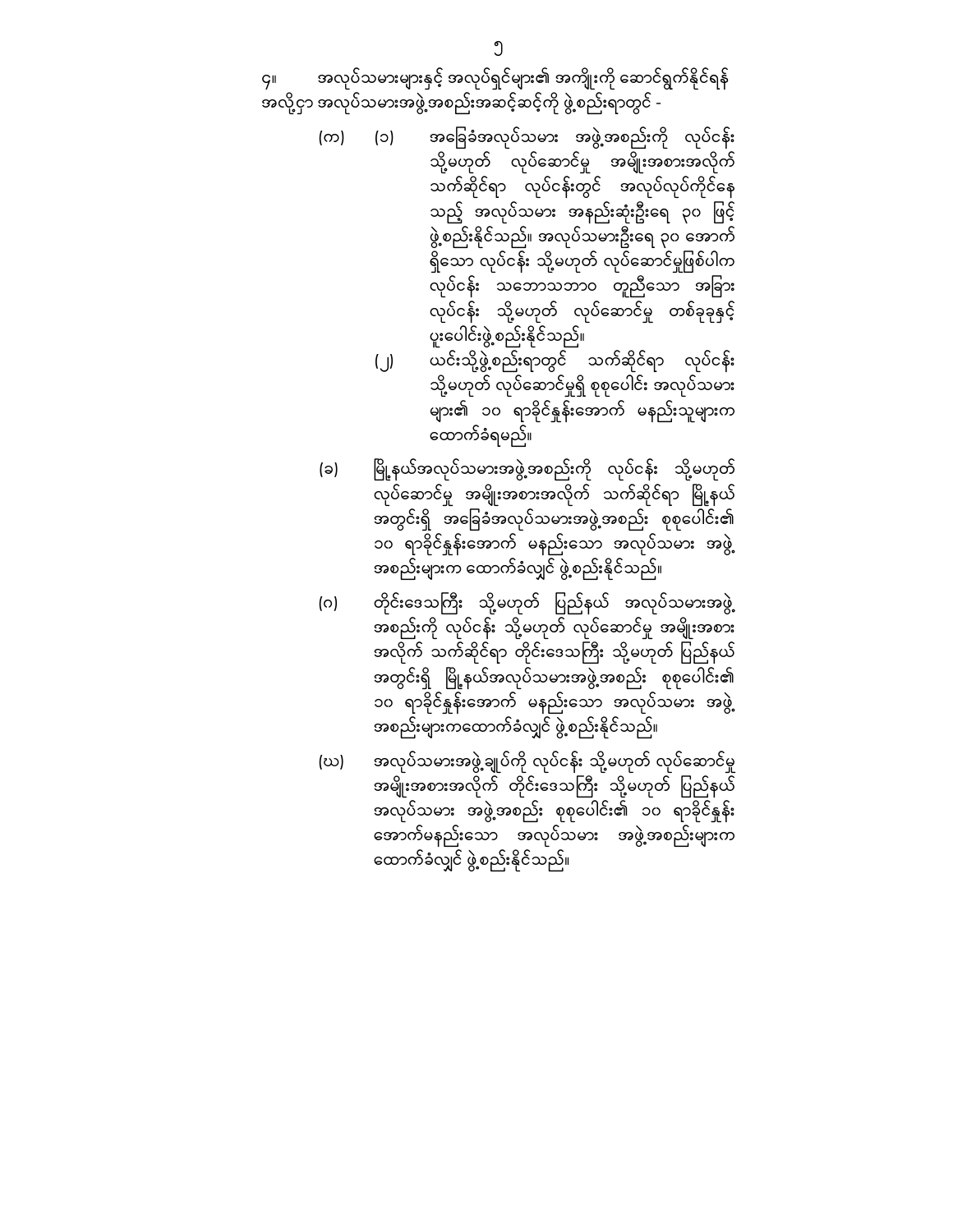(e) Myanmar Labour Confederation may be formed if it is recommended by not less than 20 percent of all Myanmar Labour Federations according to the category of trade or activity.

5. The Labour Organization shall have the right to carry out its activities under its own name and common seal and perpetual succession and the right to sue and be sued.

6. The Myanmar Labour Confederation and the Labour Federations are entitled to make mutual contact with other organizations or other Labour Federations formed in accord with law, International Labour Organization and the labour confederations or federations of any foreign country and to affiliate with international labour confederations and federations.

- 7. (a) The Executive Committee of the Basic Labour Organizations shall be elected and formed with at least five members or any higher odd numbers.
	- (b) The Township Labour Organization, Region or State Labour Organization and the Labour Federation shall form its executive committee with "odd" number from a minimum of 7 to a maximum of 15 members.
	- (c) The Myanmar Labour Confederation shall be formed with "odd" number of executive committee members from a minimum of 15 to a maximum of 35 members.

8. The employers may organize in parallel structures under this Law.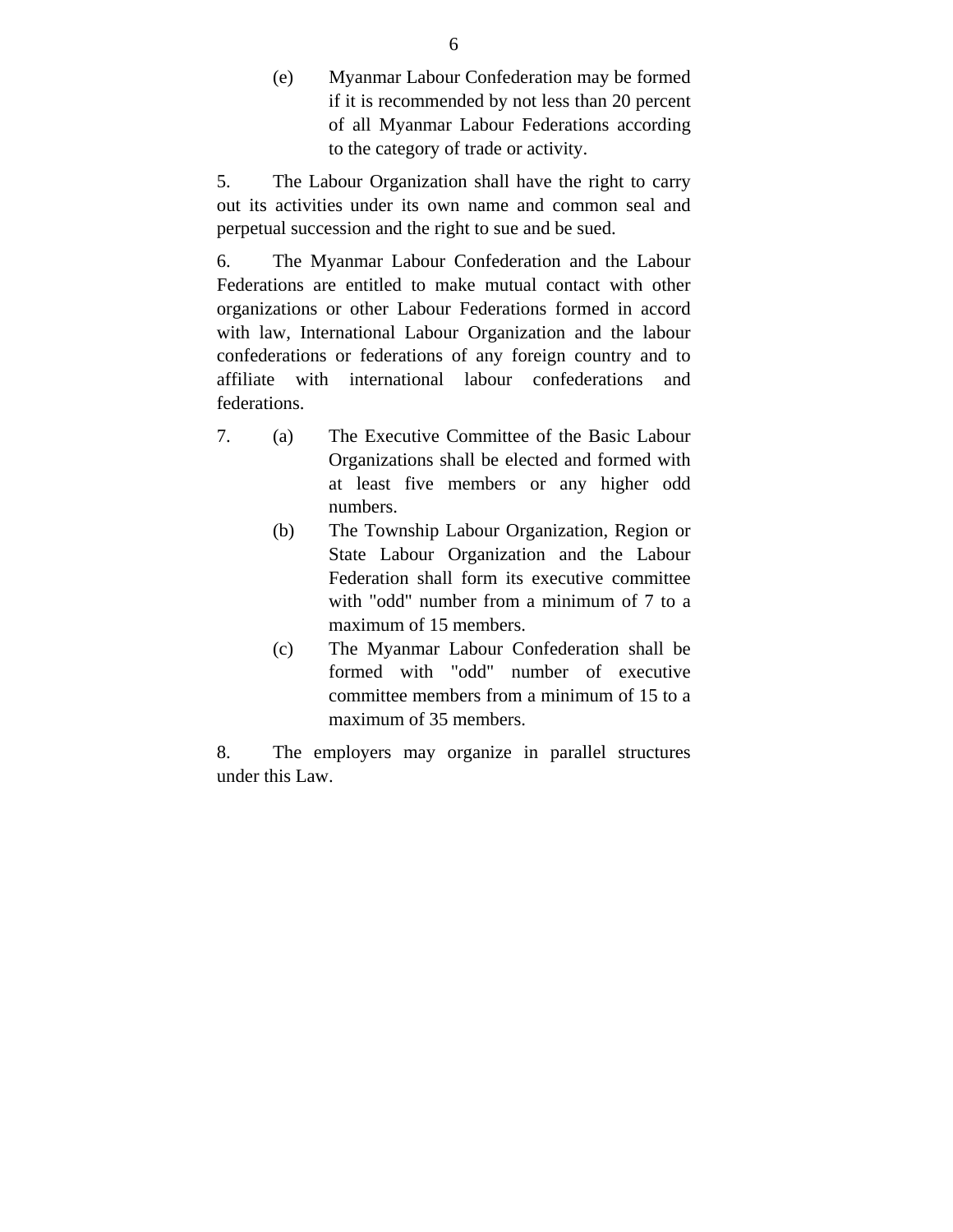(င) မြန်မာနိုင်ငံလုံးဆိုင်ရာ အလုပ်သမားရေးရာ အဖွဲ့ကို လုပ်ငန်း သို့မဟုတ် လုပ်ေဆာင်မှု အမျိုးအစားအလိုက ် ဖွဲ့စည်းထားေသာ အလုပ်သမားအဖွဲ့ချုပ်စုစုေပါင်း၏ ၂၀ ရာခိုင်နှုန်းေအာက် မနည်းေသာ အလုပ်သမား အဖွဲ့ချုပ်များ က ေထာက်ခံလျှင် ဖွဲ့စည်းနိုင်သည်။

၅။ အလုပ်သမား အဖွဲ့အစည်းများသည် ကိုယ်ပိုင်အမည်၊ ကိုယ်ပိုင် တံဆိပ်တို့ဖြင့် ဆောင်ရွက်ပိုင်ခွင့်၊ စဥ်ဆက်မပြတ် ဆက်ခံဆောင်ရွက်ပိုင်ခွင့်၊ တရားစွဲဆိုနိုင်ခွင့်နှင့် တရားစွဲဆိုခံနိုင်ခွင့် ရှိေစရမည်။

၆။ ြ န်မာနိုင ်ငံလုံးဆိုင်ရာ မ အလုပ်သမားေရးရာအဖွဲ့နှင့် အလုပ်သမား အဖွဲ့ချုပ်များသည် ဥပေဒနှင် ့အညီ ဖွဲ့စည်းထားေသာ အဖွဲ့အစည်းများ သို့မဟုတ် အခြားအလုပ်သမားအဖွဲ့ချုပ်များနှင့်လည်းကောင်း၊ အပြည်ပြည် ဆိုင်ရာ အလုပ်သမားရေးရာအဖွဲ့နှင့်လည်းကောင်း၊ ပြည်ပနိုင်ငံတစ်ခုခု၏ အလုပ်သမားအဖွဲ့ချုပ်များနှင့်လည်းကောင်း အပြန်အလှန် ဆက်သွယ်ဆောင် ရွက်ခွင့်ရှိသည်။ ထို့ပြင် အပြည်ပြည်ဆိုင်ရာ အလုပ်သမားအဖွဲ့ချုပ်များနှင့် လည်း ေပါင်းစည်းဆက်သွယ်ေဆာင်ရွက်နိုင်သည်။

- ၇။ (က) အေြခခံအလုပ်သမားအဖွဲ့အစည်းများ၏ အလုပ်အမှုေဆာင် အဖွဲ့ကို အဖွဲ့ဝင်အနည်းဆုံး ငါးဦးနှင့်အထက် "မ" ဂဏန်း အရေအတွက်ဖြင့် ရွေးချယ်ဖွဲ့စည်းရမည်။
	- (ခ) မြို့နယ် အလုပ်သမား အဖွဲ့အစည်း၊ တိုင်းဒေသကြီး သို့မဟုတ် ပြည်နယ် အလုပ်သမားအဖွဲ့အစည်းနှင့် အလုပ် သမားအဖွဲ့ချုပ်တို့ကို အလုပ်အမှုေဆာင်အဖွဲ့ဝင်အနည်းဆုံး ခုနစ်ဦးမှ အများဆုံး ၁၅ ဦးအထိရှိေသာ "မ" ဂဏန်းအေရ အတွက်ဖြင့် ဖွဲ့စည်းရမည်။
	- (ဂ) ြ မြန်မာနိုင်ငံလုံးဆိုင်ရာ အလုပ်သမားရေးရာအဖွဲ့ကို အလုပ် အမှုေဆာင် အဖွဲ့ဝင် အနည ်းဆုံး ၁၅ ဦးမှ အများဆုံး ၃၅ ဦး အထိရှိသော "မ" ဂဏန်းအရေအတွက်ဖြင့် ဖွဲ့စည်းရမည်။

၈။ အလုပ်ရှင်များသည် အလုပ်ရှင်အဖွဲ့အစည်းများကို ဤဥပေဒအရ အပြ ိုင်ဖွဲ့စည်းနိုင ်သည်။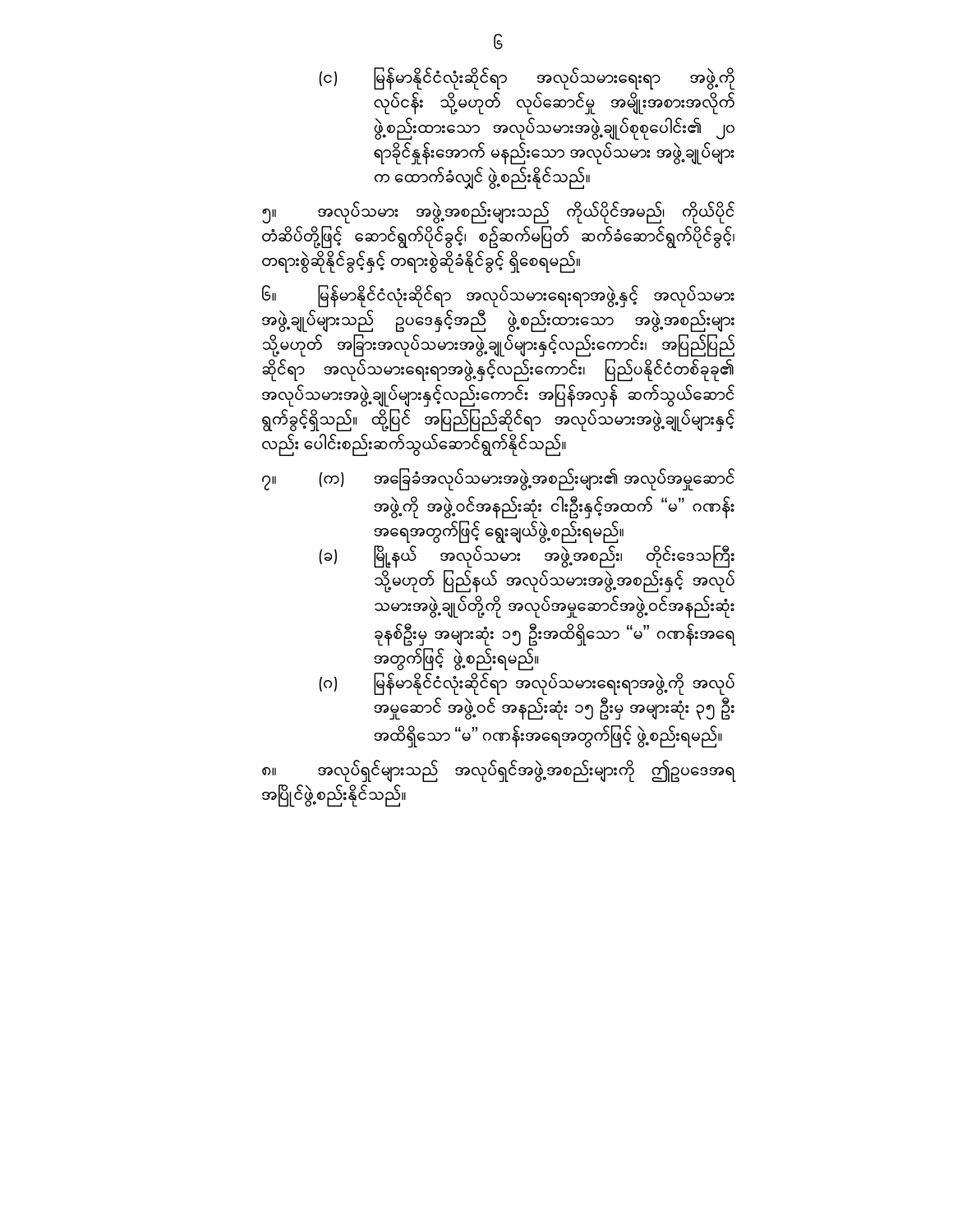### **Chapter III Registration**

- 9. (a) The Chief Registrar shall be a person assigned duty by the President of the Republic of the Union of Myanmar.
	- (b) The Township Registrar shall be a person assigned duty by the Chief Registrar.

10. The relevant labour organization shall, subject to the provisions contained in this Law, draw the constitution or rules of the labour organization containing the following facts with the approval of the majority of its members:

- (a) name of the labour organization;
- (b) object of the formation of labour organization;
- (c) matters relating to scrutinizing the membership of labour organization, granting membership, issuing recognition certificate, resigning from the membership of labour organization;
- (d) matters relating to election and assigning duty to the executive committee members, removal and resignation from duty;
- (e) matters relating to holding of meeting;
- (f) matters relating to the establishment of fund, maintaining and expending of such fund;
- (g) matters relating to monthly and annual auditing of the fund.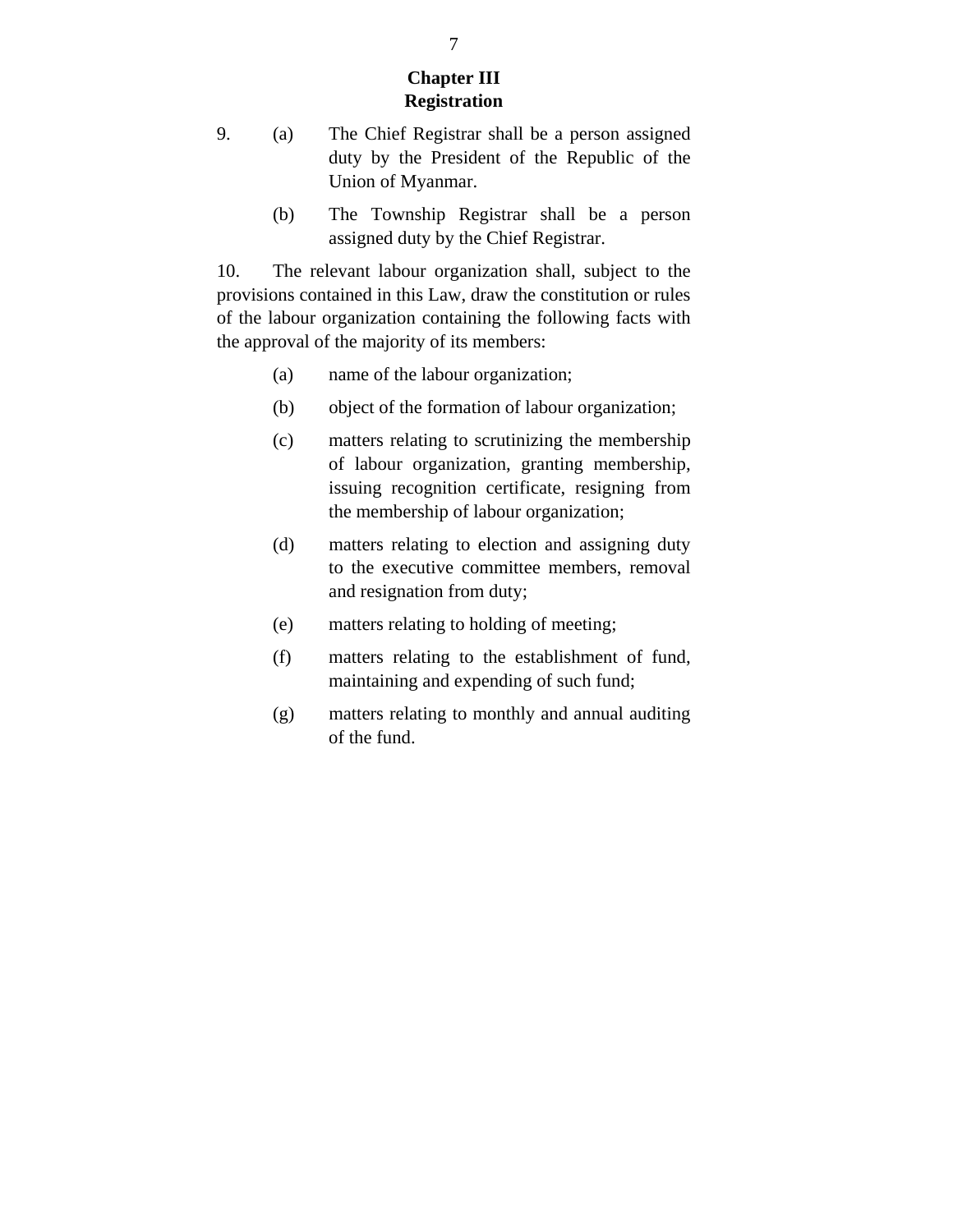

- ၉။ (က) မှတ်ပုံတင်အရာရှိချုပ်သည် နိုင်ငံတော်သမ္မတက တာဝန် -<br>ပေးအပ်သူဖြစ်ရမည်။
	- (ခ) ြ ို့နယ် မ မှတ်ပုံတင်အရာရှိသည် မှတ်ပုံတင်အရာရှိချုပ်က တာဝန်ေပးအပ်သူ ြ စ်ရမည်။ ဖ

၁၀။ သက်ဆိုင်ရာ အလုပ်သမားအဖွဲ့အစည်းသည် မိမိအဖွဲ့အစည်းနှင့် လိုက်လျောညီထွေဖြစ်ပြီး ဤဥပဒေပါ ပြဋ္ဌာန်းချက်များနှင့် မဆန့်ကျင်စေဘဲ ေအာက်ပါ အချက်များပါဝင်သည့် အလုပ်သမားအဖွဲ့အစည်း၏ ဖွဲ့စည်းပုံ စည်းမျဥ်းများကို အဖွဲ့အစည်းဝင်အများစု၏ သဘောတူညီချက်ဖြင့် ရေးဆွဲ ရမည် -

- (က) အလုပ်သမားအဖွဲ့အစည်းအမည်၊
- (ခ) အလုပ်သမားအဖွဲ့အစည်း ထူထောင်ခြင်း၏ ရည်ရွယ်ချက်၊
- (ဂ) အလုပ်သမား အဖွဲ့အစည်းဝင်အဖြစ် စိစစ်ခြင်း၊ ဝင်ခွင့် ပြုခြင်း၊ အသိအမှတ်ပြု လက်မှတ်ထုတ်ပေးခြင်းနှင့် အလုပ် သမားအဖွဲ့အစည်းဝင်အဖြစ်မှ နှုတ်ထွက်ခြင်းဆိုင်ရာ ကိစ္စ ရပ်များ၊
- (ဃ) အလုပ်အမှုဆောင် အဖွဲ့ဝင်များ ရွေးချယ်တာဝန်ပေးခြင်း၊ တာဝန်မှဖယ်ရှားခြင်းနှင့် နှုတ်ထွက်ခြင်းဆိုင်ရာကိစ္စရပ်များ၊
- (င) အစည်းအဝေးကျင်းပခြင်းဆိုင်ရာကိစ္စရပ်များ၊
- (စ) ရန်ပုံငွေထူထောင်ခြင်း၊ ယင်းရန်ပုံငွေအား ထိန်းသိမ်းခြင်း နှင့် သုံးစွဲခြ င ်းဆိုင်ရာကိစ္စရပ်များ၊
- (ဆ) ရန်ပုံငွေကို လစဥ်စစ်ဆေးခြင်းနှင့် နှစ်စဥ် စစ်ဆေးခြင်း ဆိုင်ရာကိစ္စရပ်များ။

၇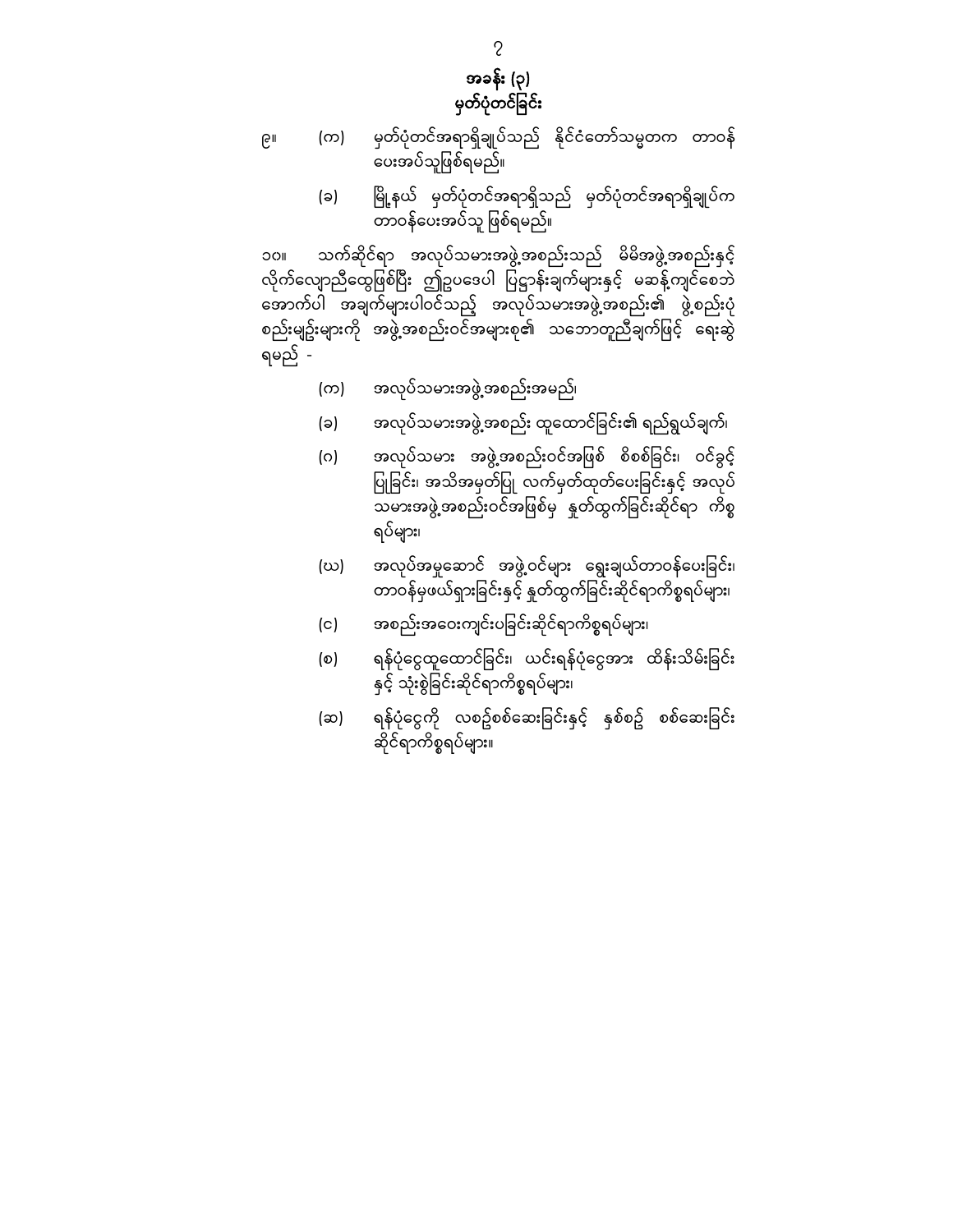- 11. (a) The Executive Committee of any Labour Organization other than Myanmar Labour Confederation and the Labour Federation shall submit to the relevant township registrar in accord with the stipulation, attached with the rules of its organization and register as labour organization according to the category of trade or activity.
	- (b) In registering under sub-section (a), if it is a Basic Labour Organization, it shall be attached with the form signed by the founding members of the relevant labour organization and if it is a Township Labour Organization and a Region or State Labour Organization signed by the executive committee members of the relevant labour organization that they have agreed to the relevant rules.

12. The Executive Committee of Myanmar Labour Confederation and any Labour Federation shall submit constitution of the Labour Federations and Myanmar Labour Confederation to the Chief Registrar in accord with stipulation and register as Myanmar Labour Confederation and Labour Federations according to the category of trade or activity. In so registering, the form signed by the executive committee members of the relevant labour organizations that they have agreed to the constitution, shall be attached.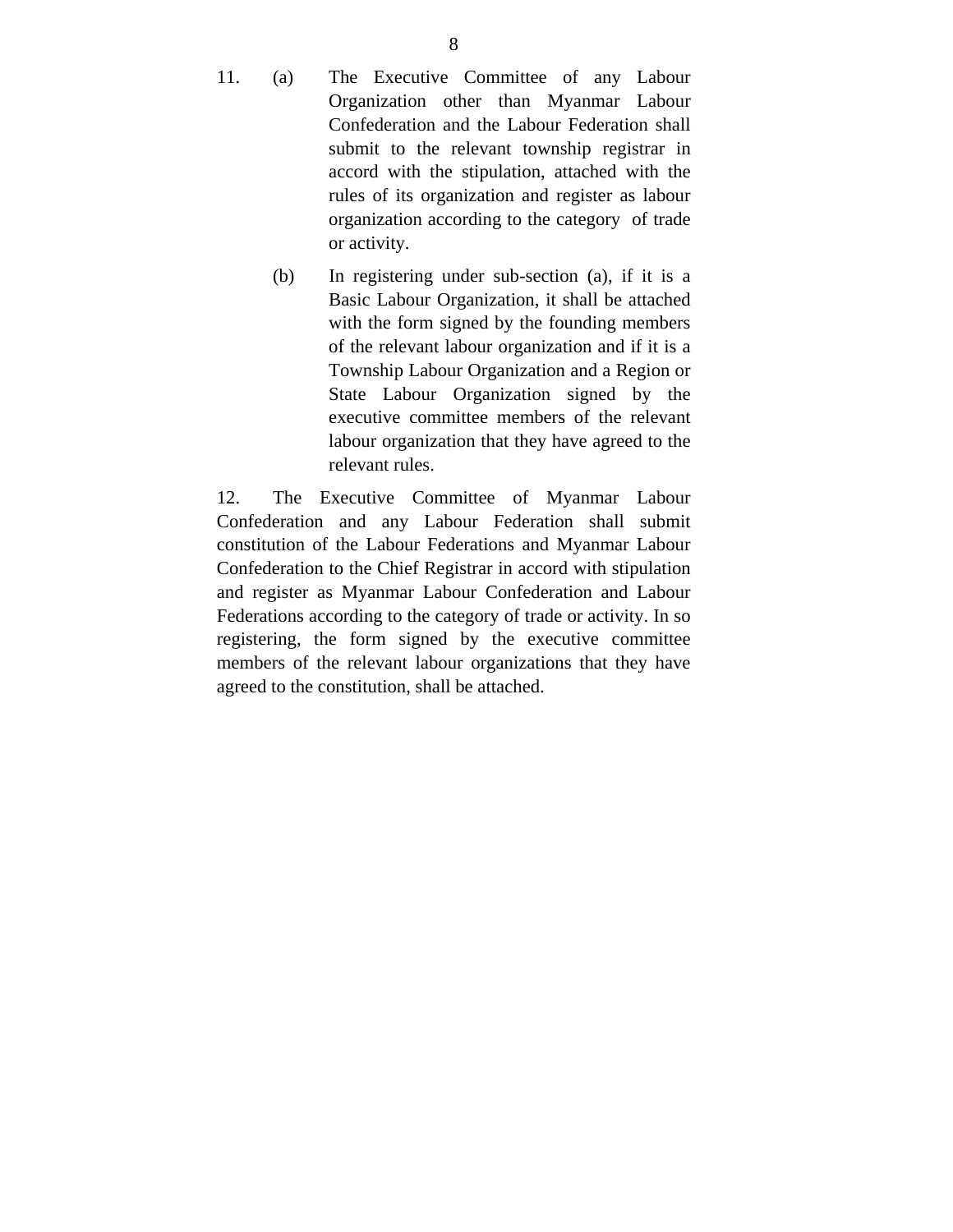၁၁။ (က) မြန်မာနိုင်ငံလုံးဆိုင်ရာ အလုပ်သမားရေးရာအဖွဲ့နှင့် အလုပ် သမားအဖွဲ့ချုပ်တို့မှအပ အလုပ်သမားအဖွဲ့အစည်း တစ်ခုခု ၏ အလုပ်အမှုဆောင်အဖွဲ့သည် သက်ဆိုင်ရာ မြို့နယ် မှတ်ပုံတင်အရာရှိထံ မိမိအဖွဲ့အစည်း၏ ဖွဲ့စည်းပုံစည်းမျဉ်း များကို ပူးတွဲလျက် သတ်မှတ်ချက်နှင့်အညီ တင်ပြပြီး လုပ်ငန်း သို့မဟုတ် လုပ်ဆောင်မှု အမျိုးအစားအလိုက် အလုပ်သမားအဖွဲ့အစည်းအဖြစ် မှတ်ပုံတင်ရမည်။

> (ခ) ပုဒ်မခွဲ (က) အရ မှတ်ပုံတင်ရာတွင် အေခြ ခံအလုပ်သမား အဖွဲ့အစည်းဖြစ်ပါက သက်ဆိုင်ရာ အလုပ်သမား အဖွဲ့ အစည်း တည်ေထာင်သည့် အဖွဲ့ဝင်များကလည်းေကာင်း၊ မြို့နယ် အလုပ်သမား အဖွဲ့အစည်းနှင့် တိုင်းဒေသကြီး သို့မဟုတ် ပြည်နယ် အလုပ်သမားအဖွဲ့အစည်းတို့ ဖြစ်ပါက သက်ဆိုင်ရာ အလုပ်သမား အဖွဲ့အစည်း၏ အလုပ် အမှုေဆာင် အဖွဲ့ဝင်များကလည်းေကာင်း သက်ဆိုင်ရာ ဖွဲ့စည်းပုံစည်းမျဥ်းကို သဘောတူကြောင်း လက်မှတ်ရေးထိုး ထားသည့်ပုံစံ ပူးတွဲပါရှိရမည်။

၁၂။ မြန်မာနိုင်ငံလုံးဆိုင်ရာ အလုပ်သမားရေးရာအဖွဲ့နှင့် အလုပ်သမား အဖွဲ့ချုပ်တစ်ခုခု၏ အလုပ်အမှုေဆာင်အဖွဲ့သည် မှတ်ပုံတင်အရာရှိချုပ်ထံ မိမိအလုပ်သမားအဖွဲ့အစည်း၏ ဖွဲ့စည်းပုံစည်းမျဥ်းကို သတ်မှတ်ချက်နှင့်အညီ တင်ပြပြီး မြန်မာနိုင်ငံလုံးဆိုင်ရာ အလုပ်သမားရေးရာအဖွဲ့နှင့် လုပ်ငန်း သို့မဟုတ် လုပ်ဆောင်မှုအမျိုးအစားအလိုက် အလုပ်သမားအဖွဲ့ချုပ်အဖြစ် မှတ်ပုံတင်ရမည်။ ယင်းသို့မှတ်ပုံတင်ရာတွင် သက်ဆိုင်ရာ အလုပ်သမားအဖွဲ့ အစည်း၏ အလုပ်အမှုေဆာင် အဖွဲ့ဝင်များက ဖွဲ့စည်းပုံစည်းမျဥ်းကို သေဘာ တူကြောင်း လက်မှတ်ရေးထိုးထားသည့် ပုံစံပူးတွဲပါရှိရမည်။

၈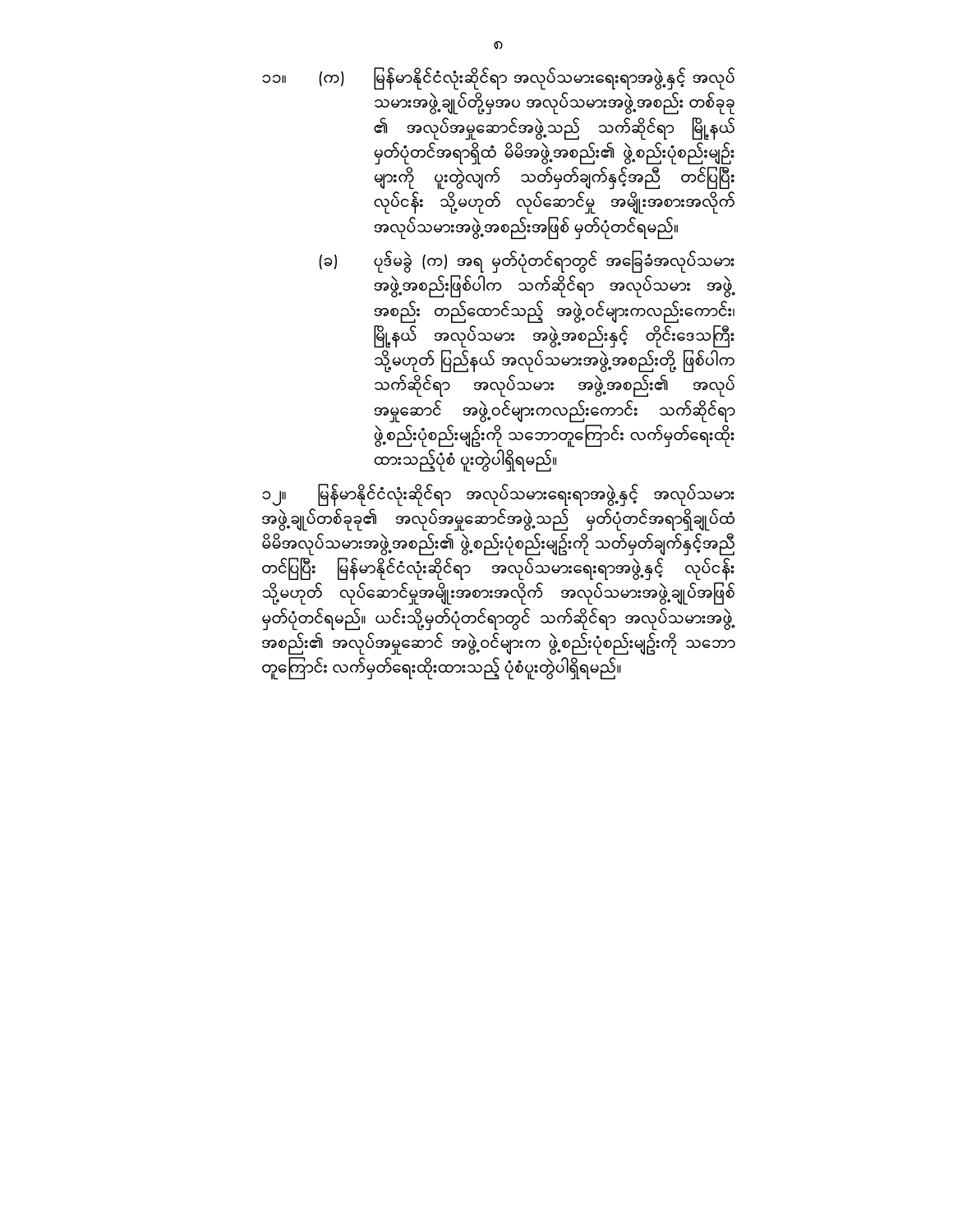### **Chapter IV Functions and Duties of the Executive Committee**

13. The executive committee shall maintain the fund of the relevant labour organization.

14. The executive committee shall prepare and keep the monthly accounts and annual accounts of the funds collected monthly, other funds and expenditure accounts and send the annual statement of the accounts of labour organization whenever the financial year ends, to the relevant township registrar and annual statement of the accounts of Myanmar Labour Confederation and the Labour Federations to the Chief Registrar without fail.

15. If it is desirous to join between a labour organization and another which has registered according to the category of trade or activity or re-secession from the labour organization joined, it shall be applied to the relevant township registrar, in accordance with the rules of the labour organizations and at least with the approval of majority of the total members of the relevant executive committee.

16. The functions and duties of the Executive Committee are as follows:

- (a) to represent the workers;
- (b) to carry out activities in protecting the rights and interests of the workers;
- (c) to develop knowledge relating to the functions and duties of workers;
- (d) to provide job training and skill-training with a view to the emergence of workers with improved qualification which supports the development of productivity;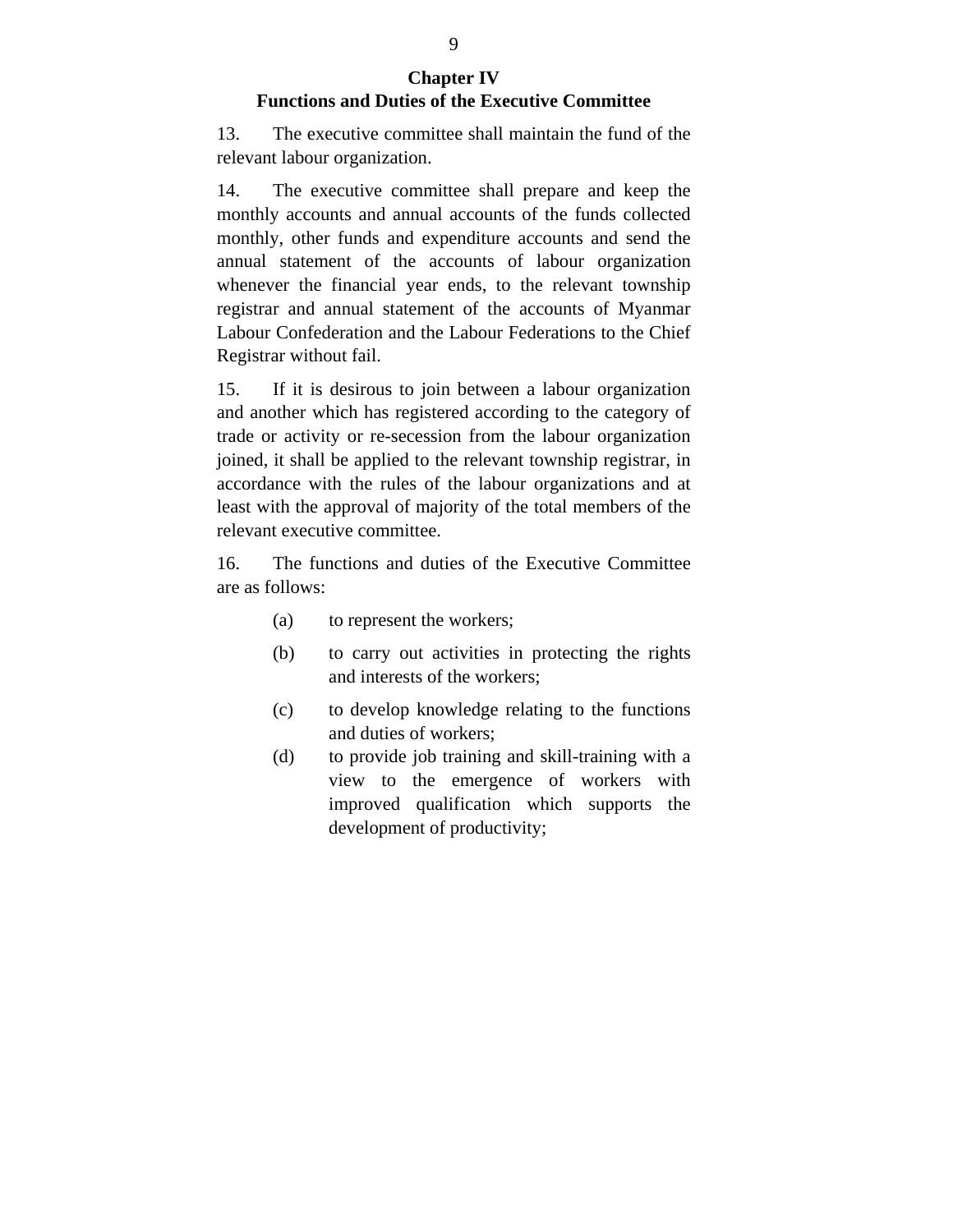အခန်း (၄) အလုပ်အမှုေဆာင်အဖွဲ့၏ လုပ်ငန်းတာဝန်များ

၁၃။ အလုပ်အမှုဆောင်အဖွဲ့သည် သက်ဆိုင်ရာ အလုပ်သမားအဖွဲ့အစည်း ၏ရန်ပုံေငွကို ထိန်းသိမ်းရမည်။

၁၄။ အလုပ်အမှုဆောင်အဖွဲ့ သည် လစဥ်ကောက်ခံရရှိသော ရန်ပုံငွေများ၊ အခြားရန်ပုံငွေများနှင့် အသုံးစာရင်းများအတွက် လချုပ်ငွေစာရင်းနှင့် နှစ်ချုပ် ငွေစာရင်းများ ပြုစုထားရှိရမည့်အပြင် နှစ်စဥ်ဘဏ္ဍာရေးနှစ် ကုန်ဆုံးသည့် အခါတိုင်း အလုပ်သမားအဖွဲ့အစည်း၏ နှစ်ချုပ်ေငွစာရင်းကို သက်ဆိုင်ရာ မြို့နယ်မှတ်ပုံတင်အရာရှိထံသို့လည်းကောင်း၊ မြန်မာနိုင်ငံလုံးဆိုင်ရာ အလုပ် သမားေရးရာအဖွဲ့နှင့် အလုပ်သမားအဖွဲ့ချုပ်တို့၏ နှစ်ချုပ် ေငွစာရင်းကို မှတ်ပုံတင်အရာရှိချုပ်ထံသို့လည်းေကာင်း မပျက်မကွက်ေပးပို့ရမည်။

၁၅။ လုပ်ငန်း သို့မဟုတ် လုပ်ေဆာင်မှု အမျိုးအစားအလိုက် မှတ်ပုံတင် ထားပြီးဖြစ်သော အလုပ်သမား အဖွဲ့အစည်းတစ်ခုနှင့်တစ်ခု ပူးပေါင်းခြင်း သို့မဟုတ် ပူးေပါင်းထားေသာ အလုပ်သမားအဖွဲ့အစည်းမှ ြပန်လည်ခွဲထွက် ခြင်းပြုလုပ်လိုပါက အလုပ်သမားအဖွဲ့အစည်းများ၏ စည်းမျဥ်းများနှင့်အညီ သက်ဆိုင်ရာ အလုပ်အမှုေဆာင်အဖွဲ့ဝင်အများစု၏ သေဘာတူညီချက်ြဖင့် သက်ဆိုင်ရာ မြို့နယ်မှတ်ပုံတင်အရာရှိထံ လျှောက်ထားရမည်။

၁၆။ အလုပ်အမှုေဆာင်အဖွဲ့၏ လုပ်ငန်းတာဝန်များမှာ ေအာက်ပါအတိုင်း ဖြစ်သည်-

- (က) အလုပ်သမားများကို ကိုယ်စားပြုရန်၊
- (ခ) အလုပ်သမားများ၏ အခွင့်အေရးများနှင့် အကျိုးစီးပွားများ ကိုကာကွယ်သည့် ေဆာင်ရွက်မှုများလုပ်ကိုင ်ရန်၊
- (ဂ) အလုပ်သမားများ၏ လုပ်ငန်းတာဝန်များနှင့် စပ်လျဉ်း၍ ဗဟုသုတ ဖွံ့ဖြိုးတိုးတက်စေရန်၊
- (ဃ) ကုန်ထုတ်စွမ်းအား ဖွံ့ဖြိုးတိုးတက်စေရေးကို အထောက် အကူပြုသည့် အရည်အချင်းမြင့် အလုပ်သမားများ ပေါ်ပေါက်လာစေရေးအတွက် လုပ်ငန်းခွင်သင်တန်းများနှင့် ကျွမ်းကျင်မှုသင်တန်းများဖွင့်လှစ်ရန်၊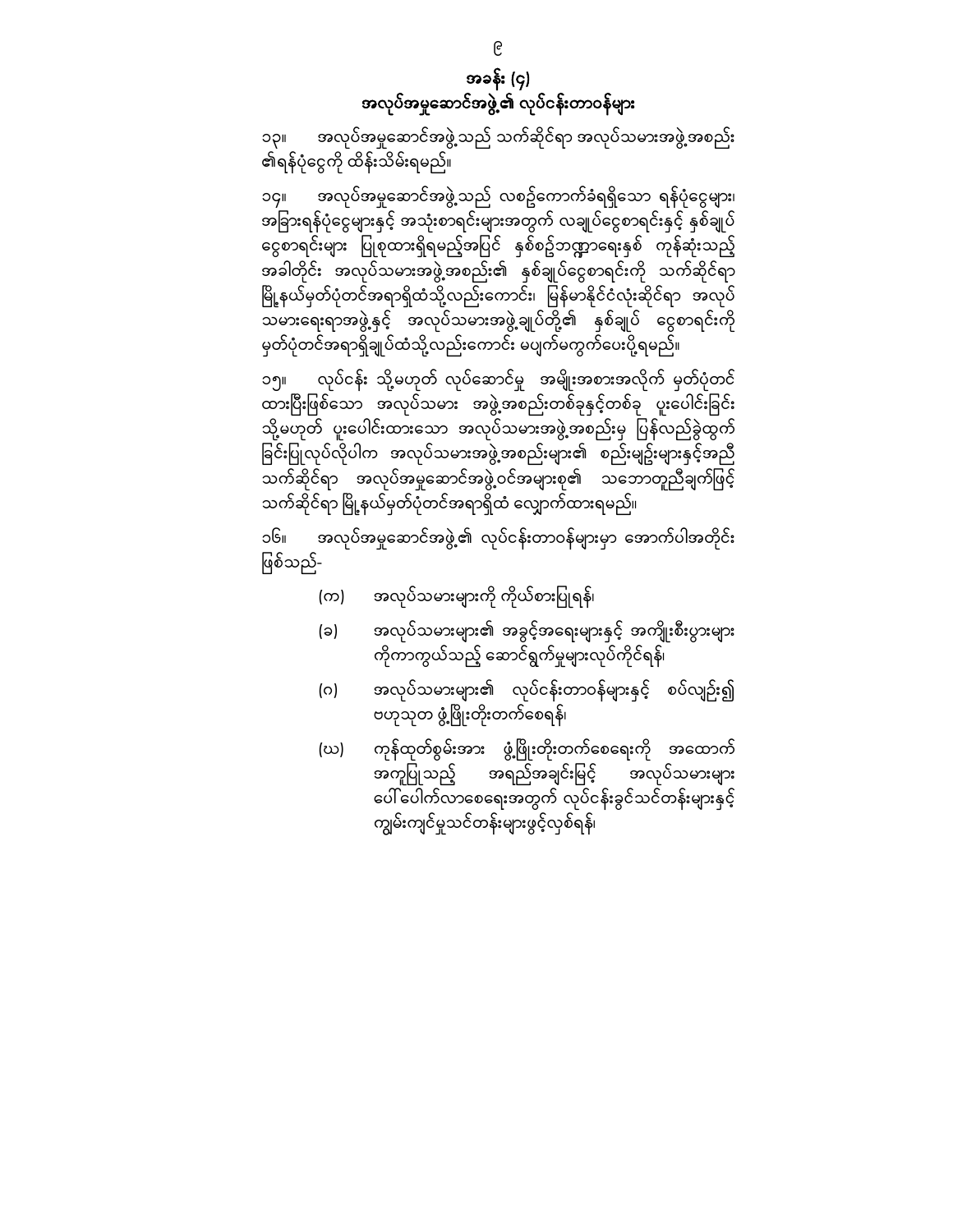(e) to undertake all activities designed to benefit the organization and its members including cooperative, housing, welfare and similar purposes.

### **Chapter V**

### **Rights and Responsibilities of the Labour Organization**

17. The labour organizations shall have the right to carry out freely in drawing up their constitution and rules, in electing their representatives, in organizing their administration and activities or in formulating their programmes. The Labour Organizations have the right to negotiate and settle with the employer if the workers are unable to obtain and enjoy the rights of the workers contained in the labour laws and to submit demands to the employer and claim in accord with the relevant law if the agreement cannot be reached.

18. The labour organization has the right to demand the relevant employer to re-appoint a worker if such worker is dismissed by the employer and if there is cause to believe that the reasons of such dismissal were based on labour organization membership or activities, or were not in conformity with the labour laws.

19. The labour organizations have the right to send representatives to the Conciliation Body in settling a dispute between the employer and the worker. Similarly, they have the right to send representatives to the Conciliation Tribunals formed with the representatives from the various levels of labour organizations.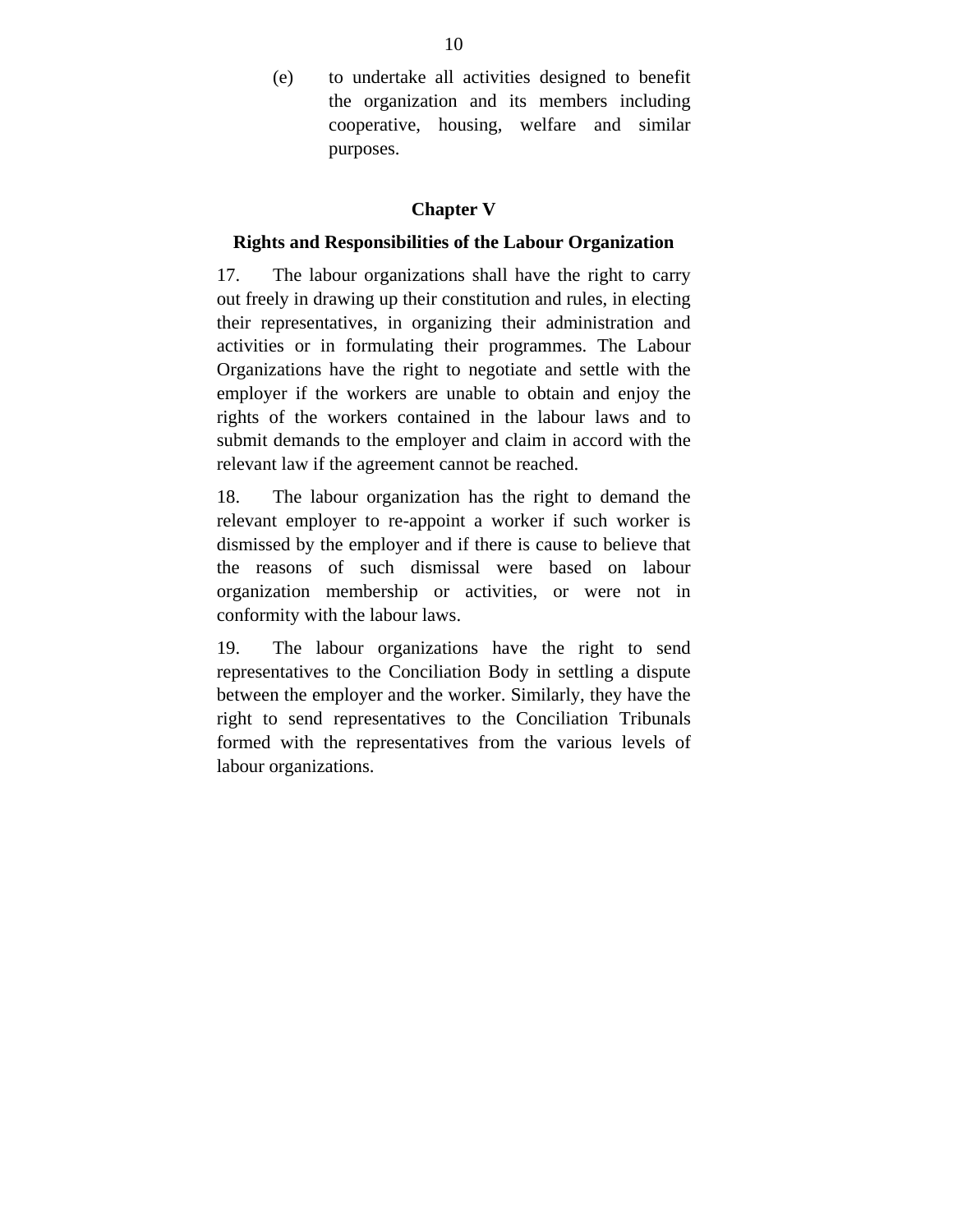(င) သမဝါယမ၊ အိမ်ရာ၊ သက်သာချောင်ချိရေးနှင့် အလားတူ ရည်ရွယ်ချက်များပါဝင်သော အလုပ်သမား အဖွဲ့အစည်းနှင့် ၎င်း၏အဖွဲ့ဝင်များ အကျိုးရှိစေမည့် လုပ်ငန်းအားလုံးကို ေဆာင်ရွက်ရန်။

## အခန်း (၅)

## အလုပ်သမားအဖွဲ့အစည်း၏ အခွင့်အေရးနှင့် တာဝန်များ

၁၇။ အလုပ်သမား အဖွဲ့အစည်းများသည် ယင်းတို့နှင် ့သက်ဆိုင်ေသာ ဖွဲ့စည်းပုံစည်းမျဥ်းကို ေရးဆွဲရာတွင်လည်းေကာင်း၊ ယင်းကိုယ်စားလှယ်များ ကိုေရွးချယ်ရာတွင်လည်းေကာင်း၊ ယင်းတို့၏ စီမံခန ့်ခွဲမှုနှင့် လုပ်ငန်းေဆာင် တာများကိုေဆာင်ရွက်ရာတွင်လည်းေကာင်း၊ ယင်းတို့၏ အစီအစဥ်များ ေရးဆွဲ ချမှတ်ရာတွင်လည်းကောင်း လွတ်လပ်စွာ ဆောင်ရွက်နိုင်ခွင့်ရှိစေရမည်။ အလုပ်သမားအဖွဲ့အစည်းများသည် အလုပ်သမားဆိုင်ရာဥပဒေများပါ အခွင့် အရေးများကို အလုပ်သမားများ ရရှိခံစားနိုင်ခြင်းမရှိပါက အလုပ်ရှင်နှင့် ညှိနှိုင်းဖြေရှင်းဆောင်ရွက်ခွင့်ရှိပြီး သဘောတူညီချက်မရရှိခဲ့လျှင် သက်ဆိုင်ရာ ဥပဒေနှင့်အညီ အလုပ်ရှင်ထံ တောင်းဆိုခွင့်ရှိသည်။

၁၈။ အလုပ်ရှင်က အလုပ်သမား တစ်ဦးဦးအား အလုပ်မှ ထုတ်ပယ်ရာ တွင် ထိုသို့အလုပ်မှ ထုတ်ပယ်သောအကြောင်းရင်းများသည် အလုပ်သမား အဖွဲ့အစည်းဝင်ဖြစ်မှု သို့မဟုတ် အလုပ်သမားအဖွဲ့အစည်းတွင် လုပ်ဆောင်မှု နှင့်သက်ဆိုင်လျှင်ဖြစ်စေ၊ အလုပ်သမားဥပဒေများနှင့် ညီညွတ်မှုမရှိဟု ယုံကြည်ရန် အကြောင်းရှိလျှင်ဖြစ်စေ အလုပ်သမား အဖွဲ့အစည်းသည် ထိုအလုပ်သမားအား အလုပ်ပြ န်လည်ခန့်ထားေပးရန် သက်ဆိုင်ရာ အလုပ်ရှင် အား တောင်းဆိုခွင့်ရှိသည်။

၁၉။ အလုပ်သမားအဖွဲ့အစည်းများသည် အလုပ်ရှင်နှင့် အလုပ်သမား အငြ င်းပွားမှုကို ညှိနိှုင်းဖျန်ေြဖေရးအဖွဲ့က ေဖြ ရှင်းရာတွင် အလုပ်သမား ကိုယ်စားလှယ်များ ေစလွှတ်ခွင့်ရှိသည်။ အလားတူ အဆင့်ဆင့်ေသာ အလုပ် သမားအဖွဲ့အစည်းများ၏ ကိုယ်စားလှယ်များ ပါဝင်ဖွဲ့စည်းထားသည့် ဖျန်ေဖြ ရေးခုံရုံးများသို့လည်း ကိုယ်စားလှယ်များစေလွှတ်ခွင့်ရှိသည်။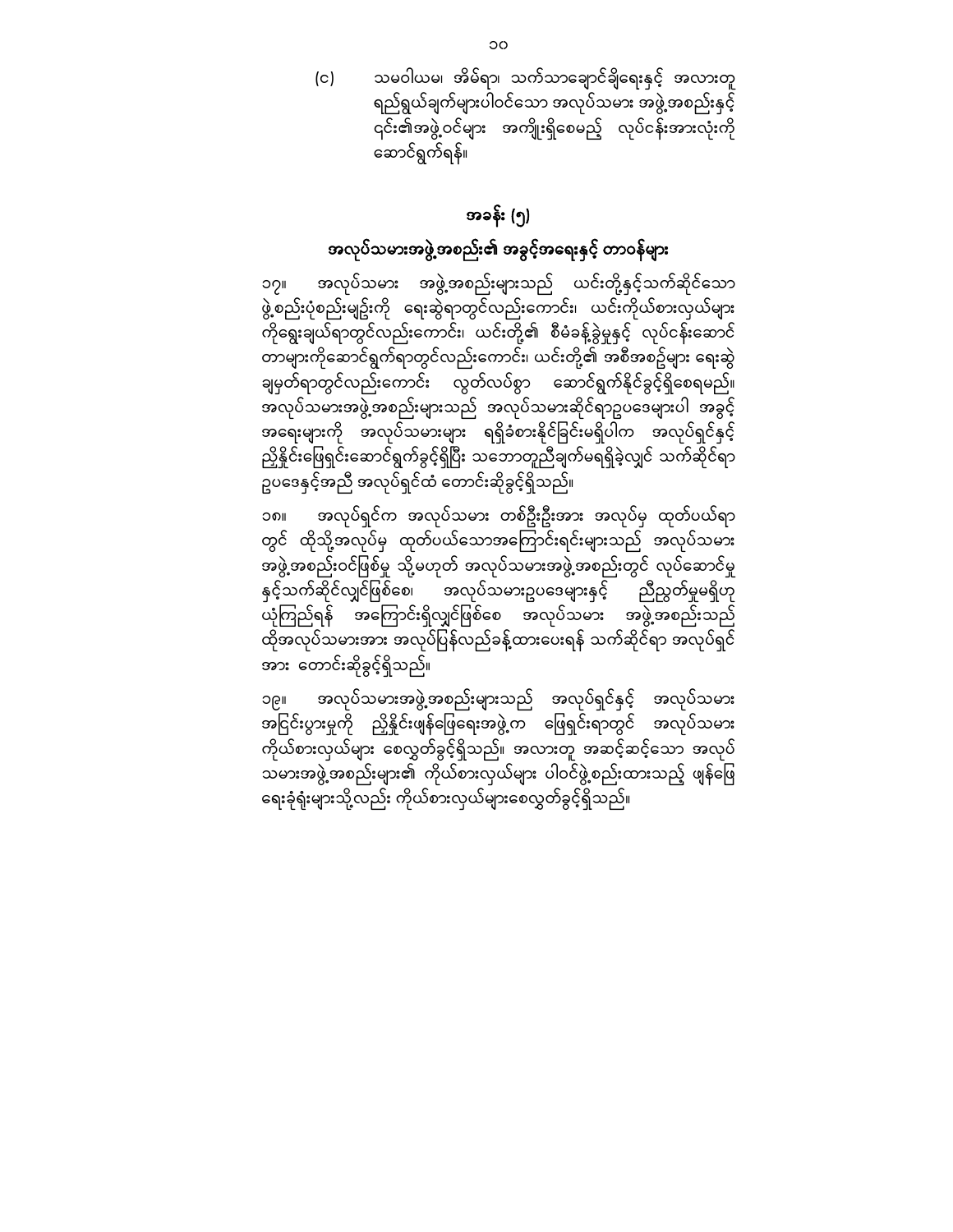20. In discussing with the Government, the employer and the complaining workers in respect of worker's rights or interests contained in the labour laws, the representatives of the labour organization also have the right to participate and discuss.

21. The labour organizations have the right to participate in solving the collective bargains of the workers in accord with the labour laws.

22. The labour organizations shall carry out peacefully in carrying out holding of meetings, going on strike and carrying out other collective activities in accord with their procedures, regulations, by-laws and any directives prescribed by the relevant Labour Federation.

23. The labour organizations shall assist in making agreements relating to management of works, individual employment agreements, bonds and other individual agreements between the employer and the workers.

## **Chapter VI Establishing and Expending of Fund**

24. The respective labour organization has the right to establish a fund each separately.

- 25. The labour organizations:
	- (a) have the right to establish the fund, in accord with the constitution or rules of their organization, with admission fees for the labour organization, monthly contribution not exceeding two percent of the wages or salary obtained by the worker who is a member of the organization, income from the cultural and sports works which are undertaken by the labour organizations and the money donated by the relevant employer;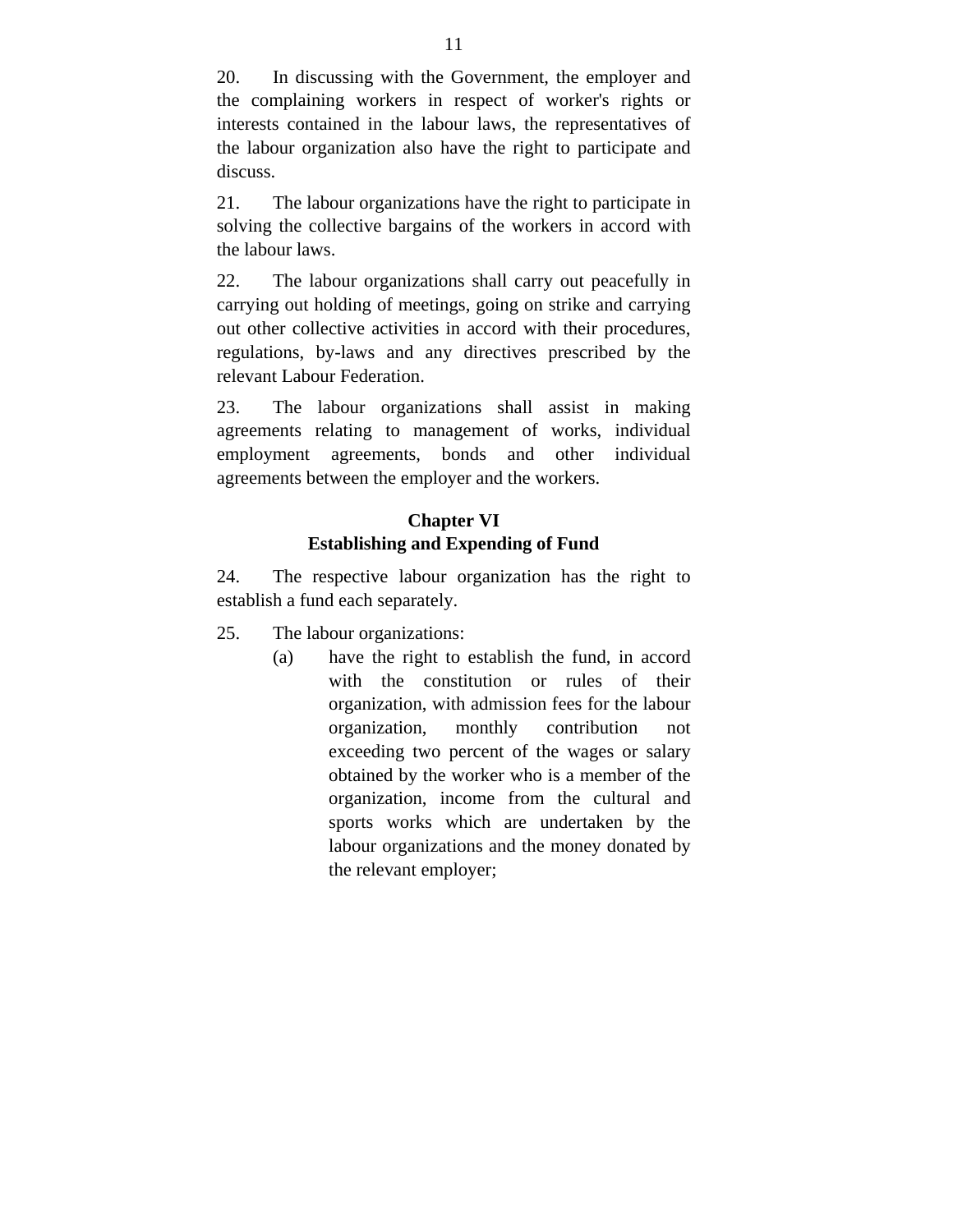၂၀။ အလုပ်သမားဥပဒေများပါ အလုပ်သမားအခွင့်အရေး သို့မဟုတ် အကျိုးစီးပွားများနှင့် စပ်လျဥ်း၍ အစိုးရ၊ အလုပ်ရှင်နှင့် ေတာင်းဆိုသူ အလုပ်သမားတို့ဆွေးနွေးရာတွင် အလုပ်သမားအဖွဲ့အစည်း၏ ကိုယ်စားလှယ် များလည်း ပါဝင်ဆွေးနွေးခွင့်ရှိသည်။

၂၁။ အလုပ်သမား အဖွဲ့အစည်းများသည် အလုပ်သမားဥပေဒများနှင် ့ အညီ အလုပ်သမားများ၏ စုေပါင်းအေရးဆိုမှုများကို ေဖြ ရှင်းရာတွင် ပါဝင် ေဆာင်ရွက်ခွင ့်ရှိသည်။

၂၂။ အလုပ်သမားအဖွဲ့အစည်းများသည် အစည်းအဝေးများပြုလုပ်ခြင်း၊ သပိတ်မှောက်ခြင်းနှင့် စုပေါင်းအရေးဆိုခြင်းတို့ကို ဆောင်ရွက်ရာတွင် သက်ဆိုင်ရာ အလုပ်သမားအဖွဲ့ချုပ်ကချမှတ်ထားေသာ လုပ်ထုံးလုပ်နည်းများ၊ စည်းမျဥ်း၊ စည်းကမ်း၊ ညွှန်ကြားချက်များနှင့်အညီ ငြိမ်းချမ်းစွာ ငဆာင်ရွက် ရမည်။

၂၃။ အလုပ်သမားအဖွဲ့အစည်းများသည် အလုပ်ရှင်နှင့် အလုပ်သမားများ အကြ ားလုပ်ငန်းများ၏ စီမံခန့်ခွဲေရးပိုင်းဆိုင်ရာ သေဘာတူညီချက်များ၊ တစ်ဦးချင်း အလုပ်ခန ့်ထားမှုဆိုင်ရာ သေဘာတူညီချက်စာချုပ်များ၊ ကတိဝန်ခံ ချက်များနှင့် အခြားတစ်ဦးချင်းသဘောတူညီချက်များ ပြုလုပ်ရာတွင် ကူညီ ေဆာင်ရွက်ေပးရမည်။

# အခန်း (၆) ရန်ပုံငွေထူထောင်ခြင်းနှင့် သုံးစွဲခြင်း

၂၄။ အလုပ်သမား အဖွဲ့အစည်း အသီးသီးသည် ရန်ပုံငွေတစ်ရပ်စီကို သီးြခားထူေထာင်ခွင့်ရှိသည်။

- ၂၅။ အလုပ်သမားအဖွဲ့အစည်းများသည် -
	- (က) မိမိတို့အဖွဲ့အစည်း၏ ဖွဲ့စည်းပုံစည်းမျဥ်းပါအတိုင်း အလုပ် သမားအဖွဲ့အစည်း ဝင်ကြေး၊ အဖွဲ့အစည်းဝင်အလုပ်သမား ရရှိသည့်လုပ်ခလစာ၏ နှစ်ရာခိုင်နှုန်းထက် မများေသာ လစဥ်ထည့်ဝင်ေကြ း၊ အလုပ်သမား အဖွဲ့အစည်းများက တာဝန်ယူ လုပ်ကိုင်သော ယဥ်ကျေးမှုနှင့် အားကစား လုပ်ငန်းများမှ ဝင်ေငွ၊ သက်ဆိုင်ရာအလုပ်ရှင်က လှူဒါန်း သောငွေတို့ဖြင့် ရန်ပုံငွေထူထောင်ခွင့်ရှိသည်။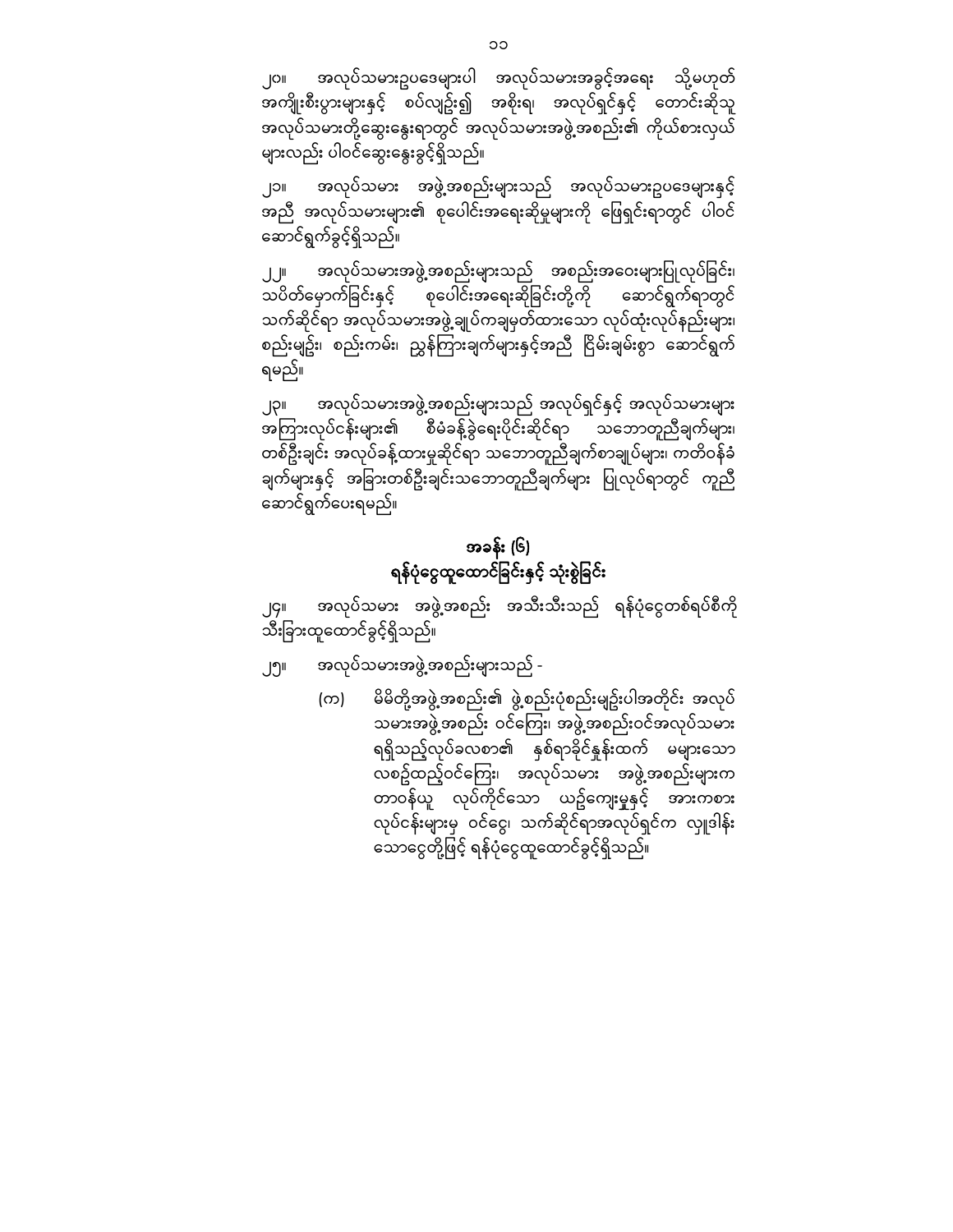- (b) shall deposit to the Fund if money is included in the grants provided by the Government.
- (c) shall abide by the provisions of the Control of Money Laundering Law.

26. The Basic Labour Organizations shall allocate the monthly contribution not exceeding two percent of the wages or salary obtained by the worker who is a member of the organization to the Township Labour Organization, Region or State Labour Organization, Labour Federations and the Myanmar Labour Confederation as prescribed by the relevant labour federation.

27. The fund of the labour organizations shall be used for the matters provided in their constitutions and rules such as social welfare, education, health, culture, sports, and training courses relating to skill etc. or those adopted by the majority of the members at a general meeting of that organization called for such purposes.

28. The relevant executive committee shall open a bank account in Myanmar for the fund of its organization.

### **Chapter VII Duties of Employer**

29. The employer shall recognize the labour organizations of his trade as the organizations representing the workers.

30. The employer shall allow the worker who is assigned any duty on the recommendation of the relevant executive committee to perform such duty not exceeding two days per month unless they have agreed otherwise. Such period shall be deemed as if he is performing the original duty of his work.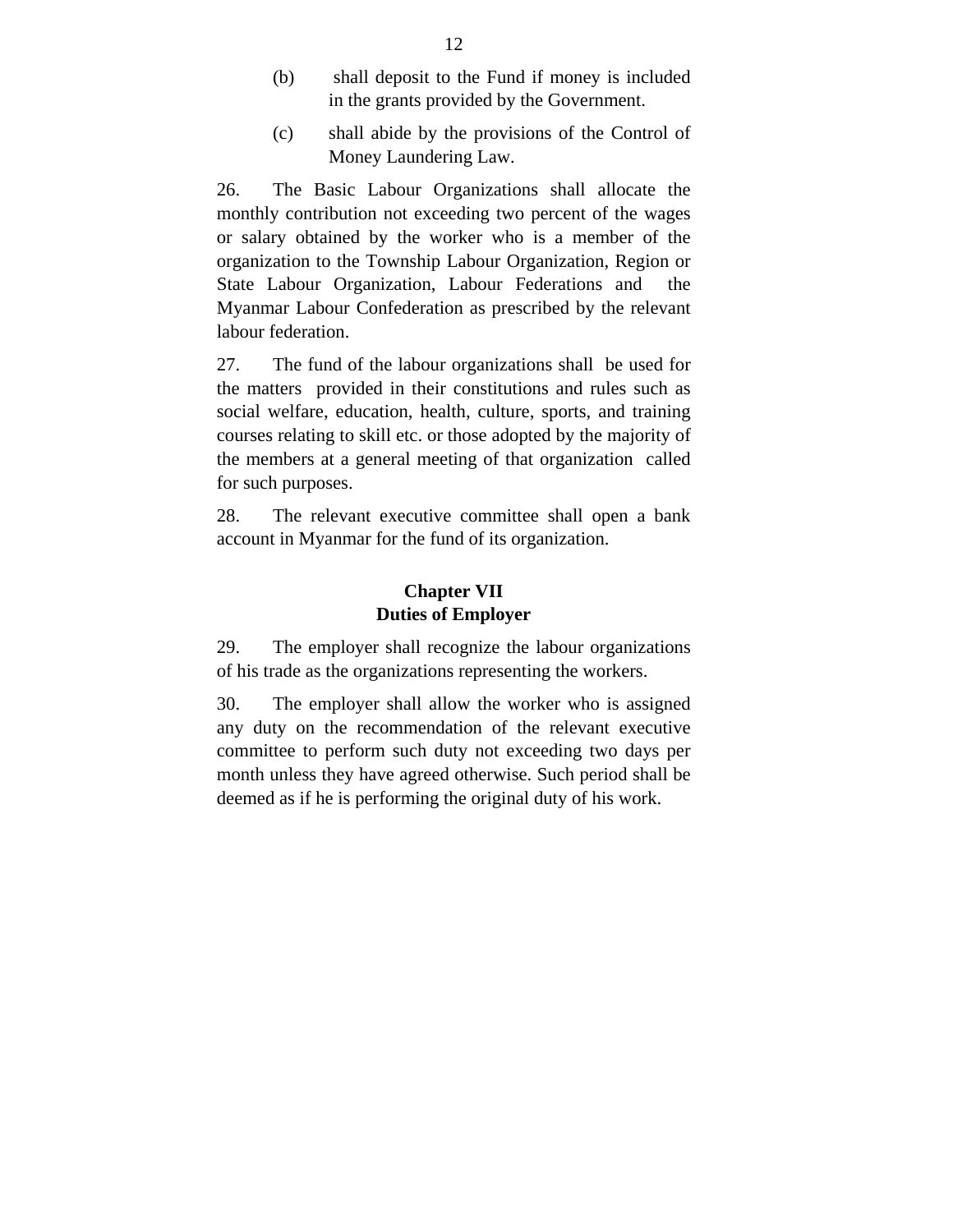(ဂ) တရားမဝင်သော နည်းလမ်းဖြင့် ရရှိသော ငွေကြေးနှင့် ပစ္စည်းများ ထိန်းချုပ်ရေးဥပဒေပါ ပြဋ္ဌာန်းချက်များအား လိုက်နာရမည်။

၂၆။ အခြေခံ အလုပ်သမားအဖွဲ့အစည်းများသည် အဖွဲ့အစည်းဝင် အလုပ် သမားရရှိသည့် လုပ်ခလစာ၏ နှစ်ရာခိုင်နှုန်းထက်မများသော လစဥ်ထည့်ဝင် ကြေးကို မြို့နယ်အလုပ်သမားအဖွဲ့အစည်း၊ တိုင်းဒေသကြီး သို့မဟုတ် <u>ပြည်</u>နယ်အလုပ်သမားအဖွဲ့အစည်း၊ အလုပ်သမားအဖွဲ့ချုပ်နှင့် မြန်မာနိုင်ငံလုံး ဆိုင်ရာ အလုပ်သမားေရးရာအဖွဲ့သို့ သက်ဆိုင်ရာ အလုပ်သမားအဖွဲ့ချုပ်က သတ်မှတ်ေပးသည့်အတိုင်း ခွဲေဝေပးရမည်။

၂၇။ အလုပ်သမားအဖွဲ့အစည်းများ၏ ရန်ပုံငွေကို ယင်းတို့၏ဖွဲ့စည်းပုံ စည်းမျဉ်းများတွင် ေဖာ်ပြ ထားေသာ လူမှုသက်သာေချာင်ချိေရး၊ ပညာေရး၊ ကျန်းမာရေး၊ ယဥ်ကျေးမှု၊ အားကစား၊ ကျွမ်းကျင်မှုဆိုင်ရာသင်တန်းစသည့် ကိစ္စရပ်များနှင် ့ယင်းကိစ္စရပ်များအတွက် ရည်ရွယ်ေခါ်ယူ ကျင်းပေသာ အဆိုပါအလုပ်သမားအဖွဲ့အစည်း၏ အေထွေထွအစည်းအေဝးတွင် အဖွဲ့ဝင် အများစုက အတည်ပြ ုချမှတ်ထားသည့် ကိစ္စရပ်များတွင်သာ သုံးစွဲရမည်။

၂၈။ သက်ဆိုင်ရာ အလုပ်အမှုေဆာင် အဖွဲ့သည် မိမိအဖွဲ့အစည်း၏ ရန်ပုံငွေကို မြန်မာနိုင်ငံအတွင်းရှိ ဘဏ်တစ်ခုခုတွင် ဘဏ်စာရင်းဖွင့်လှစ် ထားရှိရမည်။

# အခန်း (၇) အလုပ်ရှင်၏တာဝန်များ

၂၉။ အလုပ်ရှင်သည် မိမိလုပ်ငန်း၏ အလုပ်သမားအဖွဲ့အစည်းများကို ာ<br>အလုပ်သမားများအား ကိုယ်စားပြုသည့် အဖွဲ့အစည်းများအဖြစ် အသိအမှတ် ပြုရမည်။

၃၀။ အလုပ်ရှင်သည် သက်ဆိုင ်ရာ အလုပ်အမှုေဆာင်အဖွဲ့၏ ေထာက်ခံ ချက်ဖြင့် တာဝန်တစ်ခုခု ပေးအပ်ခြင်းခံရသော အလုပ်အမှုဆောင် အဖွဲ့ဝင် တစ်ဦးအား အခြားနည်း သဘောတူညီထားသည်မှအပ<sup>ြ</sup> ယင်းတာဝန်ကို ထမ်းေဆာင်ရန် တစ်လလျှင် နှစ်ရက်ထက်မပိုေစဘဲ ခွင် ့ပြ ုရမည်။ ယင်းကာလ ကို မိမိလုပ်ငန်းရှိ မူလတာဝန်ကို ထမ်းေဆာင်ေနသကဲ့သို့ မှတ်ယူရမည်။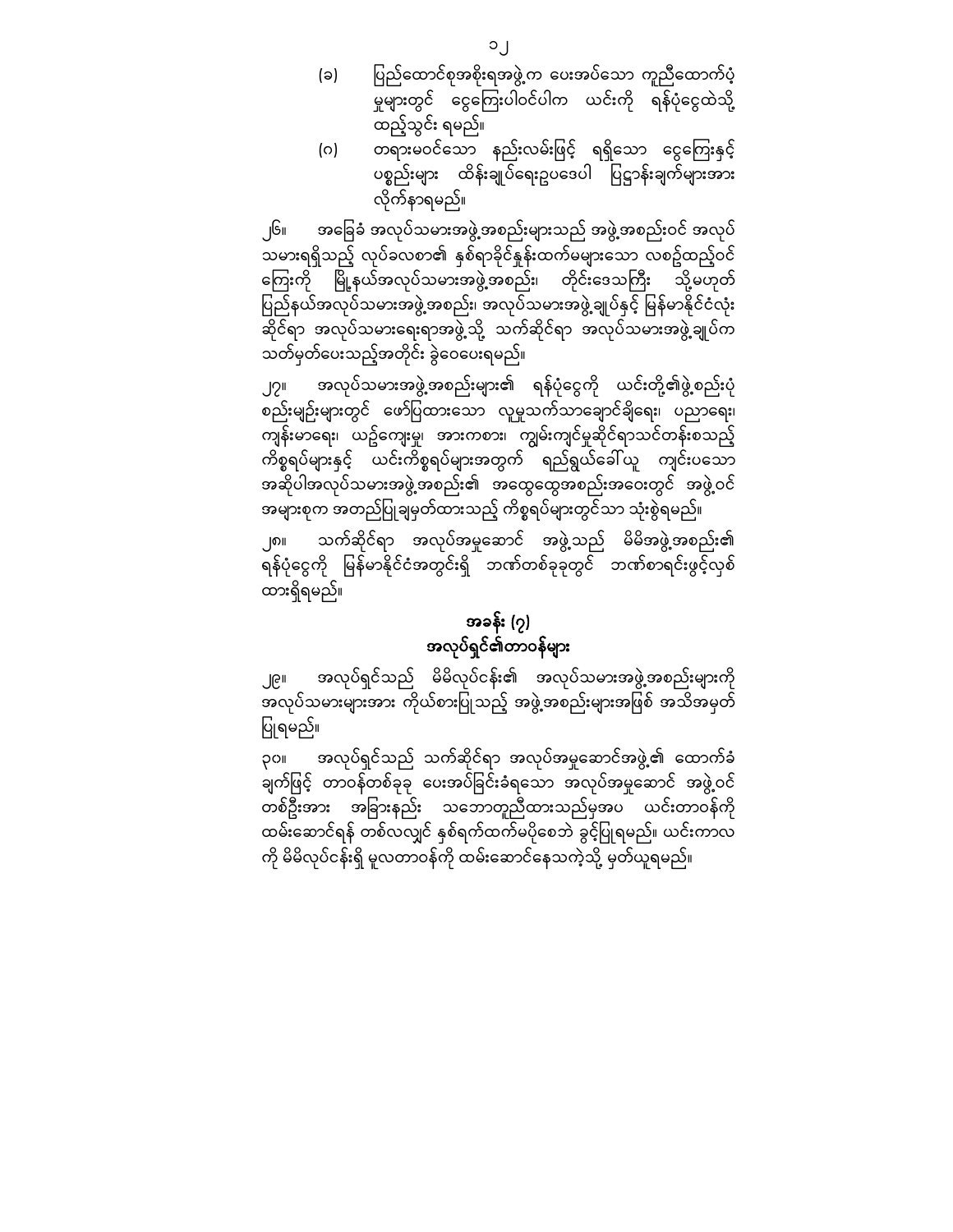31. The employer shall assist as much as possible if the labour organizations request for help for the interest of his workers. However, the employer shall not exercise any acts designed to promote the establishment or functioning of labour organizations under his domination or control by financial or other means.

#### **Chapter VIII**

#### **Duties and Powers of the Chief Registrar**

32. The duties and powers of the Chief Registrar are as follows:

- (a) determining the duties and powers of the Township Registrar;
- (b) giving decision on the scrutiny and submission of the Township Registrar in respect of the application to register as a labour organization;
- (c) giving decision relating to the registration of labour organization, if it is applied for registration as labour organization within 30 days from the day of receipt of the application;
- (d) directing the relevant township registrar to institute a case for deregistration as a labour organization, if it was registered by fraud or mistake or registered with other purpose than to function as a labour organization;
- (e) auditing annual accounts of the Myanmar Labour Confederation and the Labour Federations and causing to audit of annual accounts of various levels of labour organization, upon request by organization which coordinates not less than 10 percent of the labour organization;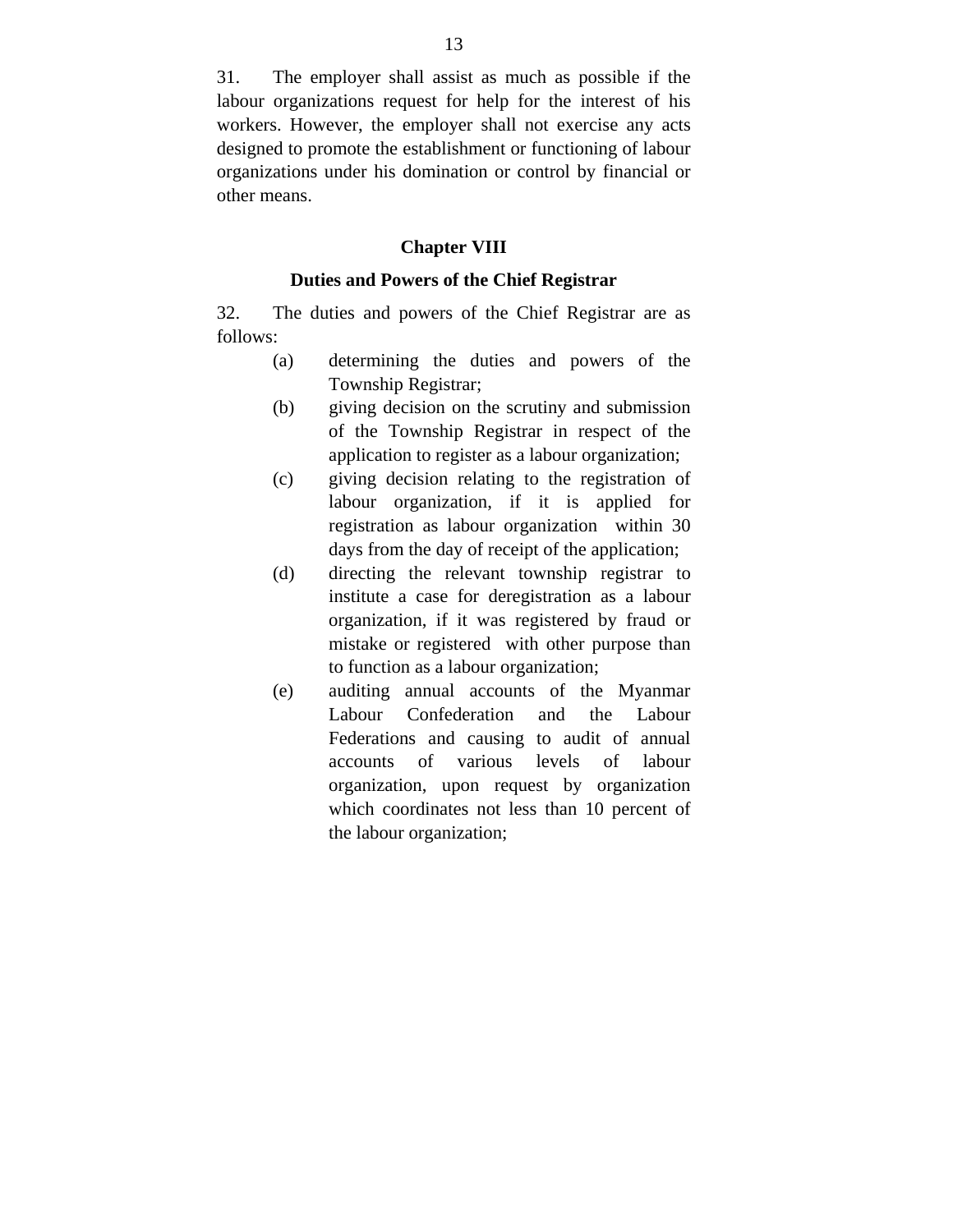၃၁။ အလုပ်ရှင်သည် အလုပ်သမား အဖွဲ့အစည်းများက မိမိတို့အလုပ် သမားများ၏အကျိုးအတွက် အကူအညီများတောင်းခံလာလျှင် တတ်နိုင်သရွေ့ အကူအညီပေးရမည်။ သို့ရာတွင် အလုပ်ရှင်သည် ငွေကြေး သို့မဟုတ် အခြား နည်းဖြင့် ယင်း၏လွှမ်းမိုးမှု သို့မဟုတ် ထိန်းချုပ်မှုဖြင့် အလုပ်သမားအဖွဲ့ အစည်းများတည်ေထာင်ခြ င်း သို့မဟုတ် လုပ်ငန်းများလုပ်ကိုင် ေဆာင်ရွက်ခြ င်း ပြုရန် ရည်ရွယ်သည့် မည်သည့်လုပ်ဆောင်ချက်ကိုမျှမပြုလုပ်ရ။

## အခန်း(၈) မှတ်ပုံတင်အရာရှိချုပ်၏ တာဝန်နှင့် လုပ်ပိုင်ခွင့်များ

- ၃၂။ မှတ်ပုံတင်အရာရှိချုပ်၏ တာဝန်နှင့် လုပ်ပိုင်ခွင့်များမှာ အောက်ပါ အတိုင်းဖြစ်သည် -
	- (က) ပြို့နယ်မှတ်ပုံတင်အရာရှိ၏ တာဝန်နှင့် လုပ်ပိုင်ခွင့်များကို သတ်မှတ်ခြ င်း၊
	- (ခ) အလုပ်သမားအဖွဲ့အစည ်းအဖြ စ် မှတ်ပုံတင်ေပးရန်ေလျှာက ် ထားချက်နှင့်စပ်လျဥ်း၍ မြို့နယ်မှတ်ပုံတင်အရာရှိ၏ စိစစ် တင်ပြချက်ကို အဆုံးအဖြတ်ပေးခြင်း၊
	- (ဂ) အလုပ်သမားအဖွဲ့အစည်းအဖြစ် မှတ်ပုံတင်ပေးရန်လျှောက် ထားလာလျှင် လျှောက်ထားမှုကို လက်ခံရရှိသည့်နေ့မှ ရက်ပေါင်း ၃၀ အတွင်းမှတ်ပုံတင်ခြင်းနှင့်စပ်လျဉ်း၍ အဆုံး အဖြတ်ပေးခြင်း၊
	- (ဃ) လိမ်လည်၍ ေသာ်လည်းေကာင်း၊ မှားယွင်း၍ေသာ်လည်း ေကာင်း အလုပ်သမားအဖွဲ့ အစည်းအဖြ စ်မှတ်ပုံတင်ခဲ့လျှင် ဖြစ်စေ၊ အလုပ်သမားအဖွဲ့အစည်းအဖြစ် ဆောင်ရွက်ရန် မဟုတ်ဘဲ အခြားရည်ရွယ်ချက်ဖြင့် လုပ်ဆောင်ရန် မှတ်ပုံ တင်ခဲ့လျှင်ဖြစ်စေ အလုပ်သမားအဖွဲ့အစည်း တစ်ခုအား မှတ်ပုံတင်ခြင်းမှ ပယ်ဖျက်ရေးအတွက် တရားစွဲဆိုရန် သက် ဆိုင်ရာ မြို့နယ်မှတ်ပုံတင်အရာရှိအားညွှန်ကြားခြင်း၊
	- (င) အလုပ်သမားအဖွဲ့အစည်း၏ ၁၀ ရာခိုင်နူန်းအောက် မနည်း ေသာ ေပါင်းစည်းဆက်သွယ်ထားသည့် အလုပ်သမားအဖွဲ့ အစည်းများက  $\overline{\phantom{x}}$  တောင်းဆိုလျှင် မြန်မာနိုင်ငံလုံးဆိုင်ရာ အလုပ်သမားရေးရာအဖွဲ့ နှင့် အလုပ်သမားအဖွဲ့ ချုပ်များ၏ နှစ်ချုပ်စာရင်းများကို စစ်ဆေးခြင်းနှင့် အလုပ်သမား အဖွဲ့ အစည်းအဆင့်ဆင့်၏နှစ်ချုပ်စာရင်းများကိုစစ်ဆေးစေခြင်း၊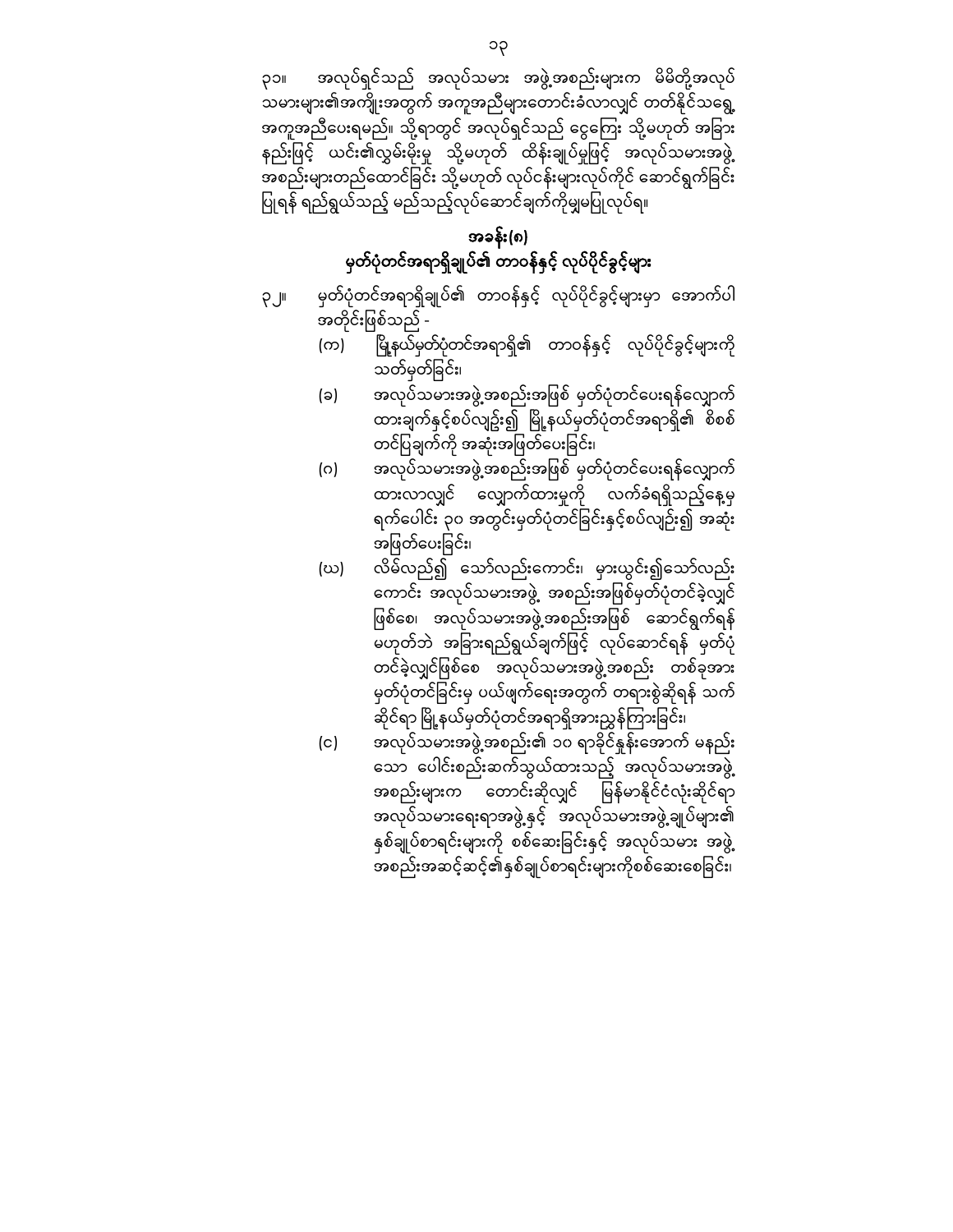(f) giving decision on the scrutiny and submission of the Township Registrar in respect of application to allow joining between a labour organization and another or re-secession from the labour organization joined;

 (g) giving decision in respect of submission of the Township Registrar for deregistration as a labour organization due to any cause contained in section 33.

33. The Chief Registrar may deregister a labour organization if any of the following causes arises:

- (a) applying to deregister as the labour organization by the relevant executive committee;
- (b) finding out, on scrutiny, that the workers or the labour organizations do not reach the prescribed minimum number.

### **Chapter IX**

### **Application relating to the Decision of the Chief Registrar**

34. A person dissatisfied with the order refusing to register or deregistering as the labour organization passed by the Chief Registrar may apply to the Supreme Court of the Union in accord with the existing law.

35. The decision of Chief Registrar shall not take effect until the completion of 90 days after the day of such decision or, if application is made by the dissatisfied person under section 34 to the Supreme Court of the Union, until the final decision is passed by such Supreme Court.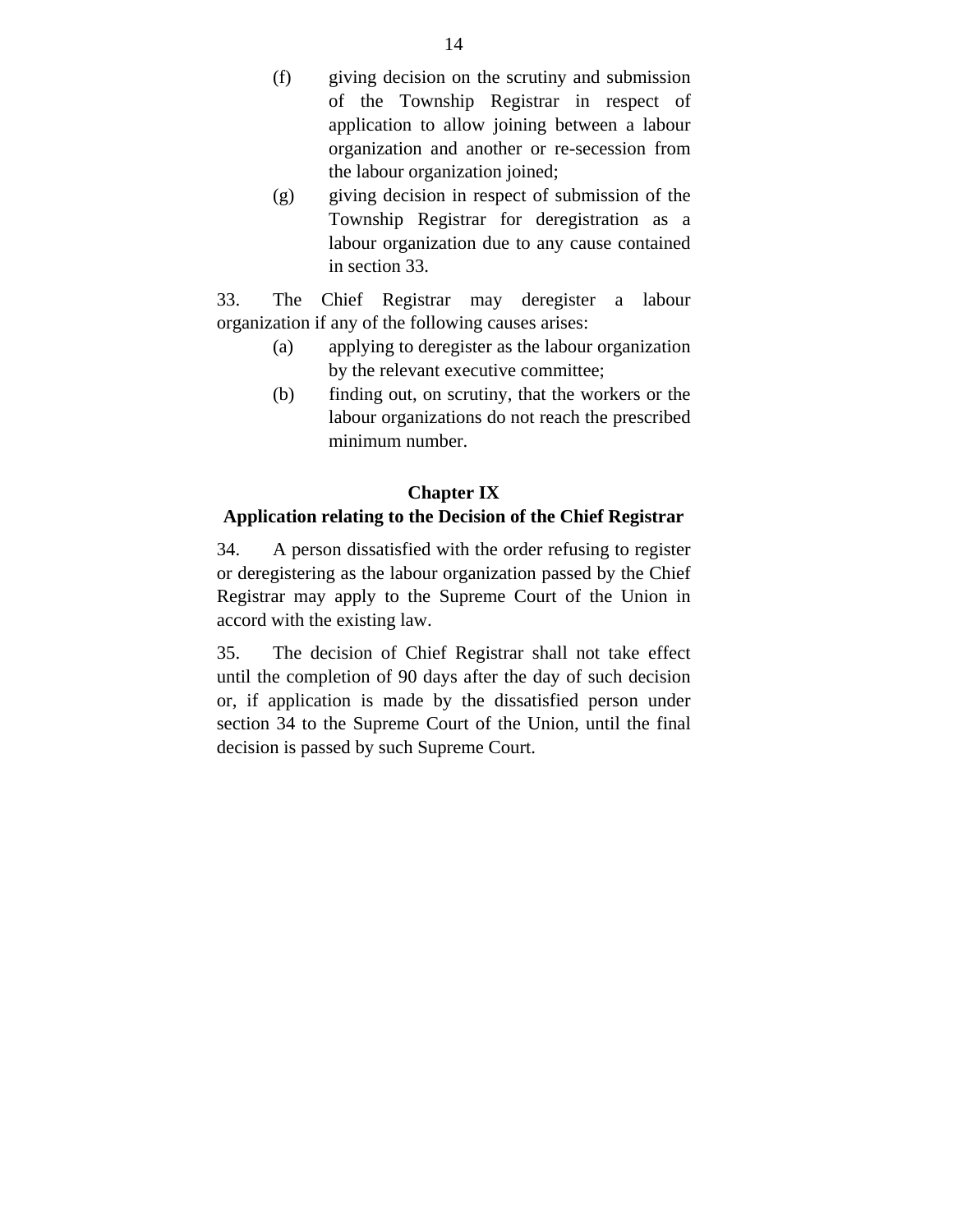- (စ) အလုပ်သမား အဖွဲ့အစည်း တစ်ခုနှင့်တစ်ခု ပူးပေါင်းခြင်း သို့မဟုတ် ပူးပေါင်းထားသော အလုပ်သမားအဖွဲ့အစည်းမှ ပြန်လည်ခွဲထွက်ခြင်းပြုရန် လျှောက်ထားချက်နှင့်စပ်လျဥ်း —<br>၍ မြို့နယ်မှတ်ပုံတင်အရာရှိ၏ စိစစ်တင်ပြချက်ကို အဆုံး အဖြတ်ပေးခြင်း၊
- (ဆ) အလုပ်သမား အဖွဲ့အစည်းအဖြစ် မှတ်ပုံတင်ထားခြင်းကို ပုဒ်မ ၃၃ ပါ အကြောင်းတစ်ရပ်ရပ်အရ ပယ်ဖျက်ရန် မြို့နယ်မှတ်ပုံတင်အရာရှိ၏တင်ပြချက်နှင့်စပ်လျဥ်း၍ အဆုံး အဖြတ်ပေးခြင်း။

၃၃။ အောက်ဖော်ပြပါ အကြောင်းတစ်ရပ်ရပ် ပေါ် ပေါက်ခဲ့လျှင် မှတ်ပုံတင် အရာရှိချုပ်သည် အလုပ်သမားအဖွဲ့အစည်းတစ်ခုအား မှတ်ပုံတင်ထားခြင်းမှ ပယ်ဖျက်နိုင်သည်-

- (က) အလုပ်သမား အဖွဲ့အစည်းအဖြစ် မှတ်ပုံတင်ထားခြင်းကို ပယ်ဖျက်ေပးရန် သက်ဆိုင်ရာ အလုပ်အမှုေဆာင်အဖွဲ့က လျှောက်ထားခြင်း၊
- (ခ) သတ်မှတ်ထားသည့် အနည်းဆုံး အလုပ်သမား ဦးေရ သို့မဟုတ် အလုပ်သမား အဖွဲ့အစည်းဦးရေ ပြည့်မီမှုမရှိ ေတာ့ေကြ ာင်း စိစစ်ေတွ့ရှိရခြ င်း။

# အခန်း(၉)

# မှတ်ပုံတင်အရာရှိချုပ်၏ ဆုံးဖြတ်ချက်နှင့် စပ်လျဥ်း၍ လျှောက်ထားခြင်း

၃၄။ အလုပ်သမားအဖွဲ့အစည်းအဖြစ် မှတ်ပုံတင်ပေးရန်ငြင်းပယ်ကြောင်း သို့မဟုတ် အလုပ်သမားအဖွဲ့အစည်းအဖြစ် မှတ်ပုံတင်ခြင်းကို ပယ်ဖျက် ေကြ ာင်း မှတ်ပုံတင်အရာရှိချုပ်ကချမှတ်သည့် အမိန့်ကို မေကျနပ်သူသည် တည်ဆဲဥပဒေနှင့်အညီ ပြည်ထောင်စုတရားလွှတ်တော်ချုပ်သို့ လျှောက်ထား နိုင ်သည်။

၃၅။ မှတ်ပုံတင်အရာရှိချုပ်၏ ဆုံးဖြတ်ချက်သည် ယင်းဆုံးဖြတ်ချက်ကို ချမှတ်သည့်နေ့မှ ရက် ၉၀ ပြည့်မြောက်သည့် အချိန်အထိ လည်းကောင်း၊ မကျေနပ်သူက ပုဒ်မ ၃၄အရ ပြည်ထောင်စုတရား လွှတ်တော်ချုပ်သို့ လျောက် ထားမှုပြုခဲ့လျှင် ယင်းတရားလွှတ်တော်ချုပ်၏ အပြီးသတ်ဆုံးဖြတ်ချက် ချမှတ် သည့်အချိန်အထိလည်းကောင်း အကျိုးသက်ရောက်ခြင်းမရှိစေရ။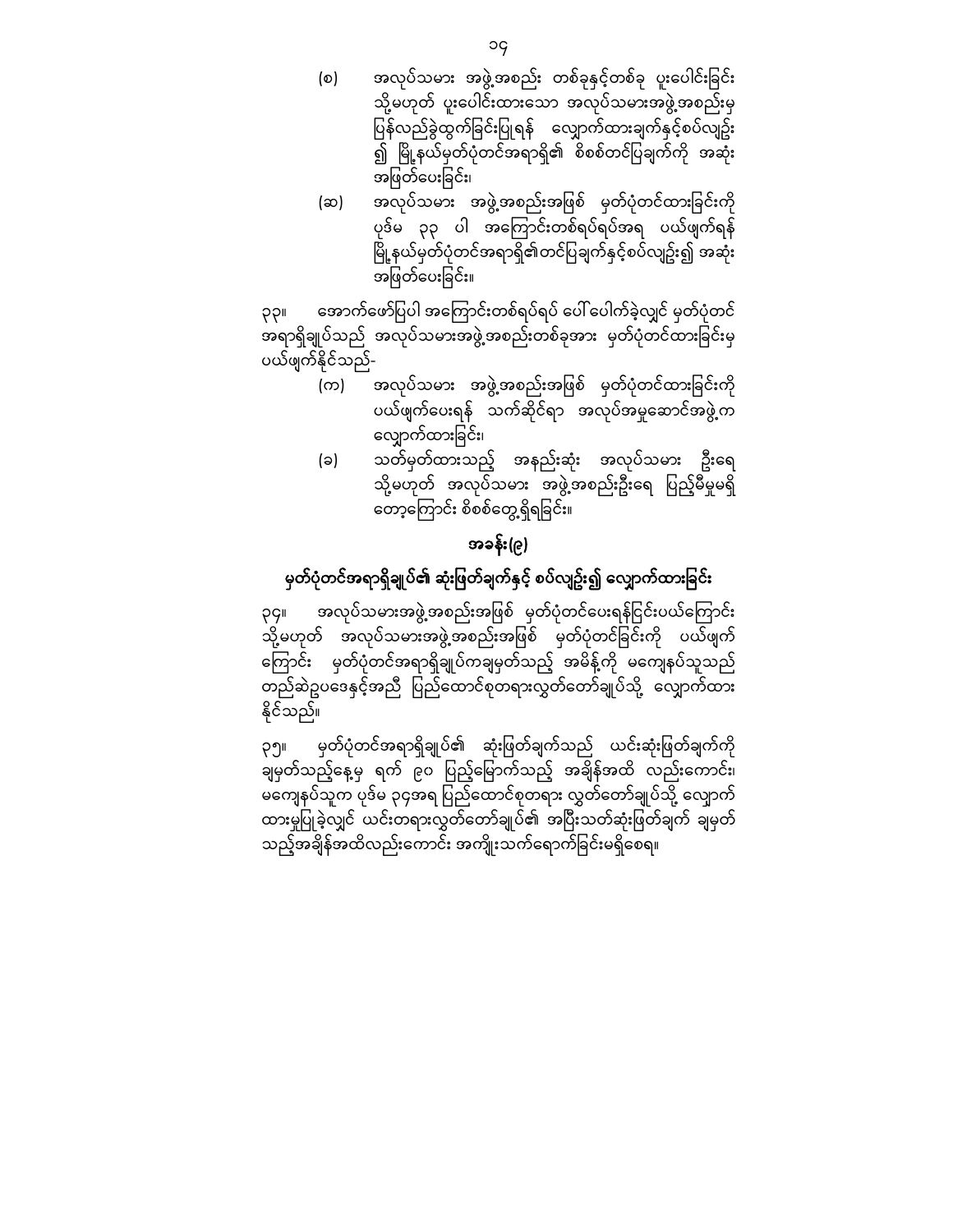#### **Chapter X Duties and Powers of the Township Registrar**

36. The duties and powers of the Township Registrar are as follows:

- (a) submitting to the Chief Registrar after scrutinizing the application to register as a labour organization in accord with the stipulation;
- (b) requesting the requirements found on scrutiny under sub-section (a), from the relevant labour organization and staying the matter for registration during the period of requesting so;
- (c) informing the decision of the Chief Registrar to the relevant labour organization in respect of the application to register as a labour organization;
- (d) conferring the registration certificate to the labour organization permitted to register by the Chief Registrar;
- (e) accepting and keeping the number of members and the financial statement of the relevant labour organization;
- (f) submitting to the Chief Registrar in respect of the application for joining or secession of labour organization, after scrutinizing in accord with the stipulations;
- (g) informing the decision of the Chief Registrar relating to the submission under sub-section (f) to the relevant labour organization;
- (h) submitting to the Chief Registrar to deregister the registration as a labour organization due to any cause contained in section 33;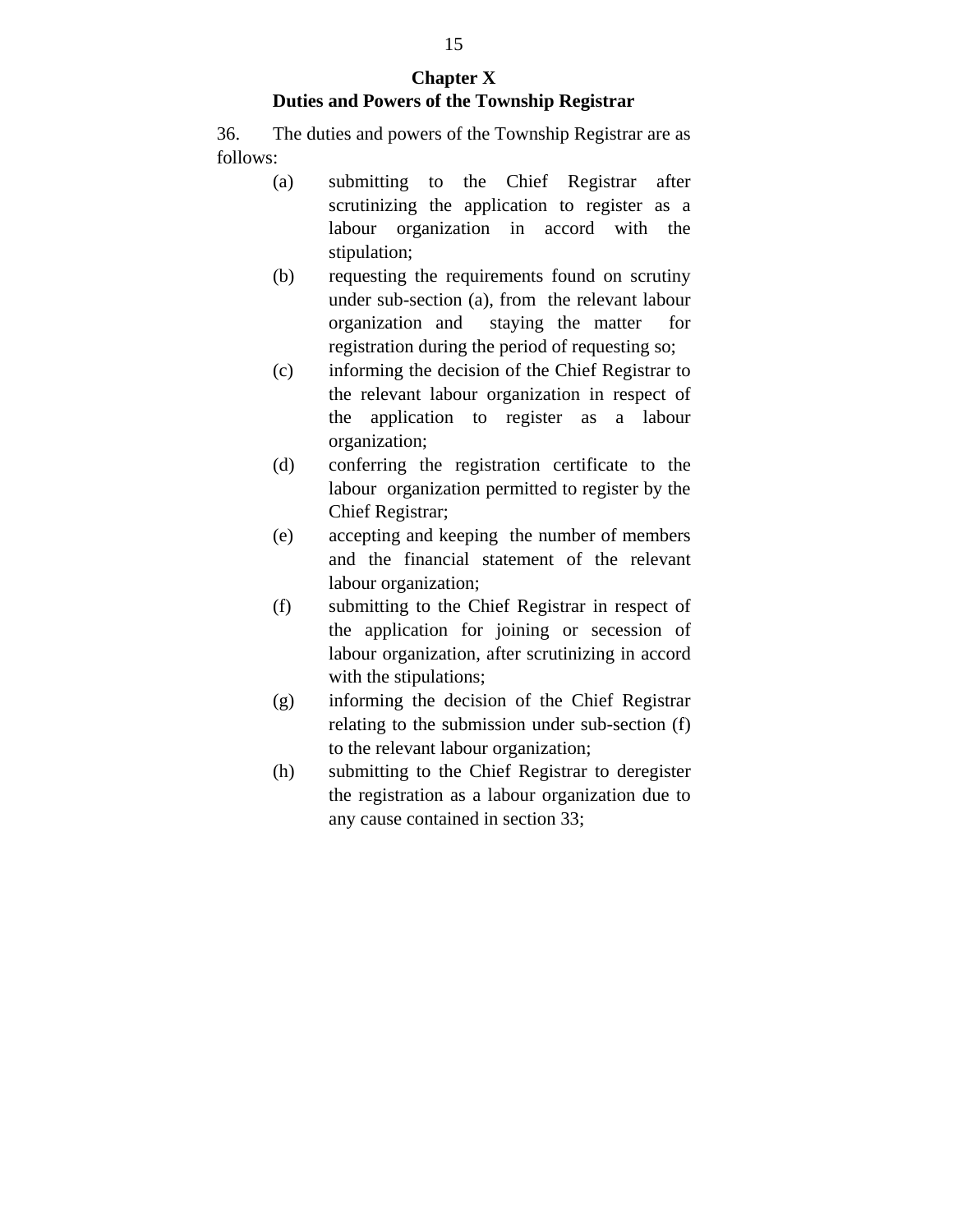# အခန်း(၁၀) မြို့နယ်မှတ်ပုံတင်အရာရှိ၏ တာဝန်နှင့် လုပ်ပိုင်ခွင့်များ

၃၆။ မြို့နယ်မှတ်ပုံတင်အရာရှိ၏ တာဝန်နှင့် လုပ်ပိုင်ခွင့်များမှာ အောက်ပါ အတိုင်းဖြစ်သည် -

- -<br>(က) အလုပ်သမားအဖွဲ့အစည်းအဖြစ်မှတ်ပုံတင်ပေးရန် လျှောက် ထားချက်ကို သတ်မှတ်ချက်နှင့်အညီ စိစစ်၍ မှတ်ပုံတင် အရာရှိချုပ်ထံတင်ပြ ခြ င်း၊
- (ခ) ပုဒ်မခွဲ (က) အရ စိစစ်ရာတွင် လိုအပ်ချက်များ ေတွ့ရှိပါက သက်ဆိုင်ရာအလုပ်သမားအဖွဲ့အစည်းထံမှ တောင်းခံခြင်း နှင့်ယင်းသို့ေတာင်းခံေနစဉ် ကာလအတွင်း မှတ်ပုံတင်ခွင့် ပြုရေးကိစ္စကို ဆိုင်းငံ့ထားခြင်း၊
- (ဂ) အလုပ်သမားအဖွဲ့အစည်းအဖြစ်မှတ်ပုံတင်ပေးရန် လျှောက် ထားခြင်းနှင့်စပ်လျဥ်း၍ မှတ်ပုံတင်အရာရှိချုပ်၏ ဆုံးဖြတ် ချက်ကို သက်ဆိုင်ရာ အလုပ်သမား အဖွဲ့အစည်းအား အေကြ ာင်းကြ ားခြ င်း၊
- (ဃ) မှတ်ပုံတင်အရာရှိချုပ်က မှတ်ပုံတင်ခွင့်ပြုသော အလုပ် သမားအဖွဲ့အစည်းအား မှတ်ပုံတင်လက်မှတ်ပေးအပ်ခြင်း၊
- (င) သက်ဆိုင်ရာ အလုပ်သမားအဖွဲ့အစည်း၏ နှစ်ချုပ်အဖွဲ့ဝင် အင်အားစာရင်းနှင့် နှစ်ချုပ်ေငွစာရင်းတို့ကို လက်ခံထိန်း သိမ်းခြင်း၊
- (စ) အလုပ်သမားအဖွဲ့အစည်းများ၏ ပူးပေါင်းရန် သို့မဟုတ် ခွဲထွက်ရန် ေလျှာက်ထားချက်နှင် ့စပ်လျဥ်း၍ သတ်မှတ်ချက် များနှင့်အညီစိစစ်ပြီး မှတ်ပုံတင်အရာရှိချုပ်ထံတင်ပြခြင်း၊
- (ဆ) ပုဒ်မခွဲ (စ) အရ တင်ြပချက်နှင့် စပ်လျဥ်း၍ မှတ်ပုံတင် အရာရှိချုပ်၏ ဆုံးဖြတ်ချက်ကို သက်ဆိုင်ရာ အလုပ်သမား အဖွဲ့အစည်းအား အကြောင်းကြားခြင်း၊
- (ဇ) အလုပ်သမား အဖွဲ့အစည်းအဖြစ် မှတ်ပုံတင်ထားခြင်းကို ပုဒ်မ ၃၃ ပါ အကြောင်းတစ်ရပ်ရပ်အရ ပယ်ဖျက်ရန် မှတ်ပုံတင်အရာရှိချုပ်ထံ တင်ပြခြင်း၊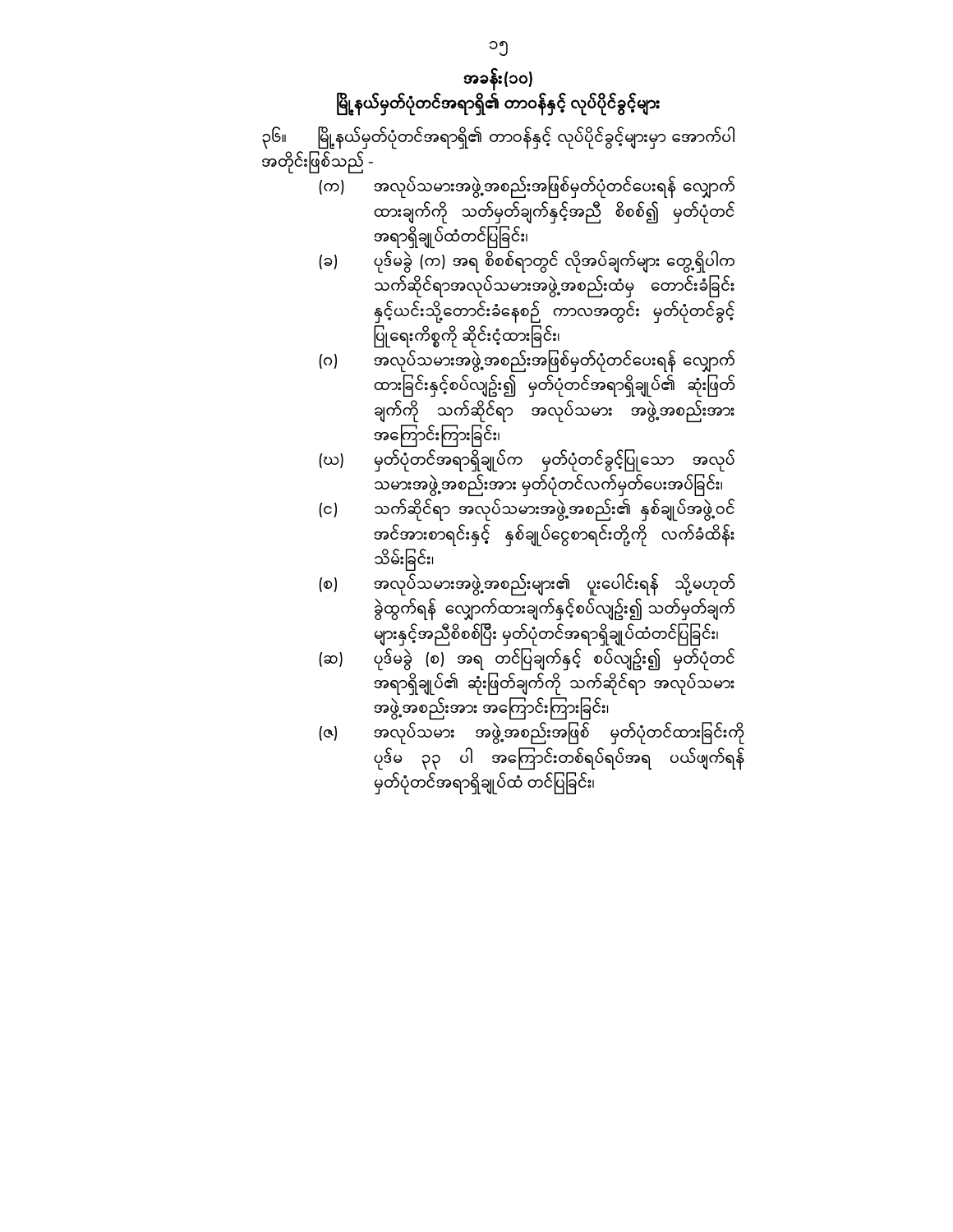- (i) instituting a case to the relevant competent court for deregistration of a labour organization in accord with the directive of the Chief Registrar under sub-section (d) of section 32 of this Law;
- (j) carrying out the duties assigned by the Chief Registrar from time to time.

### **Chapter XI Lock-out and Strike**

37. The employer desirous of locking-out the public utility service or service which is not included in the public utility service shall inform the starting day and period of lock-out of the work in accord with the stipulation, at least 14 days in advance before the lock-out to the relevant township labour organization and relevant conciliation body and lock-out the work only after receiving the permission of the relevant conciliation body.

38. The labour organization desirous to go on strike in a public utility service shall, by the desire of the majority of the member workers:

- (a) inform the relevant employer and the relevant conciliation body in accord with the directive of the relevant labour federation by mentioning the date, place, number of participants, manner and the time of strike at least 14 days in advance.
- (b) negotiate, discuss and decide on the minimum service, prior to the dispute, which shall be such as to meet the basic needs of the public while not impacting the right of strike of workers.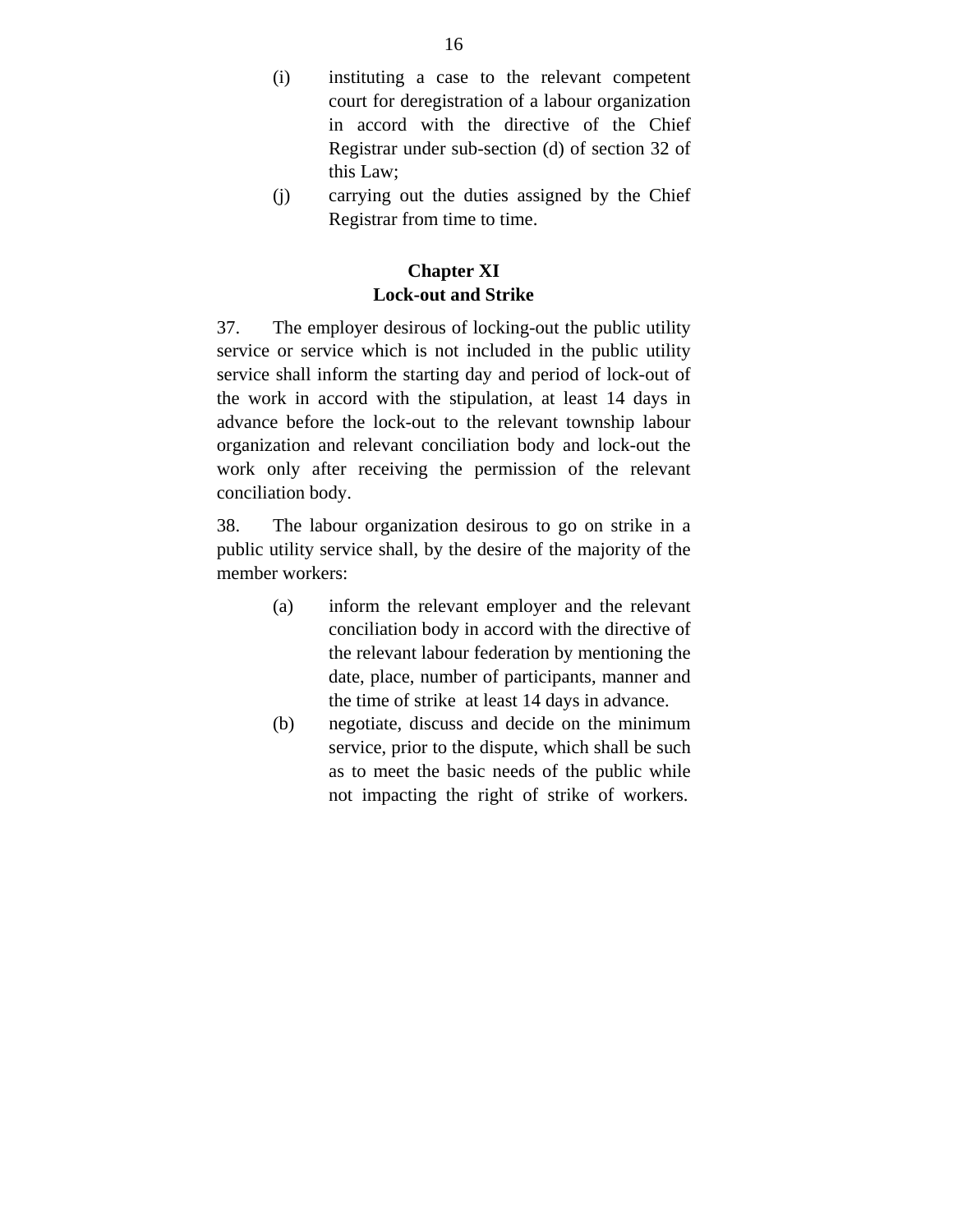(ဈ) ဤဥပေဒ ပုဒ်မ ၃၂ ၊ ပုဒ်မခွဲ (ဃ) အရ မှတ်ပုံတင်အရာရှိချုပ် ၏ညွှန်ကြ ားချက်နှင့်အညီ အလုပ်သမား အဖွဲ့အစည ်းအဖြ စ် မှတ်ပုံတင်ခြ င်းမှ ပယ်ဖျက်ေရးအတွက် သက်ဆိုင်ရာ စီရင် ပိုင ်ခွင ့်ရှိေသာ တရားရုံးတွင် တရားစွဲဆိုခြ င်း၊ (ည) မှတ်ပုံတင်အရာရှိချုပ်က အခါအားေလျာ်စွာ ေပးအပ်ေသာ

ာ<br>- တာဝန်များကို ထမ်းဆောင်ခြင်း။

## အခန်း(၁၁) အလုပ်ပိတ်ခြင်းနှင့် သပိတ်မှောက်ခြင်း

၃၇။ အများပြ ည်သူဆိုင်ရာ ဝန ်ေဆာင်မှု လုပ်ငန်းကိုလည်းေကာင်း၊ အများ ြ ည်သူဆိုင်ရာ ပ ဝန်ေဆာင်မှုလုပ်ငန်းနှင့် အကျုံးမဝင်ေသာ လုပ်ငန်းကိုလည်း ေကာင်း၊ အလုပ်ပိတ်ခြ င်းပြ ုလိုေသာ အလုပ်ရှင်သည် စတင်အလုပ်ပိတ်မည ့် ေန့ရက်နှင့် ကာလကိုသတ်မှတ်ချက်နှင့်အညီ သက်ဆိုင်ရာ အလုပ်သမားများ သို့လည်းကောင်း၊ သက်ဆိုင်ရာမြို့နယ် အလုပ်သမားအဖွဲ့အစည်းသို့လည်း ေကာင်း၊ သက်ဆိုင်ရာညှိနိှုင်းဖျန်ေြဖေရးအဖွဲ့သို့လည်းေကာင်း အလုပ်ပိတ် မည့်ရက်မတိုင်မီ အနည်းဆုံး ၁၄ ရက်ကြိုတင်အကြောင်းကြားပြီး သက်ဆိုင် ရာညှိနိူင်းဖျန်ဖြေရေးအဖွဲ့၏ ခွင့်ပြုချက်ရရှိမှသာ အလုပ်ပိတ်ခြင်းပြုရမည်။

၃၈။ အများပြည်သူဆိုင်ရာ ဝန်ဆောင်မှုလုပ်ငန်းတွင် သပိတ်မှောက်ခြင်း ပြုလိုသော အလုပ်သမားအဖွဲ့အစည်းသည် အဖွဲ့အစည်းဝင်အလုပ်သမား အများစု၏ ဆန္ဒပြုချက်အရ -

- (က) သက်ဆိုင်ရာ အလုပ်သမားအဖွဲ့ချုပ်၏ ညွှန်ကြားချက်ဖြင့် သပိတ်ေမှာက်မည့် ေန့ရက်၊ ေနရာ၊ ပါဝင်မည့်ဦးေရ၊ နည်းလမ်းနှင့် သပိတ်မှောက်မည့် အချိန်ကာလကို ဖော်ပြ၍ သတ်မှတ်ချက်နှင့်အညီ သက်ဆိုင်ရာ အလုပ်ရှင်နှင့် သက် ဆိုင်ရာ ညှိနှိုင်းဖျန်ဖြေရေးအဖွဲ့သို့ သပိတ်မှောက်မည့်ရက် မတိုင်မီ အနည်းဆုံး ၁၄ ရက်ကြိုတင် အကြောင်းကြား ရမည်။
- (ခ) အလုပ်သမားများ၏သပိတ်မှောက်ခြင်းဆိုင်ရာ အခွင့်အရေး ကိုမထိခိုက်စေဘဲအများပြည်သူ၏ အခြေခံလိုအပ်ချက်များ ကိုြ ည့်ဆည်းရန် ဖ ဝန်ေဆာင်မှုပြ ုမည့် အနည်းဆုံး အေရအ တွက်ကိုအငြင်းပွားမှုမတိုင်မီညှိနိူင်းဆွေးနွေးဆုံးဖြတ် ရမည်။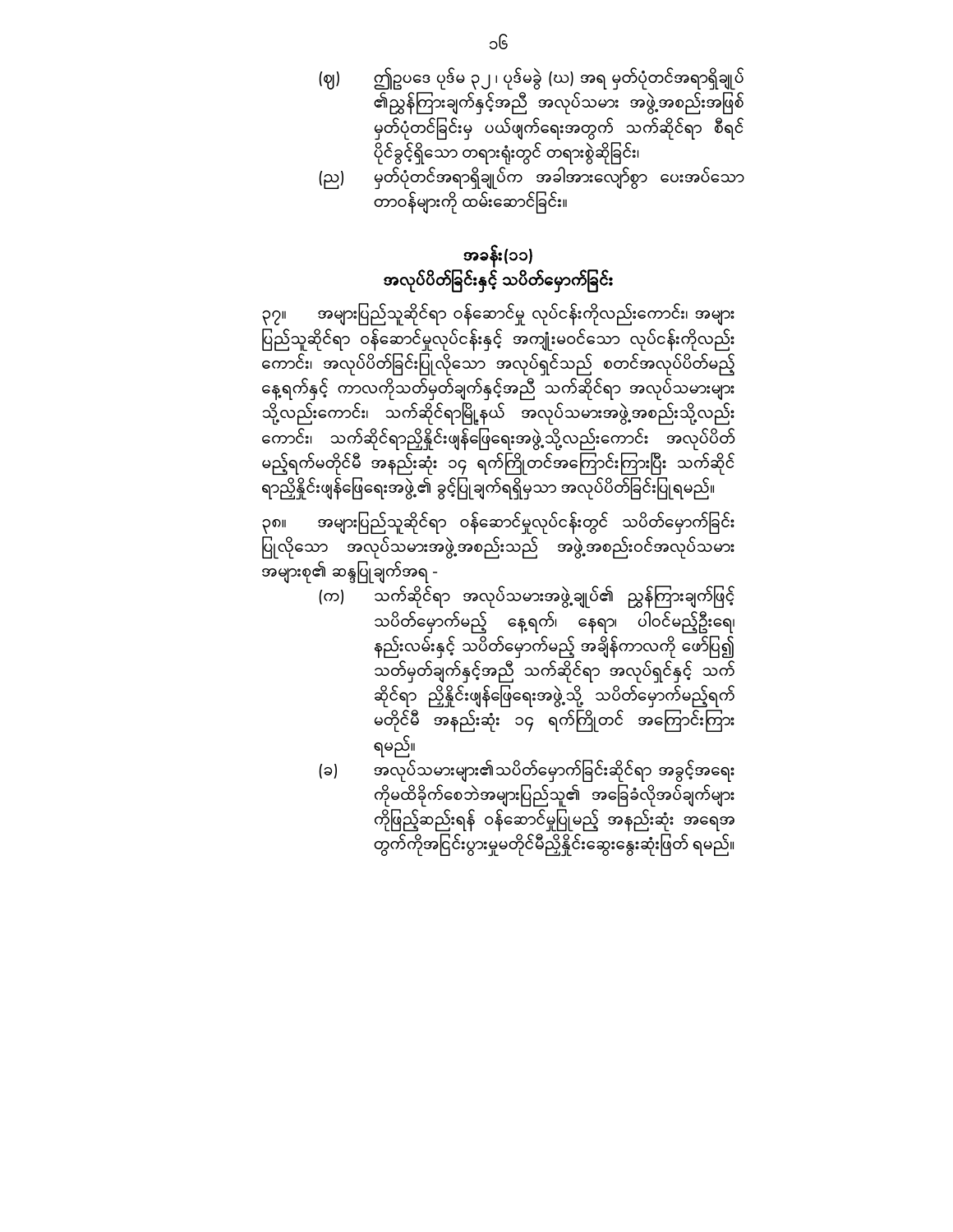In doing so, the employers and the labour organizations shall seek to reach agreement on the number and kind of posts that need to be filled in the event of a strike and the persons who will be required to remain at work. If they fail to reach agreement, the minimum service shall be determined by the competent court.

39. The labour organization desirous to go on strike in service which is not included in the public utility service shall, by the desire of the majority of the member workers, inform the relevant employer and the relevant conciliation body in accord with the stipulation with the permission of the relevant labour federation by mentioning the date, place, number of participants, manner and the time of strike at least three days in advance before the day of strike.

- 40. (a) The relevant conciliation body shall reply in time to the relevant employer whether it is permitted or not relating to the submission to lock-out work;
	- (b) The relevant labour federation shall reply to the relevant labour organization in time whether it is permitted or not relating to the submission of any labour organization to go on strike.

41. The lock-out or strike shall be illegal lock-out or strike if it is involved with any of the followings:

- (a) being the following essential services, those whose interruption are liable to endanger the life, health or security of the people in any segment of the population:
	- (i) water services;
	- (ii) electricity services;
	- (iii) fire services;
	- (iv) health services;
	- (v) telecommunications services.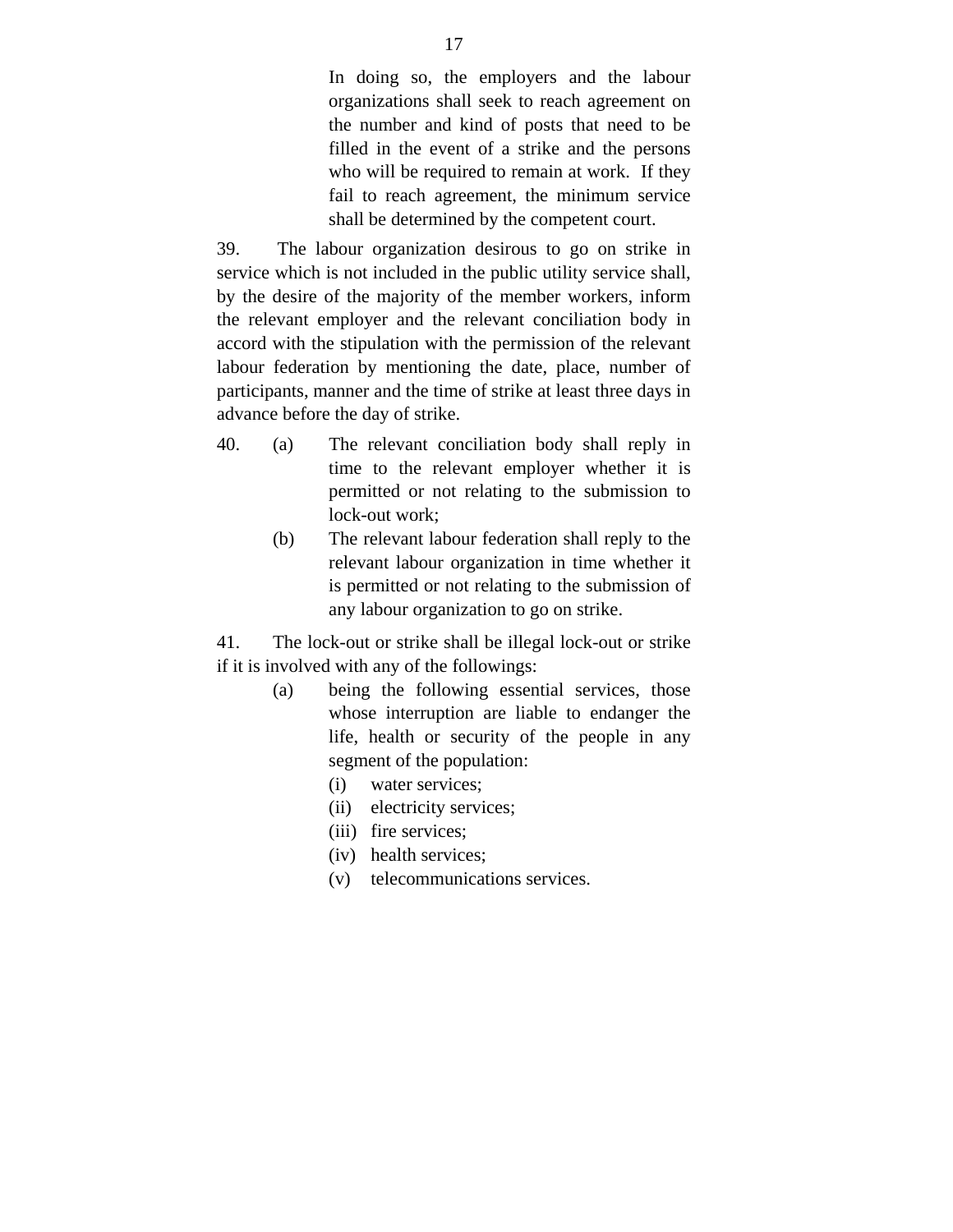ထိုသို့ဆောင်ရွက်ရာတွင် အလုပ်ရှင်နှင့် အလုပ်သမား အဖွဲ့ အစည်းများသည် သပိတ်ေမှာက်ခဲ့လျှင် လုပ်ငန်းခွင်တွင် ဆက်လက်လုပ်ကိုင်ေနရမည့် အလုပ်သမား အေရအတွက် နှင့်ရာထူးအမျိုးအစားအေပါ် သေဘာတူညီချက် ရယူထား ရမည်။ ယင်းသို့ သေဘာတူညီမှုမရရှိခဲ့ပါက ဝန်ေဆာင်မှု ပြုမည့် အနည်းဆုံး အရေအတွက်ကို စီရင်ပိုင်ခွင့်ရှိသည့် တရားရုံးတွင်ဆုံးဖြ တ်ရမည်။

၃၉။ အလုပ်သမားအဖွဲ့အစည်းဝင် အများစု၏ ဆန္ဒပြုချက်အရ အများ ု<br>ပြည်သူဆိုင်ရာ ဝန်ဆောင်မှုလုပ်ငန်းနှင့် အကျုံးမဝင်သော လုပ်ငန်းများတွင် သပိတ်ေမှာက်ခြ င်းပြ ုလိုေသာ အလုပ်သမား အဖွဲ့အစည ်းသည် သက်ဆိုင်ရာ အလုပ်သမားအဖွဲ့ချုပ်၏ ခွင့်ပြုချက်ဖြင့် သပိတ်မှောက်မည့် နေ့ရက်၊ နေရာ၊ ပါဝင်မည့်ဦးရေ၊ နည်းလမ်းနှင့် အချိန်ကာလတို့ကို ဖော်ပြ၍ သတ်မှတ်ချက်နှင့် အညီသက်ဆိုင်ရာအလုပ်ရှင ်နှင့်သက်ဆိုင်ရာညှိနိှုင်းဖျန်ေြဖေရးအဖွဲ့သို့ သပိတ် မှောက်မည့်ရက် မတိုင်မီ အနည်းဆုံးသုံးရက် ကြိုတင်အကြောင်းကြားရမည်။

- ၄၀။ (က) သက်ဆိုင်ရာ ညှိနိူင်းဖျန်ဖြေရေးအဖွဲ့သည် အလုပ်ပိတ်ခွင့် ပြုရန် အလုပ်ရှင်တစ်ဦးဦး၏ တင်ပြချက်နှင့်စပ်လျဥ်း၍ – -<br>ခွင့်ပြု မပြုကို သက်ဆိုင်ရာအလုပ်ရှင်ထံအချိန်မီအကြောင်း ပြန်ကြားရမည်။
	- (ခ) သက်ဆိုင်ရာအလုပ်သမားအဖွဲ့ချုပ်သည် အလုပ်သမားအဖွဲ့ အစည်းတစ်ခုခုက သပိတ်မှောက်ခွင့်ပြုရန် တင်ပြချက်နှင့် စပ်လျဉ်း၍ ခွင့်ပြု မပြုကို အလုပ်သမားအဖွဲ့အစည်းထံ အချိန်မီအကြောင်းပြန်ကြားရမည်။

၄၁။ အလုပ်ပိတ်ခြင်း သို့မဟုတ် သပိတ်မှောက်ခြင်းသည် အောက်ပါ ,<br>အချက်တစ်ရပ်ရပ်နှင့် ငြိစွန်းပါက ဥပဒေနှင့်ဆန့်ကျင်သော အလုပ်ပိတ်ခြင်း သို့မဟုတ် ဥပဒေနှင့် ဆန့်ကျင်သောသပိတ်မှောက်ခြင်းဖြစ်သည် -

- (က) လုပ်ငန်း လုပ်ကိုင်ဆောင်ရွက်မှု ပြတ်တောက်ရပ်ဆိုင်းစေ ခြင်းဖြင့် အများပြည်သူအချို့၏ အသက်၊ ကျန်းမာရေးနှင့် လုံခြုံရေးကိုထိခိုက်စေနိုင်သော အောက်ပါ မရှိမဖြစ်လိုအပ် သည့်ဝန်ဆောင်မှုများဖြစ်ခြင်း -
	- (၁) ေရေပးေဝေရးလုပ်ငန်း၊
	- (၂) လျှပ်စစ်ဓာတ်အားလုပ်ငန ်း၊
	- (၃) မီးသတ်လုပ်ငန်း၊
	- (၄) ကျန်းမာေရးဝန်ေဆာင်မှုလုပ်ငန်း၊
	- (၅) တယ်လီကွန်းဆက်သွယ်ေရးလုပ်ငန်း၊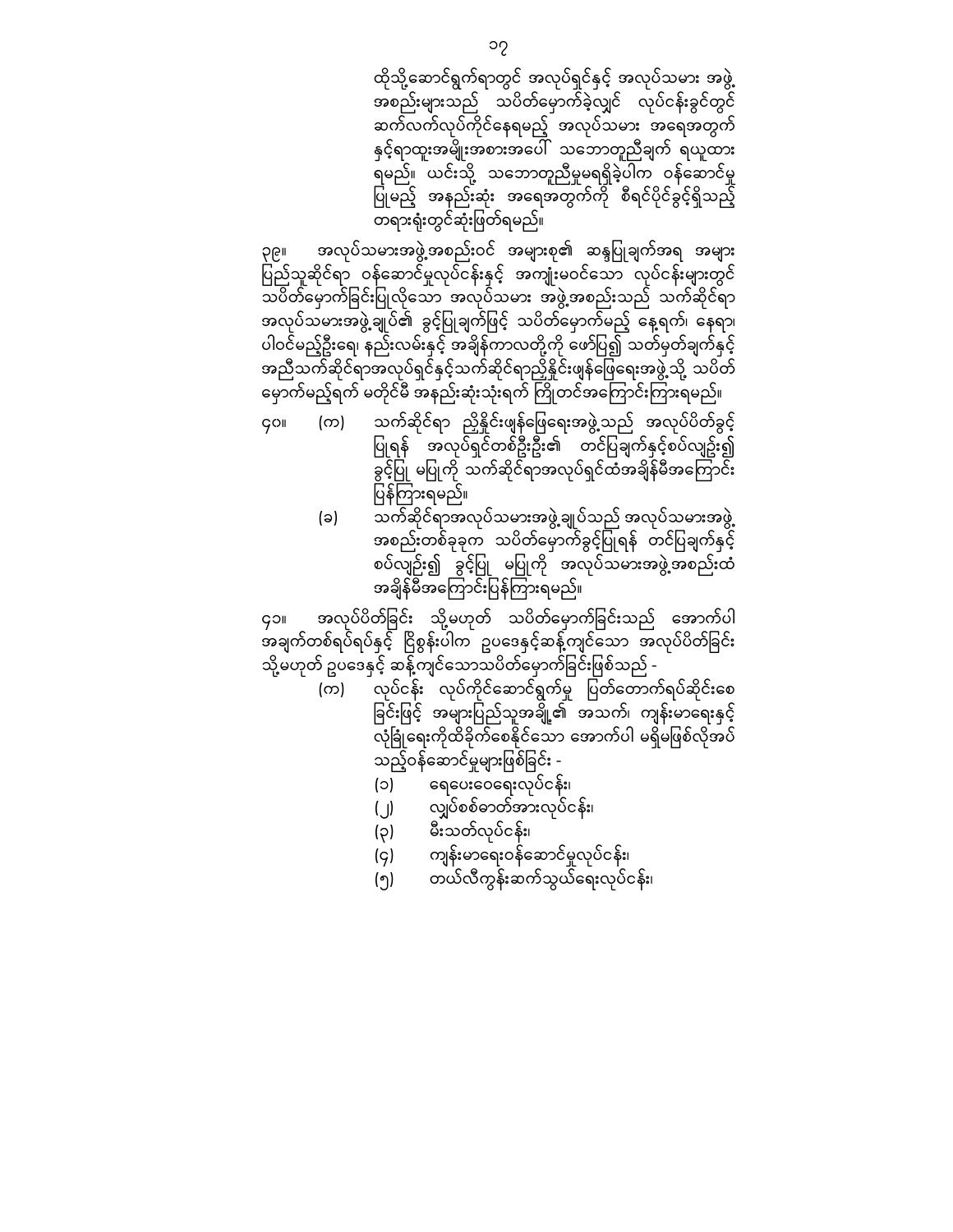**Explanation:** A non-essential service may become an essential service if the strike affecting it exceeds a certain duration so as to give rise to damage which are irreversible or out of all proportion to the occupational interests of those involved in the dispute.

- (b) going on strike by labour organizations without permission of the relevant labour federation;
- (c) failing to inform in advance in accord with the provision of this Law in respect of lock-out or strike;
- (d) not being relevant to the labour affairs such as wages, salaries, welfare and working hours or other matters relating to the occupational interest of the workers;
- (e) the strike not being in conformity with the date, place, time, period, number of participants and manner as obtained permission in advance.

42. If it is an illegal lock-out or illegal strike, it may be prohibited in accord with the existing law.

#### **Chapter XII Prohibitions**

43. No employer shall, without permission of the relevant conciliation body, lock-out a public utility service or service which is not included in public utility service.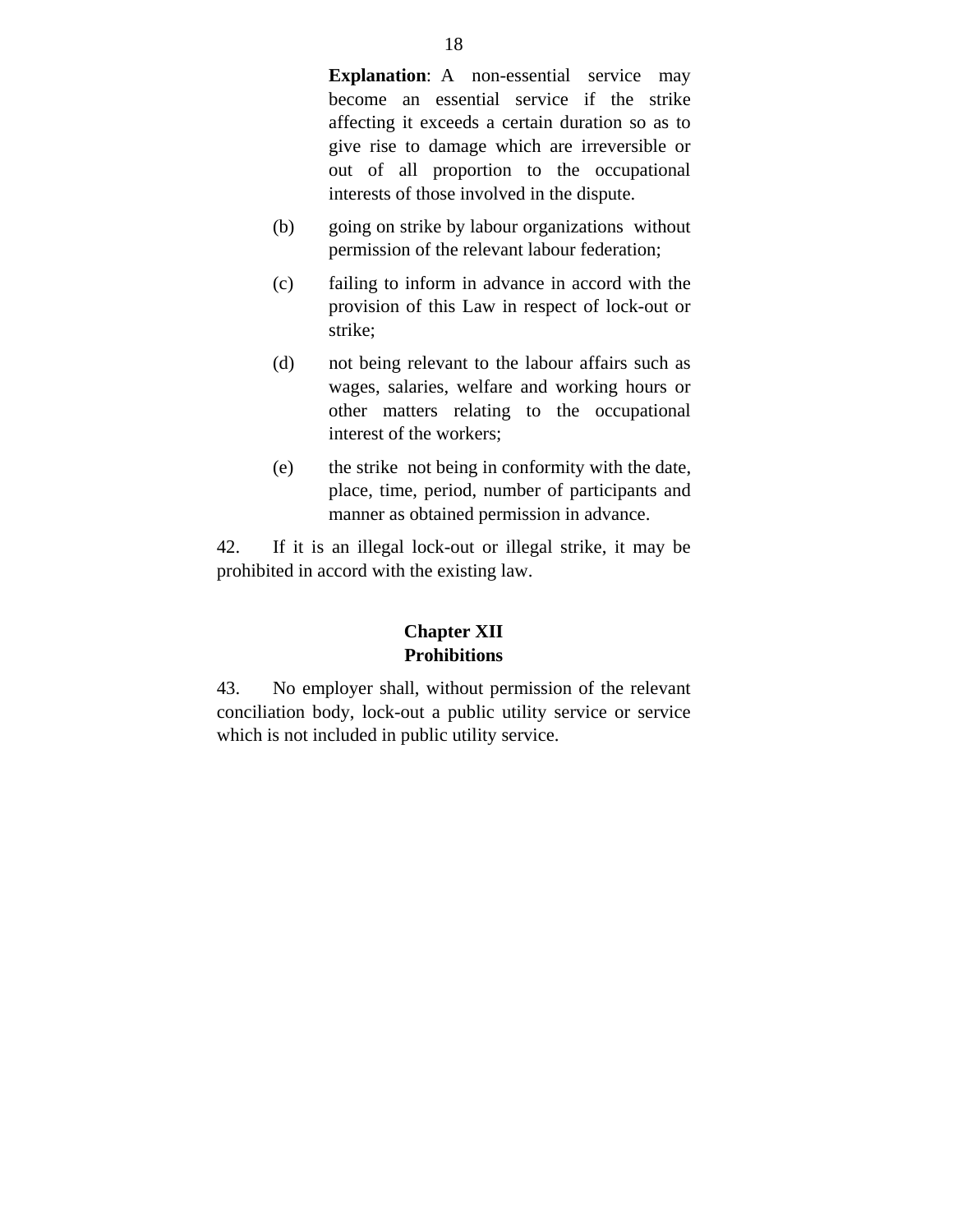**ရှင်းလင်းချက်**။ ။အချိန်ကာလ တစ်ရပ်ကို ကျော်လွန်၍ သပိတ်မှောက်ခြင်းကြောင့် အငြင်းပွားမှုတွင်ပါဝင်သူများ၏ အလုပ်ခွင်အကျိုးစီးပွားကို ပြန်လည်အစားထိုး၍ မရနိုင် အောင် ထိခိုက်လျှင်ဖြစ်စေ၊ အလွန်အမင်း ထိခိုက်စေလျှင် ဖြစ်စေ မရှိမဖြစ်လိုအပ်သော ဝန်ဆောင်မှု မဟုတ်သည့် လုပ်ငန်းတစ်ခုသည် မရှိမဖြစ်လိုအပ်သော ဝန်ဆောင်မှု တစ်ခုအဖြစ် ပြောင်းလဲလာနိုင်သည်။

- (ခ) အလုပ်သမားအဖွဲ့အစည်းများသည် သက်ဆိုင်ရာ အလုပ် သမားအဖွဲ့ ချုပ်၏ ခွင့်ပြုချက်မရှိဘဲ သပိတ်မှောက်ခြင်း၊
- (ဂ) အလုပ်ပိတ်ခြင်း သို့မဟုတ် သပိတ်မှောက်ခြင်းနှင့်စပ်လျဥ်း ၍ ဤဥပဒေပါ ပြဋ္ဌာန်းချက်နှင့်အညီ ကြိုတင်အကြောင်း ကြားရန် ပျက်ကွက်ခြင်း၊
- (ဃ) လုပ်ခ၊ လစာ၊ သက်သာေချာင်ချိေရး၊ အလုပ်ချိန ်နာရီ သို့မဟုတ် အလုပ်သမားများ၏ လုပ်ငန်းခွင်ဆိုင်ရာ အကျိုး စီးပွားနှင့်သက်ဆိုင်သည့် အခြားကိစ္စများကဲ့သို့သော အလုပ် သမားရေးရာ ကိစ္စများနှင့်သက်ဆိုင်မှုမရှိခြင်း၊
- (င) သပိတ်မှောက်ခြင်းသည် ကြိုတင်ခွင့်ပြုချက်ရယူထားသည့် ေန့ရက်၊ ေနရာ၊ အချိန် ကာလ၊ ပါဝင်မည့်ဦးေရ၊ နည်းလမ်း တို့နှင့်ကိုက်ညီမှုမရှိခြ င်း။

၄၂။ ဥပဒေနှင့်ဆန့်ကျင်သော အလုပ်ပိတ်ခြင်း သို့မဟုတ် ဥပဒေနှင့် က်ခိုကျင်သော သပိတ်မှောက်ခြင်းဖြစ်ပါက တည်ဆဲဥပဒေနှင့်အညီ တားဆီး နိုင ်သည်။

## အခန်း(၁၂) တားမြ စ်ချက်များ

၄၃။ မည်သည့်အလုပ်ရှင်မျှ သက်ဆိုင်ရာညှိနိူင်းဖျန်ဖြေရေးအဖွဲ့၏ ခွင့်ပြု ချက်မရရှိဘဲ အများပြ ည်သူဆိုင်ရာ ဝန်ေဆာင်မှုလုပ်ငန်းတွင်လည်းေကာင်း၊ အများပြည်သူဆိုင်ရာ ဝန်ဆောင်မှုလုပ်ငန်းနှင့် အကျုံးမဝင်သော လုပ်ငန်းတွင် လည်းကောင်း အလုပ်ပိတ်ခြင်းမပြုရ။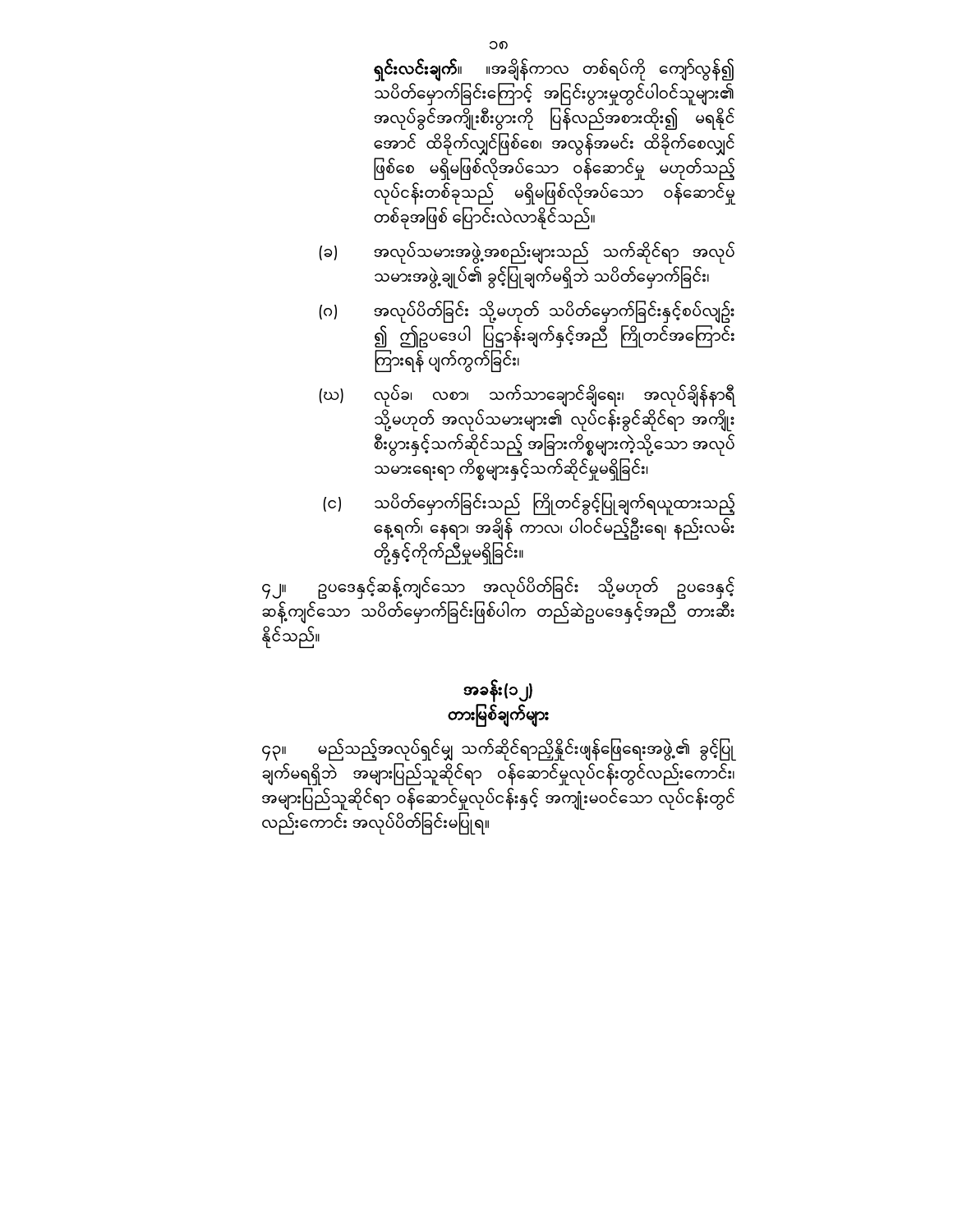- 44. No employer shall:
	- (a) lock-out a work due to such dispute during the pendency of a trade dispute settlement;
	- (b) carry out an illegal lock-out which is involved with any provision contained in sub-sections (a) and (c) of section 41;
	- (c) dismiss a worker who opposes an illegal lockout which is involved with any provision contained in sub-sections (a) and (c) of section 41;
	- (d) dismiss a worker for his membership in a labour organization for the exercise of organizational activities or participating in a strike in accord with this Law.

45. No worker shall go on strike, without informing in advance to the relevant employer or to the relevant conciliation body that a strike in a public utility service will be carried out in accord with the stipulation contained in section 38.

46. No worker shall go on strike without informing in advance to the relevant employer or to the relevant conciliation body that a strike in service which is not included in the public utility service will be carried out in accord with the stipulation contained in section 39.

- 47. No worker shall:
	- (a) go on strike based on such dispute during the pendency of a trade dispute settlement for any dispute;
	- (b) go on illegal strike which is involved with any provision contained in section 41.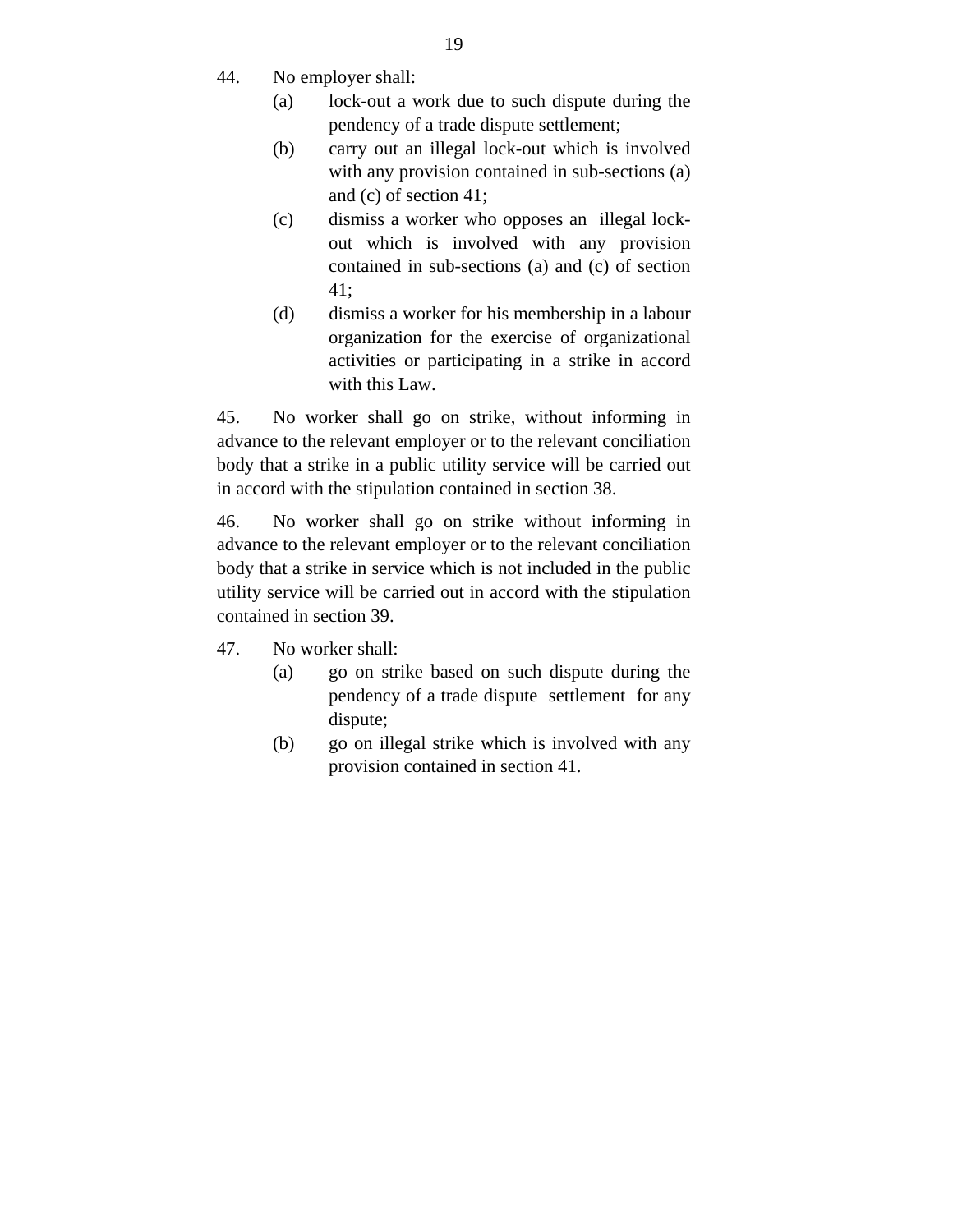၄၄။ မည်သည့်အလုပ်ရှင်မျှ -

- (က) အငြ င်းပွားမှုတစ်ရပ်ရပ်အတွက် ဝါဏိဇ္ဇပဋိပက္ခမှု ေဖြ ရှင်း နေစဥ်အတွင်း ယင်းအငြင်းပွားမှုကို အကြောင်းပြု၍ အလုပ်ပိတ်ခြင်း မပြုရ။
- (ခ) ပုဒ်မ ၄၁ ၊ ပုဒ်မခွဲ(က) နှင့် (ဂ) တို့ပါ ြပဋ္ဌာန်းချက် တစ်ရပ် ရပ်နှင့် အကျုံးဝင်သည့် ဥပဒေနှင့်ဆန့်ကျင်သော အလုပ် ပိတ်ခြင်း မပြုရ။
- (ဂ) ပုဒ်မ ၄၁ ၊ ပုဒ်မခွဲ(က) နှင့် (ဂ) တို့ပါ ြပဋ္ဌာန်းချက်တစ်ရပ်ရပ် နှင့်အကျုံးဝင်သည့် ဥပဒေနှင့် ဆန့်ကျင်သော အလုပ်ပိတ် ခြင်းကိုငြင်းဆန်သည့် အလုပ်သမားအား အလုပ်မှ ထုတ်ပစ် ခြင်း မပြုရ။
- (ဃ) ဤဥပေဒနှင့်အညီ အလုပ်သမား အဖွဲ့အစည်းတစ်ရပ်၏ လှုပ်ရှားမှုများကို ေဆာင်ရွက်ရန် အလုပ်သမား အဖွဲ့အစည်း တစ်ခုတွင် အဖွဲ့ဝင်အဖြစ်ပါဝင်ခြင်း သို့မဟုတ် သပိတ် ေမှာက်ရာတွင် ပါဝင်ေဆာင်ရွက်ခြ င်းေကြ ာင့် အလုပ်သမား တစ်ဦးအား အလုပ်မှထုတ်ပစ်ခြင်း မပြုရ။

၄၅။ မည်သည့်အလုပ်သမားမျှ အများပြ ည်သူဆိုင်ရာ ဝန်ေဆာင်မှုလုပ်ငန်း တွင် သပိတ်မှောက်ခြင်း ပြုမည့်အကြောင်း ပုဒ်မ ၃၈ ပါ သတ်မှတ်ချက်နှင့် အညီသက်ဆိုင်ရာအလုပ်ရှင်သို့လည်းကောင်း၊ သက်ဆိုင်ရာညှိနိူင်းဖျန်ဖြေရေး အဖွဲ့သို့လည်းကောင်း ကြိုတင်အကြောင်းကြားခြင်းမရှိဘဲ သပိတ်မှောက်ခြင်း မပြုရ။

၄၆။ မည်သည့်အလုပ်သမားမျှအများပြည်သူဆိုင်ရာ ဝန်ဆောင်မှုလုပ်ငန်း နှင့် အကျုံးမဝင်သော လုပ်ငန်းများတွင် သပိတ်မှောက်ခြင်းပြုမည့်အကြောင်း ပုဒ်မ ၃၉ ပါ သတ်မှတ်ချက်နှင့်အညီ သက်ဆိုင်ရာ အလုပ်ရှင်သို့လည်းေကာင်း၊ သက်ဆိုင်ရာ ညှိနိူင်းဖျန်ဖြေရေးအဖွဲ့သို့လည်းကောင်း ကြိုတင်အကြောင်း ကြားခြင်းမရှိဘဲ သပိတ်မှောက်ခြင်းမပြုရ။

၄၇။ မည်သည့်အလုပ်သမားမျှ -

- (က) အငြင်းပွားမှုတစ်ရပ်ရပ်အတွက် ဝါဏိဇ္ဇပဋိပက္ခမှု ဖြေရှင်း နေစဥ်အတွင်း ယင်းအငြင်းပွားမှုကို အကြောင်းပြု၍သပိတ် မှောက်ခြင်းမပြုရ။
- (ခ) ပုဒ်မ ၄၁ ပါ ပြဋ္ဌာန်းချက် တစ်ရပ်ရပ်နှင့် အကျုံးဝင်သော ဥပဒေနှင့်ဆန့်ကျင်၍ သပိတ်မှောက်ခြင်းမပြုရ။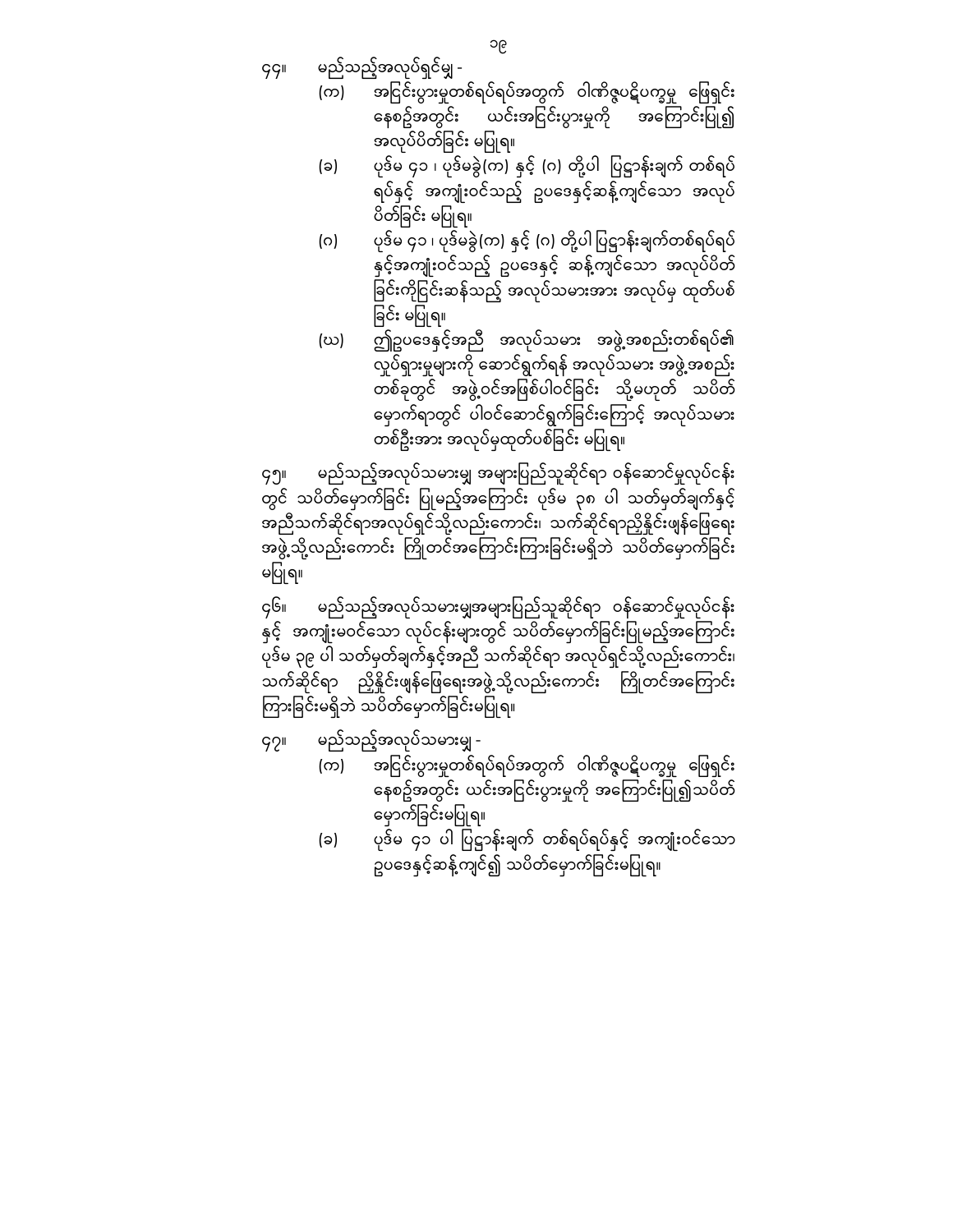48. The fund of the labour organizations shall not be used for any other purpose than the matters provided in their constitutions and rules such as social welfare, education, health, culture, sports, and training courses relating to skill etc. or those adopted by the majority of the members at a general meeting of that organization called for such purposes.

49. No person shall coerce, threaten, use undue influence or seduce by illegal means any worker to participate or not to participate in a labour organization.

- 50. No person shall:
	- (a) interfere or obstruct the executive committees in performing duties and powers contained in this Law;
	- (b) in respect of labour affairs, carry out demonstrations within 500 yards from hospitals, schools, religious buildings, airports, railways, bus terminals, ports or diplomatic missions and military or police installations.

#### **Chapter XIII Penalties**

51. Any employer who violates any prohibition contained in sections 43 and 44 shall, on conviction, be punished with a fine not exceeding one hundred thousand kyats or with imprisonment for a term not exceeding one year or with both.

52. Any worker who violates any prohibition contained in sections 45, 46 and 47 shall, on conviction, be punished with a fine not exceeding thirty thousand kyats.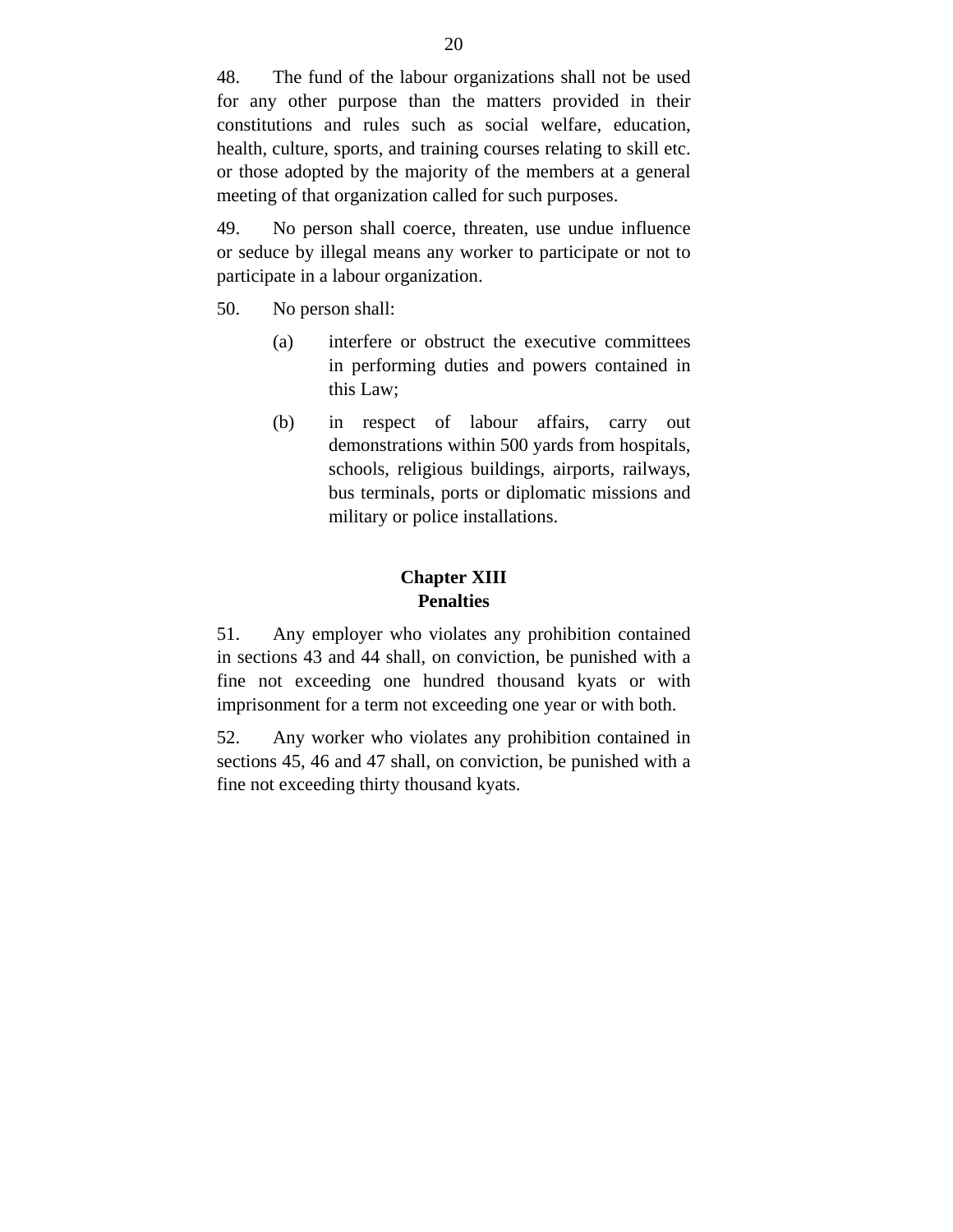၄၈။ အလုပ်သမားအဖွဲ့အစည်းများ၏ ရန်ပုံငွေကို ယင်းတို့၏ ဖွဲ့စည်းပုံ စည်းမျဥ်းများတွင် ေဖာ်ပြ ထားေသာ လူမှုသက်သာေချာင်ချိေရး၊ ပညာေရး၊ ကျန်းမာေရး၊ ယဥ်ေကျးမှု၊ အားကစား၊ ကျွမ်းကျင်မှုဆိုင်ရာသင်တန်း စသည့် ကိစ္စရပ်များနှင် ့ယင်းကိစ္စရပ်များအတွက် ရည်ရွယ်ေခါ်ယူကျင်းပေသာ အဆိုပါ အလုပ်သမားအဖွဲ့အစည်း၏ အထွေထွေအစည်းအဝေးတွင် အဖွဲ့ဝင်အများစု ကအတည်ပြုချမှတ်ထားသည့် ကိစ္စရပ်များမှအပ သုံးစွဲခြင်းမပြုရ။

၄၉။ မည်သူမျှ အလုပ်သမားတစ်ဦးဦးအား အလုပ်သမားအဖွဲ့အစည်းတွင ် ပါဝင်စေရန် သို့မဟုတ် မပါဝင်စေရန် အတင်းအကြပ်ပြုခြင်း၊ ခြိမ်းခြောက်ခြင်း၊ မလျော်သြဇာသုံးခြင်း သို့မဟုတ် မသမာသောနည်းဖြင့် သွေးဆောင် ဖြားယောင်းခြင်းမပြုရ။

- ၅၀။ မည်သူမျှ
	- (က) အလုပ်အမှုဆောင်အဖွဲ့များက ဤဥပဒေပါ တာဝန်နှင့် လုပ်ပိုင်ခွင့်များကို ဆောင်ရွက်ရာတွင် ဝင်ရောက်စွက်ဖက် ခြင်း သို့မဟုတ် ဟန့်တားနောင့်ယှက်ခြင်းမပြုရ။
	- (ခ) အလုပ်သမားရေးရာ ကိစ္စရပ်များနှင့် စပ်လျဥ်း၍ ဆေးရုံ၊ စာသင်ေကျာင်း၊ သာသနိကအေဆာက်အအုံ၊ ေလဆိပ်၊ ဘူတာရုံ၊ ခရီးသည်တင် ယာဉ်ရပ်နားစခန်း၊ ဆိပ်ကမ်း သို့မဟုတ် သံတမန် အဖွဲ့အစည်းများ၊ တပ်မတော် သို့မဟုတ် မြန်မာနိုင်ငံ ရဲတပ်ဖွဲ့ အဆောက်အအုံ တစ်ခုခုမှ ကိုက် ၅၀၀ အတွင်းတွင် ဆန္ဒပြခြင်းမပြုရ။

## အခန်း(၁၃) ပြစ်ဒဏ်များ

၅၁။ မည်သည့်အလုပ်ရှင်မဆို ပုဒ်မ ၄၃ ၊ ပုဒ်မ ၄၄ တို့ပါ တားမြစ်ချက် တစ်ရပ်ရပ်ကို ဖောက်ဖျက်ကျူးလွန်ကြောင်း ပြစ်မှုထင်ရှားစီရင်ခြင်းခံရလျှင် ထိုသူကို ကျပ်တစ်သိန်းထက် မပိုသော ငွေဒဏ်ဖြစ်စေ၊ တစ်နှစ်ထက်မပိုသော ထောင်ဒဏ်ဖြစ်စေ၊ ဒဏ်နှစ်ရပ်လုံးဖြစ်စေ ချမှတ်ရမည်။

၅၂။ မည်သည့်အလုပ်သမားမဆို ပုဒ်မ ၄၅ ၊ ၄၆ နှင့် ၄၇ တို့ပါ တားမြစ် ိမိတ်တစ်ရပ်ရပ်ကို ဖောက်ဖျက်ကျူးလွန်ကြောင်း ပြစ်မှုထင်ရှား စီရင်ခြင်းခံရ လျှင် ထိုသူကို ကျပ်သုံးေသာင်းထက်မပိုေသာ ေငွဒဏ်ချမှတ်ရမည်။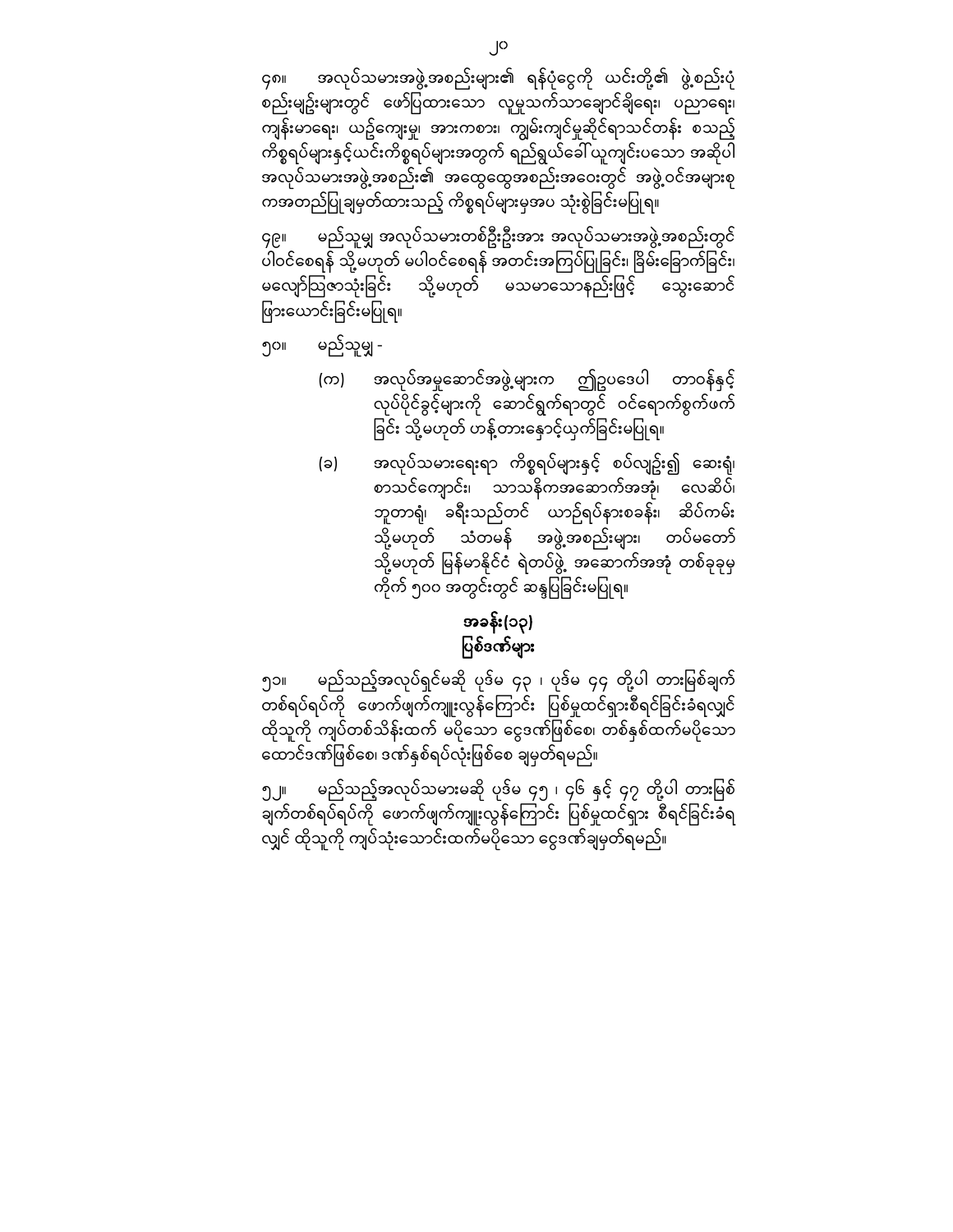53. Any person who violates any prohibition contained in section 48 shall, on conviction, be punished with imprisonment for a term not exceeding one year or with fine or with both.

54. Any person who violates any provision contained in section 49 and sub-section (a) of section 50 shall, on conviction, be punished with a fine not exceeding one hundred thousand kyats or with imprisonment for a term not exceeding one year or with both.

55. In violating the provision contained in sub-section (b) of section 50, it shall be taken action under the relevant law in the matter of committing violence against person, causing damage to property or infringing other rights seriously.

#### **Chapter XIV Miscellaneous**

56. The Union Government may provide assistance to a labour organization as appropriate. However, the right of labour organization to carry out activities independently according to law shall be regarded.

57. In implementing the provisions of this Law, the Ministry of Labour may issue necessary rules, regulations or by-laws with the approval of the Union Government or may issue necessary notifications, orders, directives and procedures.

58. The Trade Unions Act, 1926 is hereby repealed.

Sd/ Thein Sein President The Republic of the Union of Myanmar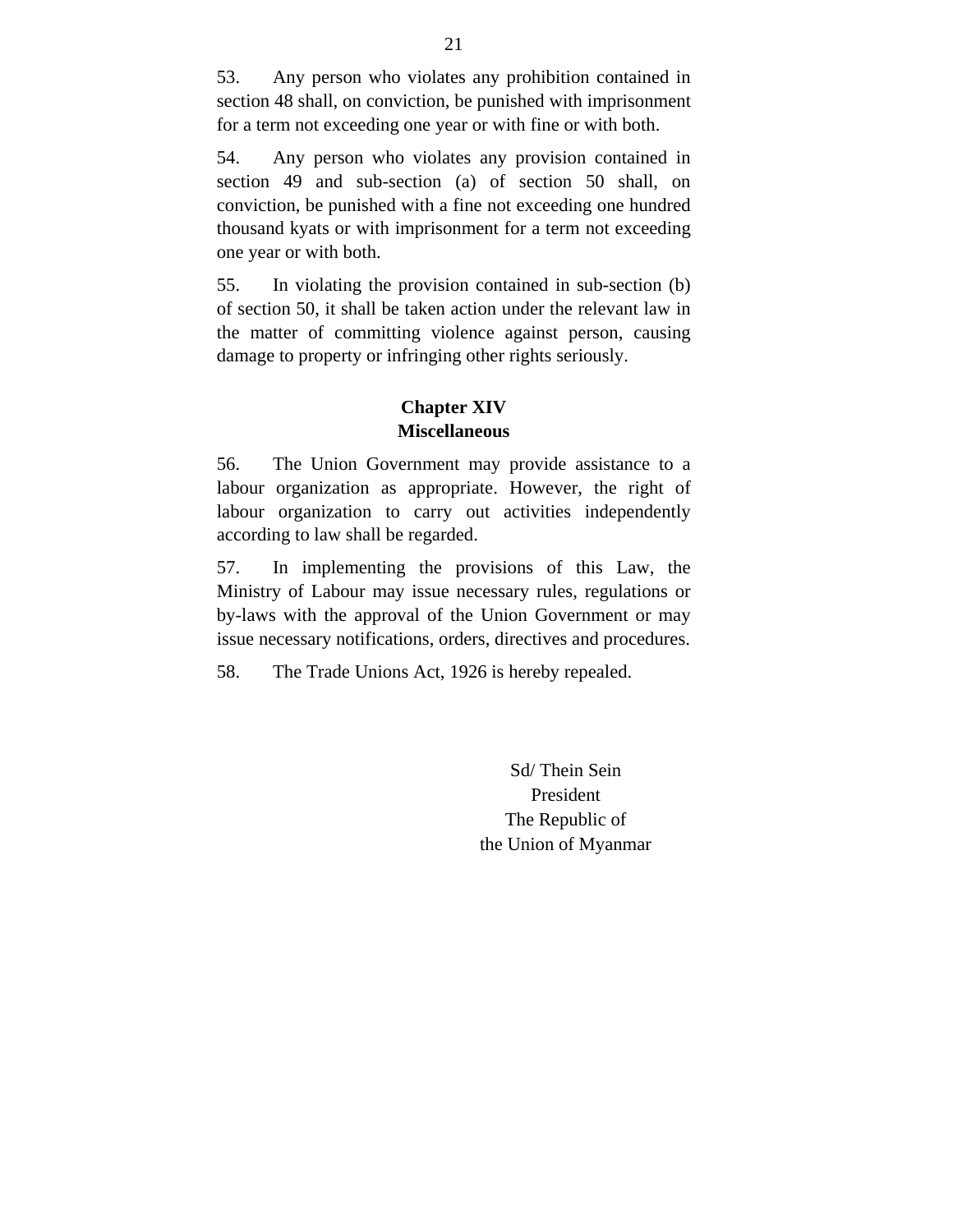၅၃။ မည်သူမဆို ပုဒ်မ ၄၈ ပါ တားမြစ်ချက် တစ်ရပ်ရပ်ကို ဖောက်ဖျက် ကျူးလွန်ကြောင်း ပြစ်မှုထင်ရှား စီရင်ခြင်းခံရလျှင် ထိုသူကို တစ်နှစ်ထက် မပိုသောထောင်ဒဏ်ဖြစ်စေ၊ ငွေဒဏ်ဖြစ်စေ၊ ဒဏ်နှစ်ရပ်လုံးဖြစ်စေ ချမှတ် ရမည်။

၅၄။ မည်သူမဆို ပုဒ်မ ၄၉ နှင့် ပုဒ်မ ၅၀၊ ပုဒ်မခွဲ (က) ပါ တားမြစ်ချက် တစ်ရပ်ရပ်ကို ဖောက်ဖျက် ကျူးလွန်ကြောင်း ပြစ်မှုထင်ရှား စီရင်ခြင်းခံရလျှင် ထိုသူကို ကျပ်တစ်သိန်းထက်မပိုသော ငွေဒဏ်ဖြစ်စေ၊ တစ်နှစ်ထက်မပိုသော ထောင်ဒဏ်ဖြစ်စေ၊ ဒဏ်နှစ်ရပ်လုံးဖြစ်စေ ချမှတ်ရမည်။

၅၅။ ပုဒ်မ ၅၀၊ ပုဒ်မခွဲ (ခ) ပါတားမြစ်ချက်အား ကျူးလွန်ရာ၌ လူပုဂ္ဂိုလ်ကို အကြမ်းဖက်ခြင်း၊ ပစ္စည်းအားထိခိုက်ပျက်စီးစေခြင်း သို့မဟုတ် အခြားသော အခွင့်အရေးများကို ပြင်းထန်စွာ ချိုးဖောက်ခြင်း ကိစ္စများတွင် သက်ဆိုင်ရာ ဥပဒေအရ အရေးယူခြင်းခံရမည်။

### အခန်း(၁၄) အေထွေထွ

၅၆။ ပြည်ထောင်စုအစိုးရသည် အလုပ်သမားအဖွဲ့အစည်းအား သင့်လျော် သလို အကူအညီေပးနိုင်သည်။ အလုပ်သမားအဖွဲ့အစည်း၏ ဥပေဒနှင ့်အည ီ လွတ်လပ်စွာေဆာင်ရွက်ပိုင်ခွင့်ကိုလည်း အေလးထားစဥ်းစားရမည်။

၅၇။ ဤဥပဒေပါ ပြဋ္ဌာန်းချက်များကို အကောင်အထည်ဖော် ဆောင်ရွက် ီလာတွင် အလုပ်သမားဝန်ကြီးဌာနသည် လိုအပ်သောနည်းဥပဒေ၊ စည်းမျဉ်း သို့မဟုတ် စည်းကမ်းများကို ပြည်ထောင်စုအစိုးရအဖွဲ့၏ သဘောတူညီချက် ဖြင့်လည်းကောင်း၊ လိုအပ်သော အမိန့်ကြော်ငြာစာ၊ အမိန့်၊ ညွှန်ကြားချက်နှင့် လုပ်ထုံးလုပ်နည်းများကိုလည်းေကာင်း ထုတ်ပြ န်နိုင ်သည်။

၅၈။ The Trade Unions Act, 1926 ကို ဤဥပဒေဖြင့် ရုပ်သိမ်းလိုက် သည်။

> (ပုံ)သိန်းစိန် နိုင ်ငံေတာ်သမ္မတ ပြည်ထောင်စုသမ္မတမြန်မာနိုင်ငံတော်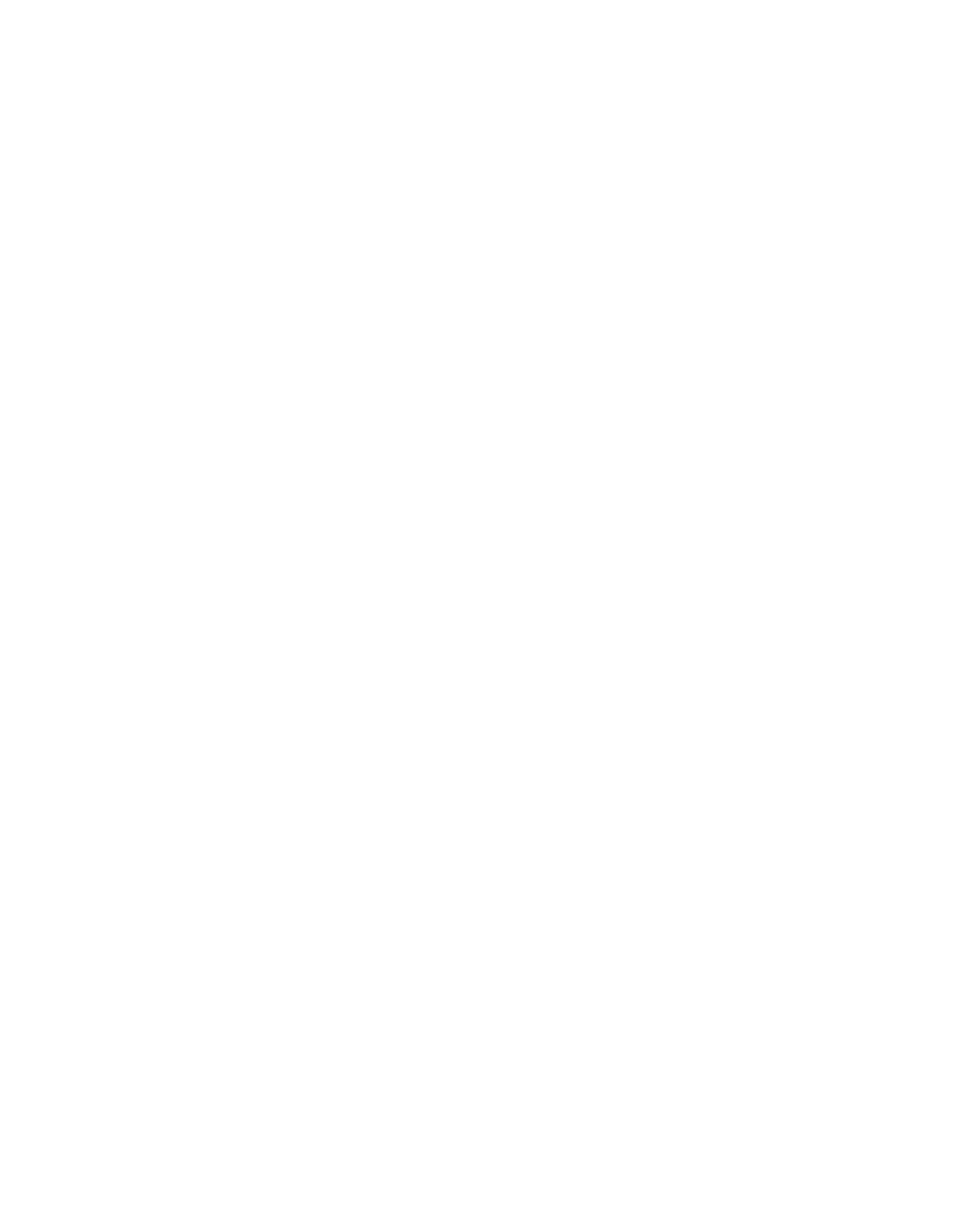ပြည်ထောင်စုသမ္မတမြန်မာနိုင်ငံတော်အစိုးရ အလုပ်သမားဝန်ကြီးဌာန အလုပ်သမားအဖွဲ့အစည်းနည်းဥပေဒများ (၂၀၁၂ ခုနှစ်)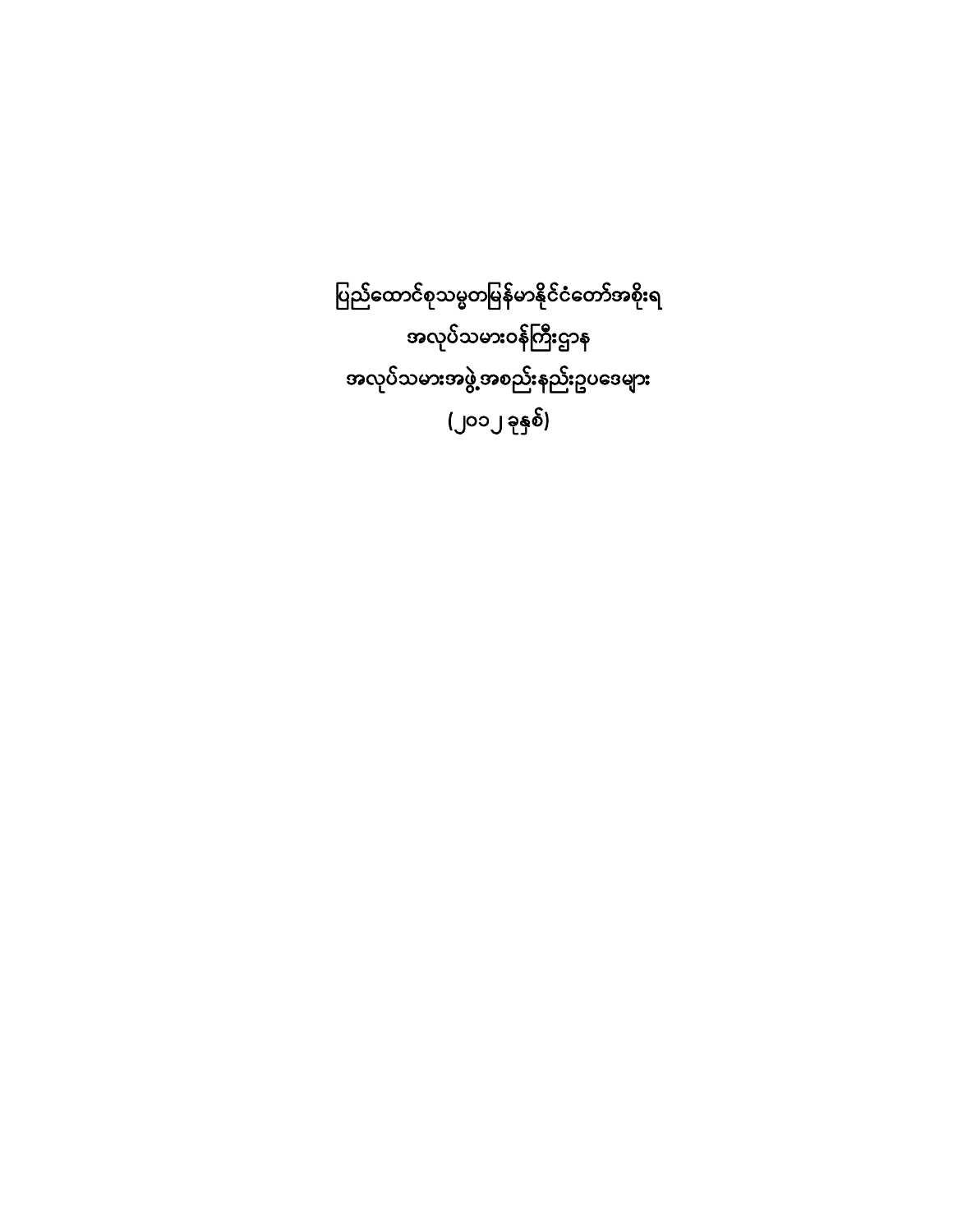နောက်ဆက်တွဲ"ခ

၂၂

ပြည်ထောင်စုသမ္မတမြန်မာနိုင်ငံတော်အစိုးရ အလုပ်သမားဝန်ကြီးဌာန အမိန့်ကြော်ငြာစာအမှတ် ၁/၂၀၁၂ ၁၃၇၃ ခုနှစ်၊ တေပါင်းလဆန်း ၈ ရက် (၂၀၁၂ ခုနှစ်၊ ေဖေဖာ်ဝါရီလ ၂၉ ရက်)

အလုပ်သမားဝန်ကြီးဌာနသည် အလုပ်သမားအဖွဲ့အစည်းဥပဒေပုဒ်မ ၅၇ အရ အပ်နှင်းသော လုပ်ပိုင်ခွင့်ကိုကျင့်သုံး၍ ပြည်ထောင်စုအစိုးရအဖွဲ့၏ ာ<br>သဘောတူညီချက်ဖြင့် အောက်ပါနည်းဥပဒေများကို ထုတ်ပြန်လိုက်သည်။

# အခန်း (၁) အမည်နှင့် အဓိပ္ပာယ်ေဖာ်ပြ ချက်

၁။ ဤနည်းဥပေဒများကို အလုပ်သမားအဖွဲ့အစည်း နည်းဥပေဒများဟု ေခါ်တွင်ေစရမည်။

၂။ ဤနည်းဥပေဒများတွင်ပါရှိေသာ စကားရပ်များသည် အလုပ်သမား အဖွဲ့အစည ်းဥပေဒတွင် ပါရှိသည့်အတိုင်း အဓိပ္ပာယ်သက်ေရာက်ေစရမည်။ ထို့ပြင် အောက်ပါစကားရပ်များသည် ဖော်ပြပါအတိုင်း အဓိပ္ပာယ်သက်ရောက် ေစရမည် -

- (က) **ဥပဒေ** ဆိုသည်မှာ အလုပ်သမားအဖွဲ့အစည်း ဥပဒေကို ဆိုသည်။
- (ခ) **ပုံစံ** ဆိုသည်မှာ ဤနည်းဥပဒေများတွင်ပါရှိသော ပုံစံကို ဆိုသည်။

# အခန်း (၂) အလုပ်သမားအဖွဲ့အစည်းများဖွဲ့စည်းခြင်း

၃။ လုပ်ငန်း သို့မဟုတ် လုပ်ဆောင်မှု တစ်ခုခုတွင် အလုပ်လုပ်ရန် စ်<br>တည်ဆဲဥပဒေအသီးသီးက သတ်မှတ်ထားသော အသက်အရွယ်ရှိသည့် အလုပ်သမားသည် -

> (က) လုပ်ငန်း သို့မဟုတ် လုပ်ေဆာင်မှု အမျိုးအစားအလိုက် ဖွဲ့စည်း ေသာ မိမိနှင့်သက်ဆိုင်သည် ့အလုပ်သမားအဖွဲ့အစည်းတွင် အဖွဲ့ဝင်အဖြစ် ဆန္ဒအလျောက်ပါဝင်ခွင့်ရှိသည်။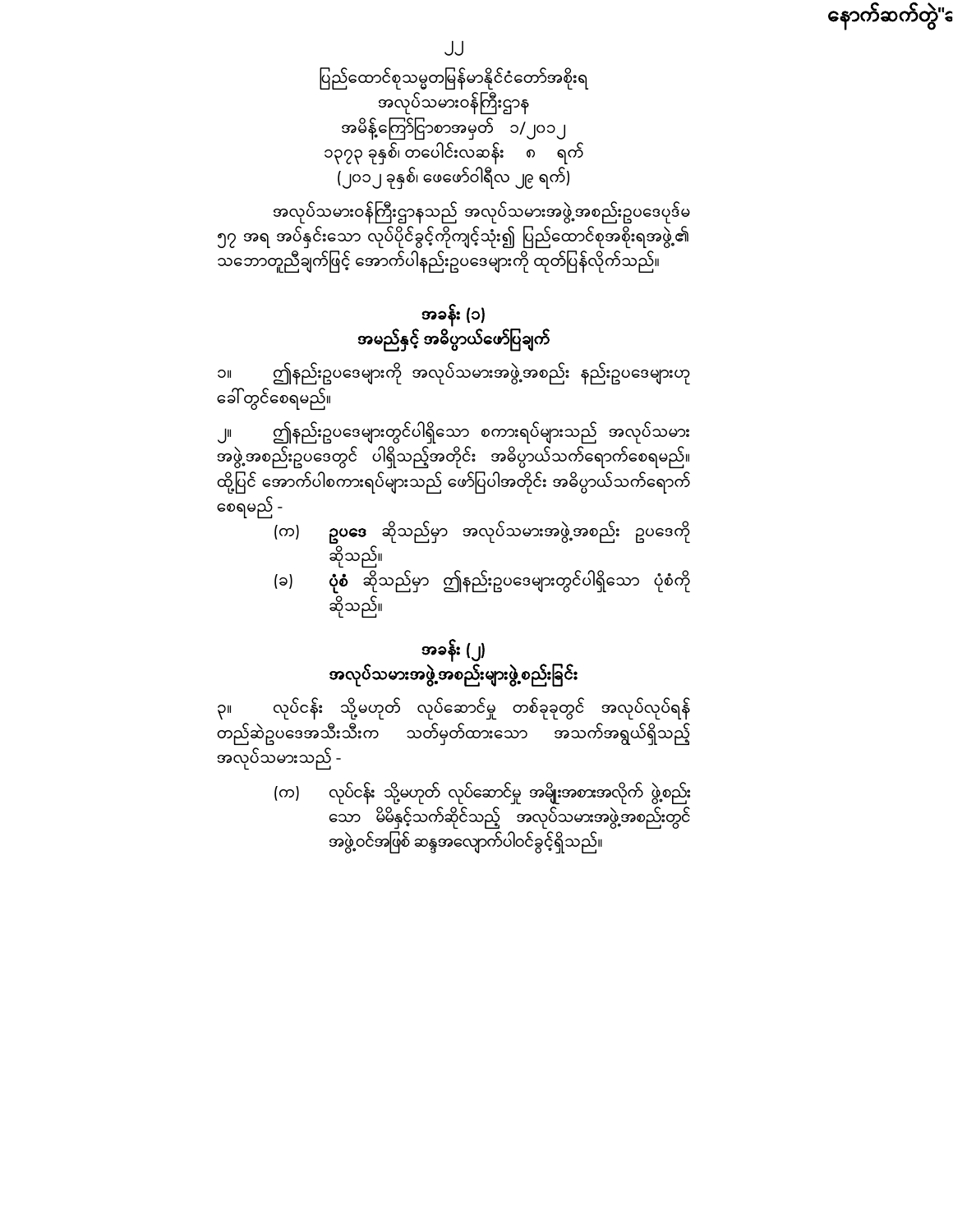- (ခ) နည်းဥပဒေခွဲ (က) အရ အဖွဲ့ဝင်အဖြစ် ပါဝင်ရာတွင် အလုပ်သမား အဖွဲ့အစည်းတစ်ခုတည်း၌သာ ပါဝင်ရမည်။
- (ဂ) အလုပ်သမားအဖွဲ့အစည်း၏ အဖွဲ့ဝင်အဖြစ်မှ ဆန္ဒအလျောက် နှုတ်ထွက်ခွင့်ရှိသည်။

၄။ အလုပ်သမားများနှင့် အလုပ်ရှင်များ၏အကျိုးကို ဆောင်ရွက်နိုင်ရန် အလို့ငှာ အလုပ်သမားအဖွဲ့အစည်းအဆင့်ဆင့်ကို ဖွဲ့စည်းရာတွင် -

- (က) အခြေခံအလုပ်သမားအဖွဲ့အစည်းကို လုပ်ငန်း သို့မဟုတ် လုပ်ေဆာင်မှု အမျိုးအစားအလိုက် သက်ဆိုင်ရာလုပ်ငန်း သို့မဟုတ် <sup>- -</sup> လုပ်ဆောင်မှုတွင် <sup>-</sup> အလုပ်လုပ်ကိုင်နေသည့် အလုပ်သမား အနည်းဆုံးဦးရေ ၃၀ ဖြင့် ဖွဲ့စည်းနိုင်သည်။ အလုပ်သမားဦးရေ ၃၀ အောက်ရှိသော လုပ်ငန်း သို့မဟုတ် လုပ်ဆောင်မှုဖြစ်ပါက လုပ်ငန်းသဘောသဘာဝ တူညီသော အခြားလုပ်ငန်း သို့မဟုတ် လုပ်ဆောင်မှု တစ်ခုခုနှင့် ပူးေပါင်းဖွဲ့စည်းနိုင်သည်။ ယင်းသို့ဖွဲ့စည်းရာတွင် သက်ဆိုင် ရာလုပ်ငန်း သို့မဟုတ် လုပ်ေဆာင်မှုရှိ စုစုေပါင်းအလုပ် သမားများ၏ ၁၀ ရာခိုင်နှုန်းေအာက် မနည်းသူများက ေထာက်ခံရမည်။
- (ခ) မြို့နယ်အလုပ်သမားအဖွဲ့အစည်းကို လုပ်ငန်း သို့မဟုတ် လုပ်ဆောင်မှု အမျိုးအစားအလိုက် သက်ဆိုင်ရာ မြို့နယ် အတွင်းရှိ အခြေခံအလုပ်သမားအဖွဲ့အစည်း စုစုပေါင်း၏ ၁၀ ရာခိုင်နူန်းအောက် မနည်းသော အလုပ်သမား အဖွဲ့ အစည်းများက ေထာက်ခံလျှင်ဖွဲ့စည်းနိုင်သည်။ သို့ရာတွင် -
	- (၁) အေခြ ခံ အလုပ်သမားအဖွဲ့အစည်း တစ်ခုတည်း ရှိေသာ လုပ်ငန်း သို့မဟုတ် လုပ်ေဆာင်မှုအတွက် မြို့နယ်အဆင့် အလုပ်သမားအဖွဲ့အစည်း ဖွဲ့စည်း လိုပါက သက်ဆိုင်ရာ မြို့နယ်အတွင်းရှိ လုပ်ငန်း သဘောသဘာဝ တူညီသော အခြား အခြေခံ အလုပ်သမား အဖွဲ့အစည်းနှင့် ပူးေပါင်းဖွဲ့စည်း နိုင ်သည်။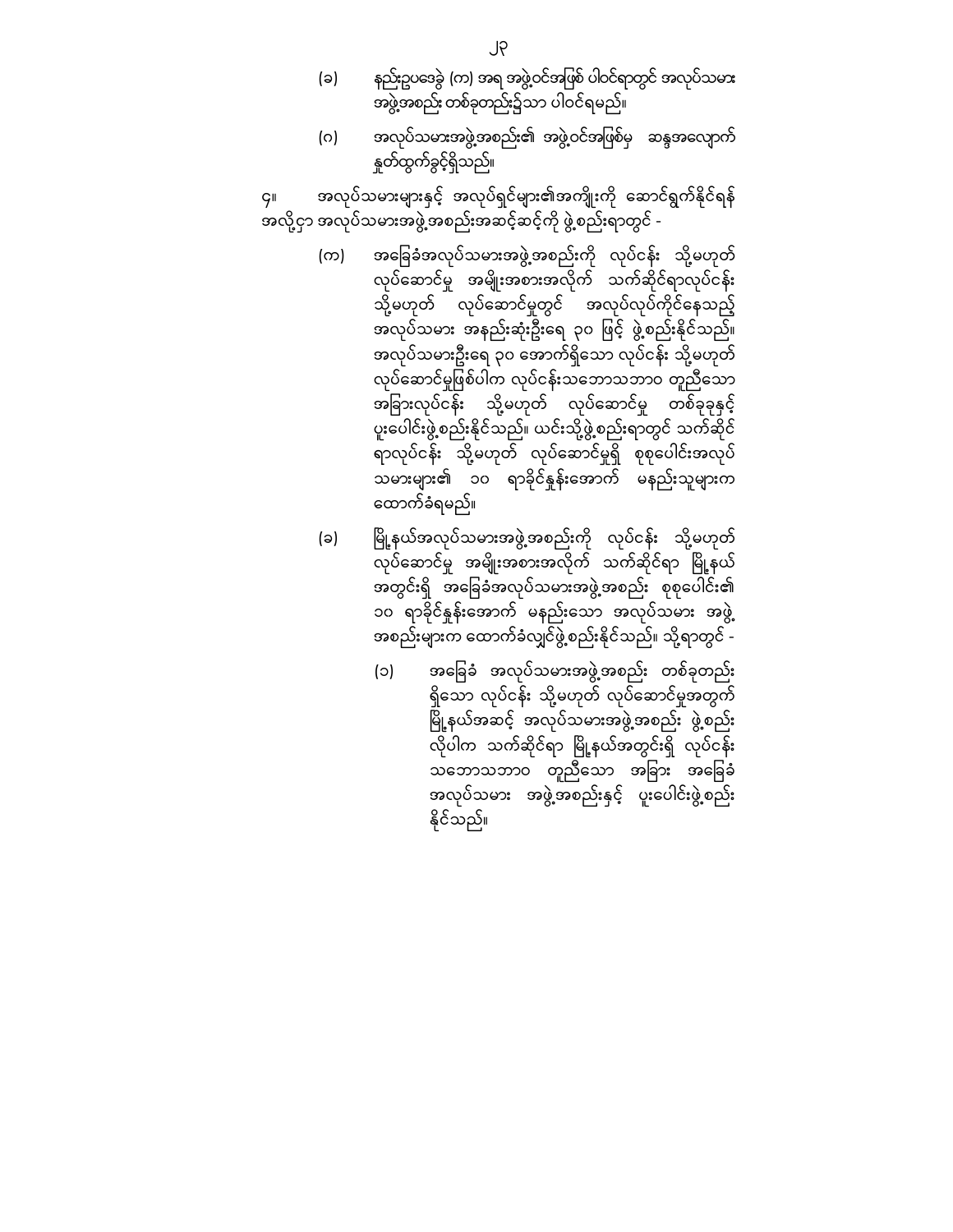- (၂) မြို့နယ်တစ်မြို့နယ်အတွင်း အခြေခံအလုပ်သမား အဖွဲ့အစည်း နှစ်ခုသာရှိလျှင် ယင်းအခြေခံ အလုပ် သမားအဖွဲ့အစည်း နှစ်ခုပေါင်း၍ မြို့နယ်အဆင့် အလုပ်သမားအဖွဲ့အစည်းကို ဖွဲ့စည်းနိုင်သည်။
- (ဂ) တိုင်းဒေသကြီး သို့မဟုတ် ပြည်နယ်အလုပ်သမား အဖွဲ့ အစည်းကို လုပ်ငန်း သို့မဟုတ် လုပ်ေဆာင်မှုအမျိုးအစား အလိုက် သက်ဆိုင်ရာတိုင်းဒေသကြီး သို့မဟုတ် ပြည်နယ် အတွင်းရှိ မြို့နယ်အလုပ်သမားအဖွဲ့အစည်းစုစုပေါင်း၏ ၁၀ ရာခိုင်နှုန်းေအာက် မနည်းေသာ အလုပ်သမားအဖွဲ့အစည်း များက ေထာက်ခံလျှင် ဖွဲ့စည်းနိုင ်သည်။
- (ဃ) အလုပ်သမား အဖွဲ့ချုပ်များကို လုပ်ငန်း သို့မဟုတ် လုပ်ဆောင်မှုအမျိုးအစားအလိုက် တိုင်းဒေသကြီး သို့မဟုတ် ပြည်နယ်အလုပ်သမားအဖွဲ့အစည်း စုစုပေါင်း၏ ၁၀ ရာခိုင်နှုန်း ေအာက်မနည်းေသာ အလုပ်သမား အဖွဲ့အစည်းများက ေထာက်ခံလျှင် ဖွဲ့စည်းနိုင်သည်။
- (င) မြန်မာနိုင်ငံလုံးဆိုင်ရာအလုပ်သမားရေးရာအဖွဲ့ကို လုပ်ငန်း သို့မဟုတ် လုပ်ေဆာင်မှု အမျိုးအစားအလိုက် ဖွဲ့စည်းထား ေသာအလုပ်သမားအဖွဲ့ချုပ်စုစုေပါင်း၏ ၂၀ ရာခိုင်နှုန်းေအာက် မနည်းေသာ အလုပ်သမားအဖွဲ့ချုပ်များက ေထာက်ခံလျှင် ဖွဲ့စည်း နိုင်သည်။
- (စ) အလုပ်သမားအဖွဲ့အစည်းအဆင့်ဆင့် ဖွဲ့စည်းရာတွင်-
	- (၁) အခြေခံ အလုပ်သမားအဖွဲ့အစည်းမရှိဘဲ မြို့နယ် အလုပ်သမားအဖွဲ့အစည်းကို ဖွဲ့စည်းခြင်းမပြုရ။
	- (၂) ြ ို့နယ်အလုပ်သမား မ အဖွဲ့အစည်းမရှိဘဲ တိုင်း ဒေသကြီး သို့မဟုတ် ပြည်နယ် အလုပ်သမားအဖွဲ့ အစည်းကို ဖွဲ့စည်းခြင်းမပြုရ။
	- (၃) တိုင်းဒေသကြီး သို့မဟုတ် ပြည်နယ်အလုပ်သမား အဖွဲ့အစည်း မရှိဘဲ အလုပ်သမား အဖွဲ့ချုပ်ကို ဖွဲ့စည်းခြင်းမပြုရ။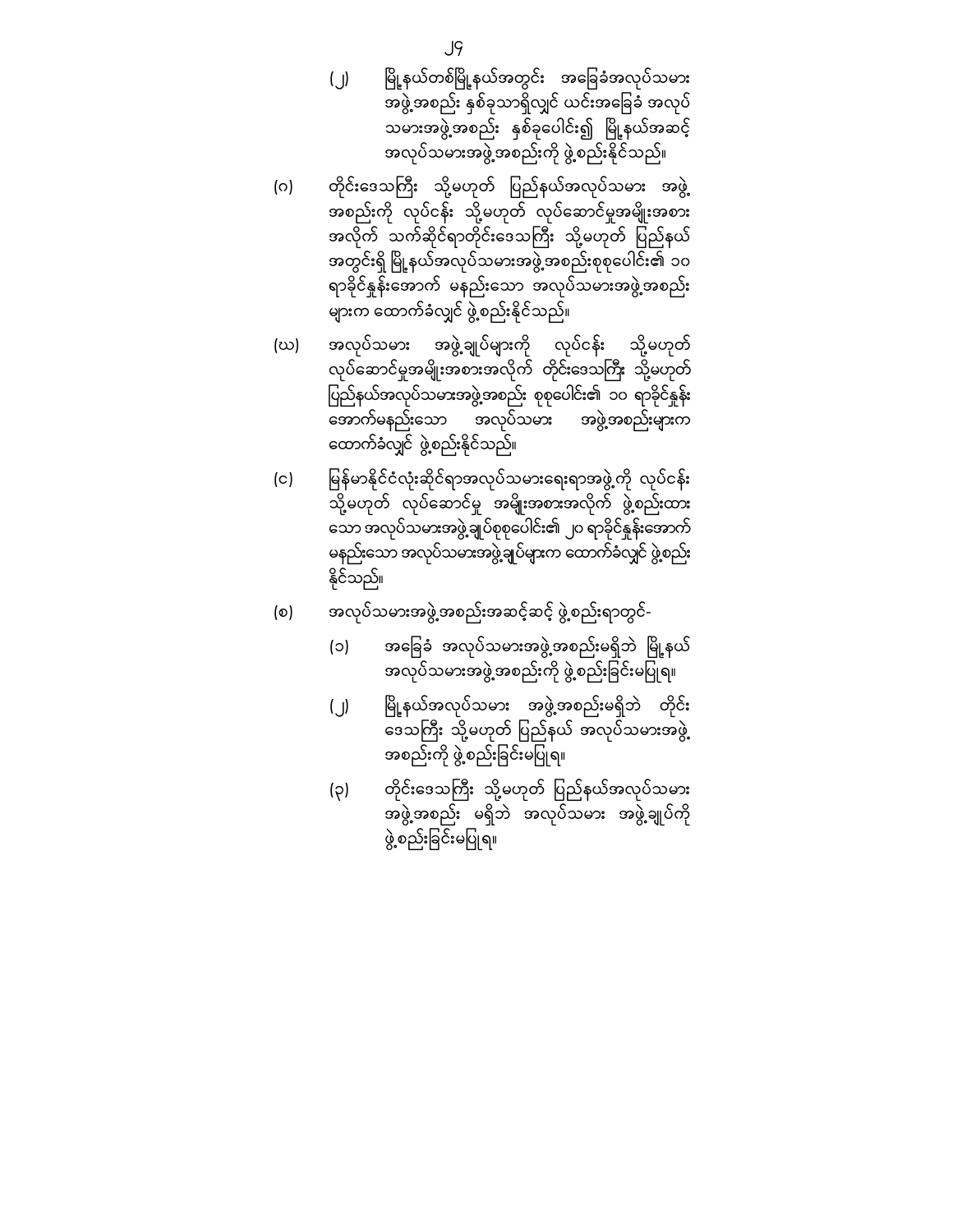- **ခြွင်းချက်။** လုပ်ငန်းကဏ္ဍ၏ သဘာဝအရ လုပ်ငန်းဌာန သို့မဟုတ် ပထဝီနယ်မြေကို အခြေခံ ၍ အလုပ်သမား အဖွဲ့အစည်းများ ဖွဲ့စည်း၍ မရသည့် ပင်လယ်ရေကြောင်းလုပ်ငန်းကဏ္ဍတွင် အလုပ်သမားများသည် အလုပ်သမား အဖွဲ့ချုပ်ကို တိုက်ရိုက်ဖွဲ့စည်းနိုင ်သည်။
- (၄) အလုပ်သမား အဖွဲ့ချုပ်မရှိဘဲ မြန်မာနိုင်ငံလုံး ဆိုင်ရာ အလုပ်သမားရေးရာအဖွဲ့ကို ဖွဲ့စည်းခြင်း မပြုရ။
- (ဆ) အလုပ်သမားအဖွဲ့အစည်း၏ ဥပဒေနှင့်အညီ ဖွဲ့စည်းနိုင်မှု သည် အထက်ဖော်ပြပါ အနည်းဆုံးဖွဲ့စည်းမှုလိုအပ်ချက်များ အပေါ် အခြေခံသော်လည်း အဆင့်ဆင့်သော အလုပ်သမားအဖွဲ့ အစည်းများ ဖွဲ့စည်းနိုင််ရေးအတွက် အလုပ်သမား တစ်ဦး ဦးအား အလုပ်သမားအဖွဲ့အစည်းတွင် ပါဝင်ေစရန် အတင်း အကြပ်ပြုခြင်း၊ ခြိမ်းခြောက်ခြင်း၊ မလျော်သြဇာသုံးခြင်း သို့မဟုတ် မသမာသောနည်းဖြင့် သွေးဆောင်ဖြားယောင်းခြင်း မပြုဘဲ ကြိုတင်ဆောင်ရွက်ခွင့်ရှိသည်။
- ၅။ အလုပ်အမှုေဆာင်အဖွဲ့ဝင်သည်
	- (က) အသက် ၂၁ နှစ်ပြည့်ပြီးသူ နိုင်ငံသား သို့မဟုတ် မြန်မာ နိုင်ငံအတွင်း အနည်းဆုံး ငါးနှစ်တစ်ဆက်တည်း ဥပဒေနှင့် အညီ အခြေစိုက်နေထိုင်လျက်ရှိသော နိုင်ငံခြားသား ဖြစ်ရ မည်။
	- (ခ) သက်ဆိုင်ရာ လုပ်ငန်း သို့မဟုတ် လုပ်ေဆာင်မှုတွင် အနည်းဆုံးလုပ်သက် ခြောက်လရှိသည့် အလုပ်သမားဖြစ် ရမည်။

**ခြွင်းချက်**။ သက်ဆိုင်ရာလုပ်ငန်း သို့မဟုတ် လုပ်ဆောင်မှု တွင် နှစ်နှစ်ထက်မနည်း တာဝန်ထမ်းဆောင်ခဲ့ပြီးသော သို့မဟုတ် မှတ်ပုံတင်အရာရှိချုပ်မှ ထုတ်ေပးထားေသာ အသိအမှတ်ပြုလက်မှတ် ရှိပြီးဖြစ်သည့် အလုပ်သမားအဖွဲ့ အစည်းတစ်ခုခုတွင် နှစ်နှစ်ထက်မနည်း အလုပ်အမှုဆောင် အဖြစ် တာဝန်ထမ်းဆောင်ခဲ့ပြီးသော ပြင်ပပုဂ္ဂိုလ်လည်း ဖြစ်နိုင်သည်။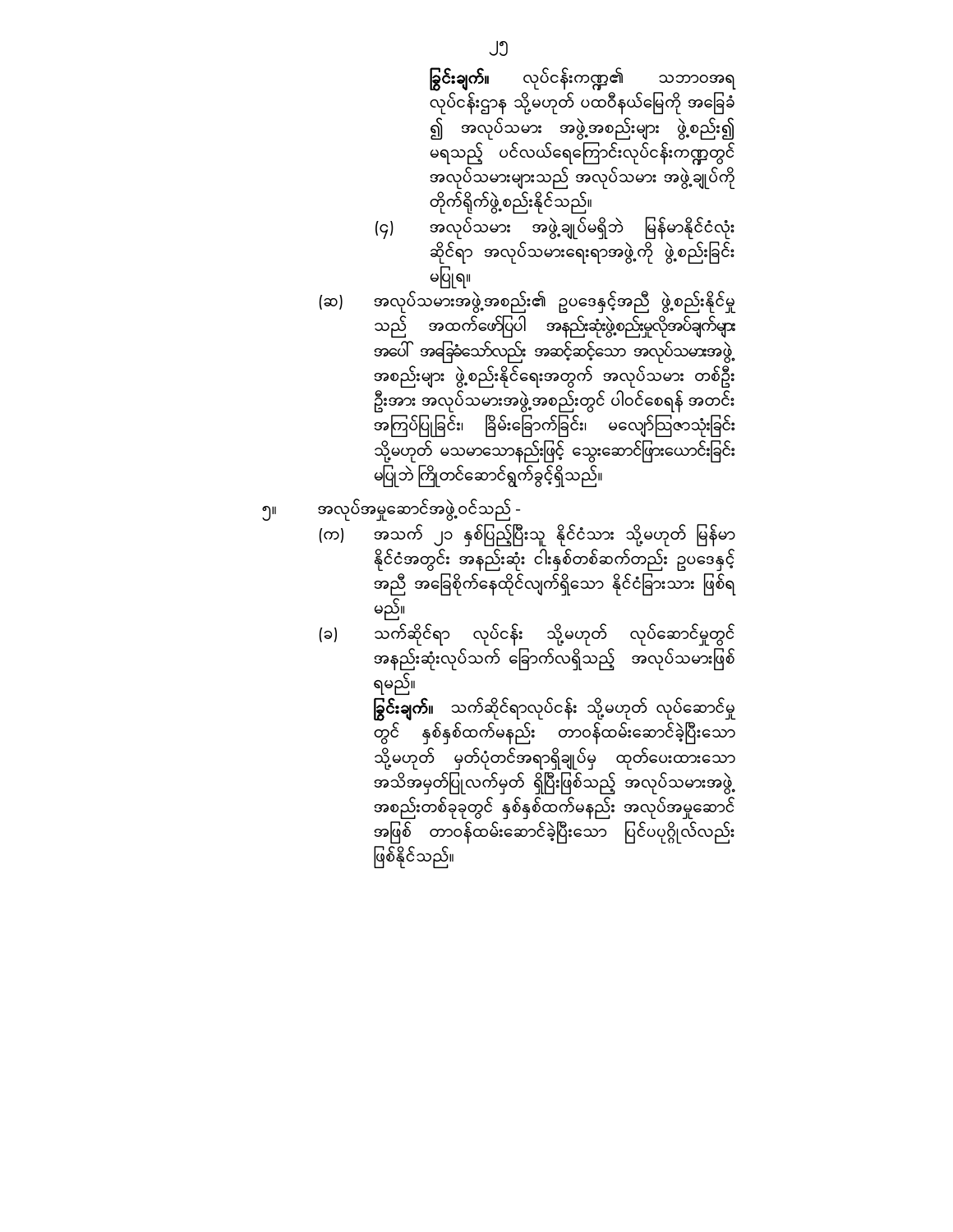၆။ အလုပ်သမားအဖွဲ့အစည်းများ၏ အလုပ်အမှုေဆာင်အဖွဲ့များကို ေရွးချယ် ဖွဲ့စည်းရာတွင် -

- (က) အေခြ ခံ အလုပ်သမားအဖွဲ့အစည်းကို အလုပ်သမား အဖွဲ့ အစည်းဝင်အလုပ်သမားဦးေရ ၃၀ ရှိလျှင် အလုပ်အမှုေဆာင် အဖွဲ့ဝင် ငါးဦးဖြင့်လည်းကောင်း၊ အလုပ်သမားအဖွဲ့အစည်းဝင် အလုပ်သမားဦးေရ၃၀ဦးထက် ပိုမိုလျှင် အလုပ်အမှုေဆာင်အဖွဲ့ဝင် ခုနစ်ဦးဖြင့်လည်းကောင်းဖွဲ့ စည်းနိုင်သည်။
- (ခ) မြို့နယ် အလုပ်သမား အဖွဲ့အစည်း၊ တိုင်းဒေသကြီး သို့မဟုတ် ပြည်နယ်အလုပ်သမား အဖွဲ့အစည်းနှင့် အလုပ် သမားအဖွဲ့ချုပ်တို့ကို အလုပ်အမှုေဆာင်အဖွဲ့ဝင်အနည်းဆုံး ခုနစ်ဦးမှ အများဆုံး ၁၅ ဦးအထိရှိေသာ "မ" ဂဏန်းအေရ အတွက်ဖြင့် ဖွဲ့စည်းရမည်။
- (ဂ) ြ န်မာနိုင်ငံလုံးဆိုင်ရာ မ အလုပ်သမားေရးရာအဖွဲ့ကို အလုပ် အမှုေဆာင်အဖွဲ့ဝင် အနည်းဆုံး ၁၅ ဦးမှ အများဆုံး ၃၅ ဦး အထိရှိသော "မ" ဂဏန်းအရေအတွက်ဖြင့် ဖွဲ့စည်းရမည်။
- (ဃ) နည်းဥပဒေခွဲ (က)၊ (ခ)နှင့် (ဂ) တို့အရဖွဲ့စည်းသော အလုပ် အမှုေဆာင်အဖွဲ့တွင် နည်းဥပေဒ ၅ ၊ နည်းဥပေဒခွဲ(ခ)၏ ခြွင်းချက်အရပါဝင်သော ပြင်ပပုဂ္ဂိုလ် အရေအတွက်သည် အလုပ်အမှုဆောင်အဖွဲ့ဝင်ဦးရေ၏ ၂၀ ရာခိုင်နှုန်းထက်မပို ေစရ။
- (င) အခြေခံ အလုပ်သမားအဖွဲ့အစည်းနှင့် မြို့နယ်အလုပ်သမား အဖွဲ့အစည်း၏ အလုပ်အမှုဆောင်အဖွဲ့တွင် ဥက္ကဋ္ဌ၊ အတွင်း ေရးမှူးနှင့် ဘာေရးမှူး တာဝန်များကိုလည်းေကာင်း၊ တိုင်းဒေသကြီး သို့မဟုတ် ပြည်နယ် အလုပ်သမားအဖွဲ့အစည်း တွင် ဥက္ကဋ္ဌ၊ ဒုတိယ ဥက္ကဋ္ဌ၊ အတွင်းေရးမှူးနှင့် ဘာေရးမှူး တာဝန်များကိုလည်းကောင်း၊ အလုပ်သမား အဖွဲ့ချုပ်နှင့် မြန်မာ နိုင်ငံလုံးဆိုင်ရာ အလုပ်သမားေရးရာအဖွဲ့တွင် ဥက္ကဋ္ဌ၊ ဒုတိယ ဥက္ကဋ္ဌ၊ အတွင်းရေးမှူး၊ တွဲဖက်အတွင်းရေးမှူးနှင့် ဘဏ္ဍာ ေရးမှူး တာဝန်များကိုလည်းေကာင်း သက်ဆိုင်ရာ အလုပ် သမားအဖွဲ့အစည်း၏ ဖွဲ့စည်းပုံ စည်းမျဥ်းနှင့်အညီ ရွေးချယ် တာဝန်ေပးအပ်ရမည်။
- ၇။ အလုပ်အမှုဆောင်အဖွဲ့၏ သက်တမ်းသည် နှစ်နှစ် ဖြစ်သည်။

၂၆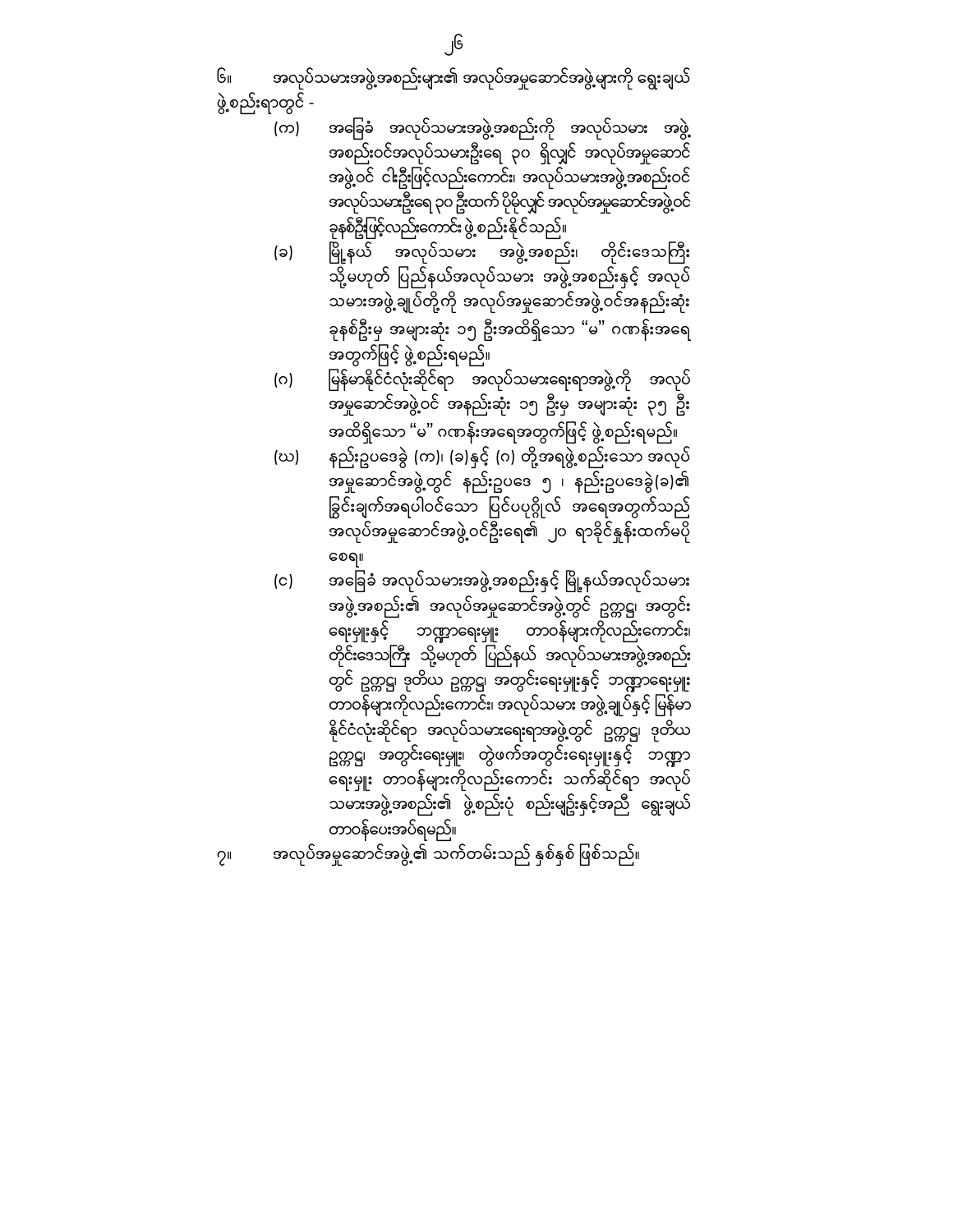အခန်း (၃) အလုပ်သမားအဖွဲ့အစည်း၏ ဖွဲ့စည်းပုံစည်းမျဥ်းရေးဆွဲခြင်း

၈။ အလုပ်သမားအဖွဲ့အစည ်းသည် မိမိအဖွဲ့အစည်းနှင် ့သက်ဆိုင်သည ် ့ ္တာ<br>- အဖွဲ့အစည်းဝင်အများစု၏ သဘောတူညီချက်ဖြင့် ေရးဆွဲရမည်။

၉။ နည်းဥပဒေ ၈ အရ ရေးဆွဲသည့် ဖွဲ့စည်းပုံစည်းမျဥ်းတွင် အောက်ပါ အချက်များ ပါဝင်ရမည် -

- (က) အလုပ်သမားအဖွဲ့အစည်းအမည်၊
- (ခ) အလုပ်သမားအဖွဲ့အစည်း ထူထောင်ရခြင်း၏ရည်ရွယ်ချက်၊
- (ဂ) အလုပ်သမား အဖွဲ့အစည်းဝင်အဖြစ် စိစစ်ခြင်း၊ ဝင်ခွင့်ပြုခြင်း၊ အသိအမှတ်ပြုလက်မှတ် ထုတ်ပေးခြင်းနှင့် အလုပ်သမား အဖွဲ့အစည်းဝင်အဖြစ်မှ နှုတ်ထွက်ခြင်းဆိုင်ရာကိစ္စရပ်များ၊
- (ဃ) အဖွဲ့အစည်းအင်အားဆိုင်ရာ ကိစ္စရပ်များ၊
- (င) အလုပ်အမှုေဆာင် အဖွဲ့ဝင်များ ေရွးချယ်တာဝန်ေပးအပ် ခြင်း၊ တာဝန်မှဖယ်ရှားခြင်းနှင့် နှုတ်ထွက်ခြင်းဆိုင်ရာ ကိစ္စ ရပ်များ၊
- (စ) အစည်းအဝေးကျင်းပခြင်းဆိုင်ရာ ကိစ္စရပ်များ၊
- (ဆ) အဖွဲ့အစည်းဝင် အလုပ်သမားရရှိသော လုပ်ခလစာ၏ နှစ်ရာခိုင်နှုန်းထက်မများသော လစဥ်ထည့်ဝင်ကြေးဆိုင်ရာ ကိစ္စရပ်များ၊
- (ဇ) ရန်ပုံငွေထူထောင်ခြင်း၊ ထိန်းသိမ်းခြင်းနှင့် သုံးစွဲခြင်းဆိုင်ရာ ကိစ္စရပ်များ၊
- (စျ) ရန်ပုံငွေကို လစဥ်စစ်ဆေးခြင်းနှင့် နှစ်စဥ်စစ်ဆေးခြင်း ဆိုင်ရာကိစ္စရပ်များ၊
- (ည) အလုပ်သမားများ၏ ဗဟုသုတ၊ ကျွမ်းကျင်မှုဖွံ့ဖြိုးတိုးတက် ေရးနှင့် သက်သာေချာင်ချိေရးဆိုင်ရာ ကိစ္စရပ်များ၊
- (ဋ) အဖွဲ့အစည်းဝင်များ၏ အကျိုးကျေးဇူး ခံစားနိုင်ခွင့်ဆိုင်ရာ ကိစ္စရပ်များ၊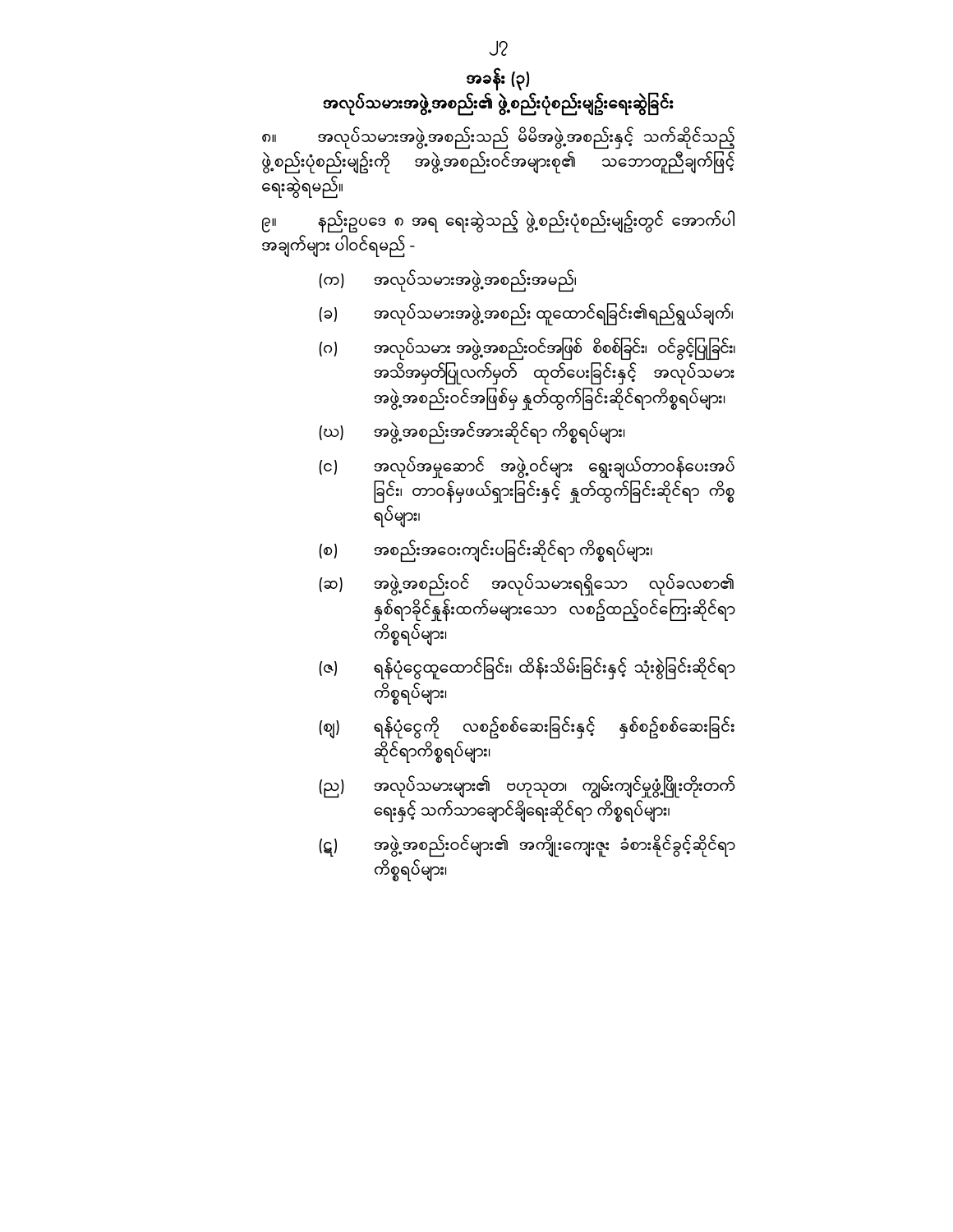(ဌ) အလုပ်ရှင်၊ အလုပ်သမား အငြ င်းပွားမှုဆိုင်ရာကိစ္စရပ်များ၊ သပိတ်ေမှာက်ခြ င်းဆိုင်ရာ ကိစ္စရပ်များနှင့် အလုပ်သမား ဥပဒေပါအခွင့်အရေးများ ရရှိရန်အတွက် ညှိနိူင်းဖြေရှင်းမှု ဆိုင်ရာကိစ္စရပ်များ၊

- (ဍ) အလုပ်သမား အဖွဲ့အစည်းများ ပူးပေါင်းခြင်း၊ ခွဲထွက်ခြင်းနှင့် အခြား အလုပ်သမား အဖွဲ့အစည်းများနှင့် ပေါင်းစည်းဆက် သွယ်ခြင်းဆိုင်ရာကိစ္စရပ်များ၊
- (ဎ) အဖွဲ့အစည်းကို ဖျက်သိမ်းခြင်းဆိုင်ရာ ကိစ္စရပ်များ။

# အခန်း (၄) မှတ်ပုံတင်ခြင်း

၁၀။ အလုပ်သမားအဖွဲ့ချုပ်နှင့် မြန်မာနိုင်ငံလုံးဆိုင်ရာ အလုပ်သမား ရေးရာအဖွဲ့တို့မှတစ်ပါး အခြားအလုပ်သမား အဖွဲ့အစည်း တစ်ခုခုသည် အလုပ်သမား အဖွဲ့အစည်းအဖြစ် မှတ်ပုံတင်ပေးရန် မြို့နယ်မှတ်ပုံတင် အရာရှိထံ ေလျှာက်ထားရာတွင် -

- (က) အလုပ်သမားအဖွဲ့အစည်း မှတ်ပုံတင်ရန်ေလျှာက်လွှာ ပုံစံ(၁) ဖြင့်အချက်အလက်များ ပြည့်စုံစွာဖော်ပြ၍ ယင်းလျှောက် လွှာကို သက်ဆိုင်ရာ အလုပ်အမှုေဆာင်အဖွဲ့ ဥက္ကဋ္ဌက လက်မှတ်ေရးထိုးတင်ပြ ရမည်။
- (ခ) ေလျှာက်လွှာတင်သွင်းေသာ အလုပ်သမား အဖွဲ့အစည်း သည် အခြေခံအလုပ်သမား အဖွဲ့အစည်းဖြစ်လျှင် ယင်း အဖွဲ့အစည်း၏ လုပ်ငန်း သို့မဟုတ် လုပ်ဆောင်မှု အမ<mark>ျိုး</mark> အစား၊ ယင်းလုပ်ငန်း သို့မဟုတ် လုပ်ေဆာင်မှုတွင်ရှိေသာ အဖွဲ့အစည်းဝင် အရေအတွက်နှင့် အဖွဲ့အစည်းတည် ေထာင်သည် ့အလုပ်သမားများ၏ အမည်စာရင်းများကို အခြေခံ အလုပ်သမားအဖွဲ့အစည်း ဖွဲ့စည်းခြင်းဆိုင်ရာ **အချက်အလက်များ ပုံစံ(၂)** ဖြင့် ပြည့်စုံစွာ ဖော်ပြ၍ ပူးတွဲတင်ပြ ရမည်။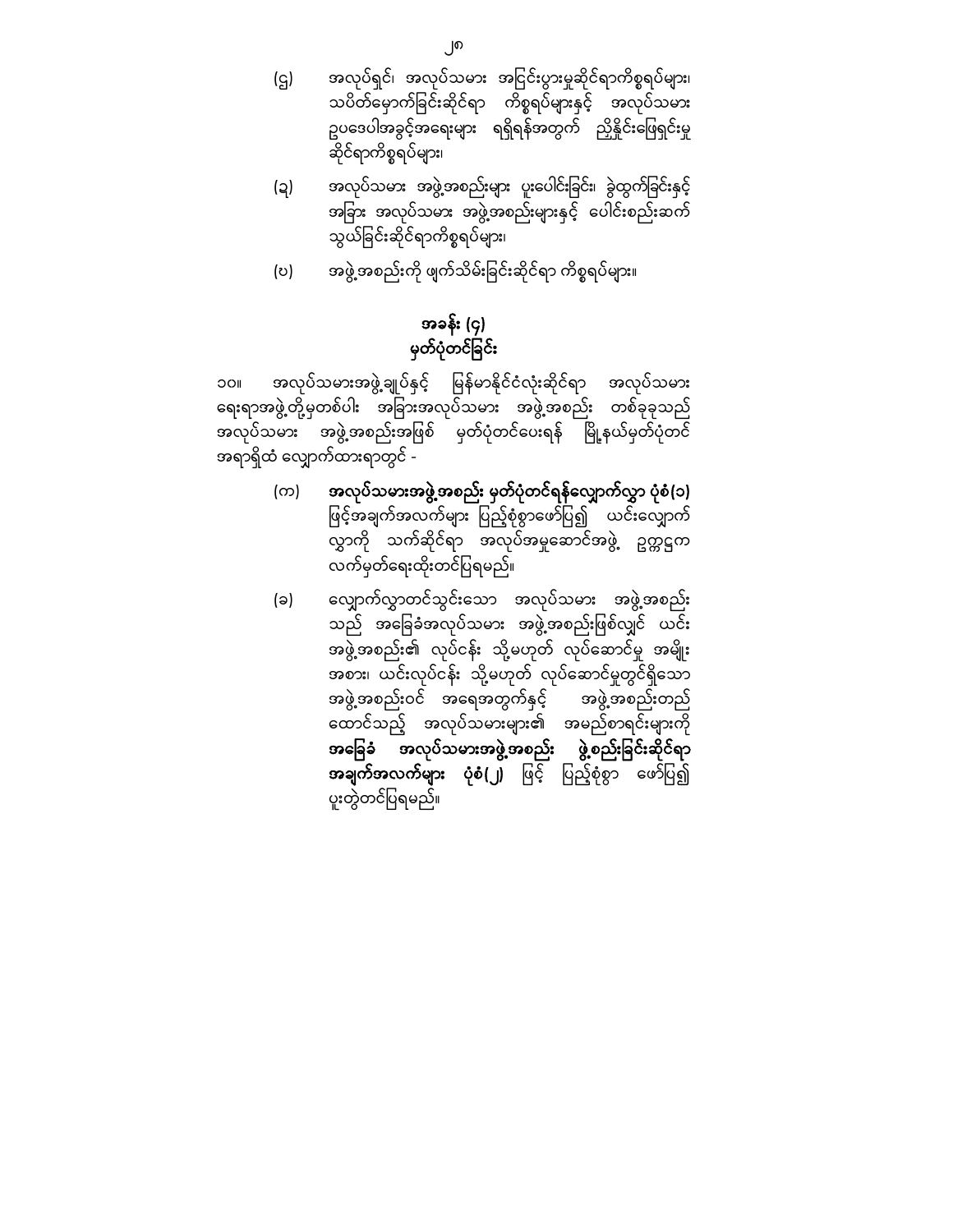- (ဂ) ေလျှာက်လွှာတင်သွင်းေသာ အလုပ်သမား အဖွဲ့အစည်း သည် မြို့နယ်နှင့် တိုင်းဒေသကြီး သို့မဟုတ်ပြည်နယ် အလုပ် သမားအဖွဲ့အစည်းများဖြ စ်လျှင် အဖွဲ့အစည်း၏အမည်၊ ယင်းအလုပ် သမား အဖွဲ့အစည်းအား ေထာက်ခံေသာ သက်ဆိုင်ရာ အလုပ် သမားအဖွဲ့အစည်း အေရအတွက်နှင့် ေထာက်ခံသည့် ရာခိုင်နှုန်း၊ ေထာက်ခံသည့် အလုပ်သမားအဖွဲ့အစည်းအမည်နှင် ့ေထာက်ခံ ချက်တို့ကို **မြို့နယ်/တိုင်းဒေသကြီး** သို့မဟုတ် ပြည်နယ် အလုပ်သမားအဖွဲ့အစည်း ဖွဲ့စည်းြခင်း ဆိုင်ရာအချက် **အလက်များ ပုံစံ (၃)**ဖြင့် ပြည့်စုံစွာဖော်ပြ၍ ပူးတွဲ တင်ပြ ရမည်။
- (ဃ) အလုပ်သမား အဖွဲ့အစည်း၏ ဖွဲ့စည်းပုံစည်းမျဉ်းနှင် ့အတူ ဖွဲ့စည်းပုံစည်းမျဥ်းကို အလုပ်အမှုေဆာင် အဖွဲ့ဝင်များက သဘောတူကြောင်း လက်မှတ်ရေးထိုးချက် ပုံစံ(၄) ကို ပူးတွဲ တင်ပြ ရမည်။

၁၁။ အလုပ်သမားအဖွဲ့ချုပ်နှင့် မြန်မာနိုင်ငံလုံးဆိုင်ရာ အလုပ်သမားရေးရာ အဖွဲ့တို့သည် အလုပ်သမားအဖွဲ့အစည်းအဖြစ် မှတ်ပုံတင်ပေးရန် မှတ်ပုံတင် အရာရှိချုပ်ထံ ေလျှာက်ထားရာတွင် -

- (က) အလုပ်သမားအဖွဲ့အစည်း မှတ်ပုံတင်ရန်ေလျှာက်လွှာ ပုံစံ(၁) ဖြင့် အချက်အလက်များ ပြည့်စုံစွာဖော်ပြ၍ ယင်းလျှောက် လွှာကို သက်ဆိုင်ရာ အလုပ်အမှုေဆာင်အဖွဲ့ ဥက္ကဋ္ဌက လက်မှတ်ေရးထိုးတင်ပြ ရမည်။
- (ခ) အလုပ်သမား အဖွဲ့ချုပ်ြဖစ်လျှင် အဖွဲ့ချုပ်၏ အမည်၊ ယင်းအားထောက်ခံသော တိုင်းဒေသကြီး သို့မဟုတ် ပြည်နယ် အလုပ်သမားအဖွဲ့အစည်း အေရအတွက်နှင့် အလုပ်သမား အဖွဲ့ချုပ် ဖွဲ့စည်းရန် ထောက်ခံသည့် တိုင်းဒေသကြီး သို့မဟုတ် ပြည်နယ်အလုပ်သမားအဖွဲ့အစည်း အမည်နှင့် ထောက်ခံချက်တို့ကို **အလုပ်သမားအဖွဲ့ချုပ် ဖွဲ့စည်းခြင်းဆိုင်ရာ** အချက်အလက်များ ပုံစံ (၅-က) ဖြင့် လည်းကောင်း၊ မြန်မာ နိုင်ငံလုံးဆိုင်ရာ အလုပ်သမားရေးရာအဖွဲ့ဖြစ်လျှင် အဖွဲ့ အစည်းအမည်၊ ယင်းအားေထာက်ခံေသာ အလုပ်သမား အဖွဲ့ချုပ် အေရအတွက်နှင့် ြမန်မာနိုင်င ံလုံးဆိုင်ရာ အလုပ်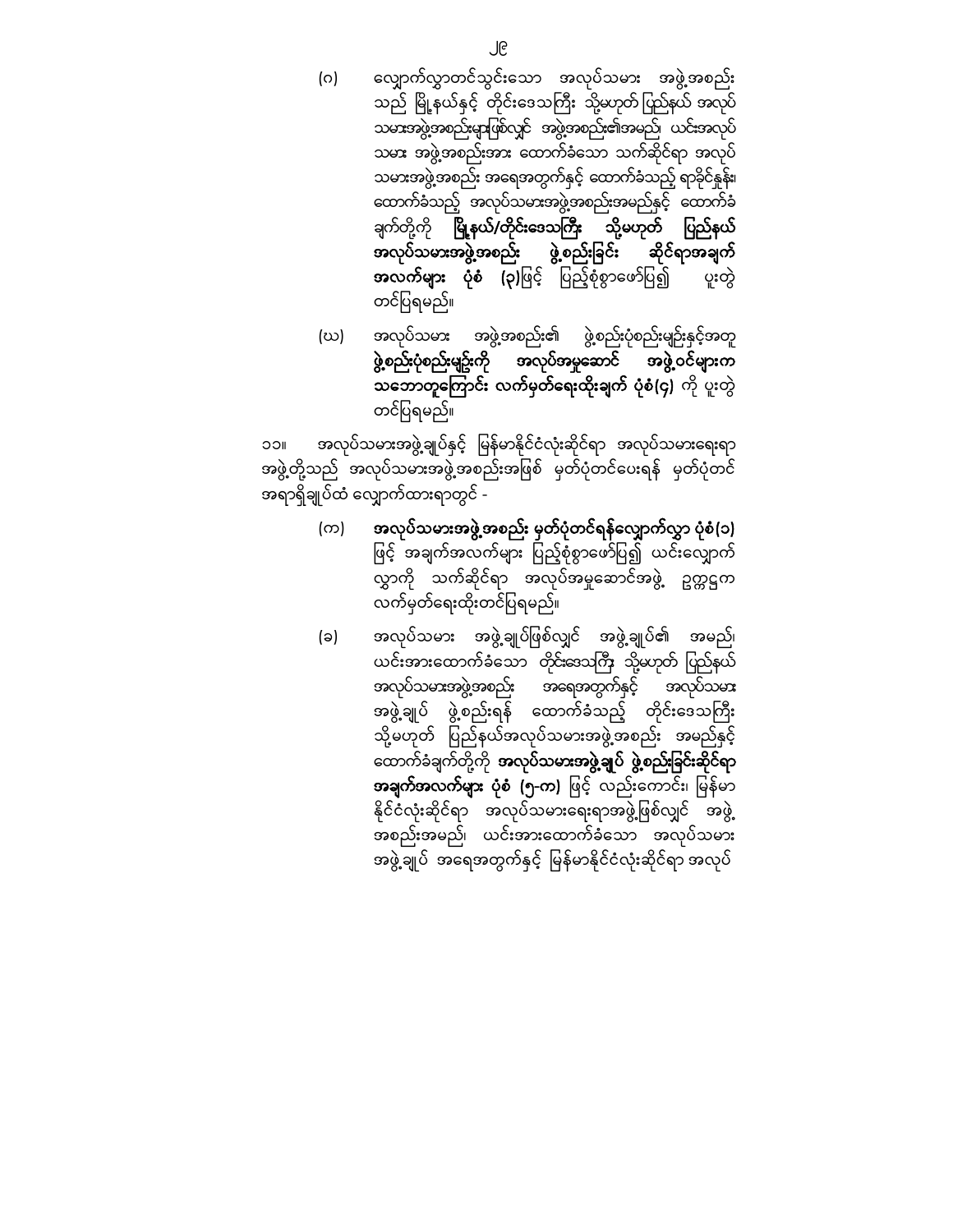သမားေရးရာအဖွဲ့ ဖွဲ့စည်းရန် ေထာက်ခံသည့် အလုပ် သမားအဖွဲ့ချုပ်များ၏ အမည်နှင် ့ေထာက်ခံချက်တို့ကို မြန်မာနိုင်ငံလုံးဆိုင်ရာ အလုပ်သမားရေးရာအဖွဲ့ ဖွဲ့စည်းခြင်း ဆို**င်ရာအချက်အလက်များ ပုံစံ (၅-ခ)** ဖြင့်လည်းကောင်း ပြည့်စုံစွာဖော်ပြ၍ ပူးတွဲတင်ပြရမည်။

(ဂ) အလုပ်သမား အဖွဲ့အစည်း၏ ဖွဲ့စည်းပုံ စည်းမျဉ်းနှင့်အတူ ဖွဲ့စည်းပုံစည်းမျဥ်းကို အလုပ်အမှုေဆာင် အဖွဲ့ဝင်များက သဘောတူကြောင်း လက်မှတ်ရေးထိုးချက် ပုံစံ (၄) ကို ပူးတွဲတင်ပြ ရမည်။

၁၂။ အလုပ်သမားအဖွဲ့အစည်းအဖြစ် မှတ်ပုံတင်ပေးရန် လျှောက်လွှာကို လက်ခံရရှိသော မြို့နယ် မှတ်ပုံတင်အရာရှိ သို့မဟုတ် မှတ်ပုံတင် အရာရှိချုပ် သည် လျှောက်လွှာတွင် ဖော်ပြရမည့် အချက်အလက်များနှင့် ပူးတွဲပါရှိရမည့် အထောက်အထားများ ပြည့်စုံခြင်း ရှိ၊ မရှိ စိစစ်ပြီး ပြည့်စုံကြောင်း တွေ့ရှိပါက အလုပ်သမားအဖွဲ့အစည်းအဖြစ် မှတ်ပုံတင်ပေးရန် လျှောက်လွှာကို လက်ခံ ရရှိကြော**င်းပြေစာ ပုံစံ (၆)** ထုတ်ပေးရမည်။

၁၃။ အခြေခံ၊ မြို့နယ်နှင့် တိုင်းဒေသကြီး သို့မဟုတ် ပြည်နယ်အလုပ်သမား အဖွဲ့အစည်းများ၏ မှတ်ပုံတင်ပေးရန် လျှောက်လွှာနှင့်စပ်လျဥ်း၍ မြို့နယ် မှတ်ပုံတင်အရာရှိသည် ယင်းလျှောက်လွှာပါ ဖော်ပြချက်များနှင့် ပူးတွဲပါ -<br>အထောက်အထားများ မှန်ကန်ခိုင်လုံခြင်း ရှိ၊ မရှိကို မြေပြင်ကွင်းဆင်း စစ်ဆေး ခြင်းများပြုလုပ်ပြီး လိုအပ်ချက်များရှိပါက လုံလောက်သော အချိန်အတွင်း ထပ်မံဖြည့်ဆည်းတင်ပြစေ၍ လျှောက်လွှာကို မူလလက်ခံရရှိသည့်နေ့ရက်မှ ရက်ေပါင်း ၃၀ အတွင်း မိမိ၏သေဘာထားနှင် ့အတူ မှတ်ပုံတင် အရာရှိချုပ်ထံ တင်ပြ ရမည်။

- ၁၄။ မှတ်ပုံတင်အရာရှိချုပ်သည်
	- (က) မြို့နယ်မှတ်ပုံတင်အရာရှိက တင်ပြသော အလုပ်သမား အဖွဲ့အစည်းအဖြစ် မှတ်ပုံတင်ပေးရန်လျှောက်လွှာပါ ဖော်ပြ ချက်များနှင့် ပူးတွဲပါအထောက်အထားများ မှန်ကန်ခိုင်လုံ ခြင်း ရှိ၊ မရှိကို စိစစ်ပြီး ယင်းလျှောက်လွှာ လက်ခံရရှိသည့် —<br>နေ့ရက်မှ ရက်ပေါင်း ၃၀ အတွင်း မှတ်ပုံတင်ခြင်း သို့မဟုတ် အကြောင်းပြချက် ဖော်ပြ၍ ငြင်းပယ်ခြင်းပြုရမည်။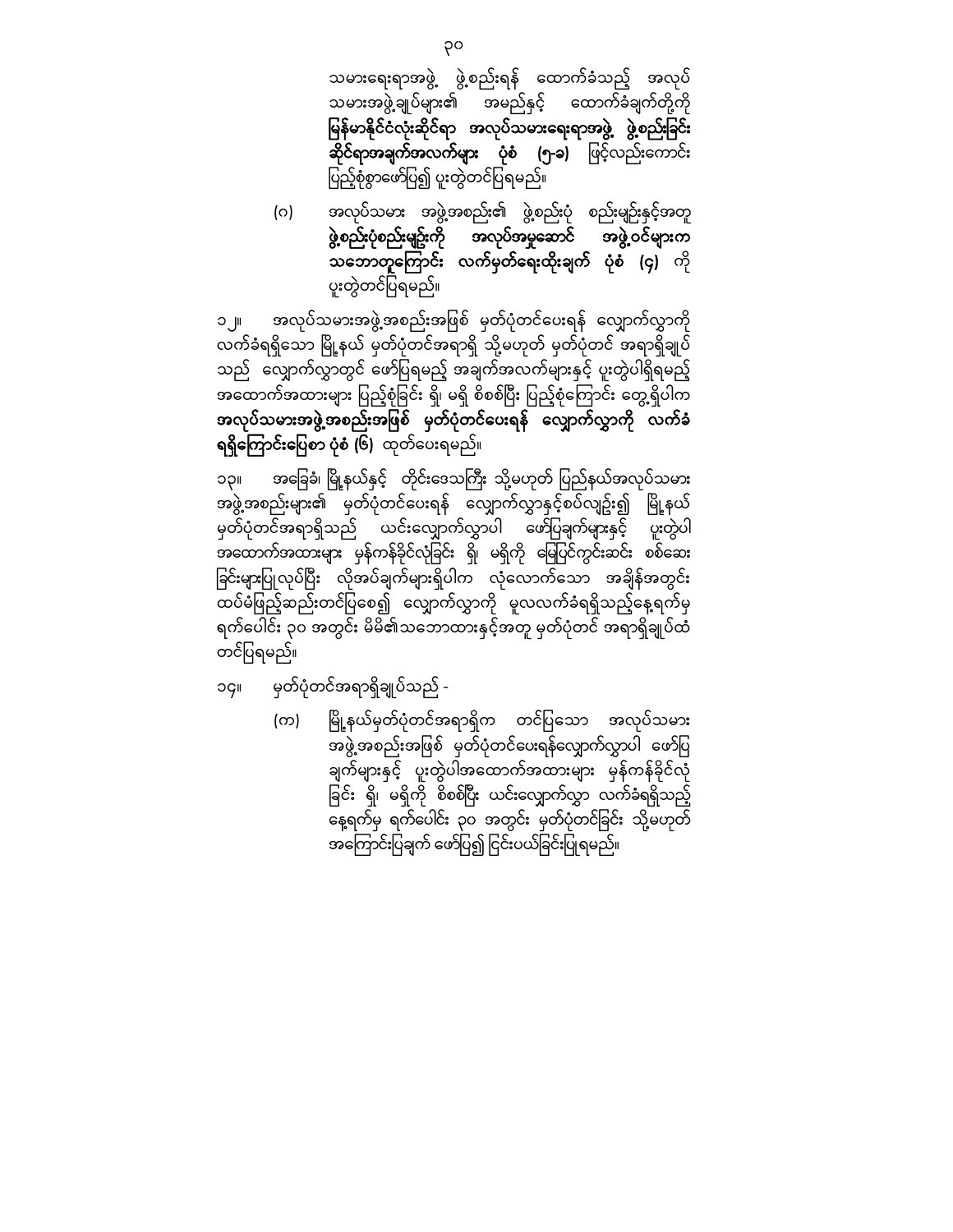- (ခ) အလုပ်သမားအဖွဲ့ချုပ်နှင့် မြန်မာနိုင်ငံလုံးဆိုင်ရာ အလုပ် သမားရေးရာအဖွဲ့တို့အဖြစ် မှတ်ပုံတင်ပေးရန် တင်ပြသော ေလျှာက်လွှာပါ ေဖာ်ပြ ချက်များနှင့် ပူးတွဲပါ အေထာက် အထားများ မှန်ကန်ခိုင်လုံခြင်း ရှိ၊ မရှိကို စိစစ်ပြီး ယင်း ေလျှာက်လွှာလက်ခံရရှိသည် ့ေန့ရက်မှရက်ေပါင်း ၆၀ အတွင်း မှတ်ပုံတင်ရန်ခွင့်ပြုခြင်း သို့မဟုတ် အကြောင်းပြချက်ဖော်ပြ၍ ငြင်းပယ်ခြင်းပြုရမည်။
- ၁၅။ မှတ်ပုံတင်အရာရှိချုပ်သည်
	- (က) အခြေခံ၊ မြို့နယ်နှင့် တိုင်းဒေသကြီး သို့မဟုတ် ပြည်နယ် အလုပ်သမား အဖွဲ့အစည်းများ၏ မှတ်ပုံတင်ပေးရန် လျှောက်ထားချက်နှင့် စပ်လျဥ်း၍ မှတ်ပုံတင်ရန် ခွင့်ပြုပါက အလုပ်သမားအဖွဲ့အစည်းအဖြစ် အသိအမှတ်ပြုလက်မှတ် **ပုံစံ (၇)**တွင် လက်မှတ်ရေးထိုး၍ သက်ဆိုင်ရာ မြို့နယ် မှတ်ပုံတင်အရာရှိထံ ပေးပို့ရမည်။ မြို့နယ်မှတ်ပုံတင် အရာရှိသည် အလုပ်သမားအဖွဲ့အစည်းအဖြစ် အသိအမှတ်ပြု လက်မှတ်ကို မိမိလက်ခံရရှိသည် ့ေန့မှ ခုနစ်ရက်အတွင်း သက်ဆိုင်ရာ အလုပ်သမားအဖွဲ့အစည်းသို့ ပေးပို့ရမည်။
	- (ခ) အလုပ်သမား အဖွဲ့ချုပ်နှင့် မြန်မာနိုင်ငံလုံးဆိုင်ရာ အလုပ်သမားေရးရာ အဖွဲ့များ၏ မှတ်ပုံတင်ေပးရန် လျှောက်ထားချက်နှင့်စပ်လျဥ်း၍ မှတ်ပုံတင်ရန်ခွင့်ပြု ပါက **အလုပ်သမား အဖွဲ့အစည်းအဖြစ် အသိအမှတ်ပြု** လ**က်မှတ်ပုံစံ (၇)** ကို မိမိလက်မှတ်ရေးထိုးသည့်နေ့ရက်မှ ခုနစ်ရက်အတွင်း သက်ဆိုင်ရာ အလုပ်သမားအဖွဲ့အစည်း သို့ေပးပို့ရမည်။
- ၁၆။ မှတ်ပုံတင်အရာရှိချုပ်သည်
	- (က) အခြေခံ၊ မြို့နယ်နှင့် တိုင်းဒေသကြီး သို့မဟုတ် ပြည်နယ် အလုပ်သမား အဖွဲ့အစည်းများ၏ မှတ်ပုံတင်ေပးရန် ေလျှာက်ထားချက်နှင် ့စပ်လျဥ်း၍ မှတ်ပုံတင်ေပးရန် ငြင်းပယ်လျှင် ယင်းသို့ ငြင်းပယ်သည့်အမိန့်ကို မြို့နယ် မှတ်ပုံတင်အရာရှိထံ ပေးပို့ရမည်။ မြို့နယ် မှတ်ပုံတင်အရာရှိ သည် အဆိုပါ ငြင်းပယ်သည့်အမိန့်ကို လက်ခံရရှိသည့်နေ့မှ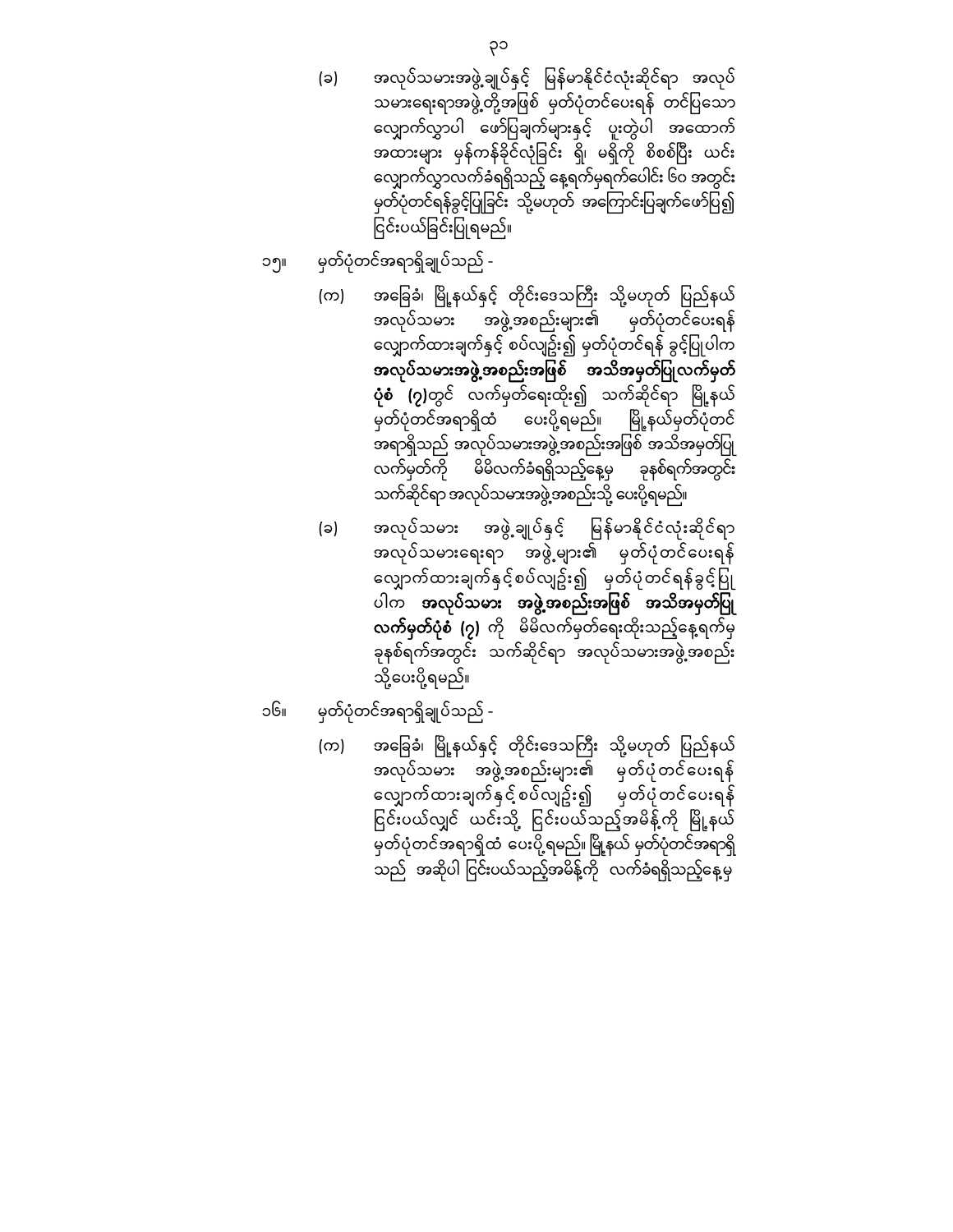ခုနစ်ရက်အတွင်း **မှတ်ပုံတင်ရန်ငြင်းပယ်ကြောင်း အကြောင်း** ကြားစာပုံစံ (၈) ဖြင့် သက်ဆိုင်ရာ အလုပ်သမားအဖွဲ့ အစည်းသို့ေပးပို့ရမည်။

(ခ) အလုပ်သမားအဖွဲ့ ချုပ်နှင့် မြန်မာနိုင်ငံလုံးဆိုင်ရာ အလုပ် သမားေရးရာအဖွဲ့များ၏ မှတ်ပုံတင်ေပးရန် ေလျှာက်ထား ချက်နှင့်စပ်လျဥ်း၍ မှတ်ပုံတင်ပေးရန် ငြင်းပယ်လျှင် သက်ဆိုင်ရာ အလုပ်သမားအဖွဲ့အစည်းသို့ **မှတ်ပုံတင်ရန် ြင်းပယ်ကြောင်း အကြောင်းကြားစာပုံစံ (၉)** ကို မိမိလက်မှတ် ေရးထိုးသည့်ေန့ရက်မှ ခုနစ်ရက်အတွင်း သက်ဆိုင်ရာ အလုပ်သမားအဖွဲ့အစည်းသို့ပေးပို့ရမည်။

၁၇။ အလုပ်သမားအဖွဲ့အစည်း တစ်ခုသည် မှတ်ပုံတင်ပေးရန် လျှောက် ထားချက်ကို ငြင်းပယ်ခြင်းခံရပါက လိုအပ်သော အချက်များကို ပြုပြင် ဖြည့်စွက်ပြီး ဤနည်းဥပဒေများပါ မှတ်ပုံတင်ပေးရန် လျှောက်ထားသည့် သက်ဆိုင်ရာ နည်းလမ်းအတိုင်း ထပ်မံလျှောက်ထားခြင်း သို့မဟုတ် မှတ်ပုံတင်ပေးရန် ြင်းပယ်ကြောင်း အမိန့်ချမှတ်သည့်နေ့ရက်မှ ရက်ပေါင်း ၉၀ အတွင်း ပြည်ထောင်စု တရားလွှတ်တော်ချပ်သို့ လျှောက်ထားခြင်းပြုနိုင်သည်။ မှတ်ပုံတင်ပေးရန် လျှောက်ထားချက်ကို ဒုတိယအကြိမ် ငြင်းပယ်ခြင်းခံရပါက ယင်းသို့ မှတ်ပုံတင် ပေးရန် ငြင်းပယ်ကြောင်း အမိန့်ချမှတ်သည့်နေ့ရက်မှ ရက်ပေါင်း ၉၀ အတွင်း ပြည်ထောင်စုတရားလွှတ်တော်ချပ်သို့ လျှောက်ထားနိုင်သည်။

၁၈။ မှတ်ပုံတင်ခွင့်ပြုသည့် အလုပ်သမားအဖွဲ့အစည်းများကို မြန်မာနိုင်ငံ ပြန်တမ်းတွင် ထုတ်ပြန်ကြေညာရမည်။

၁၉။ (က) မှတ်ပုံတင်ထားသော အခြေခံ၊ မြို့နယ်နှင့် တိုင်းဒေသကြီး သို့မဟုတ် ပြည်နယ် အလုပ်သမားအဖွဲ့အစည်းများ၏ အလုပ်သမား အဖွဲ့အစည်းအဖြစ် မှတ်ပုံတင်ထားခြင်းကို မိမိဆန္ဒအေလျာက် ပယ်ဖျက်လိုေသာ သက်ဆိုင်ရာ အလုပ်အမှုဆောင်အဖွဲ့ သည် မြို့နယ် မှတ်ပုံတင်အရာရှိမှ တစ်ဆင့် မှတ်ပုံတင်အရာရှိချုပ်ထံလည်းေကာင်း၊ အလုပ် သမားအဖွဲ့ချုပ်နှင့် မြန်မာနိုင်ငံလုံးဆိုင်ရာ အလုပ်သမားရေးရာ အဖွဲ့များ၏ အလုပ်သမားအဖွဲ့ အစည်းအဖြစ် မှတ်ပုံတင် ထားခြ င ်းက ိ ု မိမိဆန္ဒအေလျာက် ပယ်ဖျက်လိုေသာ သက်ဆိုင်ရာ အလုပ်အမှုေဆာင် အဖွဲ့သည် မှတ်ပုံတင်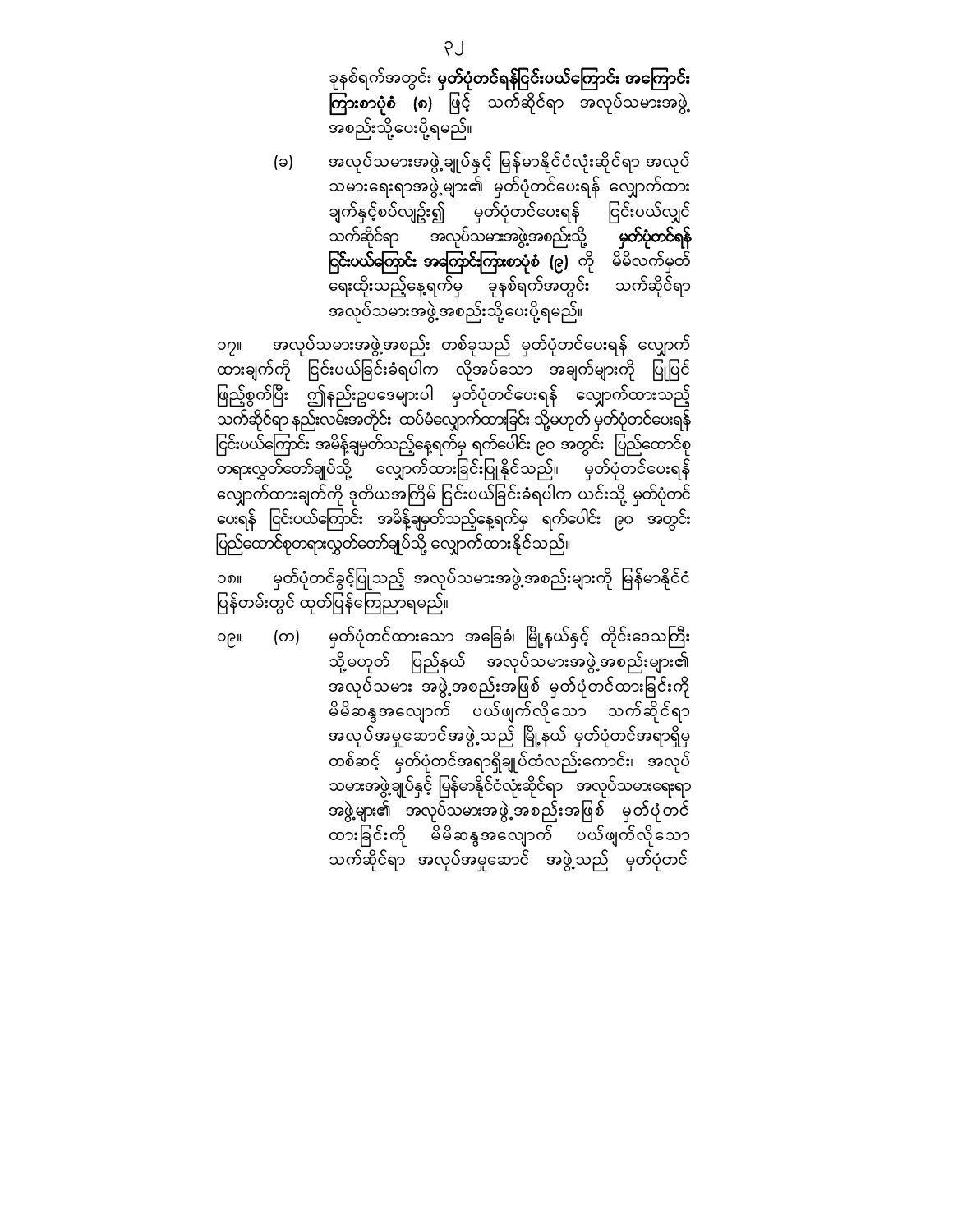အရာရှိချုပ်ထံလည်းေကာင်း အလုပ်သမား အဖွဲ့အစည်း အဖြစ် မှတ်ပုံတင်ထားခြင်းကို ပယ်ဖျက်ပေးရန် တင်ပြချက် ပုံစံ (၁၀) ဖြင့် ပေးပို့ရမည်။

- (ခ) မှတ်ပုံတင်အရာရှိချုပ်သည် နည်းဥပေဒခွဲ(က)အရ တင်ပြ ချက်ကိုရရှိသည့်အခါ သက်ဆိုင်ရာ အလုပ်သမားအဖွဲ့ အစည်းအား မှတ်ပုံတင်ထားခြင်းကို ပယ်ဖျက်ရမည်။
- ၂၀။ မှတ်ပုံတင်အရာရှိချုပ်သည်
	- (က) မြို့နယ်မှတ်ပုံတင်အရာရှိ၏ စိစစ်တင်ပြချက်အရ လည်း ကောင်း၊ မိမိကိုယ်တိုင်ခိုင်လုံစွာသိရှိသဖြင့်လည်းကောင်း ဥပေဒအရ သတ်မှတ်ထားေသာ အနည်းဆုံး အလုပ်သမား ဦးရေ သို့မဟုတ် အလုပ်သမားအဖွဲ့အစည်းဦးရေ ပြည့်မီမှု မရှိတော့ကြောင်း ပေါ်ပေါက်သည့် အလုပ်သမား အဖွဲ့ ား<br>အစည်းအား အလုပ်သမားအဖွဲ့အစည်းအဖြစ် မှတ်ပုံတင် ထားခြင်းကို ပယ်ဖျက်နိုင်သည်။
	- (ခ) နည်းဥပဒေခွဲ (က) အရ မှတ်ပုံတင် ပယ်ဖျက်ခြင်းခံရသည့် အလုပ်သမားအဖွဲ့အစည်းသည် အခြေခံ၊ မြို့နယ်နှင့် တိုင်း ဒေသကြီး သို့မဟုတ် ပြည်နယ်အလုပ်သမား အဖွဲ့အစည်း များဖြစ်လျှင် သက်ဆိုင်ရာ မြို့နယ်မှတ်ပုံတင်အရာရှိက အဆိုပါ ပယ်ဖျက်သည့်အမိန့်ကို လက်ခံရရှိသည့်နေ့မှ ခုနစ်ရက်အတွင်း သက်ဆိုင်ရာ အလုပ်သမားအဖွဲ့အစည်း သို့ မှတ်ပုံတင်ထားခြင်းမှ ပယ်ဖျက်ကြောင်း အကြောင်း ကြားစာပုံစံ (၁၁) ဖြင့် အကြောင်းကြားနိုင်ရေးအတွက် ဆောင် ရွက်ရမည်။
	- (ဂ) နည်းဥပဒေခွဲ(က)အရ မှတ်ပုံတင်ပယ်ဖျက်ခြင်းခံရသည့် အလုပ် သမားအဖွဲ့အစည်းသည် အလုပ်သမားအဖွဲ့ချုပ်နှင့် မြန်မာ နိုင်ငံလုံးဆိုင်ရာ အလုပ်သမားရေးရာ အဖွဲ့များဖြစ်လျှင် မှတ်ပုံတင်ထားခြင်းမှ ပယ်ဖျက်ကြောင်း အကြောင်းကြားစာ **ပုံစံ(၁၁)**ဖြင့် အဆိုပါပယ်ဖျက်သည့် အမိန့်ကို လက်မှတ် ေရးထိုးသည့်ေန့ရက်မှ ခုနစ်ရက်အတွင်း သက်ဆိုင်ရာ အလုပ် သမားအဖွဲ့အစည်းသို့ အကြောင်းကြားရမည်။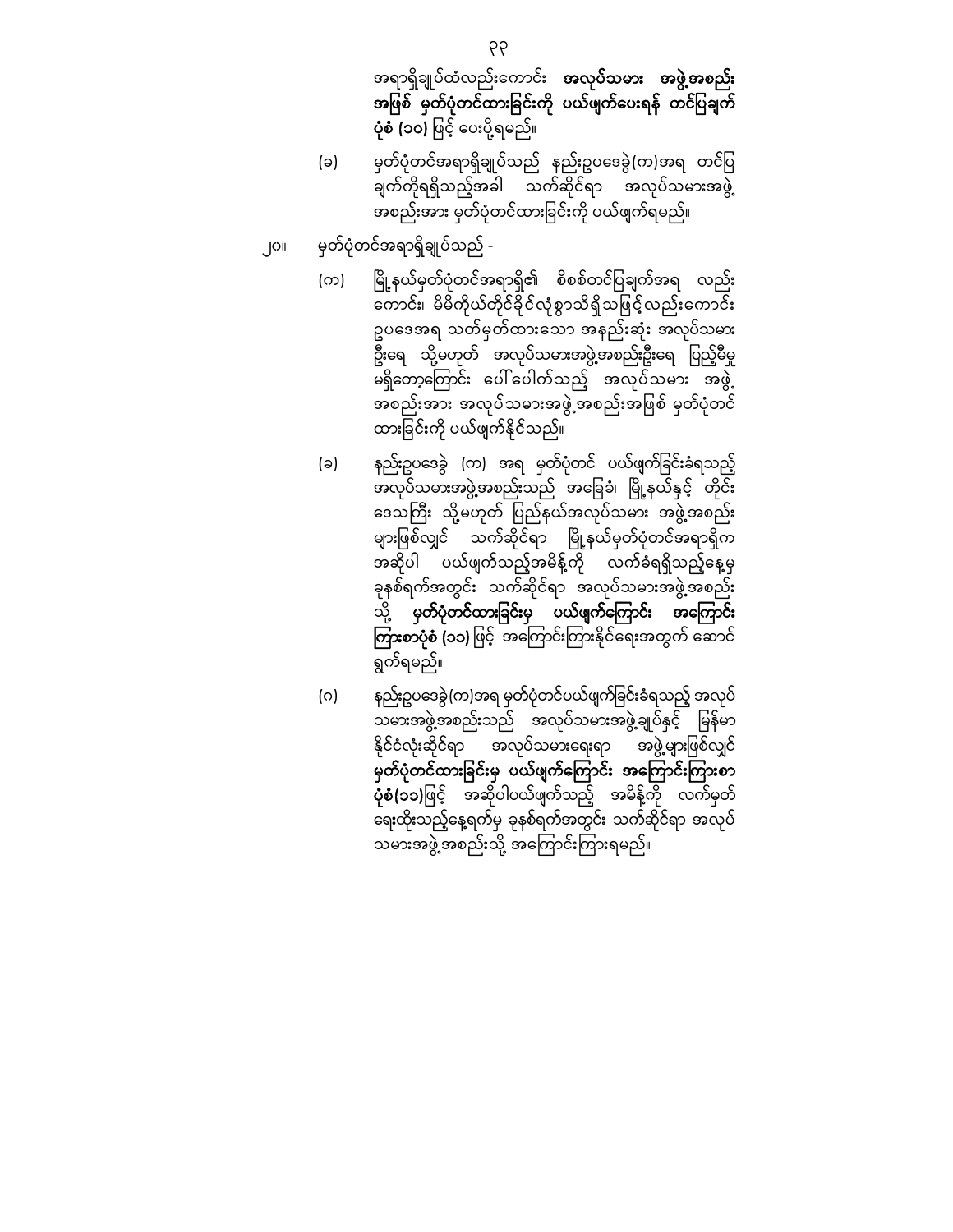၂၁။ အလုပ်သမားအဖွဲ့အစည်းအဖြစ် မှတ်ပုံတင်ထားခြင်းကို နည်းဥပဒေ ၂၀၊ နည်းဥပေဒခွဲ(က) အရ ပယ်ဖျက်ခြ င်းခံရေသာ အလုပ်သမားအဖွဲ့အစည်း တစ်ခုသည် ဥပေဒအရ သတ်မှတ်ထားေသာ အနည်းဆုံးအလုပ်သမားဦးေရ သို့မဟုတ် အလုပ်သမားအဖွဲ့အစည်းဦးရေ ပြည့်မီသည့်အခါ ဤနည်းဥပဒေ များပါ မှတ်ပုံတင်ေပးရန် ေလျှာက်ထားသည့် သက်ဆိုင်ရာ နည်းလမ်းအတိုင်း ထပ်မံလျှောက်ထားခြင်း သို့မဟုတ် မှတ်ပုံတင်ထားခြင်းကို ပယ်ဖျက်သည့် အမိန့် ချမှတ်သည့်နေ့ရက်မှရက်ပေါင်း ၉၀ အတွင်း ပြည်ထောင်စုတရားလွှတ်တော်ချုပ် သို့ လျှောက်ထားခြင်းပြုနိုင်သည်။

## အခန်း (၅) အလုပ်သမားအဖွဲ့အစည်း၏ အခွင့်အေရးနှင့် တာဝန်များ

၂၂။ အလုပ်သမားအဖွဲ့အစည်းသည် မိမိအဖွဲ့အစည်း၏ဖွဲ့စည်းပုံစည်းမျဉ်းကို ေရးဆွဲရာတွင်လည်းေကာင်း၊ အလုပ်အမှုေဆာင်အဖွဲ့ဝင်များနှင့် ကိုယ်စားလှယ်များကို ေရွးချယ်ရာတွင်လည်းေကာင်းဤနည်းဥပေဒများနှင့်အညီ လွတ်လပ်စွာ ေဆာင်ရွက် ခွင့်ရှိသည်။

၂၃။ အလုပ်သမားအဖွဲ့အစည်းသည် အလုပ်သမားဥပဒေများနှင့်အညီ အလုပ်သမားများ၏ စုပေါင်းအရေးဆိုမှုများကို ဖြေရှင်းရာတွင် လုပ်ငန်း စည်းကမ်းချက်များကို အလုပ်ရှင်နှင့်ညှိနှိုင်းရန် မိမိ၏ကိုယ်စားလှယ်များကို သတ်မှတ်ပေးရမည်။ အလုပ်သမားအဖွဲ့အစည်းမှ တာဝန်ရှိသူများသည် အလုပ်သမားများ၏ ဗဟုသုတဖွံ့ဖြိုးတိုးတက်စေရန်နှင့် ကျွမ်းကျင်မှုဖွံ့ဖြိုး တိုးတက်စေရန် သင်တန်းများဖွင့်လှစ်ပေးပြီး အလုပ်သမားများ၏ သက်သာ ေချာင်ချိေရးကိစ္စရပ်များကိုလည်း ေဆာင်ရွက်ရမည်။

၂၄။ အလုပ်သမားအဖွဲ့အစည်းသည် အဖွဲ့အစည်း၏ ဖွဲ့စည်းပုံစည်းမျဉ်း နှင့်အညီ အဖွဲ့အစည်းဝင်ရရှိသော လုပ်ခ၊ လစာ၏ နှစ်ရာခိုင်နူန်းထက် မများေသာ လစဉ်ထည့်ဝင်ေကြ းဖြ င့်လည်းေကာင်း၊ အလုပ်သမားအဖွဲ့အစည်း များက တာဝန်ယူလုပ်ကိုင်သော ယဥ်ကျေးမှုနှင့် အားကစားလုပ်ငန်းများမှ ဝင်ငွေဖြင့်လည်းကောင်း၊ သက်ဆိုင်ရာအလုပ်ရှင်၏ လျုဒါန်းငွေဖြင့်လည်းကောင်း၊ ပြည်ထောင်စု အစိုးရအဖွဲ့၏ ကူညီထောက်ပံ့ငွေဖြင့်လည်းကောင်း ရန်ပုံငွေ တစ်ရပ်ကို ထူထောင်နိုင်သည်။ သို့ရာတွင် ထိုထောက်ပံ့ကူညီမှုကြောင့် အလုပ်သမားအဖွဲ့အစည်းအပေါ် အလုပ်ရှင် သို့မဟုတ် အစိုးရ၏ လွှမ်းမိုးမှု မရှိေစရ။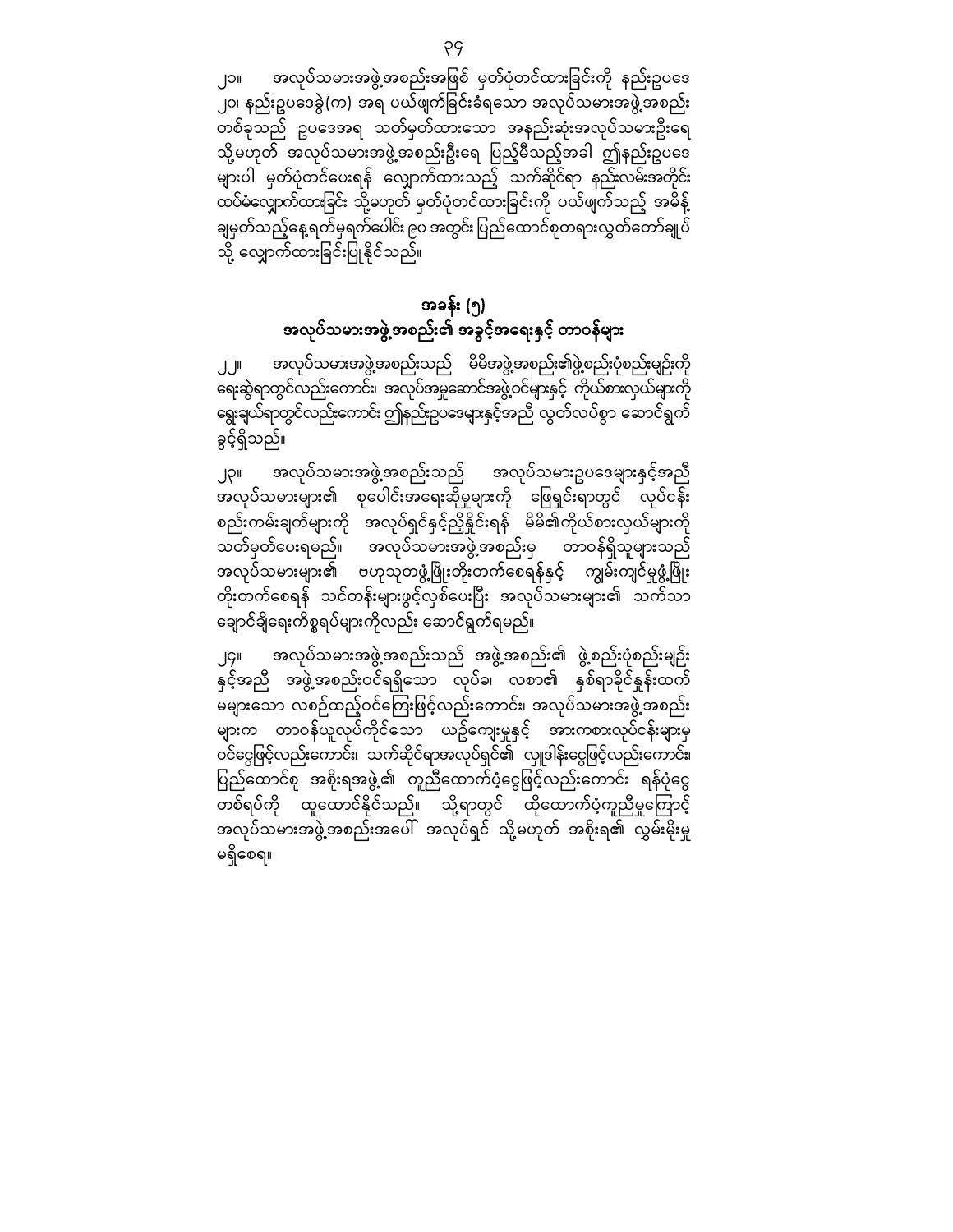လက်ခံနိုင်ပြီး ယင်းသို့လက်ခံရရှိသည့်အခါ မှတ်ပုံတင်အရာရှိချုပ်သို့ အသိပေး

ရမည်။

- ၂၆။ ရန်ပုံေငွထူေထာင်သုံးစွဲရာတွင်
	- (က) အလုပ်သမားအဖွဲ့အစည်းများ၏ ရန်ပုံငွေကို ယင်းတို့၏ ဖွဲ့စည်းပုံစည်းမျဉ်းများတွင် ဖော်ပြထားသော လူမှုသက်သာ ေချာင်ချိေရး၊ ပညာေရး၊ ကျန်းမာေရး၊ ယဥ်ေကျးမှု၊ အားကစား၊ ကျွမ်းကျင်မှုဆိုင်ရာသင်တန်းစသည့် ကိစ္စရပ် များနှင့် ယင်းကိစ္စရပ်များအတွက် ရည်ရွယ်ေခါ်ယူကျင်းပ ေသာ အဆိုပါအလုပ်သမားအဖွဲ့အစည်း၏ အေထွေထွ အစည်းအဝေးတွင် အဖွဲ့ဝင်အများစုက အတည်ပြုချမှတ် ထားသည့် ကိစ္စရပ်များအတွက်သာ သုံးစွဲရမည်။
	- (ခ) သက်ဆိုင်ရာ အလုပ်အမှုေဆာင်အဖွဲ့သည် မိမိအဖွဲ့အစည်း ၏ရန်ပုံငွေကို မြန်မာနိုင်ငံအတွင်းရှိ ဘဏ်တစ်ခုခုတွင် ဘဏ်စာရင်းဖွင့်လှစ်ထားရှိရမည်။
	- (ဂ) တရားမဝင်သောနည်းလမ်းဖြင့် ရရှိသည့်ငွေကြေးနှင့် ပစ္စည်းများ ထိန်းချုပ်ရေးဥပဒေပါပြဋ္ဌာန်းချက်များအား လိုက်နာရမည်။

၂၇။ အခြေခံ၊ မြို့နယ်နှင့် တိုင်းဒေသကြီး သို့မဟုတ် ပြည်နယ် အလုပ် သမားအဖွဲ့အစည်းများသည် ယင်းတို့၏ နှစ်ချုပ်ငွေစာရင်းနှင့် အဖွဲ့အစည်း ဝင်အလုပ်သမား အင်အားစာရင်းချုပ်တို့ကို မြို့နယ် မှတ်ပုံတင်အရာရှိထံ လည်းကောင်း၊ အလုပ်သမားအဖွဲ့ချုပ်နှင့် မြန်မာနိုင်ငံလုံးဆိုင်ရာ အလုပ် သမားေရးရာအဖွဲ့တို့သည် ယင်းတို့၏ နှစ်ချုပ်ေငွစာရင်းနှင့် အဖွဲ့အစည်း အေရအတွက် စာရင်းချုပ်တို့ကို မှတ်ပုံတင်အရာရှိချုပ်ထံလည်းေကာင်း သင့်ေလျာ်သလို ေပးပို့ရမည်။ အလုပ်သမားအဖွဲ့အစည်း၏ ၁၀ ရာခိုင်နှုန်း ေအာက်မနည်းေသာ ေပါင်းစည်းဆက်သွယ်ထားသည် ့အလုပ်သမား အဖွဲ့ အစည်းများက ေတာင်းဆိုလျှင် ယင်းတို့၏ နှစ်ချုပ်ေငွစာရင်းကို မှတ်ပုံတင် အရာရှိချုပ်ကစစ်ေဆးေစနိုင်သည်။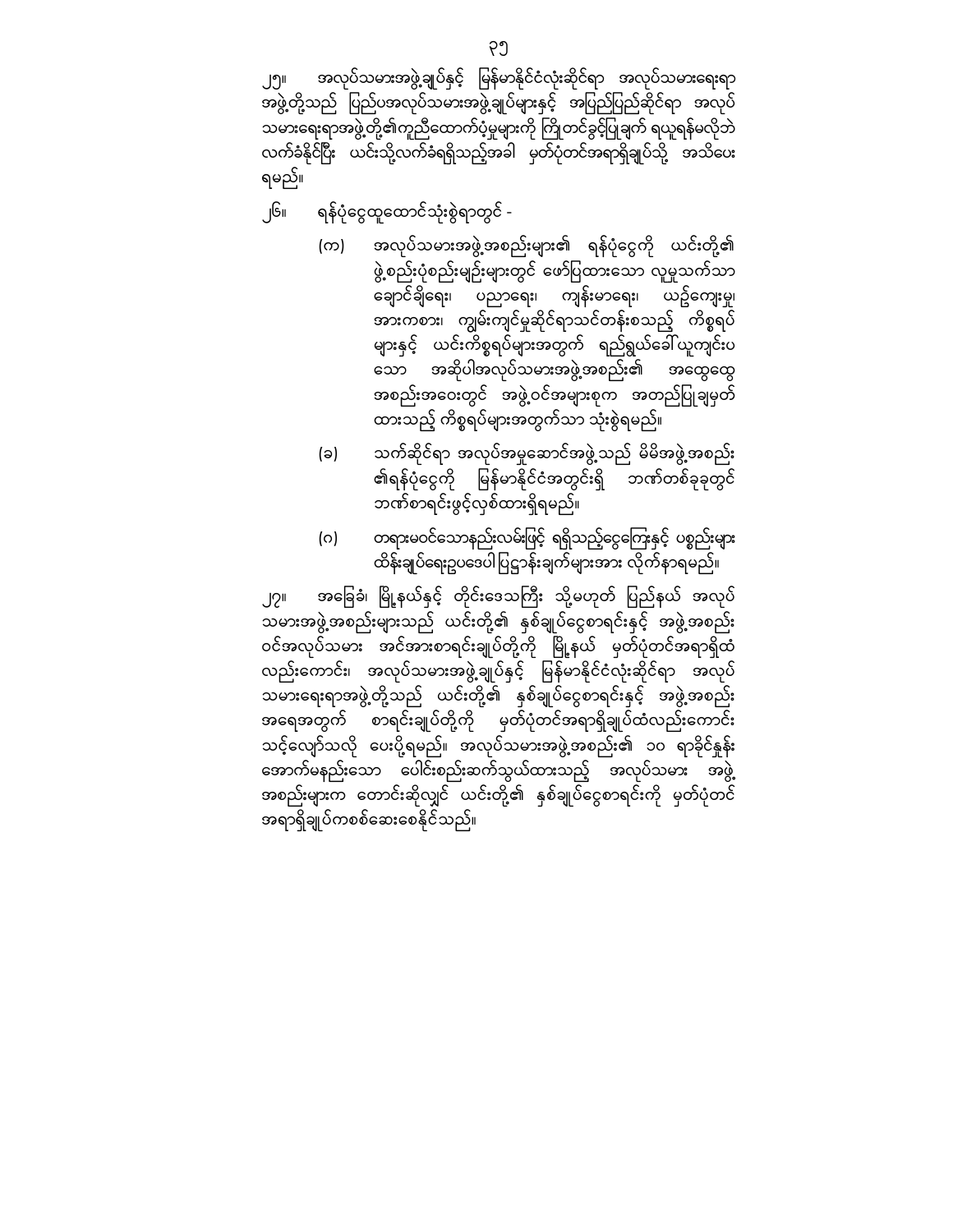၂၈။ အလုပ်သမားအဖွဲ့အစည်း တစ်ခုနှင့်တစ်ခု ပူးပေါင်းခြင်းနှင့် ခွဲထွက်ခြင်း ကိစ္စရပ်များကို သက်ဆိုင်ရာ အလုပ်သမားအဖွဲ့အစည်းက မြို့နယ်မှတ်ပုံတင် အရာရှိထံ ေလျှာက်ထားရမည်။

၂၉။ အလုပ်အမှုဆောင်အဖွဲ့ဝင်များ ပြောင်းလဲခြင်း၊ ရုံးနေရာပြောင်းရွှေ့ ဖွင့်လှစ်ခြင်း သို့မဟုတ် ဖွဲ့စည်းပုံစည်းမျဉ်းများ ပြောင်းလဲခြင်း ကိစ္စရပ်များကို ပြုလုပ်လိုသော အခြေခံ၊ မြို့နယ်နှင့် တိုင်းဒေသကြီး သို့မဟုတ် ပြည်နယ် အလုပ်သမားအဖွဲ့အစည ်းတို့သည် ြ ို့နယ်မှတ်ပုံတင်အရာရှိထံ မ လည်းေကာင်း၊ အလုပ်သမားအဖွဲ့ချုပ်နှင့် မြန်မာနိုင်ငံလုံးဆိုင်ရာ အလုပ်သမားရေးရာအဖွဲ့ တို့သည် မှတ်ပုံတင်အရာရှိချုပ်ထံလည်းကောင်း သက်ဆိုင်ရာပြောင်းလဲမှုပြုလုပ် သည့်နေ့ရက်မှ ငါးရက်အတွင်း အကြောင်းကြားရမည်။

# အခန်း (၆) အလုပ်ရှင်အဖွဲ့အစည်းများ

၃၀။ အလုပ်ရှင်များသည် အလုပ်ရှင်အဖွဲ့အစည်းများကို ဥပေဒအရ အပြ ိုင်ဖွဲ့စည်းနိုင ်သည်။

- ၃၁။ (က) အလုပ်ရှင် အဖွဲ့အစည်းများ ဖွဲ့စည်းရာတွင် ဥပဒေပါ အလုပ်ရှင်ဆိုသော စကားရပ်၌ ၁၀ ဧကအထက် လယ်၊ ယာ၊ ကိုင်း၊ ကျွန်း၊ နှစ်ရှည်ပင် စိုက်ပျိုးသောမြေ၊ ဓနိမြေ၊ ှု<br>ဥယျာဥ်မြေ၊ ဟင်းသီးဟင်းရွက် ပန်းမန်စိုက်ပျိုးသည့် မြေ၊ ခြံမြေ၊ မြေနုကျွန်းတို့တွင် စိုက်ပျိုးရေးလုပ်ငန်းကိုလည်း ေကာင်း၊ ြ က္ခဒိန်နှစ် ပ တစ်နှစ်အတွင်း တစ်နှစ်ပတ်လုံး အလုပ်သမား နှစ်ဦးနှင့်အထက် ငှားရမ်းလုပ်ကိုင်သည့် မွေးမြူရေး လုပ်ငန်းကိုလည်းကောင်း၊ ဖော်ပြပါ လုပ်ငန်း ပမာဏတစ်ခုခုနှင့် ကိုက်ညီသော စိုက်ပျိုးရေးလုပ်ငန်းနှင့် မွေးမြူရေးလုပ်ငန်းတို့ကို တွဲဖက်၍လည်းကောင်း လုပ်ကိုင် သူတို့ အကျုံးဝင်သည်။
	- (ခ) အလုပ်ရှင်အဖွဲ့အစည်းများ ဖွဲ့စည်းခြ င်းနှင့် မှတ်ပုံတင်ခြ င်းများ ြ ရာတွင် ဤနည်းဥပဒေများပါ ပြဋ္ဌာန်းချက်တို့သည် ဆီလျော် သမျှ သက်ဆိုင်ေစရမည်။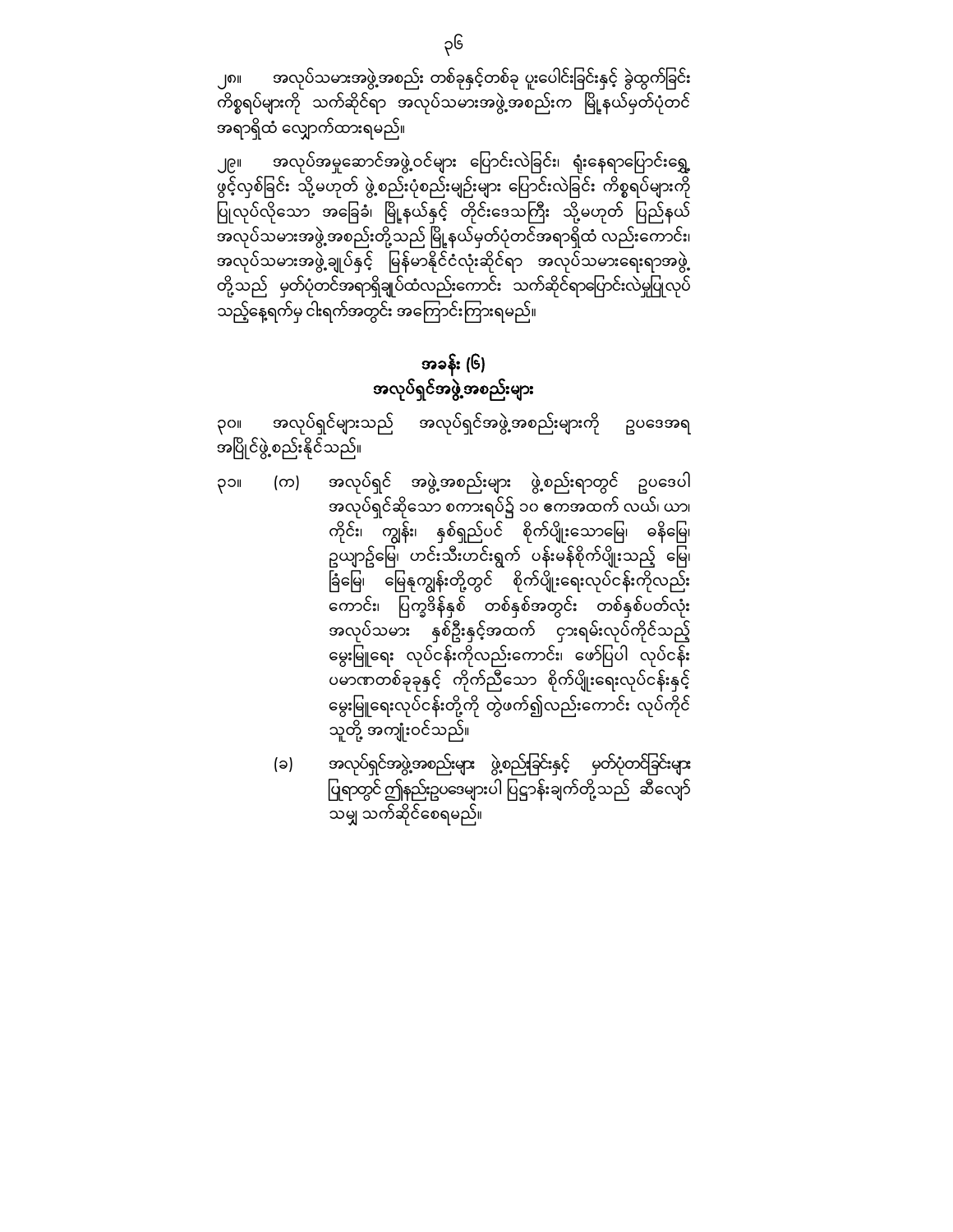အခန်း (၇) အလုပ်သမားအဖွဲ့အစည်းများ၏ အလံ၊ ဆိုင်းဘုတ်၊ ကိုယ်ပိုင်တံဆိပ်၊ ရုံးလုပ်ငန်းနှင့် အစည်းအေဝးကျင်းပခြ င်းဆိုင်ရာ သတ်မှတ်ချက်များ

၃၂။ မြို့နယ် အလုပ်သမားအဖွဲ့အစည်း၊ တိုင်းဒေသကြီး သို့မဟုတ် ပြည်နယ် အလုပ်သမားအဖွဲ့အစည်း၊ အလုပ်သမားအဖွဲ့ချုပ်နှင့် မြန်မာနိုင်ငံလုံးဆိုင်ရာ အလုပ် သမားေရးရာအဖွဲ့တို့၏ အလံနှင့် ဆိုင်းဘုတ်သည် အလျား ၆ ေပ၊ အနံ ၃ ေပထက် မပိုေစရ။

၃၃။ အလုပ်သမားအဖွဲ့အစည်း၏ ကိုယ်ပိုင်တံဆိပ်ကို အောက်ပါနမူနာပုံစံ အတိုင်း ထားရှိရမည် -



- (က) ကိုယ်ပိုင်တံဆိပ်သည် အချင်း ၂ လက်မ ရှိသော စက်ဝိုင်းပုံ ဖြစ်၍ ထုမှာ ၀.၀၄ $\overline{\phantom{a}}$ လက်မ $\overline{\phantom{a}}$ ရုံရမည်။
- (ခ) ယင်းစက်ဝိုင်းအတွင်းတွင် အချင်း ၁.၂၅ လက်မရှိ စက်ဝိုင်း ရှိရမည်။
- (ဂ) စက်ဝိုင်း၏ တစ်ဖက်တစ်ချက်တွင် ငါးေထာင့်ကြ ယ်တစ်လုံး စီရှိရမည်။
- (ဃ) အချင်းမျဥ်း၏အပေါ် နှင့်အောက်တွင် အမှတ်စဥ်နှင့် ရက်စွဲ စာတန်းရှိရမည်။
- (င) အချင်းမျဉ်း၏ အပေါ် ဘက်ခြမ်းစက်ဝန်းအတွင်းတွင်  $\_$ အခြေခံ/ မြို့နယ်/ တိုင်းဒေသကြီး သို့မဟုတ် ပြည်နယ် အလုပ်သမားအဖွဲ့အစည ်း/\_\_\_\_\_\_\_အလုပ်သမားအဖွဲ့ချုပ်/ မြန်မာနိုင်ငံလုံးဆိုင်ရာ အလုပ်သမားရေးရာအဖွဲ့ ဟူသော စာသားရှိရမည်။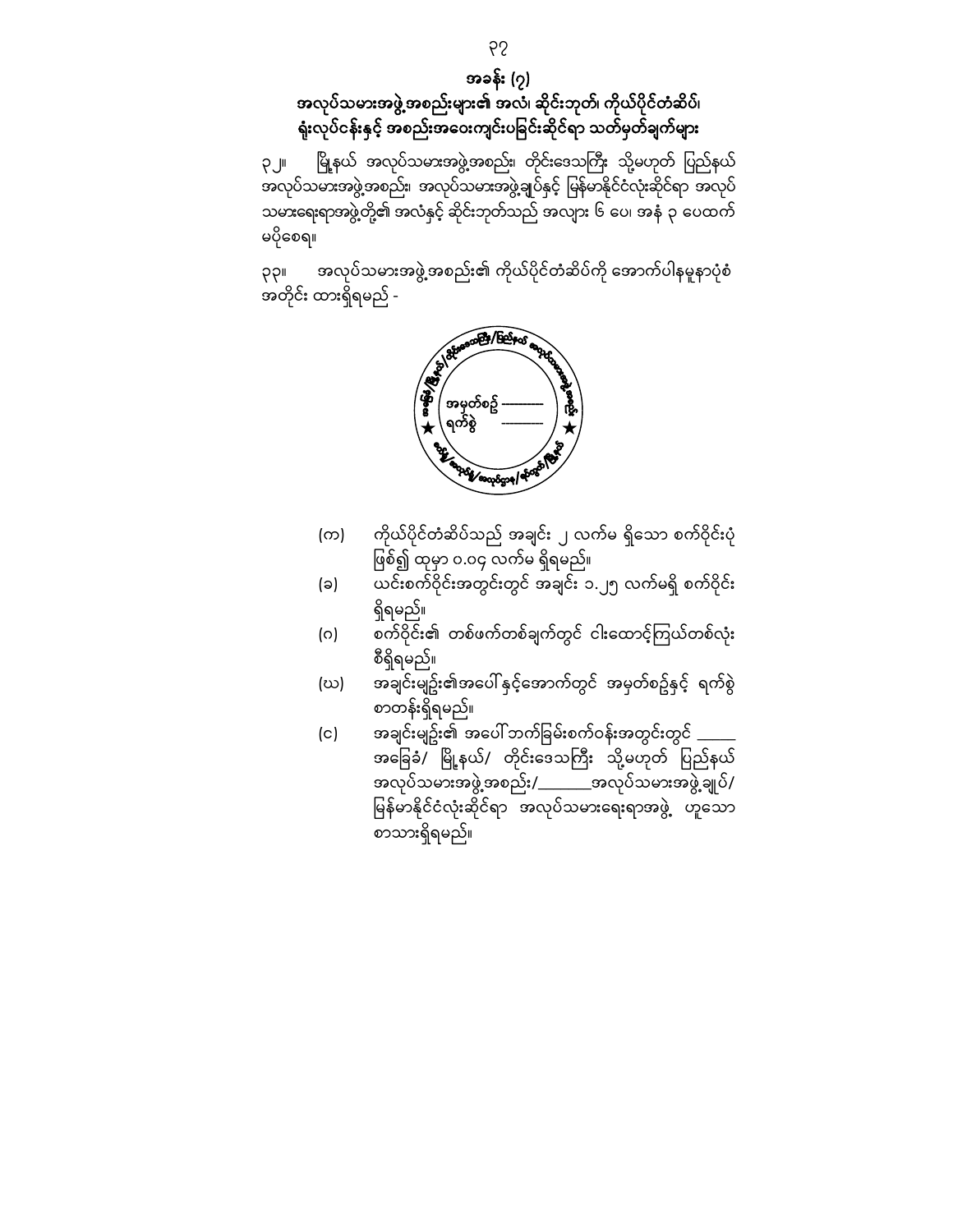(စ) အချင်းမျဥ်း၏ အောက်ဘက်ခြမ်းစက်ဝန်း အတွင်းတွင် \_\_\_\_\_\_\_\_စက်ရုံ/အလုပ်ရုံ/အလုပ်ဌာန၊ \_\_\_\_\_\_ရပ်ကွက်/ \_မြို့နယ်/ \_\_\_\_\_\_\_\_\_\_တိုင်းဒေသကြီး သို့မဟုတ် ပြည်နယ် အမည်ရှိရမည်။

၃၄။ အလုပ်သမား အဖွဲ့အစည်းများနှင့် အလုပ်အမှုေဆာင် အဖွဲ့တို့၏ အစည်းအဝေးများကို အလုပ်တာဝန်၏ ပြင်ပအချိန်များ၌ ကျင်းပနိုင်သည်။ သို့ရာတွင် အလုပ်ရှင်၏ သဘောတူညီချက်အရ အဆိုပါ အစည်းအဝေးများကို အလုပ်ချိန ်အတွင်း၌လည်း ကျင်းပနိုင်သည်။

၃၅။ အလုပ်သမား အဖွဲ့အစည်းများနှင့် အလုပ်အမှုေဆာင် အဖွဲ့တို့၏ ု<br>အစည်းအဝေးများကို စက်ရုံ၊ အလုပ်ရုံ၊ အလုပ်ဌာနအတွင်း ပြုလုပ်လိုပါက အလုပ်ရှင်၏ ခွင့်ပြ ုချက်ရယူရမည်။

၃၆။ အလုပ်သမား ကိုယ်စားလှယ်များသည် လုပ်ငန်းဆောင်ရွက်ရာတွင် .<br>အလုပ်ရှင်နှင့်အလုပ်သမား နှစ်ဖက်သဘောတူသော အခြေအနေနှင့် အတိုင်း အတာအတွင်း လိုအပ်သောသတင်းအချက်အလက်များနှင့် အထောက်အကူပြု ပစ္စည်းများကို အလုပ်ရှင်၏ စီမံခန့်ခွဲရေးအပိုင်းမှ ရယူအသုံးပြုနိုင်သည်။

၃၇။ အခြေခံနှင့် မြို့နယ်အလုပ်သမား အဖွဲ့အစည်းများသည် ရုံးစာကို လက်ရေးဖြင့် ရေးသားတင်ပြနိုင်သည်။

၃၈။ အလုပ်အမှုေဆာင်အဖွဲ့ဝင်တစ်ဦးသည် အလုပ်ရှင်၏ သေဘာတူညီ ချက်ဖြင့် သက်ဆိုင်ရာ အလုပ်သမားအဖွဲ့အစည်းအတွက် အချိန်ပြည့် တာဝန် ထမ်းဆောင်နိုင်သည်။ ထိုသို့ အချိန်ပြည့်တာဝန် ထမ်းဆောင်သော ကာလ အတွက် လုပ်ခလစာေပးရန် အလုပ်ရှင်၌ တာဝန်မရှိေစရ။ သို့ရာတွင် အလုပ်ရှင်က ထောက်ပံ့ပေးနိုင်ရန် ညှိနှိုင်းနိုင်သည်။

### အခန်း (၈) အေထွေထွ

၃၉။ အလုပ်သမားအဖွဲ့အစည်းသည် ယင်းတို့၏ အဖွဲ့ဝင်အင်အားစာရင်း၊ အဖွဲ့ပိုင ် ပစ္စည်းစာရင်းနှင့် ေငွစာရင်းကို နှစ်စဉ်ပုံမှန်စစ်ေဆးရာတွင် စာရင်း စစ်ေဆးပိုင်ခွင ့်ရှိေသာ အသိအမှတ်ပြ ုလက်မှတ်ရပုဂိ္ဂုလ် သို့မဟုတ် ယင်း ပုဂ္ဂိုလ်များပါဝင်သောအဖွဲ့ဖြင့် စစ်ဆေးရမည်။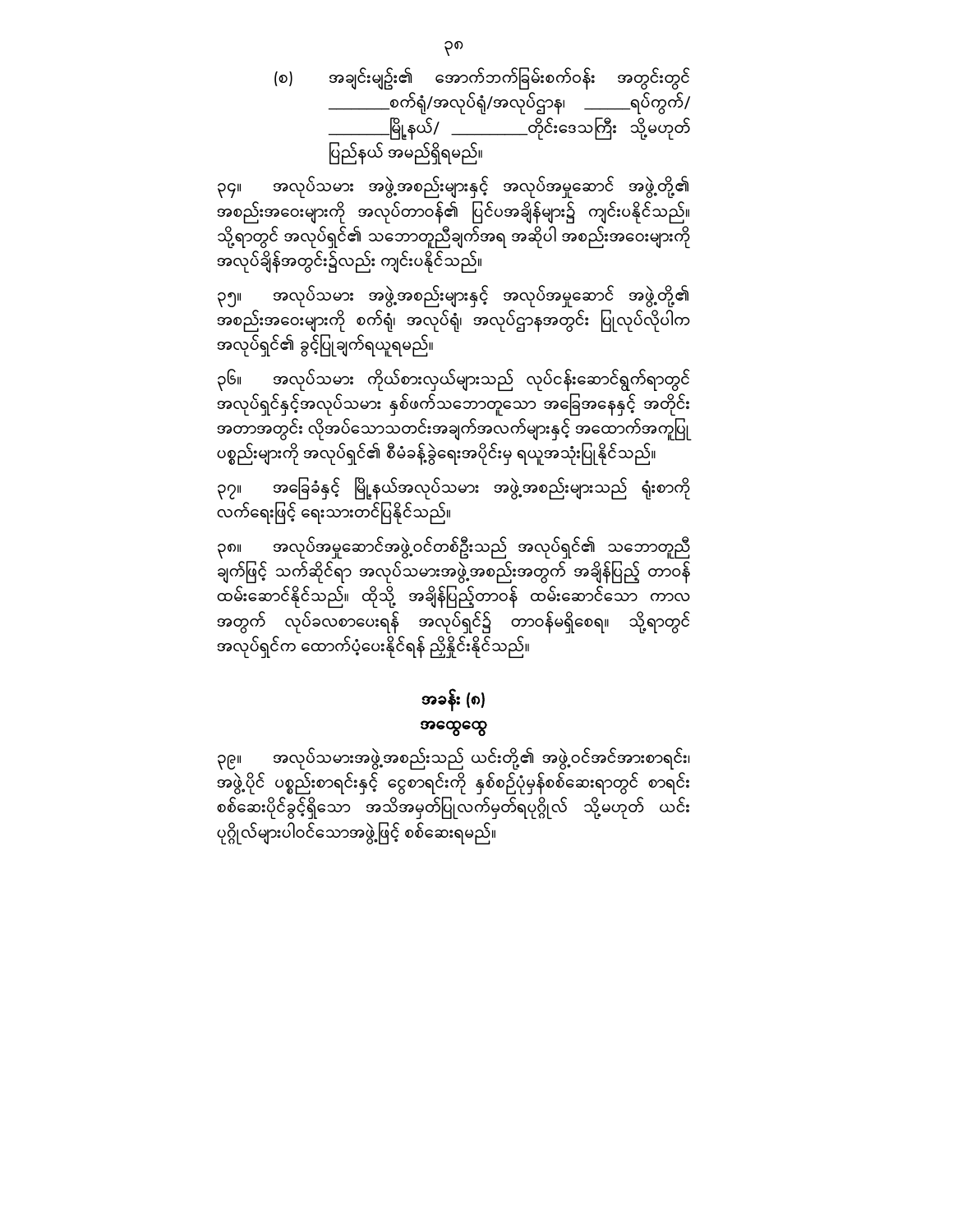၄၀။ မှတ်ပုံတင်အရာရှိချုပ်ရုံးနှင့် မြို့နယ် မှတ်ပုံတင် အရာရှိရုံးများတွင် အလုပ်သမားအဖွဲ့အစည်း တစ်ဖွဲ့ချင်းမှတ်တမ်း ပုံစံ (၁၂) ကို ထားရှိရမည်။

၄၁။ အလုပ်ရှင်သည် အလုပ်ပိတ်ခြင်းပြုမည့်အကြောင်းကို သက်ဆိုင်ရာ .<br>အလုပ်သမားများသို့လည်းကောင်း၊ သက်ဆိုင်ရာ မြို့နယ်အလုပ်သမား အဖွဲ့ အစည်းသို့လည်းကောင်း၊ သက်ဆိုင်ရာ ညှိနိူင်းဖျန်ဖြေရေးအဖွဲ့သို့ လည်း ကောင်း အလုပ်ပိတ်မည့်ရက်မတိုင်မီ အနည်းဆုံး ၁၄ ရက်ကြိုတင်၍ **အလုပ်** ပိတ်မည်ဖြစ်ကြောင်း ကြိုတင်အကြောင်းကြားစာ ပုံစံ(၁၃)ဖြင့် အကြောင်း ကြားရမည်။ သို့ရာတွင် သက်ဆိုင်ရာညှိနှိုင်းဖျန်ဖြေရေးအဖွဲ့၏ ခွင့်ပြုချက်ရရှိ မှသာ အလုပ်ပိတ်ခြင်းပြုရမည်။

၄၂။ အလုပ်သမားအဖွဲ့အစည်းသည် သက်ဆိုင်ရာအလုပ်သမားအဖွဲ့ချုပ် ၏ခွင့်ပြုချက်ဖြင့် သပိတ်မှောက်ခြင်းပြုမည့်အကြောင်းကို အများပြည်သူ ဆိုင်ရာ ဝန်ဆောင်မှုလုပ်ငန်းဖြစ်ပါက သပိတ်မှောက်မည့်ရက် မတိုင်မီ အနည်းဆုံး ၁၄ ရက် ကြိုတင်၍လည်းကောင်း၊ အများပြည်သူဆိုင်ရာ ဝန်ဆောင်မှုလုပ်ငန်းနှင့် အကျုံးမဝင်သော လုပ်ငန်းဖြစ်ပါက သပိတ်မှောက်မည့် ရက်မတိုင်မီ အနည်းဆုံး သုံးရက် ကြိုတင်၍လည်းကောင်း **သပိတ်မှောက်မည်** ဖြစ်ကြော**င်း ကြိုတင်အကြောင်းကြားစာ ပုံစံ(၁၄)** ဖြင့် သက်ဆိုင်ရာအလုပ်ရှင်နှင့် ညှိနိူင်းဖျန်ဖြေရေးအဖွဲ့ များသို့ အကြောင်းကြားရမည်။

- ၄၃။ (က) အလုပ်သမား ဝန်ကြီးဌာနသည် မှတ်ပုံတင်အရာရှိချုပ် ခန့်ထားနိုင်ရန် နိုင်ငံတော်သမ္မတသို့ အမည်စာရင်းတင်ပြ ေဆာင်ရွက်ရမည်။
	- (ခ) မှတ်ပုံတင်အရာရှိချုပ်သည် မြို့နယ်မှတ်ပုံတင် အရာရှိများ ခန့်ထားနိုင်ရန် ေဆာင်ရွက်ရမည်။

(ပုံ)အောင်ကြည် ပြည်ထောင်စုဝန်ကြီး အလုပ်သမားဝန်ကြီးဌာန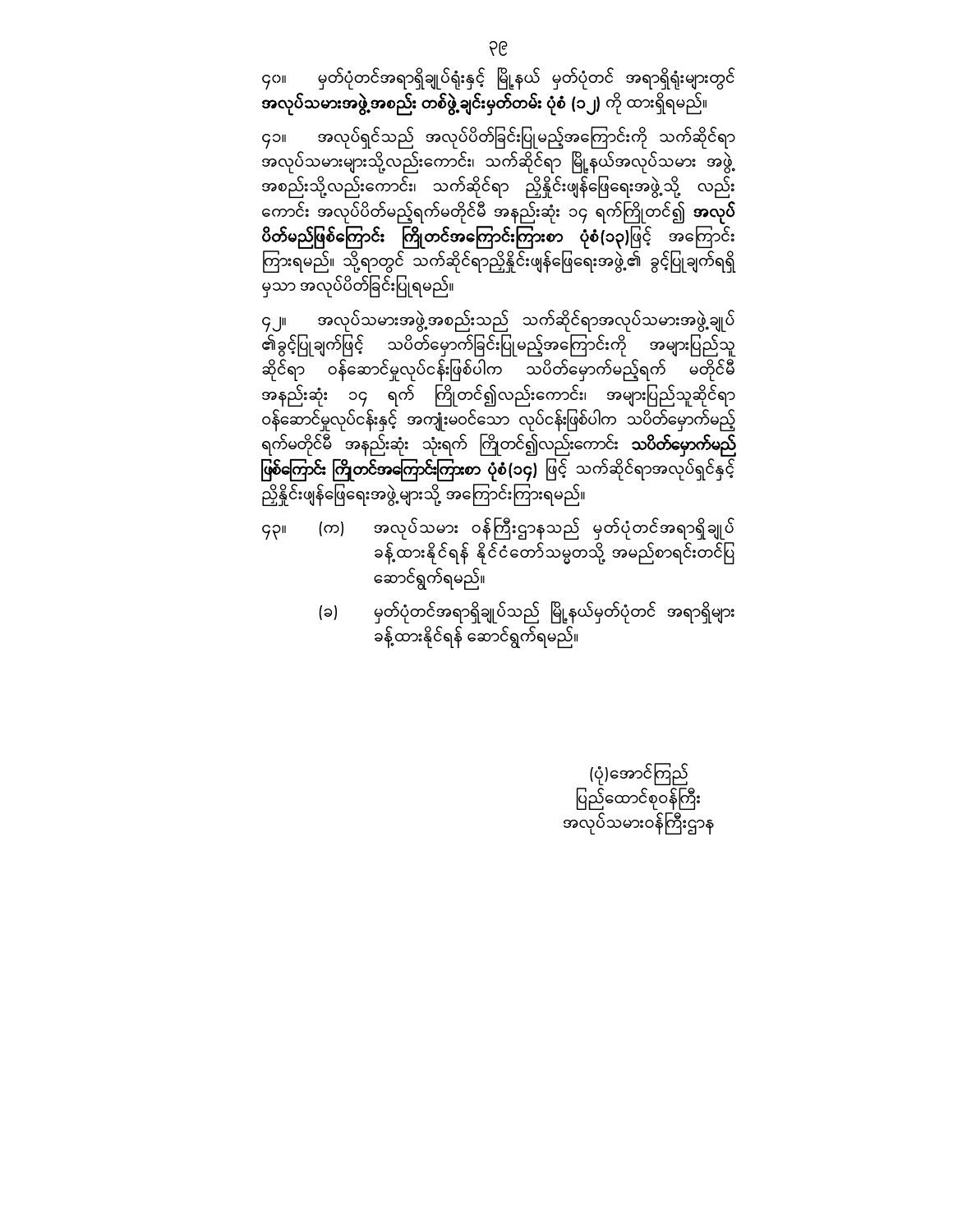အလုပ်သမားအဖွဲ့အစည်း မှတ်ပုံတင်ရန် ေလျှာက်လွှာ { နည်းဥပဒေ ၁၀ (က) နှင့် ၁၁ (က) } သို့ မြို့နယ်မှတ်ပုံတင်အရာရှိ/မှတ်ပုံတင်အရာရှိချုပ် \_\_\_\_\_\_\_\_\_\_\_\_\_\_\_\_\_\_\_\_\_\_\_ ြ ို့ မ အကြောင်းအရာ။ **အလုပ်သမားအဖွဲ့အစည်းအဖြစ် မှတ်ပုံတင်ပေးပါရန်** လျှောက်ထားခြင်း ၁။ \_\_\_\_\_\_\_\_\_\_\_\_\_\_\_\_\_\_\_\_\_\_\_\_\_\_\_\_\_\_\_\_ အလုပ်သမားအဖွဲ့အစည်း/ \_\_\_\_\_\_\_\_\_\_\_\_\_\_\_\_\_\_\_\_\_\_\_\_ အလုပ်သမားအဖွဲ့ချုပ်/ ြ န်မာနိုင်င ံလုံးဆ ိုင်ရာ မ အလုပ်သမားေရးရာအဖွဲ့အား \_\_\_\_\_\_\_\_\_\_\_\_\_ ခုနှစ်၊ \_\_\_\_\_\_\_\_\_\_\_\_\_\_\_\_ လ ရက်နေ့တွင် ဖွဲ့စည်းခြင်းကို စတင်ဆောင်ရွက်ခဲ့ပါသည်။ ၂။ ဤ \_\_\_\_\_\_\_\_\_\_\_\_\_\_\_\_\_\_\_\_ သည် \_\_\_\_\_\_\_\_\_\_\_\_\_\_\_\_\_\_\_လုပ်ငန်း သို့မဟုတ် လုပ်ေဆာင်မှုတွင်ရှိေသာ အလုပ်သမားများ/အလုပ်သမားအဖွဲ့ အစည်းများ / အလုပ်သမားအဖွဲ့ချုပ်များကို ကိုယ်စားပြုသော အဖွဲ့အစည်း ဖြစ်ပါသည်။ –<br>၃။ အလုပ်သမားအဖွဲ့အစည်း ဖွဲ့စည်းခြင်းဆိုင်ရာ အချက်အလက် <mark>ပုံစံ ( )</mark> ကိုပူးတွဲတင်ပြပါသည်။ ၄။ ဖွဲ့စည်းပုံစည်းမျဉ်းနှင် ့အတူ ဖွဲ့စည်းပုံစည်းမျဥ်းကို အလုပ်အမှုေဆာင် အဖွဲ့ဝင်များက သဘောတူကြောင်း လက်မှတ်ရေးထိုးချက် ပုံစံ (၄) ကိုပူးတွဲ တင်ပြ အပ်ပါသည်။ ၅။ အလုပ်သမားအဖွဲ့အစည်းအဖြစ် မှတ်ပုံတင်ပေးရန် လျှောက်ထား ခြင်းကို သဘောတူညီကြောင်း အောက်ပါ အလုပ်အမှုဆောင် ကော်မတီဝင်

| စဥ္ပ်ိ | အမည် | နိုင်ငံသားစိစစ်<br>ရေးကတ်ပြား<br>အမှတ် | အဘ<br>အမည် | အလုပ်<br>အကိုင် | အလုပ်<br>အမှုဆောင်<br>တာဝန် | လက်မှတ် |
|--------|------|----------------------------------------|------------|-----------------|-----------------------------|---------|
|        |      |                                        |            |                 |                             |         |
|        |      |                                        |            |                 |                             |         |
|        |      |                                        |            |                 |                             |         |
|        |      |                                        |            |                 |                             |         |
|        |      |                                        |            |                 |                             |         |

များက လက်မှတ်ရေးထိုးကြပါသည် -

ပုံစံ (၁)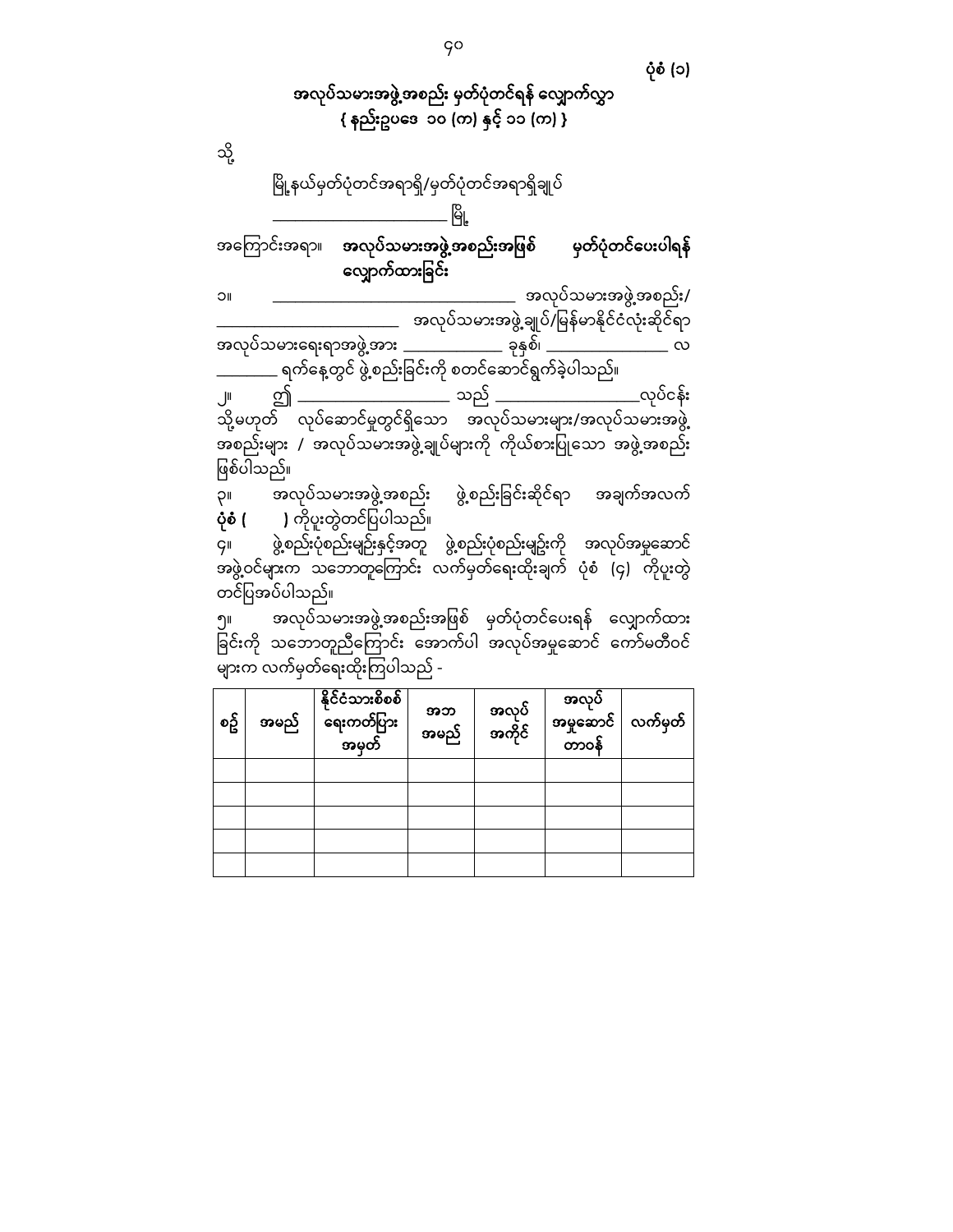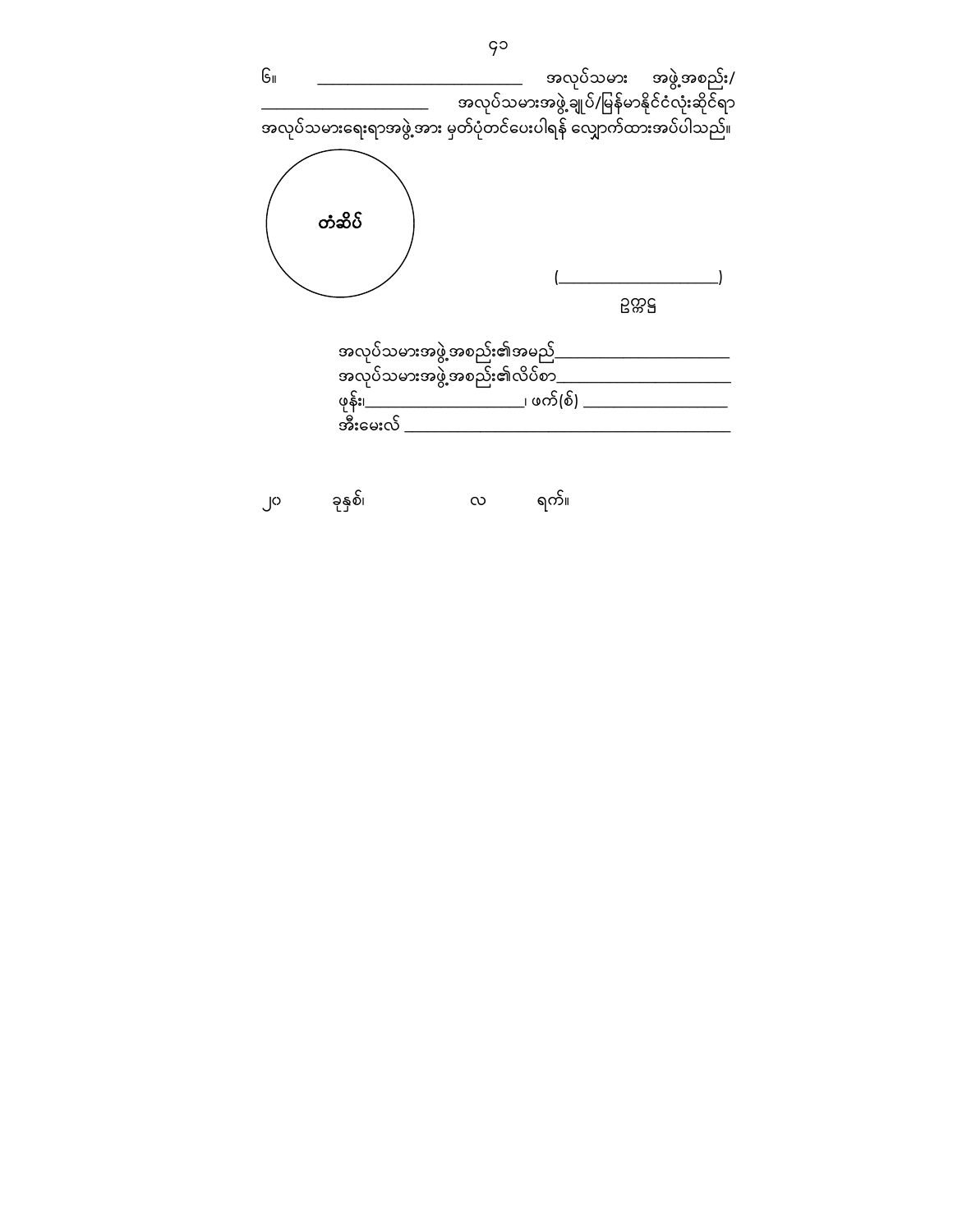| ۳۲                                          | အဖွဲ့အစည်းတည်ထောင်သည့် အလုပ်သမားများ။ေ အမည်စာရင်း |                                            |                |                      |                                       |                          |                                    |                 |             |
|---------------------------------------------|---------------------------------------------------|--------------------------------------------|----------------|----------------------|---------------------------------------|--------------------------|------------------------------------|-----------------|-------------|
| စဥ္ပ်ိ                                      | အ<br>မည်                                          | နိုင်ငံသား<br>စိစစ်ရေး<br>ကတ်ပြား<br>အမှတ် | အဘ<br>အ<br>မည် | မွေး<br>သက္က<br>ရာဇ် | အလုပ်<br>ားများ<br>စတင်ဝင်<br>ဆည့်နေ့ | အလုပ်<br>အကိုင်<br>ရာထူး | အဖွဲ့ဝင်<br>ဖြစ်<br>သည့်<br>ရက်စွဲ | နေရပ်<br>လိပ်စာ | လက်<br>မှတ် |
| ΟI                                          |                                                   |                                            |                |                      |                                       |                          |                                    |                 |             |
| ال                                          |                                                   |                                            |                |                      |                                       |                          |                                    |                 |             |
| PII                                         |                                                   |                                            |                |                      |                                       |                          |                                    |                 |             |
| <mark>9</mark>                              |                                                   |                                            |                |                      |                                       |                          |                                    |                 |             |
| ၅။                                          |                                                   |                                            |                |                      |                                       |                          |                                    |                 |             |
| Gı                                          |                                                   |                                            |                |                      |                                       |                          |                                    |                 |             |
| $\mathcal{S}^{\scriptscriptstyle\parallel}$ |                                                   |                                            |                |                      |                                       |                          |                                    |                 |             |
| ၈။                                          |                                                   |                                            |                |                      |                                       |                          |                                    |                 |             |
| ၉။                                          |                                                   |                                            |                |                      |                                       |                          |                                    |                 |             |
| OOI                                         |                                                   |                                            |                |                      |                                       |                          |                                    |                 |             |
| <b>IICC</b>                                 |                                                   |                                            |                |                      |                                       |                          |                                    |                 |             |
| ၁၂။                                         |                                                   |                                            |                |                      |                                       |                          |                                    |                 |             |
| ၁၃။                                         |                                                   |                                            |                |                      |                                       |                          |                                    |                 |             |
| oç။                                         |                                                   |                                            |                |                      |                                       |                          |                                    |                 |             |
| ၁၅။                                         |                                                   |                                            |                |                      |                                       |                          |                                    |                 |             |
| ၁၆။                                         |                                                   |                                            |                |                      |                                       |                          |                                    |                 |             |

- အေရအတွက် ၃။ အဖွဲ့အစည်းတည်ထောင်သည့် အလုပ်သမားများ၏ အမည်စာရင်း
- ၁။ လုပ်ငန်း သို့မဟုတ် လုပ်ဆောင်မှုအမည် \_\_\_\_\_\_\_\_\_\_\_\_\_\_\_\_\_\_\_\_\_\_\_\_\_\_\_ (ပူးပေါင်းဖွဲ့စည်းရန်ဖြစ်လျှင် ပူးပေါင်း ဖွဲ့စည်းမည့်လုပ်ငန်း သို့မဟုတ် လုပ်ဆောင်မှု အမည်များကိုေဖာ်ပြ ရန်) ၂။ ယင်းလုပ်ငန်း သို့မဟုတ် လုပ်ဆောင်မှု \_\_\_\_\_\_\_\_\_\_\_\_\_\_\_\_\_\_\_\_\_ တွင်ရှိေသာအဖွဲ့အစည်းဝင် အလုပ်သမား

#### ပုံစံ (၂) အခြေခံအလုပ်သမားအဖွဲ့အစည်း ဖွဲ့စည်းခြင်းဆိုင်ရာအချက်အလက်များ { နည်းဥပေဒ ၁၀ (ခ) }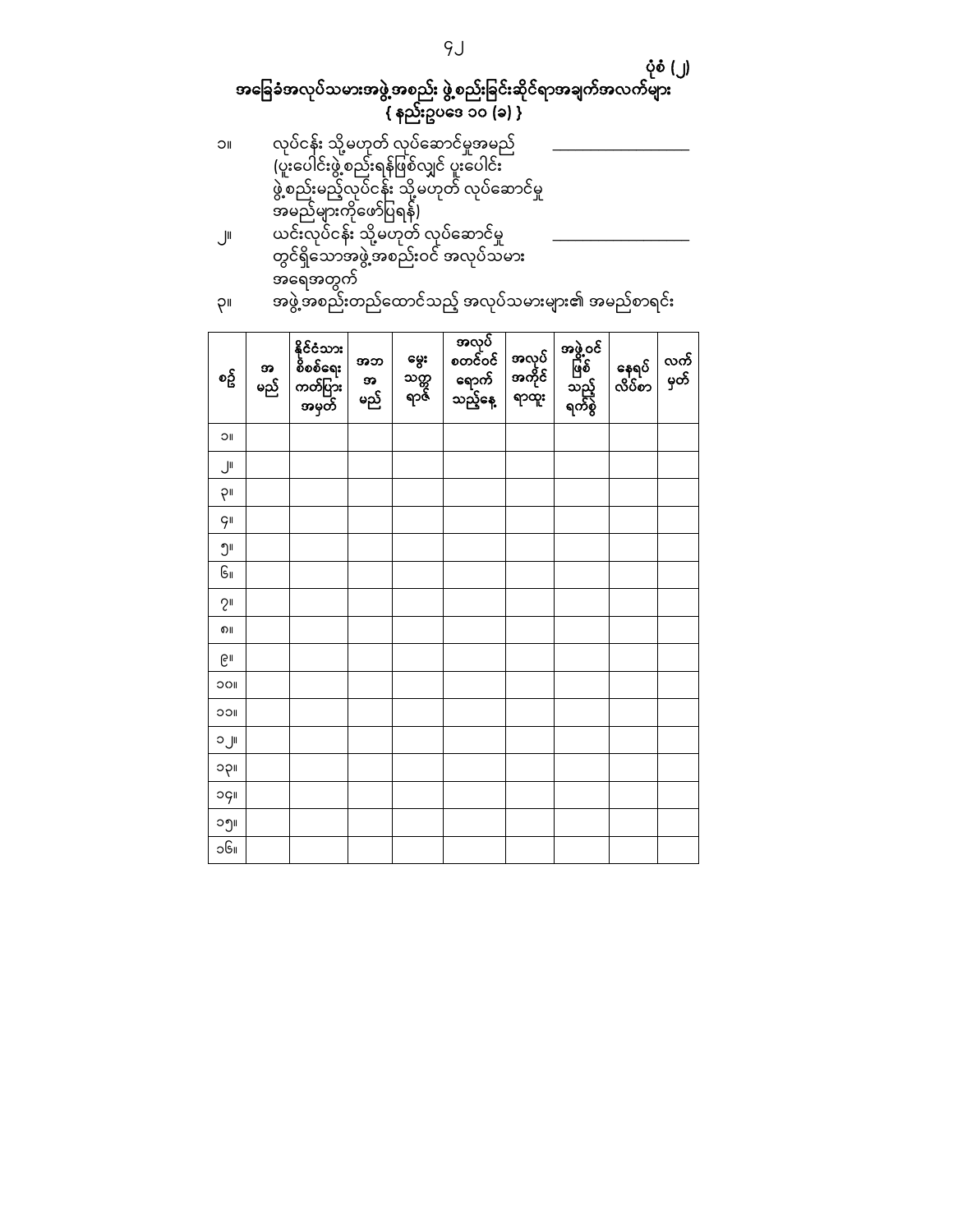ပုံစံ (၃)

# မြို့နယ်/တိုင်းဒေသကြီး သို့မဟုတ် ပြည်နယ်အလုပ်သမားအဖွဲ့အစည်း ဖွဲ့စည်းခြင်းဆိုင်ရာအချက်အလက်များ { နည်းဥပေဒ ၁၀ (ဂ) }

| ၁။ မြို့နယ်/တိုင်းဒေသကြီး သို့မဟုတ်<br>ပြည်နယ်အလုပ်သမားအဖွဲ့အစည်း                                                                        |  |
|------------------------------------------------------------------------------------------------------------------------------------------|--|
| အမည်<br>၂။ အလုပ်သမားအဖွဲ့အစည်းဖွဲ့စည်းရန်<br>ထောက်ခံသည့် သက်ဆိုင်ရာ အခြေခံ/                                                              |  |
| မြို့နယ်အလုပ်သမားအဖွဲ့အစည်းအရေ<br>အတွက်<br>၃။ အလုပ်သမားအဖွဲ့အစည်းဖွဲ့စည်းရန်                                                             |  |
| သက်ဆိုင်ရာအခြေခံ/မြို့နယ်အလုပ်<br>သမားအဖွဲ့အစည်းများကထောက်ခံ<br>သည့်ရာခိုင်နူန်း                                                         |  |
| ၄။ မြို့နယ်/တိုင်းဒေသကြီး သို့မဟုတ် ပြည်နယ် အလုပ်သမားအဖွဲ့အစည်း<br>ဖွဲ့စည်းရန် ထောက်ခံသည့် အလုပ်သမား အဖွဲ့အစည်း အမည်နှင့်<br>ထောက်ခံချက် |  |

| စဥ္ပ်ိ | ထောက်ခံသော                         |      | 588     | အတွင်းရေးမှုုး |                |          |
|--------|------------------------------------|------|---------|----------------|----------------|----------|
|        | အလုပ်သမားအဖွဲ့<br>-<br>- အစည်းအမည် | အမည် | လက်မှတ် | အမည်           | လက်မှတ် $\mid$ | မှတ်ချက် |
| JΟ     |                                    |      |         |                |                |          |
| ال     |                                    |      |         |                |                |          |
| P      |                                    |      |         |                |                |          |
| ĢΙ     |                                    |      |         |                |                |          |
| ၅။     |                                    |      |         |                |                |          |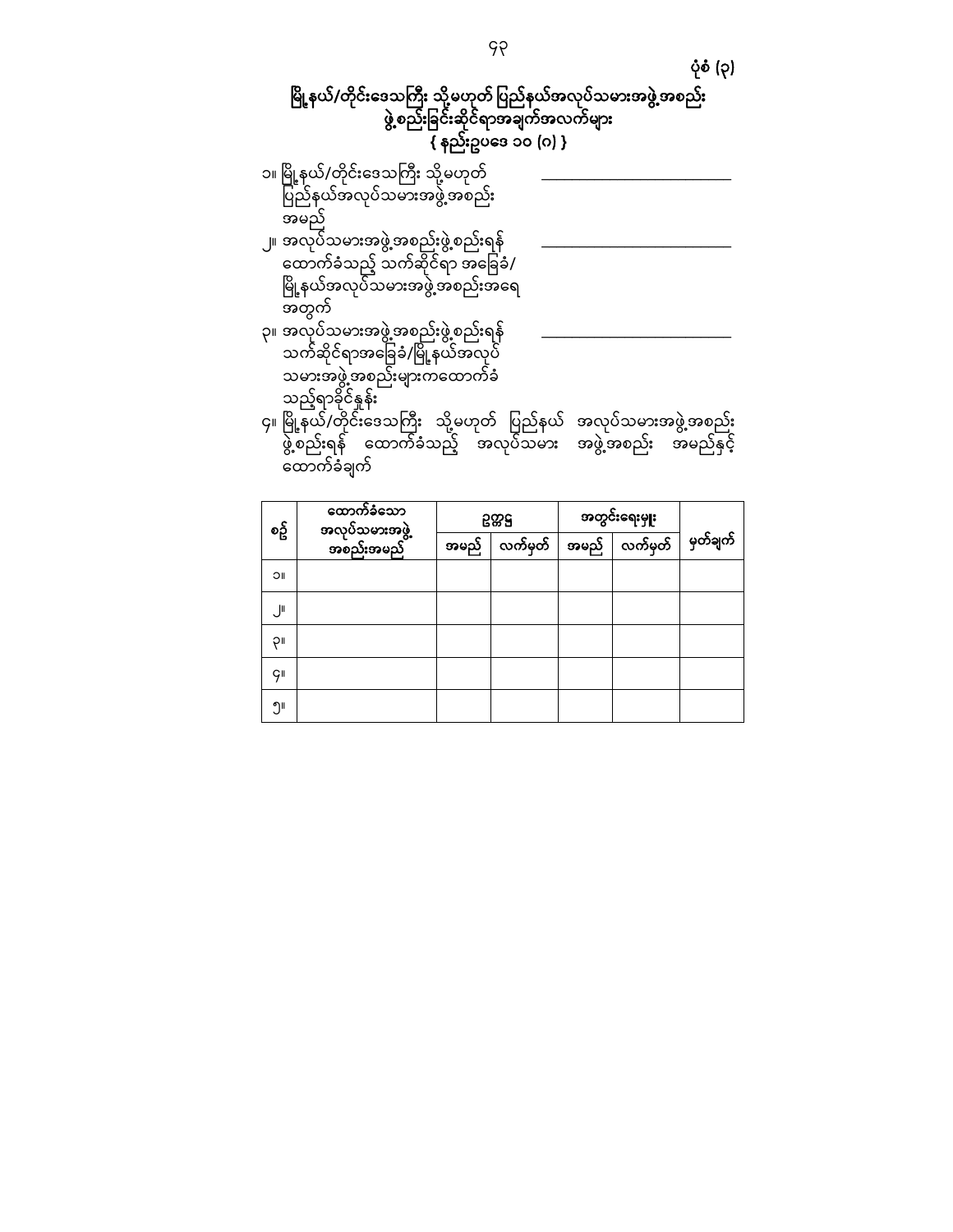ပုံစံ (၄)

# ဖွဲ့စည်းပုံစည်းမျဥ်းကို အလုပ်အမှုဆောင်အဖွဲ့ဝင်များက သဘောတူကြောင်း လက်မှတ်ေရးထိုးချက်ပုံစံ { နည်းဥပေဒ ၁၀(ဃ)နှင် ့ ၁၁(ဂ) }

| စဥ္ပ်ိ | အမည် | - နိုင်ငံသား<br>- စိစစ်ရေး<br>-<br>ကတ်ပြားအမှတ် | အဘ<br>အမည် | အလုပ်<br>အကိုင် | အလုပ်<br>အမှုဆောင်<br>တာဝန် | လက်မှတ် |
|--------|------|-------------------------------------------------|------------|-----------------|-----------------------------|---------|
|        |      |                                                 |            |                 |                             |         |
|        |      |                                                 |            |                 |                             |         |
|        |      |                                                 |            |                 |                             |         |
|        |      |                                                 |            |                 |                             |         |
|        |      |                                                 |            |                 |                             |         |
|        |      |                                                 |            |                 |                             |         |
|        |      |                                                 |            |                 |                             |         |
|        |      |                                                 |            |                 |                             |         |
|        |      |                                                 |            |                 |                             |         |
|        |      |                                                 |            |                 |                             |         |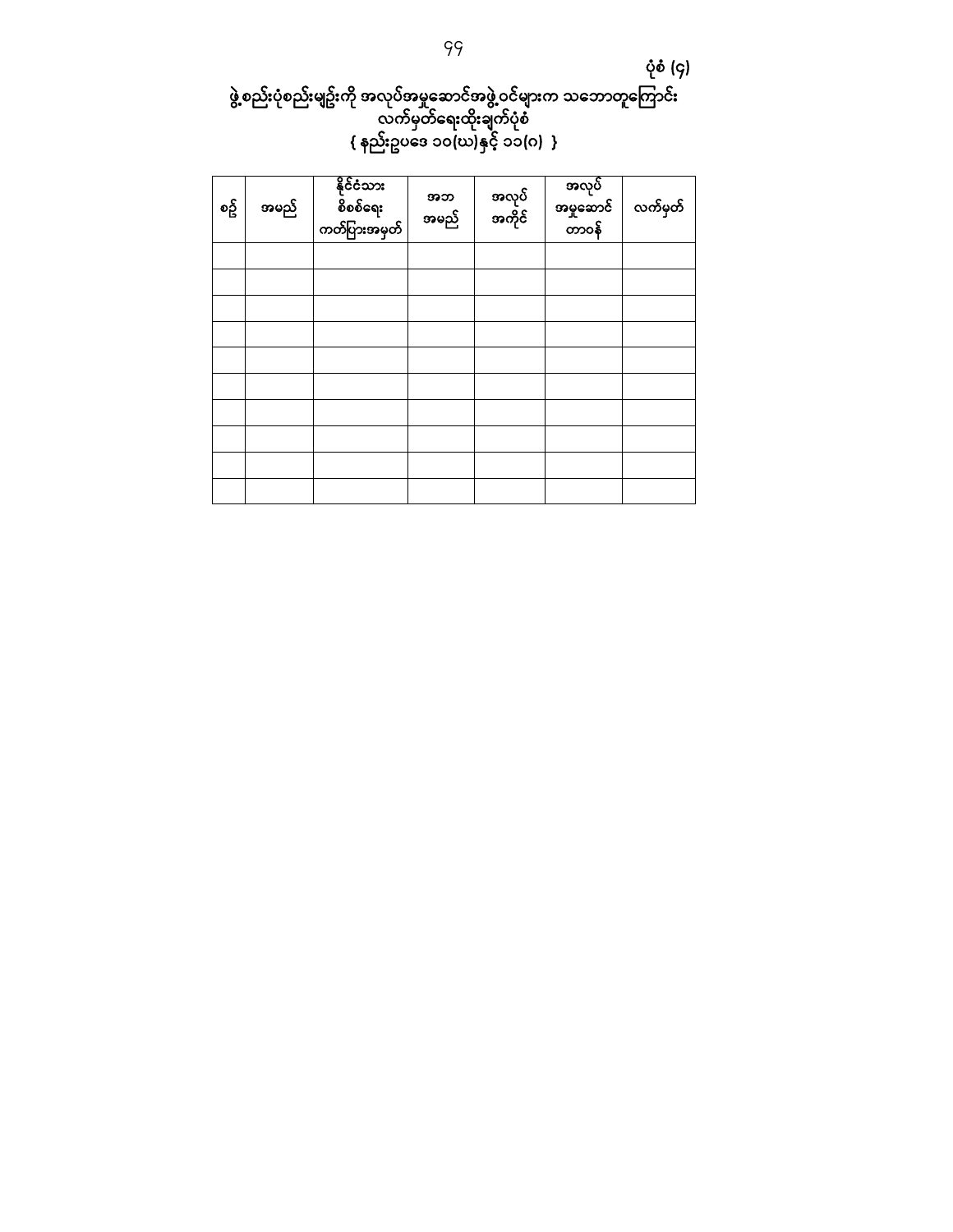### ပုံစံ (၅-က)

## အလုပ်သမားအဖွဲ့ ချုပ် ဖွဲ့စည်းခြင်းဆိုင်ရာအချက်အလက်များ { နည်းဥပေဒ ၁၁(ခ) }

- ၁။ လုပ်ငန်း သို့မဟုတ် လုပ်ေဆာင်မှု၏ \_\_\_\_\_\_\_\_\_\_\_\_\_\_\_\_\_\_\_\_\_\_\_\_ အလုပ်သမားအဖွဲ့ချုပ်
- ၂။ အလုပ်သမားအဖွဲ့ချုပ်ကို ထောက်ခံ <u>\_\_\_\_\_\_\_\_\_\_\_\_\_\_\_\_\_\_\_\_\_\_\_\_\_\_</u>\_\_\_ သည့်တိုင်းဒေသကြီး/ပြည်နယ်အလုပ် သမားအဖွဲ့အစည်းအေရအတွက်
- ၃။ အလုပ်သမား အဖွဲ့ချုပ် ဖွဲ့စည်းရန် ထောက်ခံသည့် တိုင်းဒေသကြီး/ ပြည်နယ် အလုပ်သမား အဖွဲ့အစည်းစာရင်း

|        | ထောက်ခံသော                                           | 5885                                           | အတွင်းရေးမှုုး |          |
|--------|------------------------------------------------------|------------------------------------------------|----------------|----------|
| စဥ္ပ်ိ | တိုင်းဒေသကြီး/ပြည်နယ်<br>အလုပ်သမားအဖွဲ့အစည်း<br>အမည် | အမည် $\mid$ လက်မှတ် $\mid$ အမည် $\mid$ လက်မှတ် |                | မှတ်ချက် |
| ပါ     |                                                      |                                                |                |          |
| اال.   |                                                      |                                                |                |          |
| ٩I     |                                                      |                                                |                |          |
| ĢΙ     |                                                      |                                                |                |          |
| ၅။     |                                                      |                                                |                |          |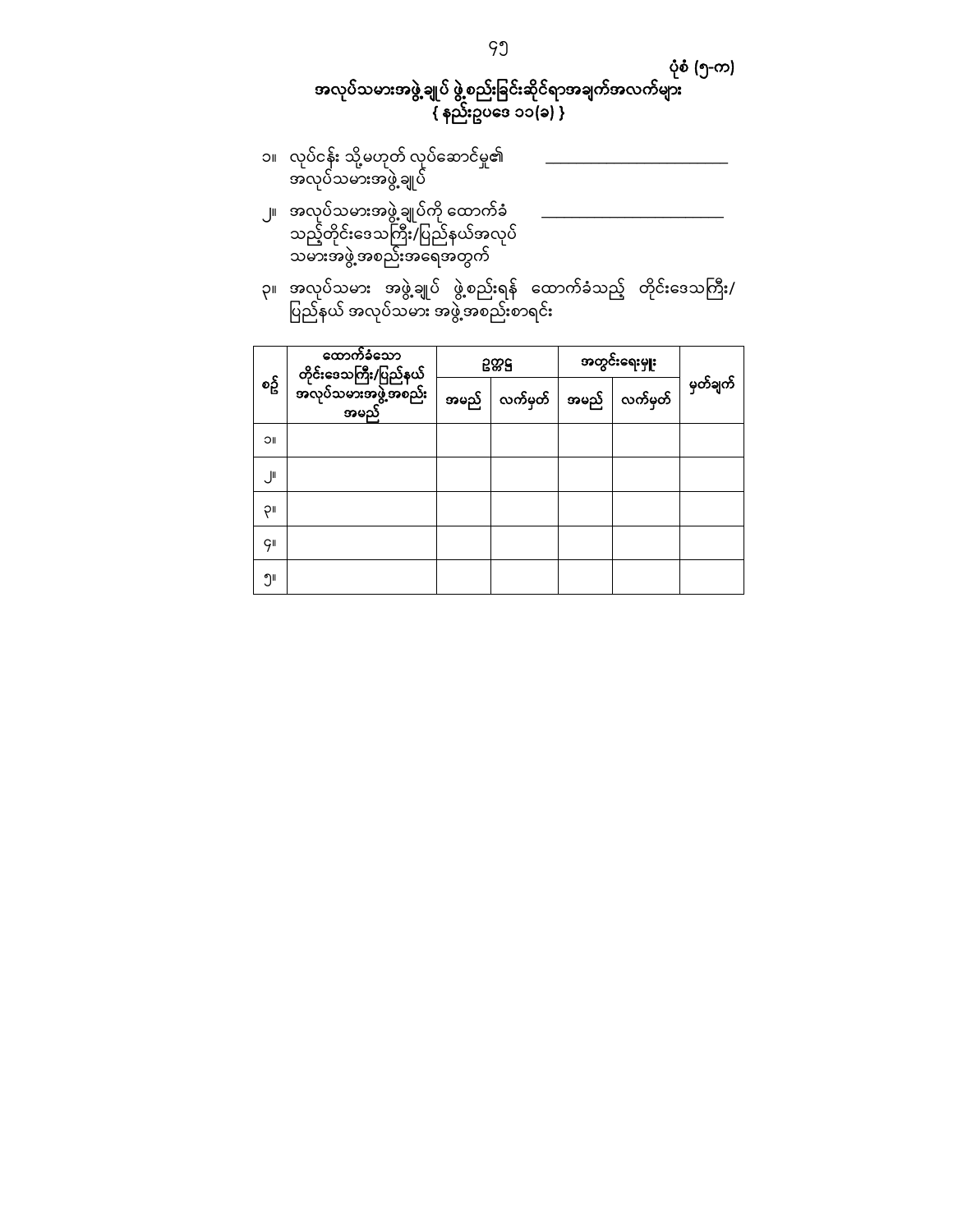## ပုံစံ (၅-ခ) မြန်မာနိုင်ငံလုံးဆိုင်ရာအလုပ်သမားရေးရာအဖွဲ့ ဖွဲ့စည်းခြင်းဆိုင်ရာ အချက်အလက်များ { နည်းဥပေဒ ၁၁(ခ) }

- ၁။ ြ န်မာနိုင ်ငံလုံးဆိုင်ရာ မ \_\_\_\_\_\_\_\_\_\_\_\_\_\_\_\_\_\_\_\_\_\_\_\_\_\_\_\_\_\_\_\_ အလုပ်သမားေရးရာအဖွဲ့
- ၂။ ြ န်မာနိုင ်ငံလုံးဆိုင်ရာ မ \_\_\_\_\_\_\_\_\_\_\_\_\_\_\_\_\_\_\_\_\_\_\_\_\_\_\_\_\_\_\_\_ အလုပ်သမားေရးရာ အဖွဲ့ကို ေထာက်ခံသည့် အလုပ်သမား အဖွဲ့ချုပ် အေရအတွက်
- ၃။ မြန်မာနိုင်ငံလုံးဆိုင်ရာ အလုပ်သမားရေးရာအဖွဲ့ ဖွဲ့စည်းရန်ထောက်ခံ သည့် အလုပ်သမား အဖွဲ့ချုပ်များစာရင်း

|            | ထောက်ခံသော<br>အလုပ်သမား |      | 5885    | အတွင်းရေးမှုုး |         | မှတ်ချက် |
|------------|-------------------------|------|---------|----------------|---------|----------|
| စဥ္ပ်ိ     | အဖွဲ့ချုပ်များအမည်      | အမည် | လက်မှတ် | အမည်           | လက်မှတ် |          |
| <b>IIC</b> |                         |      |         |                |         |          |
| ال         |                         |      |         |                |         |          |
| P          |                         |      |         |                |         |          |
| çι         |                         |      |         |                |         |          |
| ၅။         |                         |      |         |                |         |          |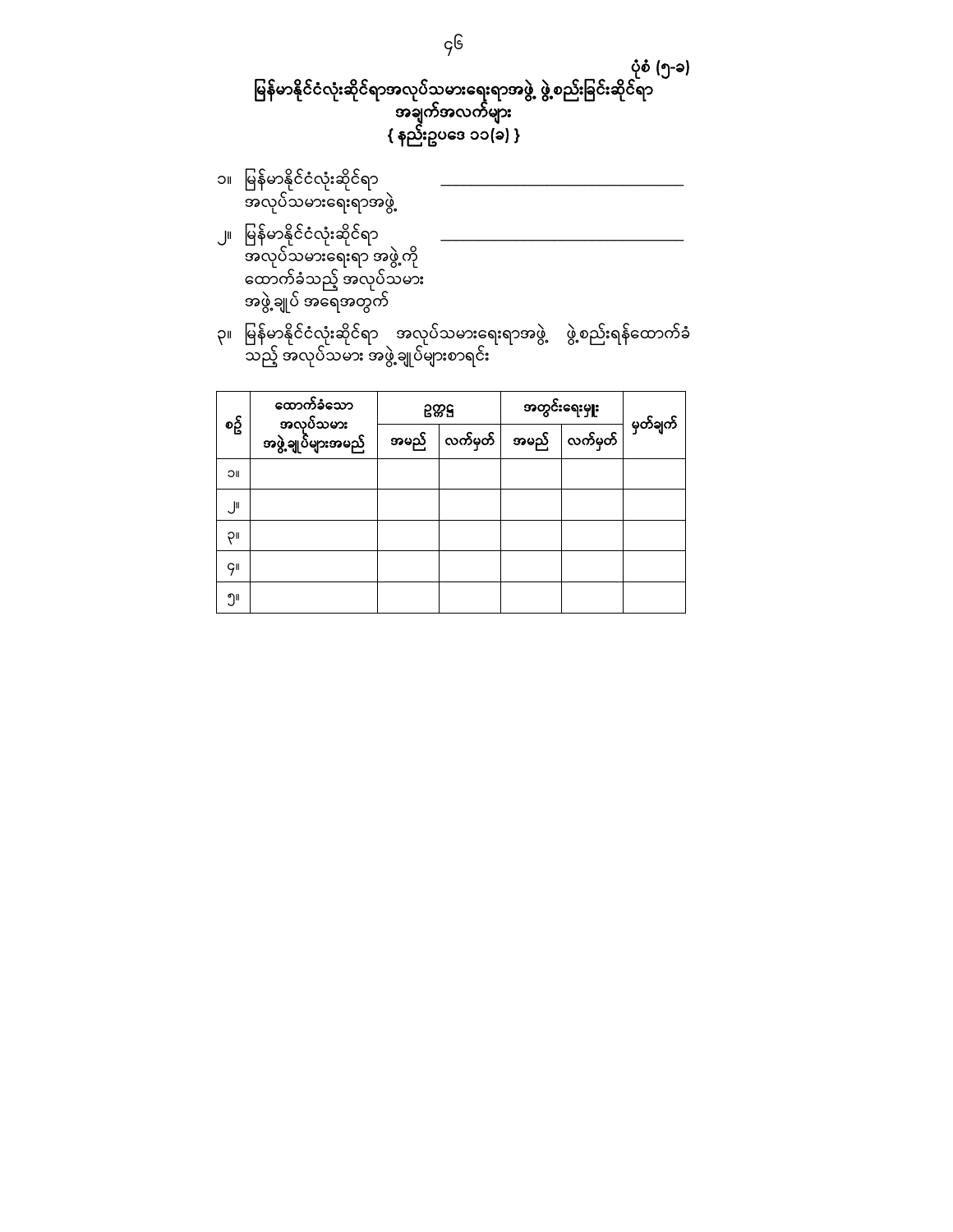

| ပြေစာအမှတ်စဥ်၊ |  |
|----------------|--|
|                |  |

\_\_\_\_\_\_\_\_\_\_\_\_\_\_\_\_\_\_\_\_\_\_\_\_\_\_\_\_\_\_ အလုပ်သမားအဖွဲ့အစည်း/ အလုပ်သမားအဖွဲ့ချုပ် *|* မြန်မာနိုင်ငံလုံးဆိုင်ရာ အလုပ်သမားရေးရာအဖွဲ့၏ အလုပ်သမားအဖွဲ့အစည်းအဖြစ် မှတ်ပုံတင်ပေးရန် လျှောက်လွှာကို<br>\_\_\_\_\_\_\_\_\_\_\_\_\_ ခုနှစ်၊ \_\_\_\_\_\_\_\_\_\_\_\_\_\_\_\_\_\_\_ လ \_\_\_\_\_\_\_ ရက်နေ့တွင် \_\_\_\_\_\_\_\_\_\_\_\_\_ ခုနှစ်၊ \_\_\_\_\_\_\_\_\_\_\_\_\_\_\_\_\_\_\_ လ \_\_\_\_\_\_ ရက်ေန့တွင် ——<br>လက်ခံရရှိပါသည်။

တံဆိပ်

 $(\underline{\hspace{15em}})$ မြို့နယ်မှတ်ပုံတင်အရာရှိ/ --<br>မှတ်ပုံတင်အရာရှိချုပ်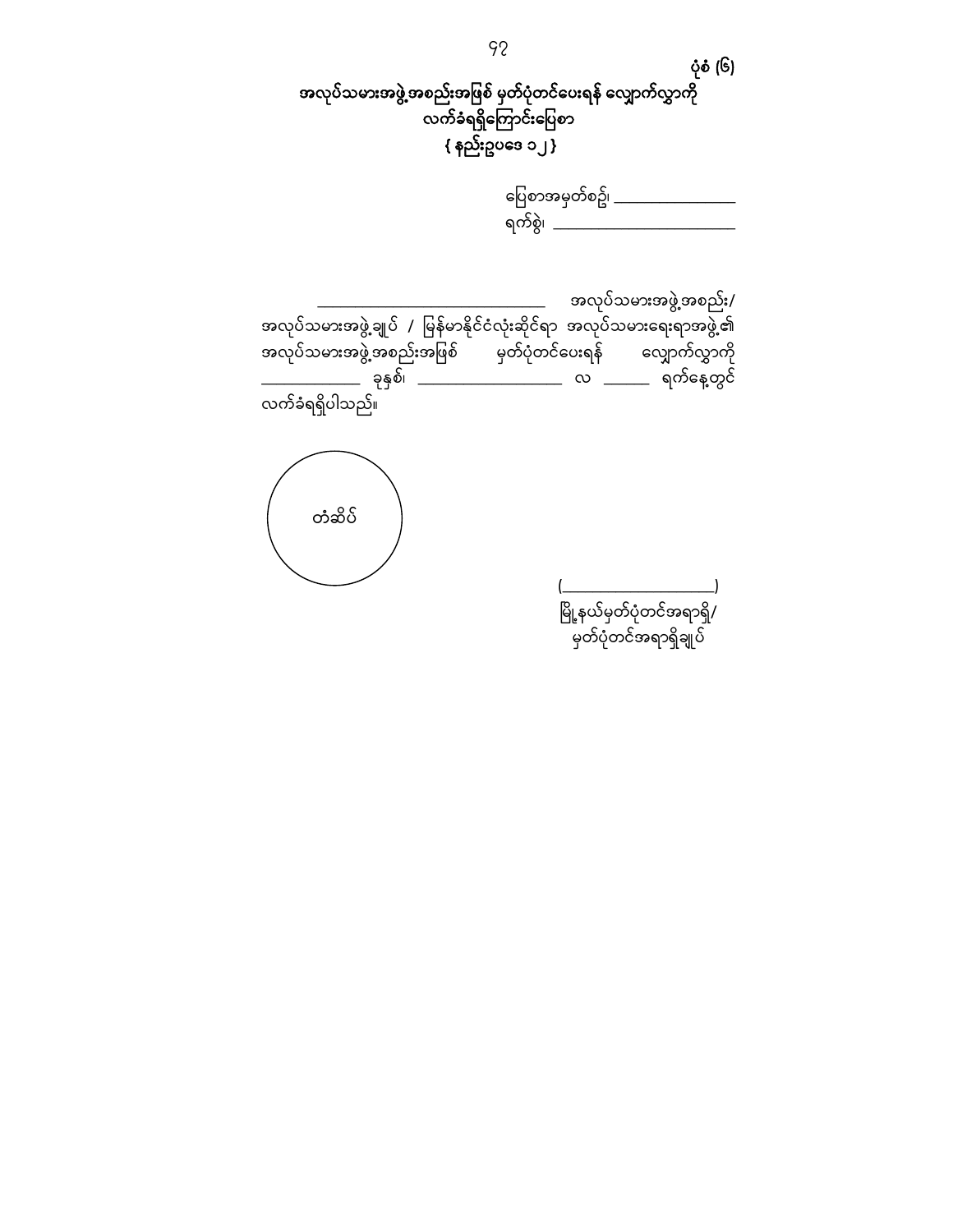ပုံစံ (၇)

အလုပ်သမားအဖွဲ့အစည်းအဖြစ် အသိအမှတ်ပြုလက်မှတ်  $\overline{\{\text{ }}$  နည်းဥပဒေ ၁၅ (က) နှင့် (ခ) }



\_\_\_\_\_\_\_\_ အလုပ်သမား အဖွဲ့အစည်း / အလုပ်သမားအဖွဲ့ချုပ် / မြန်မာနိုင်ငံလုံးဆိုင်ရာ အလုပ်သမား ရေးရာအဖွဲ့အား မှတ်ပုံတင်အမှတ် \_\_\_\_\_\_\_\_\_\_\_\_\_\_ ဖြင့် \_\_\_\_\_\_\_\_\_\_\_\_ ခုနှစ်၊ \_\_\_\_\_\_\_\_\_\_\_\_\_\_\_\_ လ \_\_\_\_\_\_\_ ရက်ေန့တွင် \_\_\_\_\_\_\_\_\_\_\_\_\_\_\_\_\_\_\_\_\_\_\_\_ အလုပ်သမား အဖွဲ့အစည်းအဖြစ် အသိအမှတ်ပြုလက်မှတ် ထုတ်ပေး လိုက်သည်။  $(\underline{\hspace{15em}})$ မှတ်ပုံတင်အရာရှိချုပ် တံဆိပ်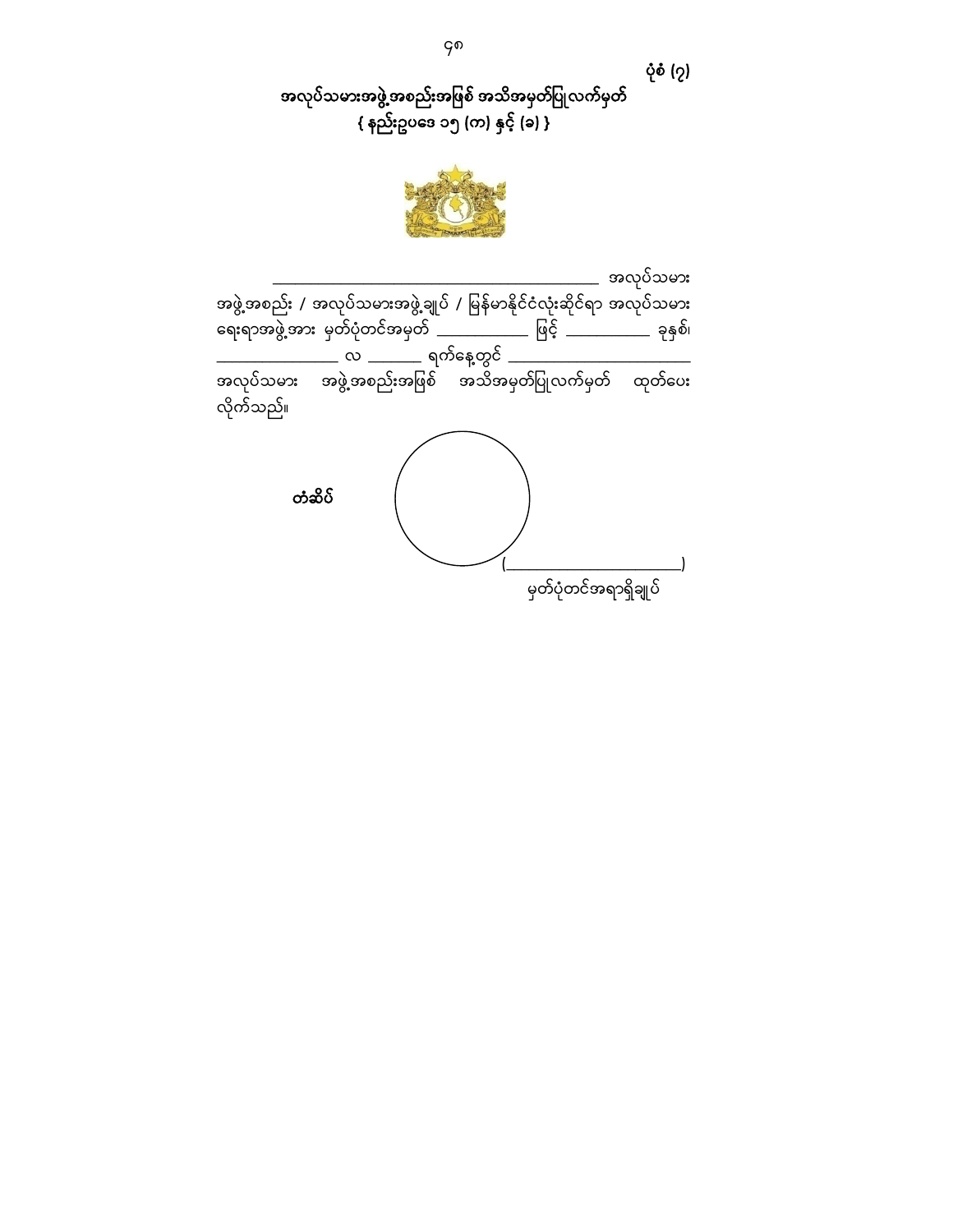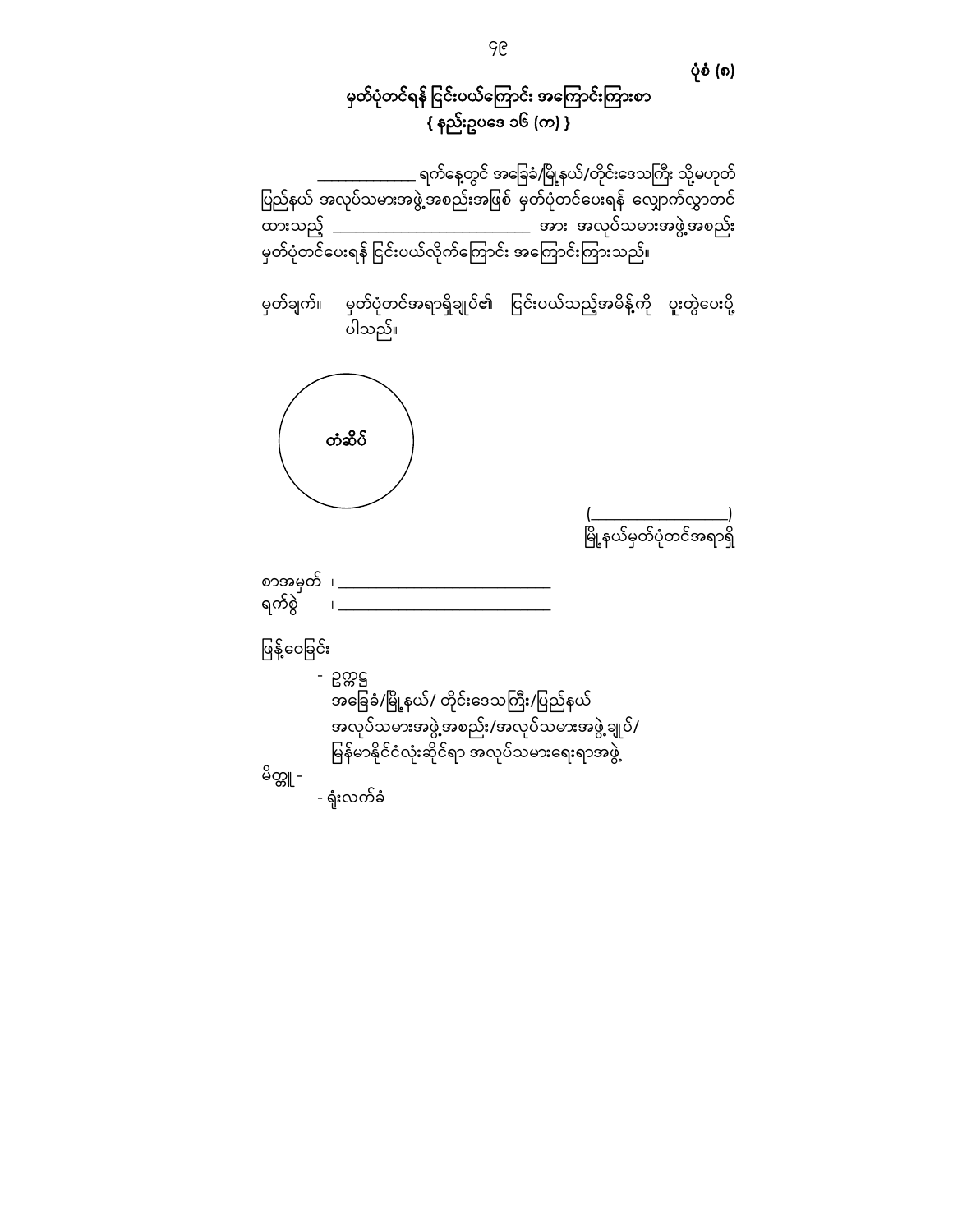# မှတ်ပုံတင်ရန် ငြင်းပယ်ကြောင်း အကြောင်းကြားစာ { နည်းဥပေဒ ၁၆ (ခ) }

ပုံစံ (၉)

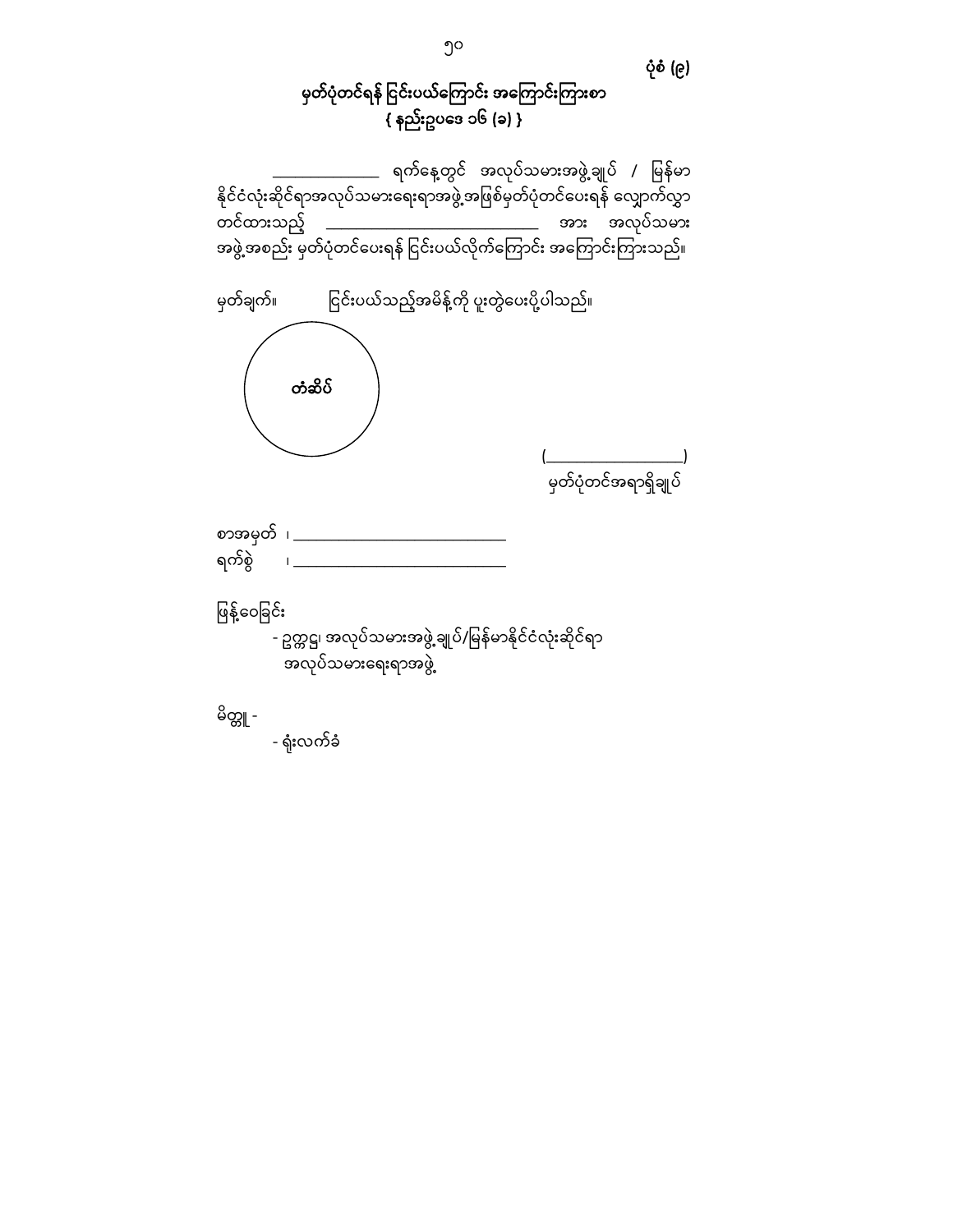

တိုင်းဒေသကြီး/ ပြည်နယ်အလုပ်သမားအဖွဲ့အစည်း / အလုပ်သမားအဖွဲ့ချုပ်/ ြေန်မာနိုင်ငံလုံးဆိုင်ရာ အလုပ်သမားရေးရာအဖွဲ့အား မှတ်ပုံတင်ထားခြင်းမှ ပယ်ဖျက်ေပးရန် တင်ပြ အပ်ပါသည်။

| ပူးတွဲ - အလုပ်သမားအဖွဲ့အစည်း နည်းဥပဒေအရ ဆောင်ရွက်ပိုင်ခွင့်<br>ရှိသောအဖွဲ့အစည်း၏ ဆုံးဖြတ်ချက် |       |
|-----------------------------------------------------------------------------------------------|-------|
| တံဆိပ်                                                                                        | ဥက္ကဌ |

စာအမှတ် ၊ \_\_\_\_\_\_\_\_\_\_\_\_\_\_\_\_\_\_\_\_\_\_\_\_\_\_\_\_\_ ရက်စွဲ ၊ \_\_\_\_\_\_\_\_\_\_\_\_\_\_\_\_\_\_\_\_\_\_\_\_\_\_\_\_\_\_\_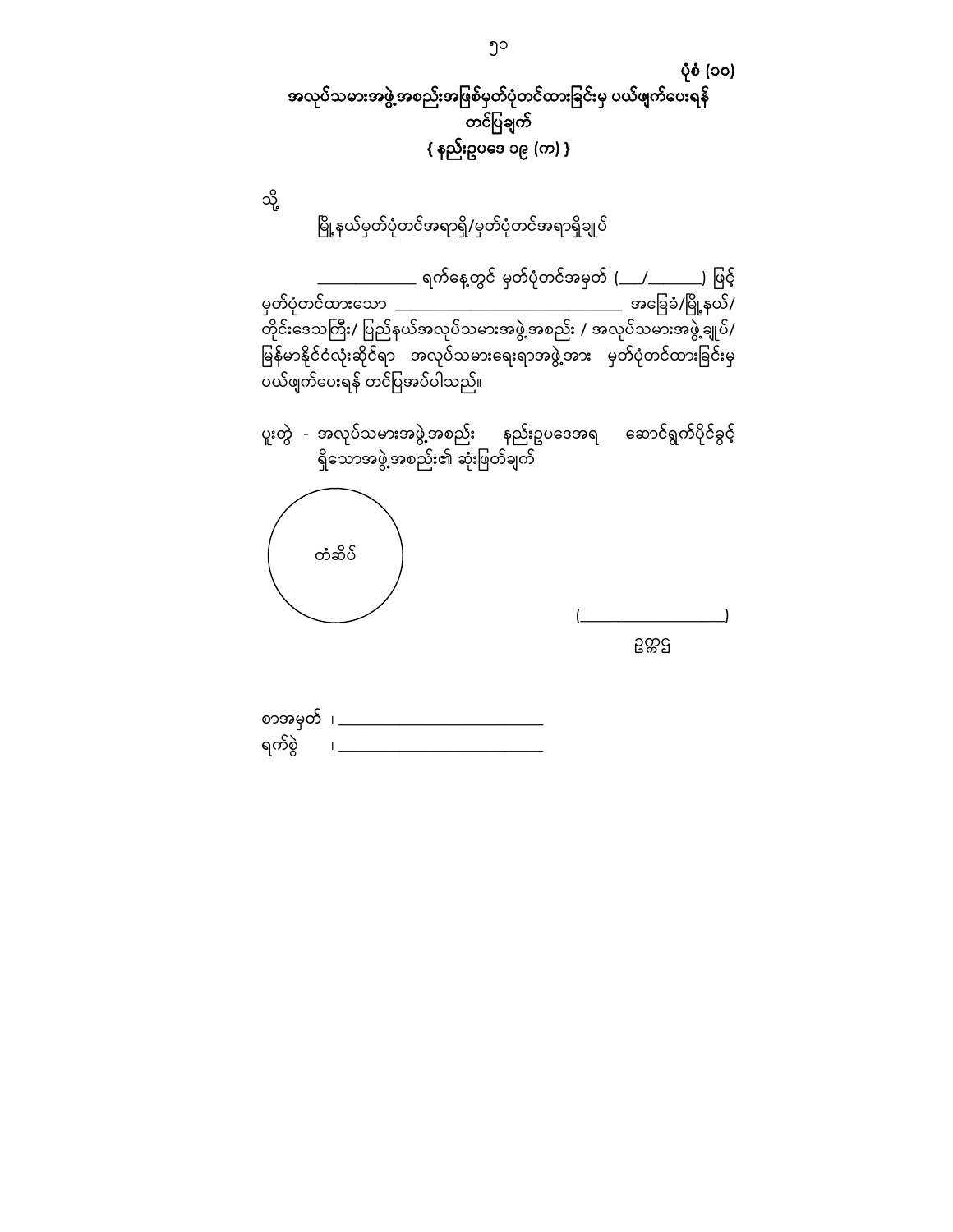

- ရုံးလက်ခံ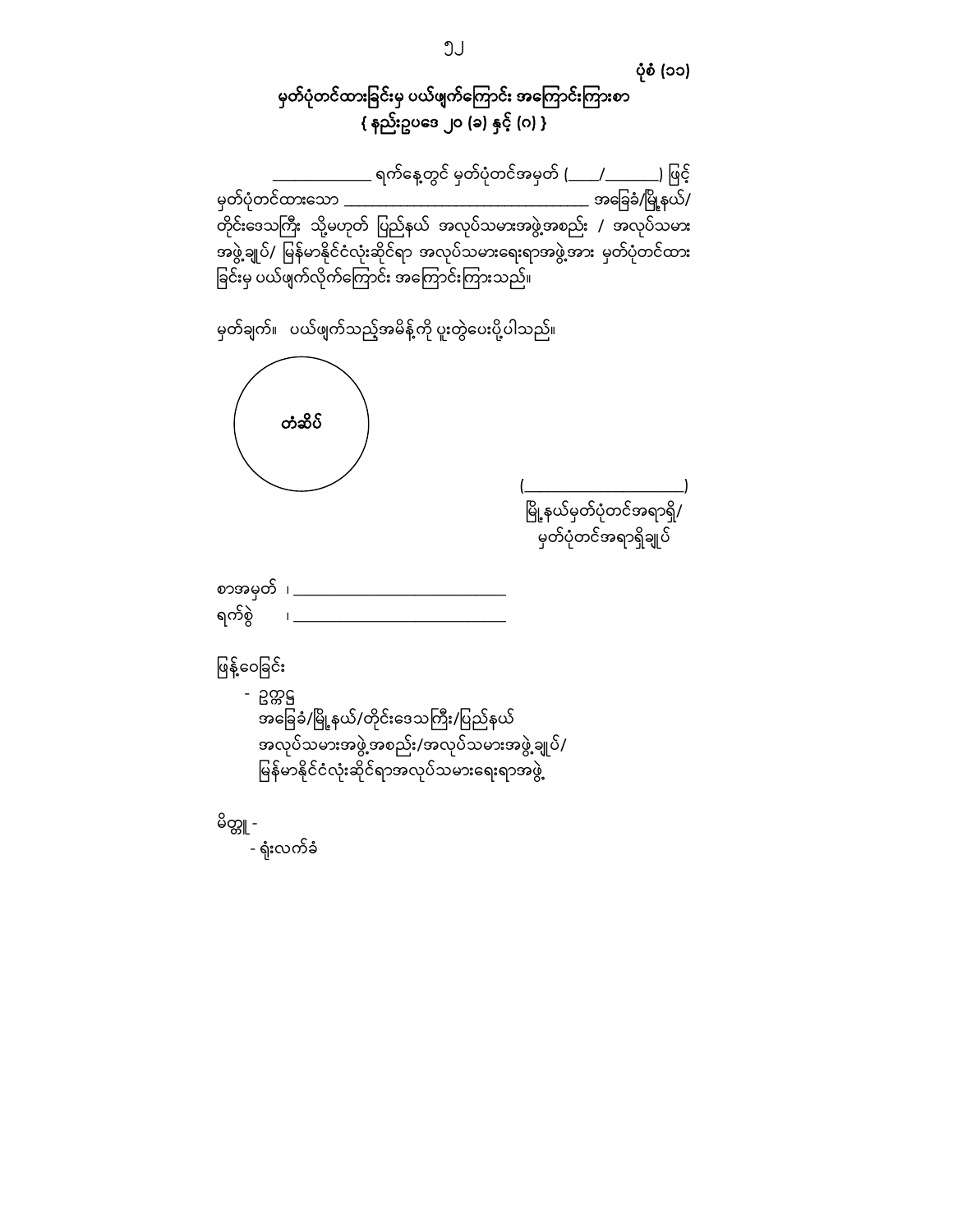### ပုံစံ (၁၂) အလုပ်သမားအဖွဲ့အစည်း တစ်ဖွဲ့ချင်းမှတ်တမ်း (မှတ်ပုံတင်အရာရှိနှင့် မှတ်ပုံတင်အရာရှိချုပ်ရုံးတွင် ထိန်းသိမ်းရန်) { နည်းဥပေဒ ၄၀ }

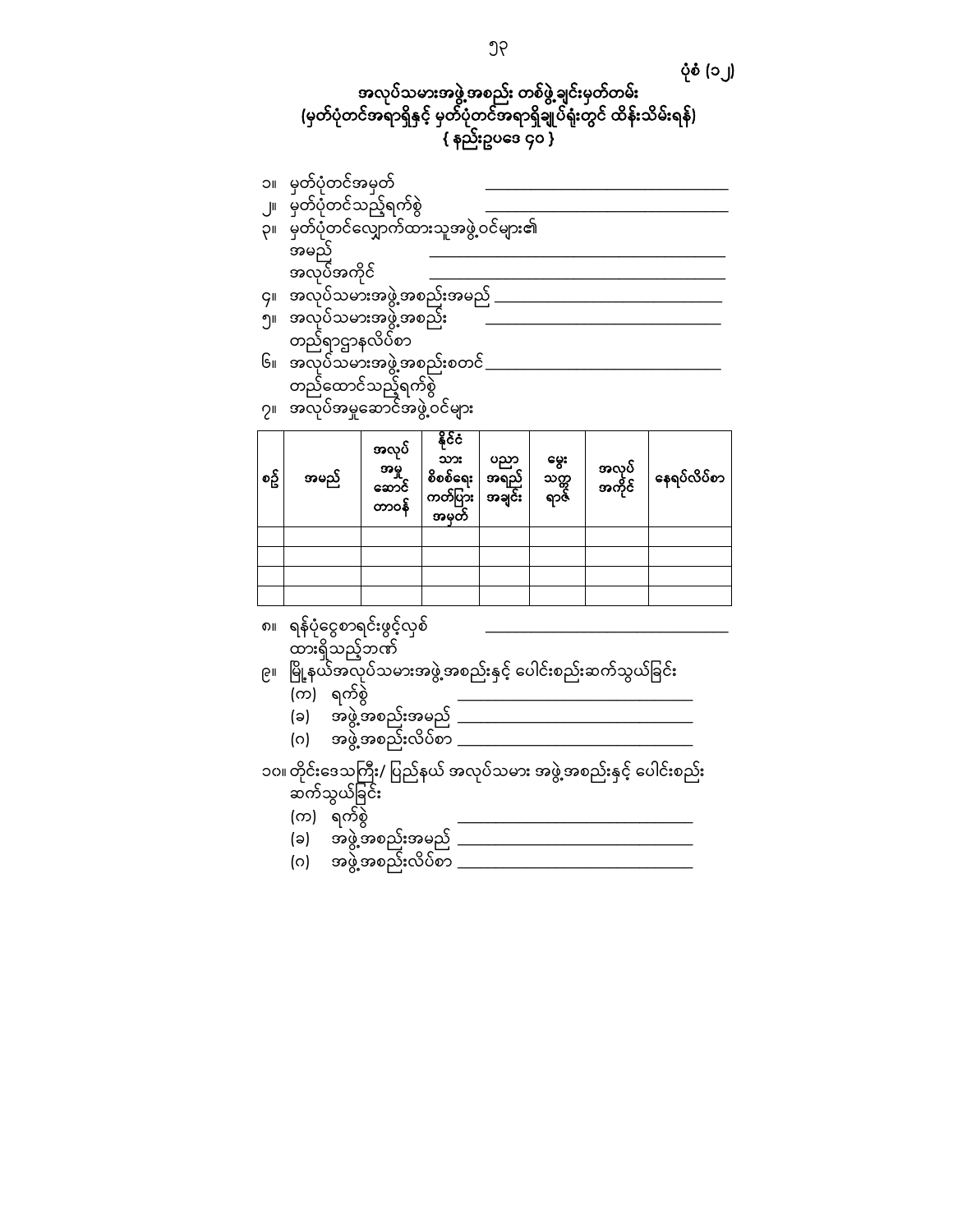| (ဃ) | ပူးပေါင်းပြီးအဖွဲ့အစည်း၏         |
|-----|----------------------------------|
| (c) | အမည်<br>ပူးပေါင်းပြီးအဖွဲ့အစည်း၏ |
|     | လိပ်စာ                           |
| (စ) | ပူးပေါင်းပြီးအဖွဲ့အစည်း၏         |
|     | မှတ်ပုံတင်အမှတ်                  |

၁၆။ အခြားအလုပ်သမားအဖွဲ့အစည်းနှင့် ပူးပေါင်းခြင်း (က) မှတ်ပုံတင်ရန်အကြောင်း \_\_\_\_\_\_\_\_\_\_\_\_\_\_\_\_\_\_\_\_\_\_\_

| စဉ် | ပြောင်းလဲသည့်<br>ရက်စွဲ | ပြောင်းလဲသည့်<br>အလုပ်အမှုဆောင်<br>အမည် | ယခငံ<br>အလုပ်အမှုဆောင်<br>အမည် | တာ<br>၀န် | မှတ်<br>ချက် |
|-----|-------------------------|-----------------------------------------|--------------------------------|-----------|--------------|
|     |                         |                                         |                                |           |              |
|     |                         |                                         |                                |           |              |
|     |                         |                                         |                                |           |              |

၁၅။ အလုပ်အမှုဆောင်များပြောင်းလဲခြင်း

ကြားသည့်ရက်စွဲ (ခ) မည်သည့်အဖွဲ့အစည်းနှင့်

ပူးပေါင်းသည် (ဂ) ပူးပေါင်းသည့်ရက်စွဲ

- ၁၂။ မြန်မာနိုင်ငံလုံးဆိုင်ရာ အလုပ်သမားရေးရာ အဖွဲ့နှင့် ပေါင်းစည်း ဆက်သွယ်ခြင်း (က) ရက်စွဲ (ခ) အဖွဲ့အစည်းအမည်<br>(ဂ) အဖွဲ့အစည်းလိပ်စာ ၁၃။ အလုပ်သမားအဖွဲ့အစည်း၏ တည်ရာဌာန လိပ်စာပြောင်းလဲခြင်း (က) ပြောင်းလဲသည့်ရက်စွဲ <sub>-</sub><br>(ခ) ပြောင်းလဲသည့်လိပ်စာ <sub>-</sub> ၁၄။ အလုပ်သမားအဖွဲ့အစည်း၏ အမည်ပြောင်းလဲခြင်း
- ၁၁။ အလုပ်သမ္မားအဖွဲ့ချုပ်နှင့် ပေါင်းစည်းဆက်သွယ်ခြင်း (က) ရက်စွဲ (ခ) အဖွဲ့အစည်းအမည် (ဂ) အဖွဲ့အစည်းလိပ်စာ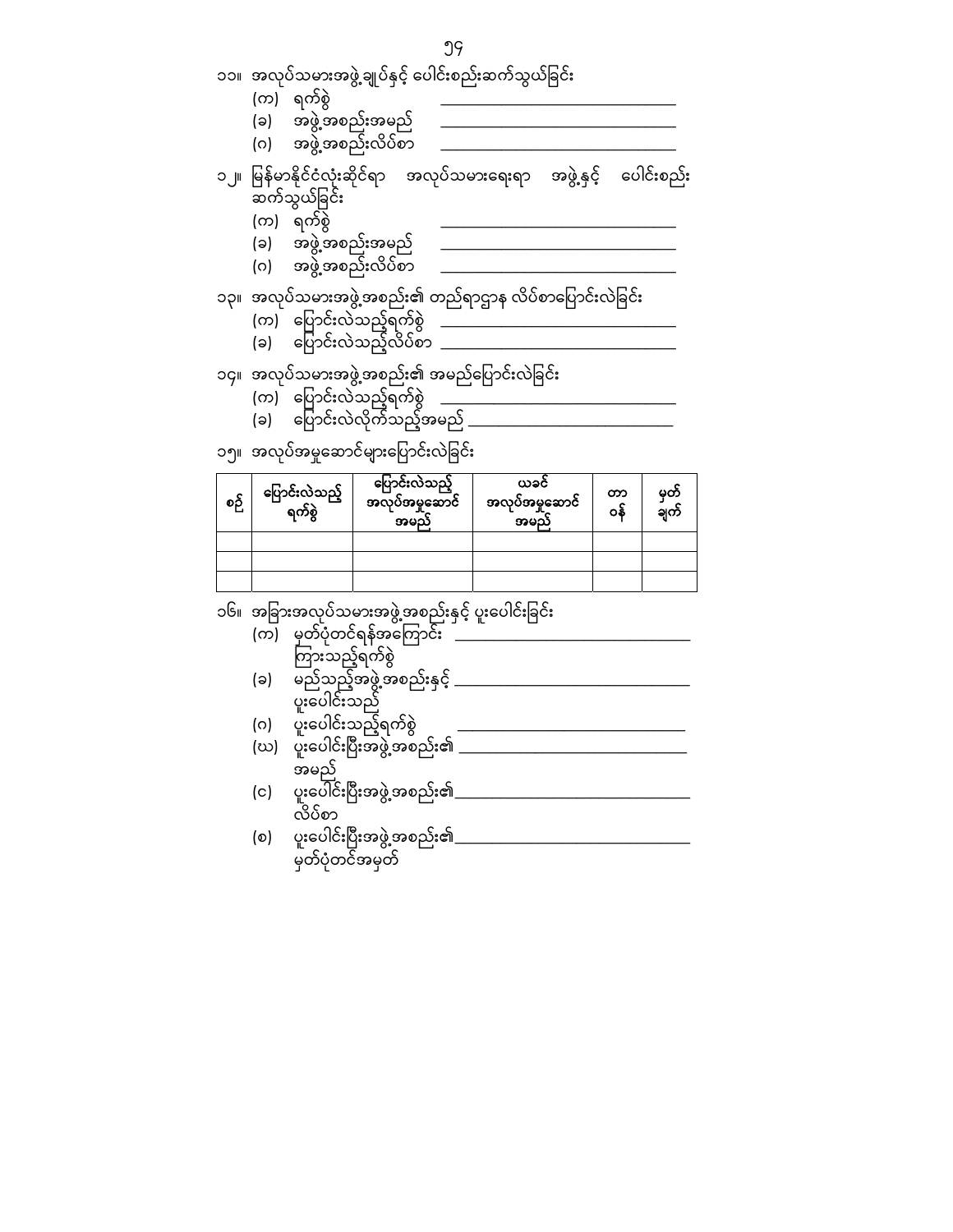$(\underline{\hspace{15em}})$ မှတ်ပုံတင်အရာရှိ/ မှတ်ပုံတင်အရာရှိချုပ်

သည့်ရက်စွဲ

- (ဂ) ဖျက်သိမ်းကြောင်း အကြောင်းကြား\_\_\_\_\_\_\_\_\_\_\_\_\_\_\_\_\_\_\_\_\_\_\_\_\_\_
- (ခ) ဖျက်သိမ်းရသည့်အကြောင်းရင်း \_\_\_\_\_\_\_\_\_\_\_\_\_\_\_\_\_\_\_\_\_\_\_\_\_\_
- (က) ဖျက်သိမ်းသည့်ရက်စွဲ
- ၂၁။ အလုပ်သမားအဖွဲ့အစည်းအား ဖျက်သိမ်းခြင်း
- (ဂ) ပယ်ဖျက်မိန့်ထုတ်ပြန်သည့်ရက်စွဲ \_\_\_\_\_\_\_\_\_\_\_\_\_\_\_\_\_\_\_\_\_\_\_\_\_\_\_
- (ခ) ပယ်ဖျက်ရသည့်အကြောင်းရင်<u>း \_\_\_\_\_\_\_\_\_\_\_\_\_\_\_\_\_\_\_\_</u>\_\_\_\_\_\_\_
- (က) ပယ်ဖျက်သည့်ရက်စွဲ
- ၂၀။ အလုပ်သမားအဖွဲ့အစည်းအား မှတ်ပုံတင်ပယ်ဖျက်ခြင်း

| ໑∂ | ရက်စွဲ | အကြောင်းအရာ | မှတ်ချက် |
|----|--------|-------------|----------|
|    |        |             |          |
|    |        |             |          |
|    |        |             |          |

၁၉။ ဥပေဒချိုးေဖာက်မှုဆိုင်ရာမှတ်တမ်း

- (ဂ) အဖွဲ့အစည်းလိပ်စာ
- (ခ) အဖွဲ့အစည်းအမည်
- 
- (က) \_ရက်စွဲ
- ၁၈။ အပြ ည်ပြ ည်ဆိုင်ရာ အလုပ်သမားအဖွဲ့အစည်းများနှင့် ေပါင်းစည်း ဆက်သွယ်ခြင်း
- (ခ) မည်သည့်အမည်ဖြင့် ခွဲထွက်သည် (ဂ) ခွဲထွက်သည့်ရက်စွဲ \_\_\_\_\_\_\_\_\_\_\_\_\_\_\_\_\_\_\_\_\_\_\_\_\_\_\_\_\_\_\_\_
- (က) အကြောင်းကြားသည့်ရက်စွဲ
- ၅၅ ၁၇။ အခြားအလုပ်သမားအဖွဲ့အစည်းတစ်ရပ်အဖြစ် ခွဲထွက်ခြင်း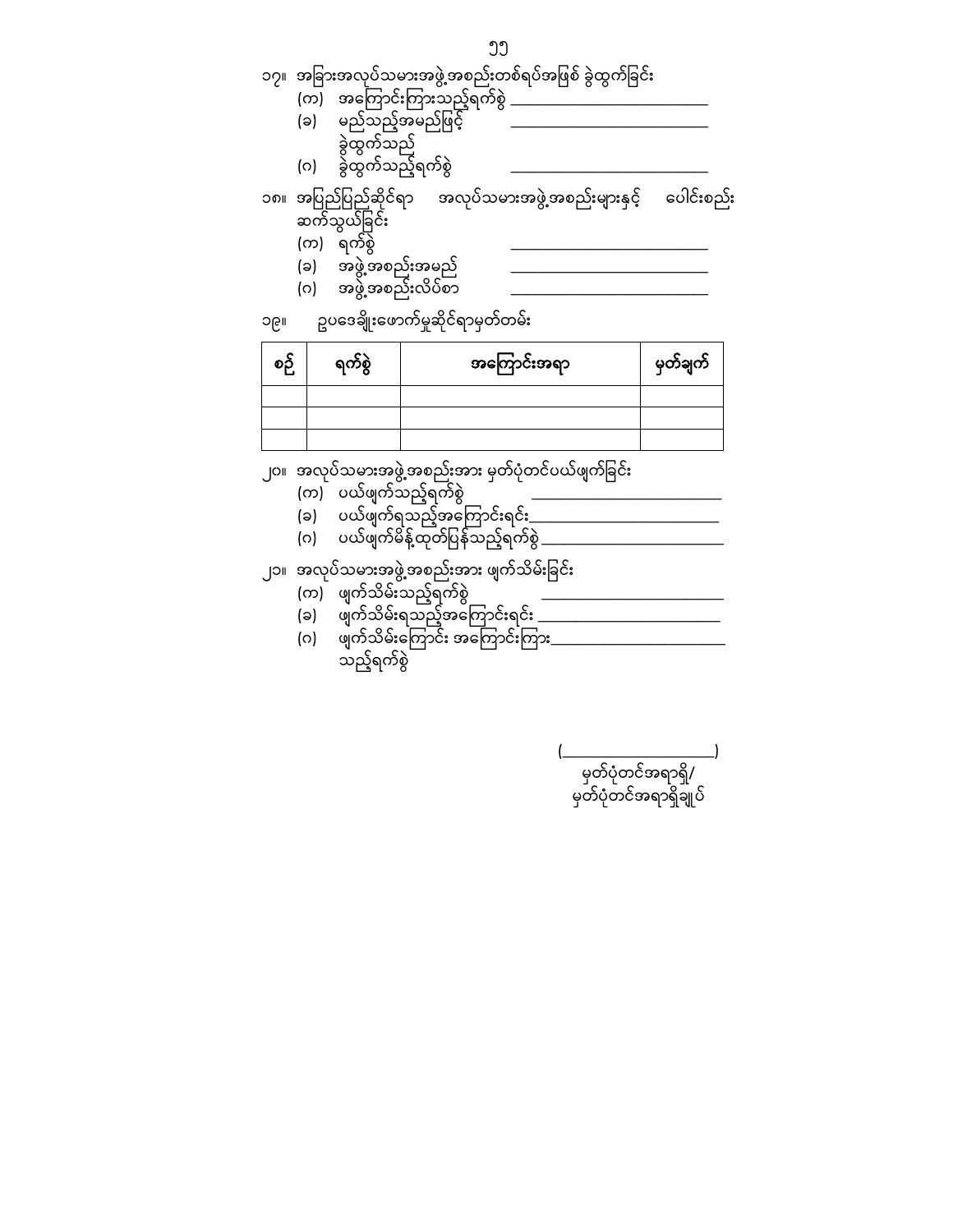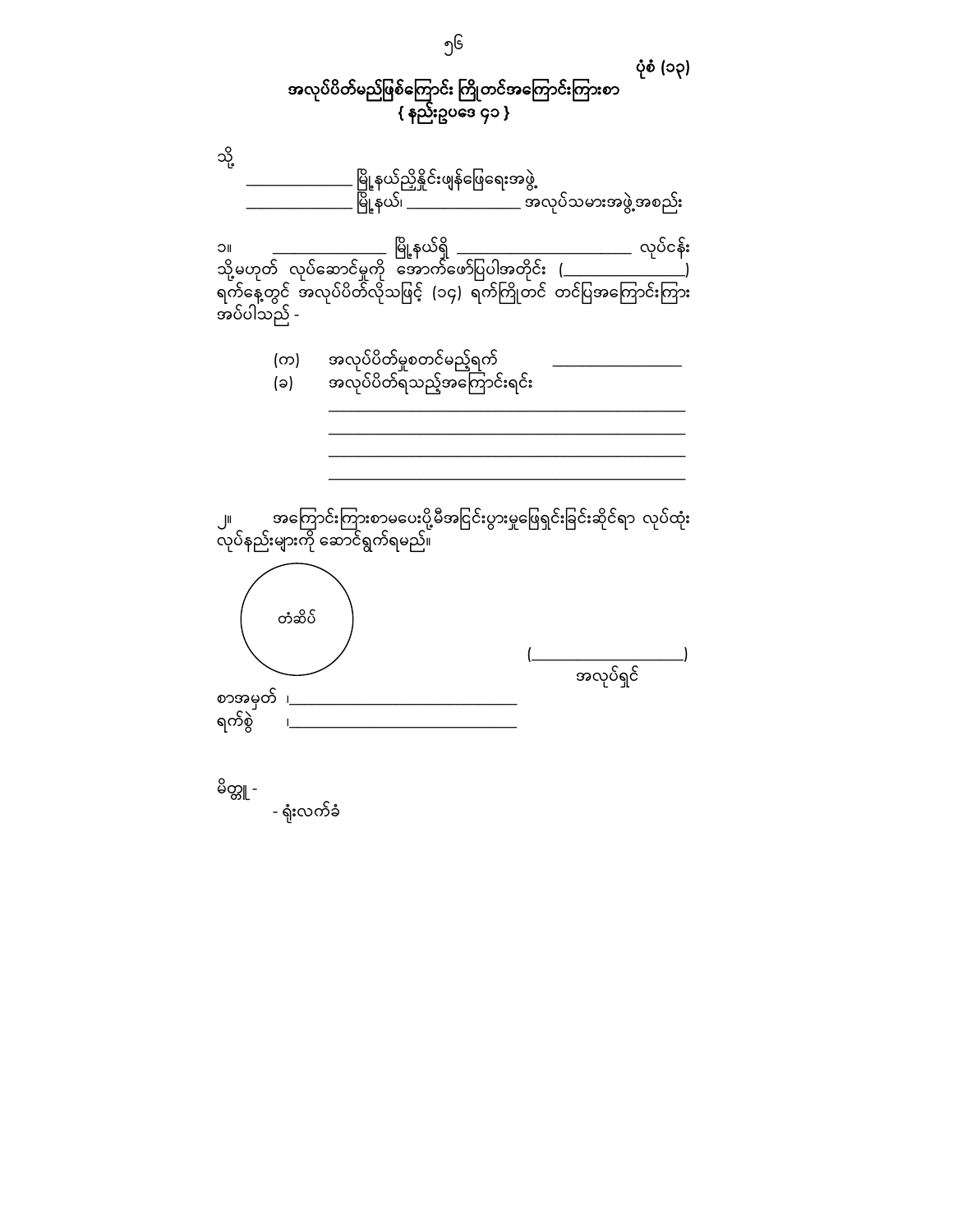#### ပုံစံ (၁၄) သပိတ်မှောက်မည်ဖြစ်ကြောင်း ကြိုတင်အကြောင်းကြားစာ { နည်းဥပေဒ ၄၂ }

၁။ အဖွဲ့အစည ်းဝင် အလုပ်သမားအများစု၏ ဆန္ဒပြ ုချက်အရ အများ ပြည်သူဆိုင်ရာ ဝန်ဆောင်မှုလုပ်ငန်း / အများပြည်သူဆိုင်ရာ ဝန်ဆောင်မှု လုပ်ငန်းနှင့် အကျုံးမဝင်သည့် လုပ်ငန်းဖြစ်သော \_\_\_\_\_\_\_\_\_\_\_\_\_\_\_\_\_\_\_\_\_\_\_\_\_\_\_\_\_ \_<br>\_ သည် အောက်ပါအစီအစဥ်အတိုင်း သပိတ်ေမှာက်မည်ဖြ စ်ေကြ ာင်း y ိုတင်တင်ပ က ြ အေကြ ာင်းကြ ားအပ်ပါသည် - (က) အလုပ်သမားအဖွဲ့အစည်းအမည်  $\_$ (ခ) အဖွဲ့အစည်း၏မှတ်ပုံတင်အမှတ်/ရက်စွဲ \_\_\_\_\_\_\_\_\_\_\_\_\_\_\_\_\_\_ (ဂ) အဖွဲ့အစည်း၏လိပ်စာ (ဃ) သပိတ်မှောက်မည့်အချိန်နှင့်နေ့ရက် \_\_\_\_\_\_\_\_\_\_\_\_\_\_\_\_\_\_\_\_\_\_\_\_ (င) သပိတ်ေမှာက်မည့်ေနရာ \_\_\_\_\_\_\_\_\_\_\_\_\_\_\_\_\_\_\_\_\_\_\_\_\_\_\_\_\_ (စ) သပိတ်ေမှာက်ရာတွင် ပါဝင်မည့်ဦးေရ \_\_\_\_\_\_\_\_\_\_\_\_\_\_\_\_\_\_ (ဆ) သပိတ်ေမှာက်မည့်နည်းလမ်း \_\_\_\_\_\_\_\_\_\_\_\_\_\_\_\_\_\_\_\_\_\_\_\_\_\_  $\mathcal{L}_\text{max}$  and  $\mathcal{L}_\text{max}$  and  $\mathcal{L}_\text{max}$  are the set of  $\mathcal{L}_\text{max}$ 

၂။ အကြောင်းကြားစာမပေးပို့မီအငြင်းပွားမှုဖြေရှင်းခြင်းဆိုင်ရာ လုပ်ထုံး လုပ်နည်းများကို ေဆာင်ရွက်ရမည်။

**မှတ်ချက်**။ အများပြည်သူဆိုင်ရာ ဝန်ဆောင်မှုလုပ်ငန်းဖြစ်လျှင် သပိတ်မှောက် စဉ်လုပ်ငန်းခွင်၌ ဆက်လက်အလုပ်လုပ်ကိုင်နေမည့် အလုပ်သမား အရေ အတွက်နှင့် ရာထူးအမျိုးအစားအေပါ် သက်ဆိုင်ရာအလုပ်ရှင်နှင့် ညှိနိှုင်းထား သော သဘောတူညီချက်အား ပူးတွဲတင်ပြရမည်။

တံဆိပ်

 $(\underline{\hspace{1.5cm}})$ ဥက္ကဋ္ဌ